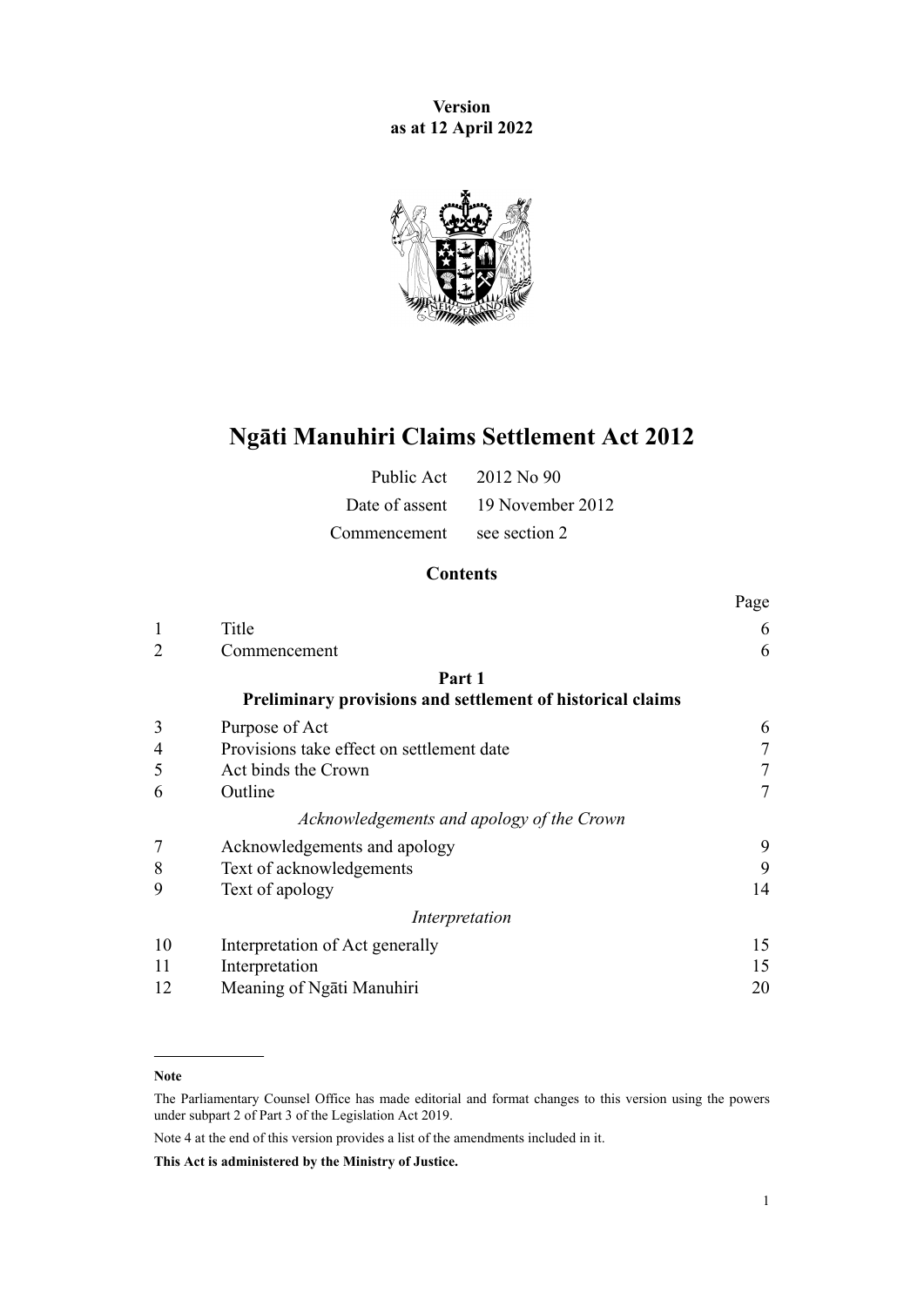|                      | Ngāti Manuhiri Claims Settlement Act 2012                                                                                                                         | Version as at<br>12 April 2022 |
|----------------------|-------------------------------------------------------------------------------------------------------------------------------------------------------------------|--------------------------------|
| 13                   | Meaning of historical claims                                                                                                                                      | 21                             |
|                      | Settlement of historical claims                                                                                                                                   |                                |
| 14<br>15             | Settlement of historical claims final<br>Amendment to Treaty of Waitangi Act 1975                                                                                 | 22<br>22                       |
|                      | Protections no longer apply                                                                                                                                       |                                |
| 16<br>17             | Certain enactments do not apply<br>Removal of memorials                                                                                                           | 22<br>23                       |
|                      | Other matters                                                                                                                                                     |                                |
| 18<br>19             | Limit on duration of trusts does not apply<br>Access to deed of settlement                                                                                        | 24<br>24                       |
|                      | Part 2                                                                                                                                                            |                                |
|                      | <b>Cultural redress</b>                                                                                                                                           |                                |
|                      | Subpart 1-Protocols                                                                                                                                               |                                |
|                      | General provisions                                                                                                                                                |                                |
| 20<br>21<br>22<br>23 | Issue, amendment, and cancellation of protocols<br>Protocols subject to rights, functions, and obligations<br>Enforceability of protocols<br>Limitation of rights | 24<br>25<br>25<br>25           |
|                      | Noting of conservation and Crown minerals protocols                                                                                                               |                                |
| 24                   | Noting of conservation protocol                                                                                                                                   | 26                             |
| 25                   | Noting of Crown minerals protocol                                                                                                                                 | 26                             |
|                      | Subpart 2—Statutory acknowledgement and deed of recognition                                                                                                       |                                |
|                      | Statutory acknowledgement                                                                                                                                         |                                |
| 26                   | Interpretation                                                                                                                                                    | 27                             |
| 27                   | Statutory acknowledgement by the Crown                                                                                                                            | 27                             |
| 28                   | Purposes of statutory acknowledgement                                                                                                                             | 27                             |
| 29                   | Relevant consent authorities to have regard to statutory<br>acknowledgement                                                                                       | 27                             |
| 30                   | Environment Court to have regard to statutory acknowledgement                                                                                                     | 28                             |
| 31                   | Heritage New Zealand Pouhere Taonga and Environment Court to<br>have regard to statutory acknowledgement                                                          | 28                             |
| 32                   | Recording statutory acknowledgement on statutory plans                                                                                                            | 28                             |
| 33                   | Provision of summaries or notices of certain applications to<br>trustees                                                                                          | 29                             |
| 34                   | Use of statutory acknowledgement                                                                                                                                  | 30                             |
| 35                   | Trustees may waive rights                                                                                                                                         | 30                             |
| 36                   | Application to river or stream                                                                                                                                    | 31                             |
|                      | Deed of recognition                                                                                                                                               |                                |
| 37                   | Issue and amendment of deed of recognition                                                                                                                        | 31                             |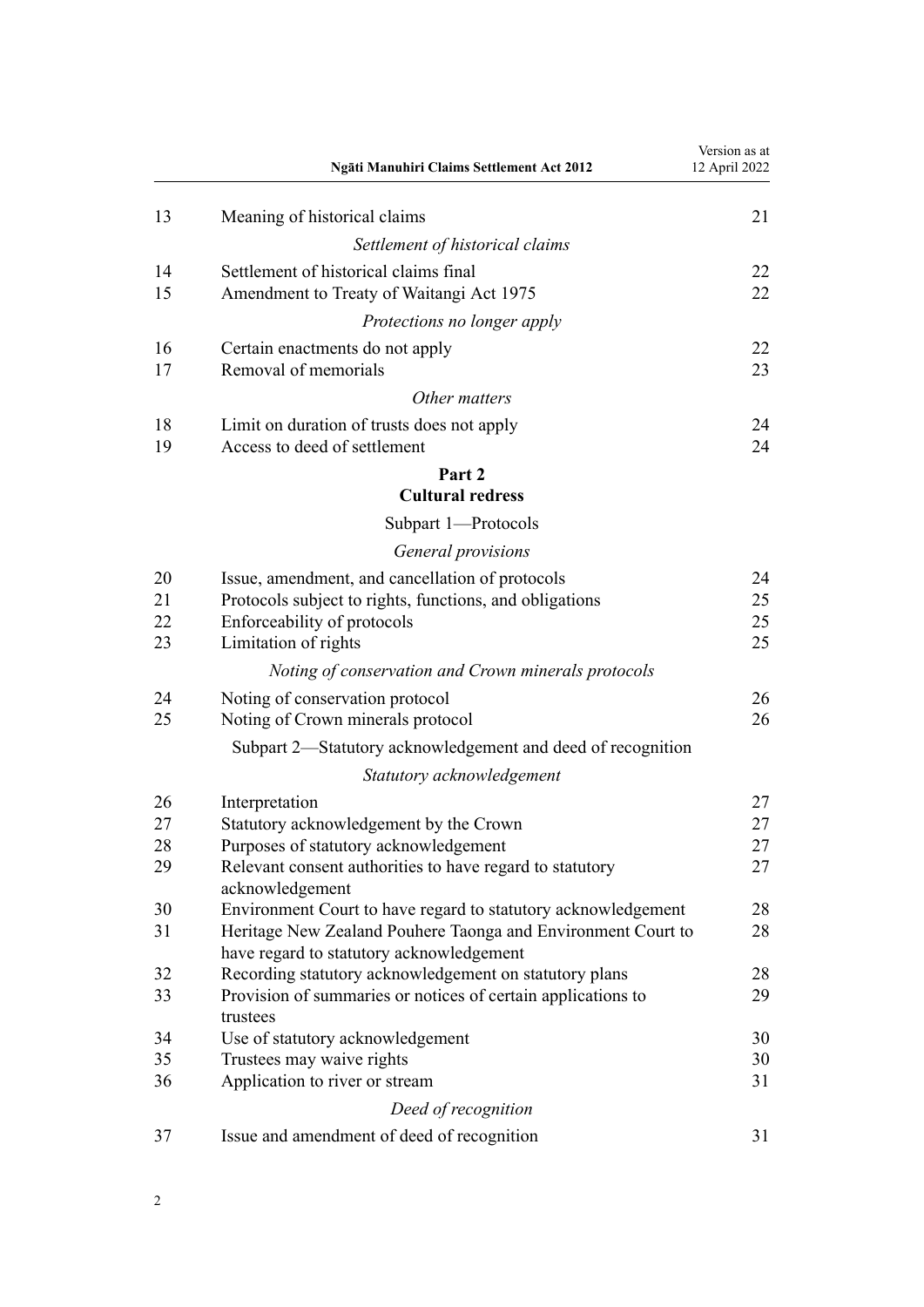|    | General provisions                                                                 |    |
|----|------------------------------------------------------------------------------------|----|
| 38 | Exercise of powers and performance of functions and duties                         | 31 |
| 39 | Rights not affected                                                                | 32 |
| 40 | Limitation of rights                                                               | 32 |
| 41 | Amendment to Resource Management Act 1991                                          | 32 |
|    | Subpart 3—Whenua rāhui                                                             |    |
| 42 | Interpretation                                                                     | 32 |
| 43 | Declaration of whenua rāhui                                                        | 33 |
| 44 | Acknowledgement by the Crown of statement of Ngati Manuhiri<br>values              | 33 |
| 45 | Purposes of whenua rāhui                                                           | 33 |
| 46 | Agreement on protection principles                                                 | 33 |
| 47 | New Zealand Conservation Authority and Conservation Boards to                      | 34 |
|    | have particular regard to certain matters                                          |    |
| 48 | New Zealand Conservation Authority and Conservation Boards to<br>consult trustees  | 34 |
| 49 | Conservation management strategy                                                   | 34 |
| 50 | Noting of whenua rāhui                                                             | 34 |
| 51 | Notification in Gazette                                                            | 34 |
| 52 | Actions by Director-General                                                        | 35 |
| 53 | Amendment to strategy or plan                                                      | 35 |
| 54 | Regulations                                                                        | 35 |
| 55 | <b>Bylaws</b>                                                                      | 36 |
| 56 | Existing classification of whenua rāhui sites                                      | 36 |
| 57 | Termination of whenua rāhui                                                        | 37 |
| 58 | Exercise of powers and performance of functions and duties                         | 37 |
| 59 | Rights not affected                                                                | 38 |
| 60 | Limitation of rights                                                               | 38 |
|    | Subpart 4-Vesting of cultural redress properties                                   |    |
| 61 | Interpretation                                                                     | 38 |
| 62 | Mount Tamahunga summit site                                                        | 38 |
| 63 | Leigh Recreation Reserve site                                                      | 39 |
| 64 | Pākiri Domain Recreation Reserve site                                              | 39 |
| 65 | Pākiri Block conservation area                                                     | 39 |
| 66 | Pākiri riverbed site                                                               | 39 |
| 67 | Te Maraeroa                                                                        | 40 |
|    | Subpart 5—General provisions relating to vesting of cultural<br>redress properties |    |

12 April 2022 **Ngāti Manuhiri Claims Settlement Act 2012**

Version as at<br>12 April 2022

## *[General provisions](#page-40-0)*

| 68 | Properties vest subject to, or together with, interests |    |
|----|---------------------------------------------------------|----|
| 69 | Registration of ownership                               |    |
| 70 | Application of Part 4A of Conservation Act 1987         | 42 |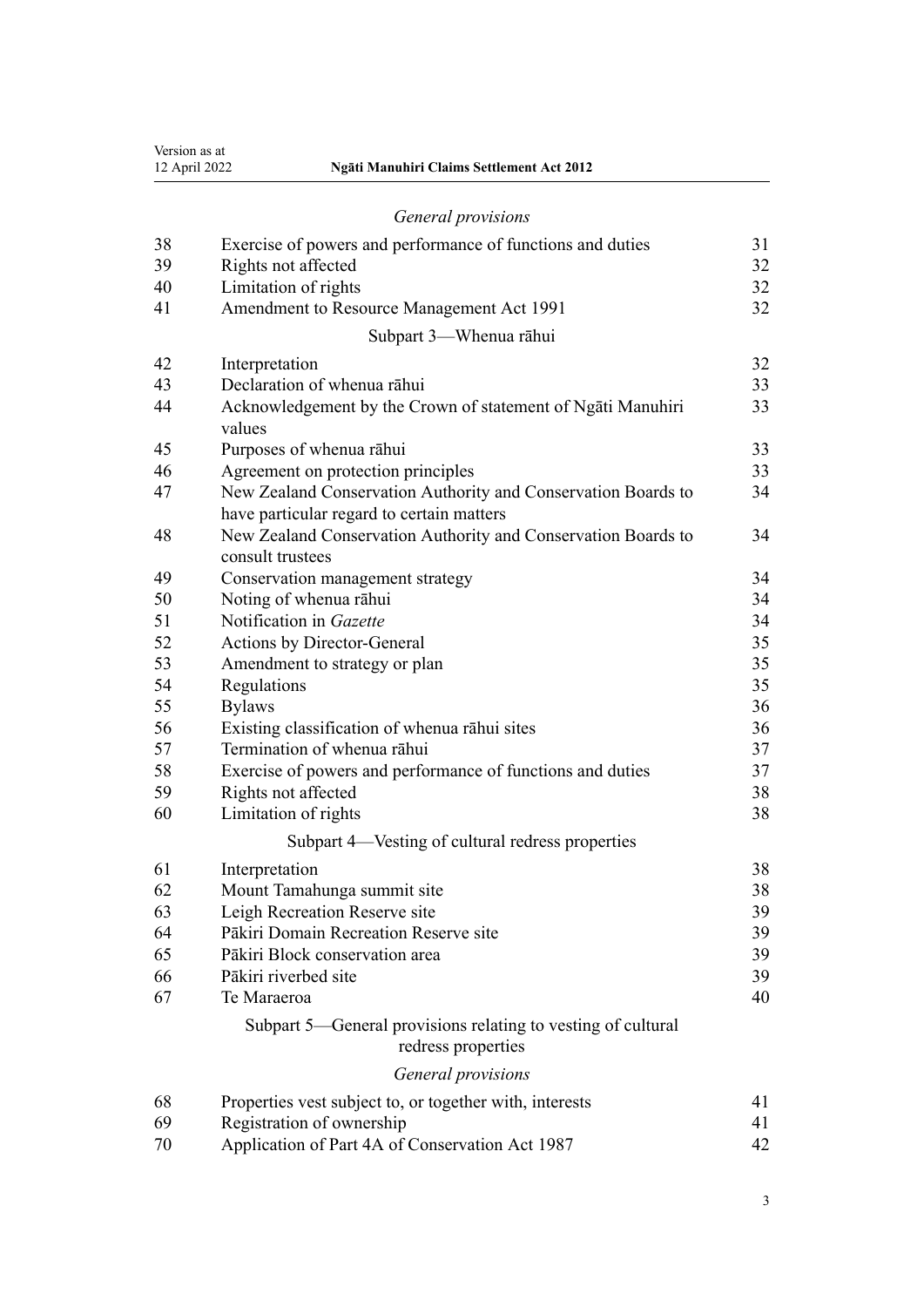|     | Ngāti Manuhiri Claims Settlement Act 2012                                                                    | Version as at<br>12 April 2022 |
|-----|--------------------------------------------------------------------------------------------------------------|--------------------------------|
| 71  | Recording application of Part 4A of Conservation Act 1987 and<br>sections of this Act                        | 42                             |
| 72  | Application of other enactments                                                                              | 43                             |
|     | Provisions relating to reserve sites                                                                         |                                |
| 73  | Application of Reserves Act 1977 to reserve sites                                                            | 43                             |
| 74  | Subsequent transfer of reserve site                                                                          | 44                             |
| 75  | No mortgage of reserve land                                                                                  | 45                             |
| 76  | Saving of bylaws, etc, in relation to reserve sites                                                          | 45                             |
| 77  | Names of Crown protected areas and reserve sites                                                             | 45                             |
|     | Subpart 6—Geographic names                                                                                   |                                |
| 78  | Interpretation                                                                                               | 45                             |
| 79  | New names of features                                                                                        | 46                             |
| 80  | Publication of new names                                                                                     | 46                             |
| 81  | Alteration of new names                                                                                      | 46                             |
| 82  | Name changes for Crown protected areas                                                                       | 46                             |
|     | Subpart 7—Vesting and gifting back of Te Hauturu-o-Toi / Little<br>Barrier Island gift area                  |                                |
| 83  | Vesting and gifting back of area                                                                             | 47                             |
|     | Subpart 8—Co-governance of Te Hauturu-o-Toi / Little Barrier<br>Island gift area                             |                                |
| 84  | Interpretation                                                                                               | 47                             |
| 85  | Process for preparation and approval of Hauturu plan                                                         | 48                             |
| 86  | Preparation of draft plan                                                                                    | 48                             |
| 87  | Notification of draft plan                                                                                   | 48                             |
| 88  | Submissions on draft plan                                                                                    | 49                             |
| 89  | Hearing of submissions                                                                                       | 49                             |
| 90  | Revision of draft plan                                                                                       | 49                             |
| 91  | Referral of draft plan to Conservation Authority and Minister                                                | 50                             |
| 92  | Approval of draft plan                                                                                       | 50                             |
| 93  | Referral of disagreement to Conservation Authority                                                           | 51                             |
| 94  | Mediation of disagreement                                                                                    | 51                             |
| 95  | Review of Hauturu plan                                                                                       | 52                             |
| 96  | Amendment of Hauturu plan                                                                                    | 52                             |
| 97  | Involvement of other iwi                                                                                     | 53                             |
|     | Subpart 9-Removal of stones from Te Hauturu-o-Toi / Little<br>Barrier Island gift area for cultural purposes |                                |
| 98  | Interpretation                                                                                               | 53                             |
| 99  | Stones may be removed with written authorisation                                                             | 53                             |
| 100 | Conditions of removing stones                                                                                | 54                             |
| 101 | Disputes                                                                                                     | 54                             |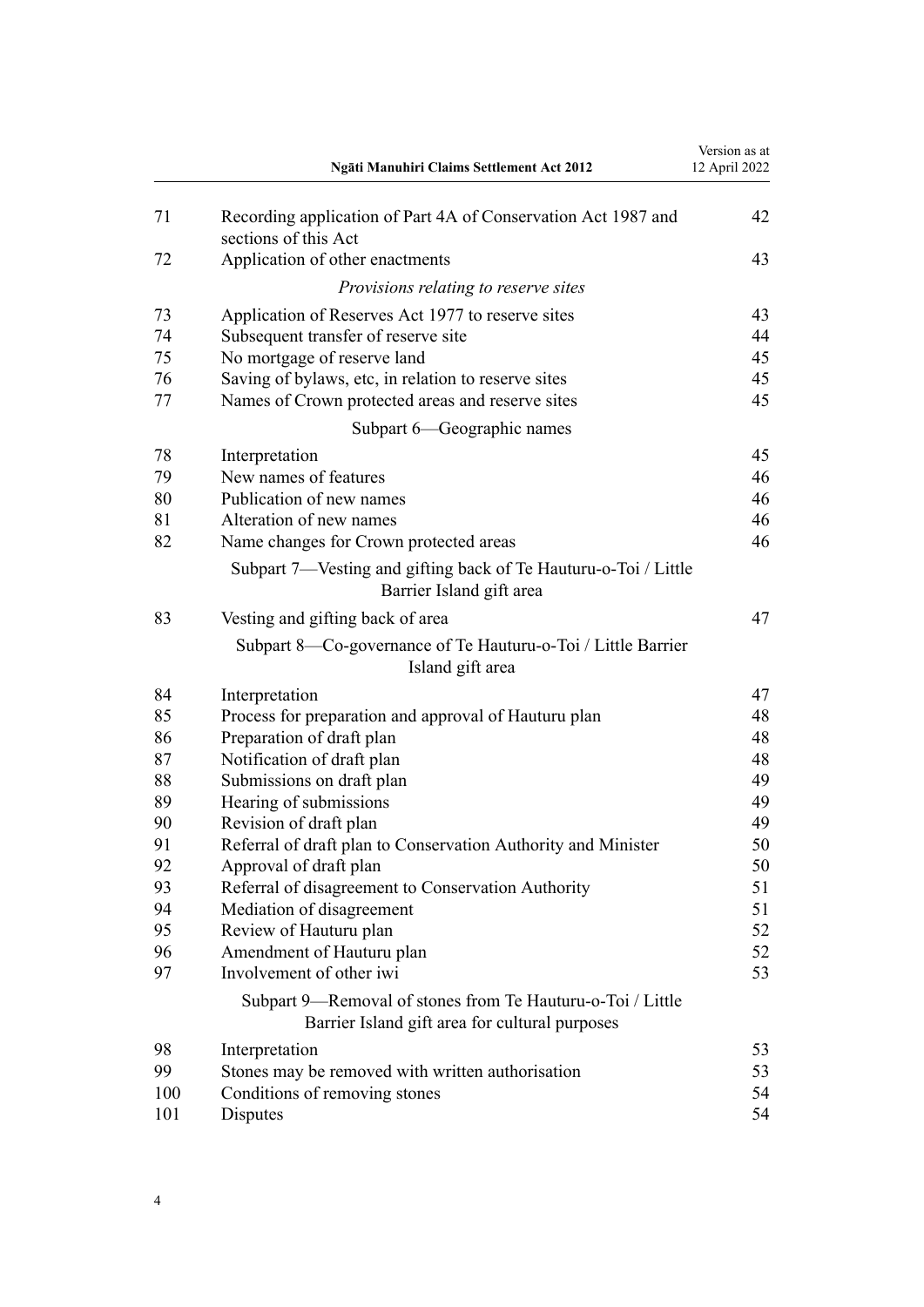## **[Part 3](#page-53-0) [Commercial redress](#page-53-0)**

## [Subpart 1—Transfer of commercial redress properties](#page-53-0)

| 102<br>103<br>104 | The Crown may transfer properties<br>Registrar-General to create computer freehold register<br>Application of other enactments | 54<br>55<br>55 |
|-------------------|--------------------------------------------------------------------------------------------------------------------------------|----------------|
|                   | Subpart 2-Licensed land                                                                                                        |                |
| 105<br>106        | Licensed land ceases to be Crown forest land<br>Trustees confirmed beneficiaries and licensors in relation to<br>licensed land | 56<br>56       |
|                   | Subpart 3—Right of access to protected sites                                                                                   |                |
| 107               | Interpretation                                                                                                                 | 57             |
| 108               | Right of access to protected site                                                                                              | 57             |
| 109               | Right of access subject to Crown forestry licence                                                                              | 58             |
| 110               | Notation on computer freehold register                                                                                         | 58             |
|                   | Subpart 4—Right of first refusal in relation to RFR land                                                                       |                |
|                   | Interpretation                                                                                                                 |                |
| 111               | Interpretation                                                                                                                 | 58             |
| 112               | Meaning of RFR land                                                                                                            | 59             |
| 113               | Specified RFR property may cease to be RFR land                                                                                | 60             |
|                   | Restrictions on disposal of RFR land                                                                                           |                |
| 114               | Restrictions on disposal of RFR land                                                                                           | 60             |
|                   | Trustees' right of first refusal                                                                                               |                |
| 115               | Requirements for offer                                                                                                         | 61             |
| 116               | Expiry date of offer                                                                                                           | 61             |
| 117               | Withdrawal of offer                                                                                                            | 61             |
| 118               | Acceptance of offer                                                                                                            | 61             |
| 119               | Formation of contract                                                                                                          | 61             |
|                   | Disposals to others where land remains RFR land                                                                                |                |
| 120               | Disposals to the Crown or Crown bodies                                                                                         | 62             |
| 121               | Disposals of existing public works to local authorities                                                                        | 62             |
| 122               | Disposals of reserves to administering bodies                                                                                  | 62             |
|                   | Disposals to others where land may cease to be RFR land                                                                        |                |
| 123               | Disposals in accordance with enactment or rule of law                                                                          | 63             |
| 124               | Disposals in accordance with legal or equitable obligation                                                                     | 63             |
| 125               | Disposals by the Crown under certain legislation                                                                               | 63             |
| 126               | Disposals of land held for public works                                                                                        | 63             |
| 127               | Disposals for reserve or conservation purposes                                                                                 | 64             |
| 128               | Disposals for charitable purposes                                                                                              | 64             |
| 129               | Disposals to tenants                                                                                                           | 64             |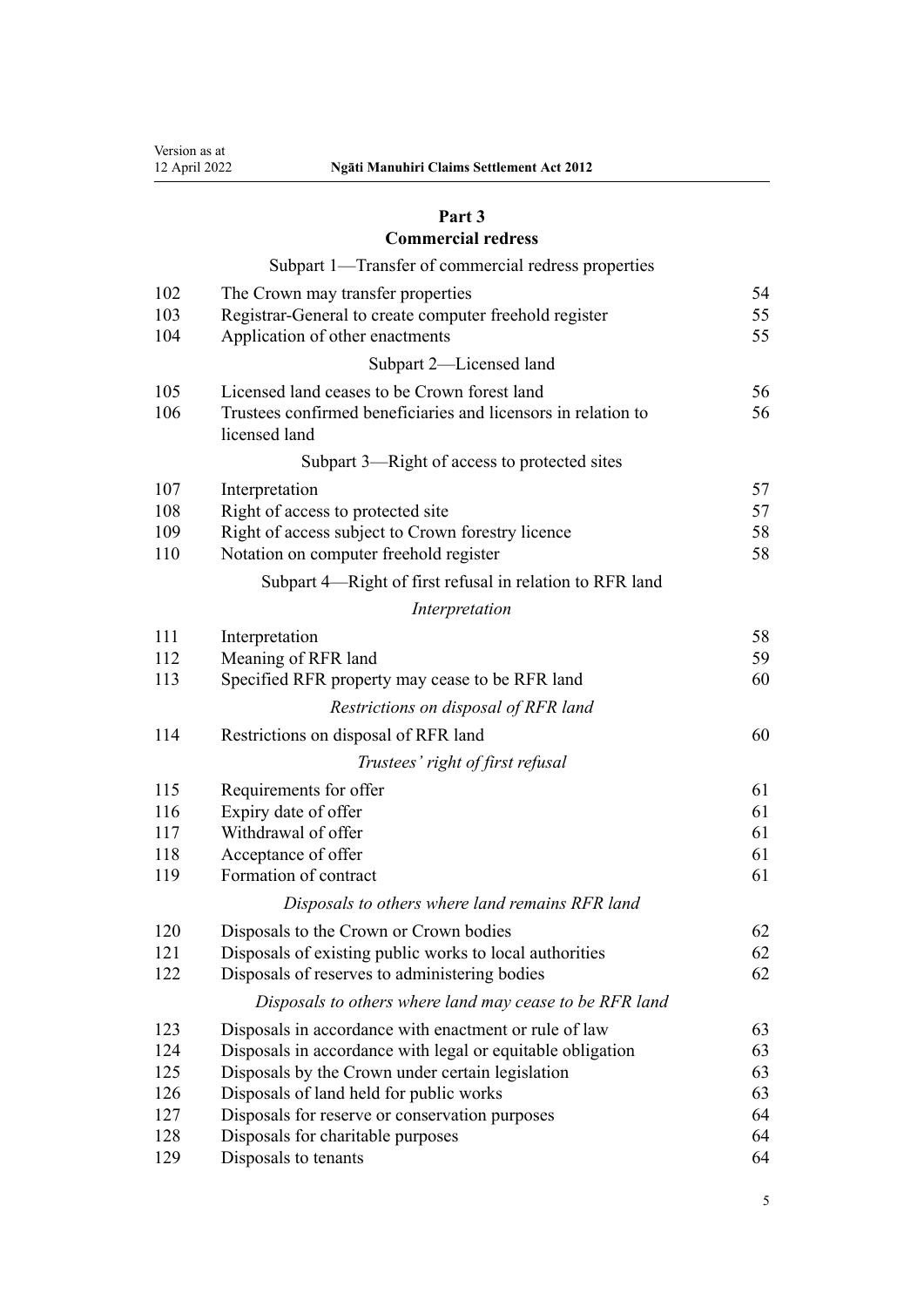<span id="page-5-0"></span>

| s 1 | Ngāti Manuhiri Claims Settlement Act 2012                       | Version as at<br>12 April 2022 |
|-----|-----------------------------------------------------------------|--------------------------------|
| 130 | RFR landowner's obligations subject to other things             | 64                             |
|     | <b>Notices</b>                                                  |                                |
| 131 | Notice of RFR land with computer register after settlement date | 65                             |
| 132 | Notice to trustees of disposals of RFR land to others           | 65                             |
| 133 | Notice of land ceasing to be RFR land                           | 65                             |
| 134 | Notice requirements                                             | 66                             |
|     | Memorials for RFR land                                          |                                |
| 135 | Recording memorials on computer registers for RFR land          | 66                             |
| 136 | Removal of memorials when land ceases to be RFR land            | 67                             |
| 137 | Removal of memorials when RFR period ends                       | 68                             |
|     | General provisions                                              |                                |
| 138 | Waiver and variation                                            | 68                             |
| 139 | Disposal of Crown bodies not affected                           | 68                             |
| 140 | Assignment of rights and obligations under this subpart         | 68                             |
|     | <b>Schedule 1</b>                                               | 70                             |
|     | <b>Statutory areas</b>                                          |                                |
|     | <b>Schedule 2</b>                                               | 71                             |
|     | Whenua rāhui sites                                              |                                |
|     | <b>Schedule 3</b>                                               | 72                             |
|     | <b>Cultural redress properties</b>                              |                                |
|     | <b>Schedule 4</b><br><b>Notices in relation to RFR land</b>     | 74                             |

### **The Parliament of New Zealand enacts as follows:**

## **1 Title**

This Act is the Ngāti Manuhiri Claims Settlement Act 2012.

## **2 Commencement**

This Act comes into force on the day after the date on which it receives the Royal assent.

## **Part 1**

## **Preliminary provisions and settlement of historical claims**

## **3 Purpose of Act**

The purpose of this Act is to give effect to certain provisions of the deed of settlement that settles the historical claims of Ngāti Manuhiri.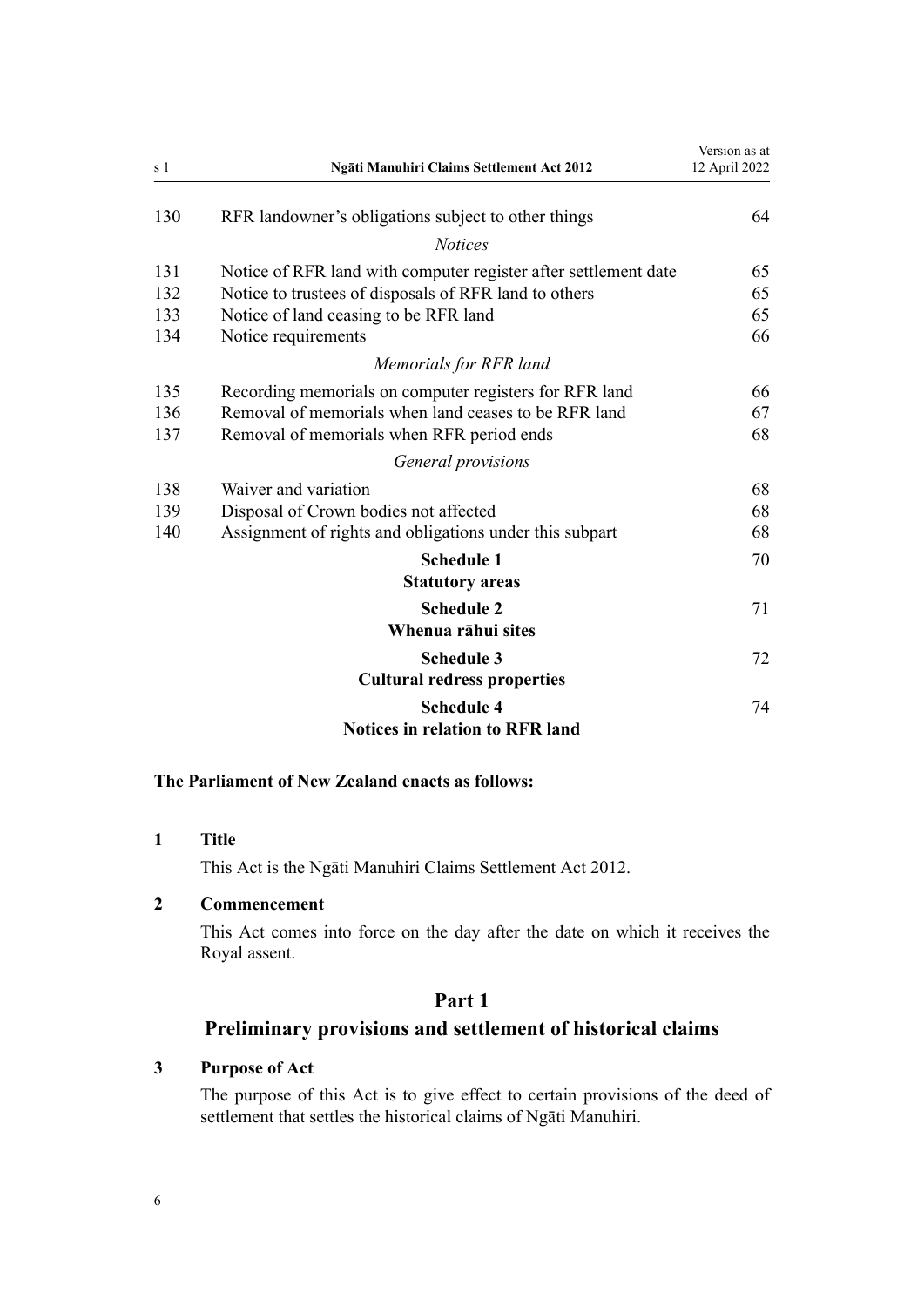#### <span id="page-6-0"></span>**4 Provisions take effect on settlement date**

- (1) The provisions of this Act take effect on the settlement date unless a provision states otherwise.
- (2) Before the date on which a provision takes effect, a person may prepare or sign a document or do anything else that is required—
	- (a) for the provision to have full effect on that date; or
	- (b) for a power to be exercised, or for a duty to be performed, under the pro‐ vision on that date.

## **5 Act binds the Crown**

This Act binds the Crown.

#### **6 Outline**

- (1) This section is a guide to the overall scheme and effect of this Act. It does not affect the interpretation or application of the other provisions of this Act or the deed of settlement.
- (2) This Part—
	- (a) states the purpose of this Act; and
	- (b) provides that the provisions of this Act take effect on the settlement date unless a provision states otherwise; and
	- (c) specifies that the Act binds the Crown; and
	- (d) records the acknowledgements made and the apology given by the Crown in the deed of settlement; and
	- (e) defines terms used in this Act, including key terms such as Ngāti Manu‐ hiri and historical claims; and
	- (f) provides that the settlement of the historical claims is final; and
	- $(g)$  provides for the effect of the settlement on the jurisdiction of a court, tribunal, or other judicial body in respect of the historical claims; and
	- (h) provides for consequential amendments to the [Treaty of Waitangi Act](http://legislation.govt.nz/pdflink.aspx?id=DLM435367) [1975](http://legislation.govt.nz/pdflink.aspx?id=DLM435367); and
	- (i) provides for the effect of the settlement on certain memorials recorded on computer registers; and
	- (j) provides for the exclusion of the limit on the duration of a trust; and
	- (k) provides for access to the deed of settlement.
- (3) [Part 2](#page-23-0) provides for cultural redress, including—
	- (a) the requirement for the responsible Ministers of the Crown to issue to the trustees of the Ngāti Manuhiri Settlement Trust a conservation proto‐ col, a Crown minerals protocol, and a taonga tūturu protocol; and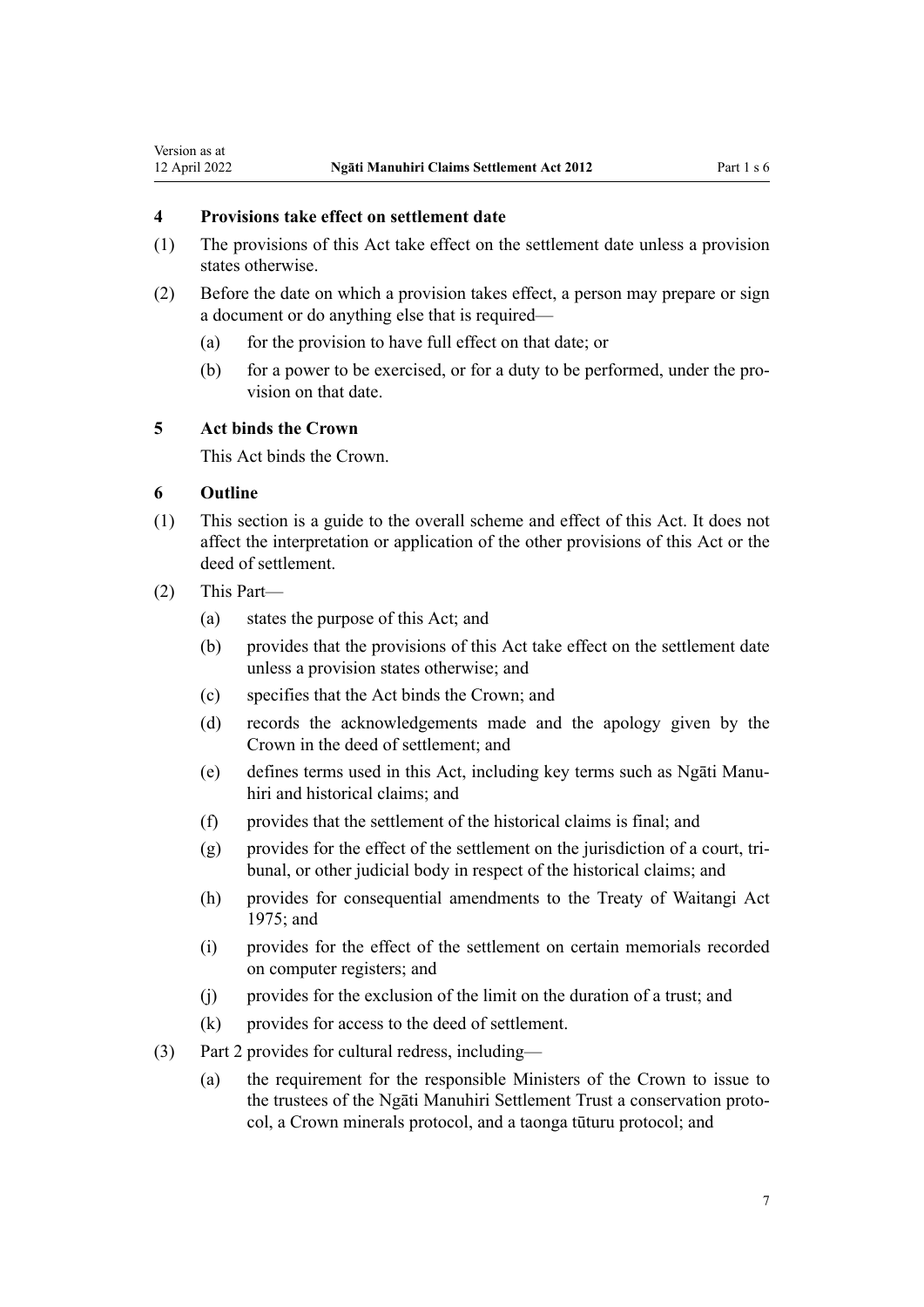(b) a statutory acknowledgement by the Crown of the statements made by Ngāti Manuhiri of their cultural, spiritual, historical, and traditional asso‐ ciations with certain statutory areas; and (c) the requirement for the Crown to issue a deed of recognition to the trustees; and (d) the application of a whenua rāhui to certain whenua rāhui sites by the Crown's acknowledgement of the values of Ngāti Manuhiri in relation to the relevant sites; and (e) the vesting of certain cultural redress properties in the trustees or, for Te Maraeroa, in Rahui Te Kiri with the trustees administering the property; and (f) the assignment and alteration of geographic names for certain geographic features; and (g) the vesting of the Te Hauturu-o-Toi / Little Barrier Island gift area in the trustees, before the gift area is vested back in the Crown as a gift back to the Crown by the trustees for the people of New Zealand; and (h) the co-governance of the Te Hauturu-o-Toi / Little Barrier Island gift area by the trustees and the relevant Conservation Board; and (i) provision for members of Ngāti Manuhiri to remove stones by hand from the Te Hauturu-o-Toi / Little Barrier Island gift area for cultural purposes. (4) [Part 3](#page-53-0) provides for commercial redress, including— (a) the transfer of commercial redress properties (including the licensed land) to the trustees to give effect to the deed of settlement; and (b) provision for a right of access to certain protected sites on the licensed land; and (c) a right of first refusal in relation to RFR land that may be exercised by the trustees. (5) There are 4 schedules, as follows: (a) [Schedule 1](#page-69-0) describes the statutory areas to which the statutory acknow‐ ledgement relates and, in one case, for which a deed of recognition is issued: (b) [Schedule 2](#page-70-0) describes the whenua rāhui sites to which the whenua rāhui applies: (c) [Schedule 3](#page-71-0) describes the cultural redress properties: (d) [Schedule 4](#page-73-0) sets out provisions that apply to notices given in relation to RFR land.

Section 6(2)(j): amended, on 30 January 2021, by [section 161](http://legislation.govt.nz/pdflink.aspx?id=DLM7383110) of the Trusts Act 2019 (2019 No 38).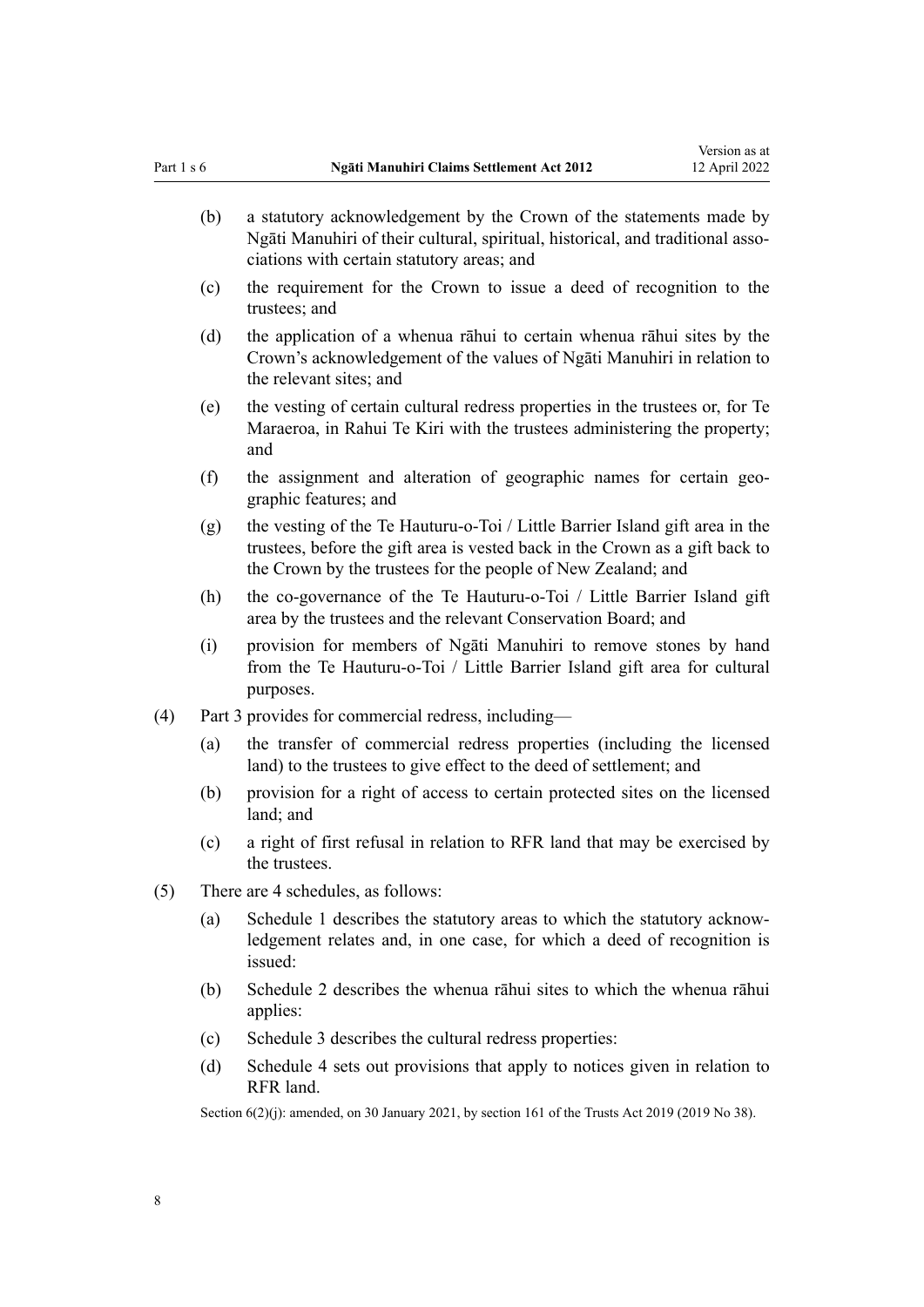## *Acknowledgements and apology of the Crown*

#### <span id="page-8-0"></span>**7 Acknowledgements and apology**

- (1) Sections 8 and [9](#page-13-0) record in te reo Māori and in English the text of the acknow‐ ledgements made and the apology given by the Crown to Ngāti Manuhiri in the deed of settlement.
- (2) The acknowledgements and apology are to be read together with the historical account of the relations between Ngāti Manuhiri and the Crown set out in part 2 of the deed of settlement.

## **8 Text of acknowledgements**

#### *Whakaaetanga*

- (1) Ka whakaaetia e te Karauna i hē te whakatutuki i ngā aureretanga o Ngāti Man‐ uhiri nō mai rā anō i runga i te tika me te pono ā, kua roa rawa te whakaaetanga me te whakatutukitanga o ēnei nawe.
- (2) Ka whakaaetia e te Karauna, nā te hokonga o te rohe whānui rawa e kīia ana "ko Mahurangi me Ōmaha" i te tau 1841, i takahi ai te [Tiriti o Waitangi](http://legislation.govt.nz/pdflink.aspx?id=DLM435834) me ōna mātāpono:
	- (a) nā te kore whakahaere uiuitanga i ngā mana tuku iho i te wā i hokona ai ēnei whenua;
	- (b) nā te hokonga o ēnei whenua me te kore aronga atu me te whakaaetanga kore o Ngāti Manuhiri; ā
	- (c) nā te kore tuku kamupeniheihana e tika ana me te kore whakarato whenua rāhui hei whakamahinga, hei oranga anō mō Ngāti Manuhiri ā muri ake, ka mārama ana ki ō rātou pānga ki te rohe i hokona ai.
- (3) Ka whakaaetia anōtia e te Karauna:
	- (a) Kikī ana ngā whenua o "Mahurangi me Ōmaha" i ngā rawa rākau nui te uaratanga, tae atu ki ngā ngahere kauri me te āheinga ngāwari ki te taku‐ tai;
	- (b) Nā ngā tikanga whakahaere i tuku whenua atu ai te Karauna ki ngā kai‐ noho whenua ki roto i te rohe hoko, tae atu ki ngā "kerēme whenua o mua" i nui ake ai te whakawā wawe i puta mai i te whakaritenga o 1841;
	- (c) Nōna te hapa mō te kore i āta rurihia, i āta tautihia rānei te hokonga o "Mahurangi me Ōmaha" ā, nā tēnei aronga kore me te tikanga raihana rākau a te Karauna i muri mai, ka pā te āwangawanga me te manawa pōuri ki a Ngāti Manuhiri;
	- (d) I te wā i whakaaetia ai e te Karauna ngā pānga o Ngāti Manuhiri ki ēnei whenua, kua nuku kē ngā kainoho whenua ki roto i te rohe ā, ko te mutunga kē, kāhore he huarahi e wātea ana ki a Ngāti Manuhiri i tua atu i te whakaaetanga ki te kamupeniheihana me ngā whenua rāhui itiiti nei; ā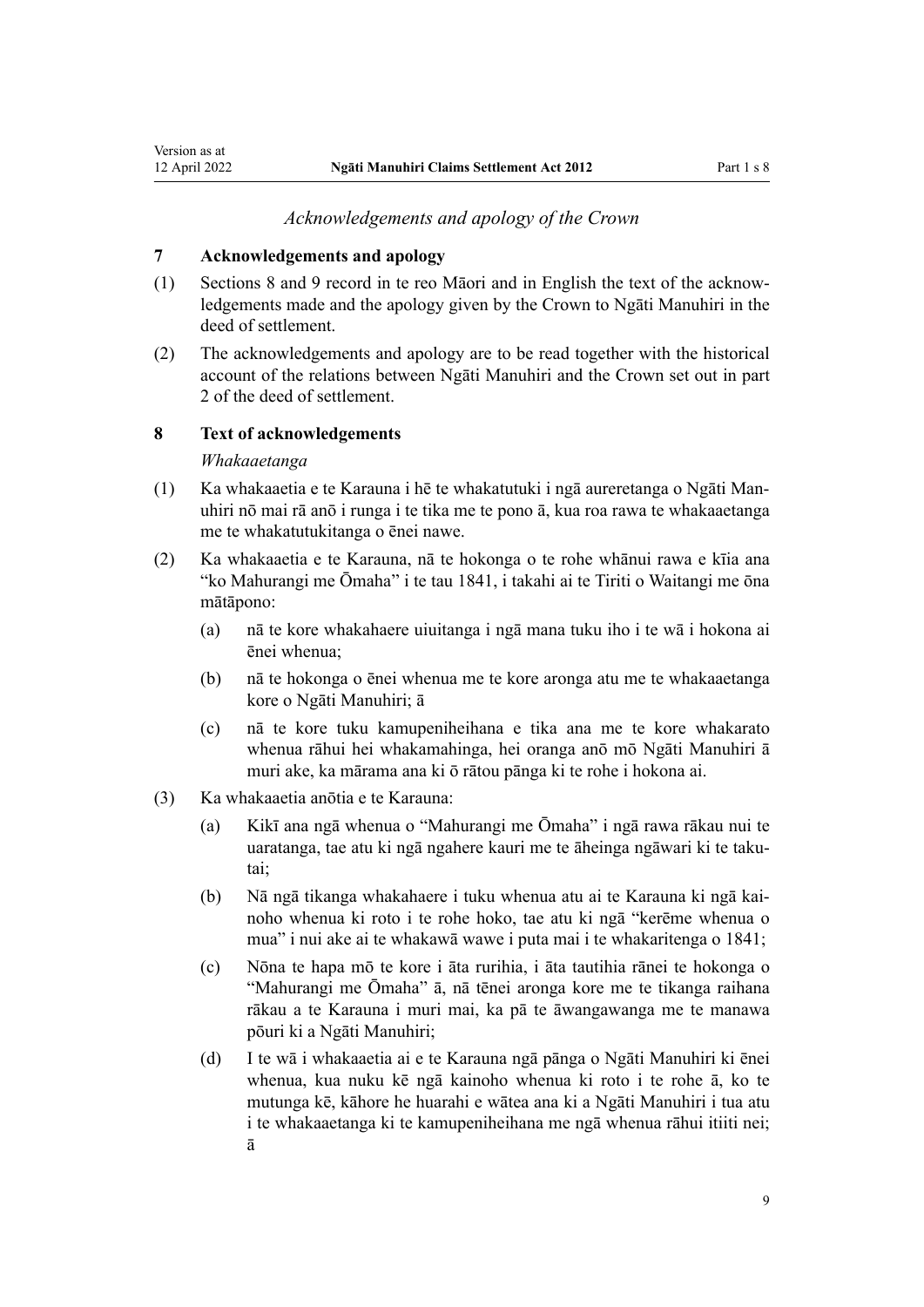- (e) Ka whakaritea hokonga anō mai i te tau 1853 i inaki atu ai ki ngā whenua o "Mahurangi me Ōmaha" ā, he paku noa iho te moni i utua mō aua whenua.
- (4) Ka whakaetia e te Karauna te whakaritenga i roto i te tohuōkawa o Mangawhai i te tau 1854 kia "whakapauhia te 10 ōrau o ngā moni mai i te hokonga o tēnei poraka ….hei oranga mō ngā Māori" ā, ka tukuna he utu moni ki ngā kaihoko i te tau 1874. Nō te Karauna anō te hapa mō tana kūaretanga ki te pupuri kōrero hāngai i muri i te tau 1874 ā, kāhore ngā kaihoko i whiwhi painga tūturu e ai ki te whakaritenga "10 ōrau" atu i tēnei tau.
- (5) Ka whakaaetia e te Karauna nāna i whiu tētahi rangatira nō Ngāti Manuhiri mō tana muru i ngā kainoho whenua i Matakana nā te akiaki i a ia ki te tuku i ōna pānga ki ētahi whenua ki wāhi kē, ahakoa tōna hiahia kia puritia tonutia e ia ā, he takahi tēnei i te [Tiriti o Waitangi](http://legislation.govt.nz/pdflink.aspx?id=DLM435834) me ōna mātāpono.
- (6) Ka whakaaetia e te Karauna, nā te whakahaere me te papānga o ngā ture whenua Māori, tae atu ki te tuku taitara ki ngā tāngata takitahi nō Ngāti Manu‐ hiri, tēnā ki te iwi, ki te hapū rānei, i mōrearea ai te tapahi, te whakawehewehe me te rironga atu o ēnei whenua ā, taro rawa ake ka kino anō te papānga ki a Ngāti Manuhiri. Nā tēnei mahi āna, ka waimehatia anōtia ngā tikanga ā-iwi tuku iho o Ngāti Manuhiri. Nō te Karauna anō te hapa mō te kore whakarato ōna i ngā kaupapa e noho haumaru ai ēnei tikanga ā, he takahi anō tērā i te [Tiriti o Waitangi](http://legislation.govt.nz/pdflink.aspx?id=DLM435834) me ōna mātāpono.
- (7) Ka whakaaetia anōtia e te Karauna ngā utu teitei o roto i te tikanga tautuhi tai‐ tara a te Kōti Whenua Māori, tae atu ki ngā utu ā-rūri, ā-whakawā hoki, i riro whenua atu anō ai nō Ngāti Manuhiri.
- (8) Ka whakaaetia e te Karauna te ngaronga atu o ngā wāhi tapu, tae atu ki ērā i hiahiatia ai e ngā rangatira o Ngāti Manuhiri te pupuri tonu ā, he kino tēnei mō te oranga ā-tikanga, ā-wairua o Ngāti Manuhiri.
- (9) Ka whakaaetia e te Karauna nā tana hokonga o Hauturu:
	- (a) Ka whakamahia ōna mana whakatopatopa ki te aukati atu i ngā kaihoko tūmataiti ā, tē taea e ngā tāngata whenua te whakatupu whiwhinga moni mai i ngā rawa rākau o te motu;
	- (b) Ka whiriwhiri kōrero ia me ngā kaipupuri hea takitahi tēnā me ngā tān‐ gata whenua hei rōpū tōpū;
	- (c) Ka whakatairangatia he hanganga ā-ture, te Little Barrier Island Pur‐ chase Act 1894 ā, ka whakamahia e ia kia hokona heretia ngā hea o aua tāngata takitahi i whakahē ai ki te hoko; ā
	- (d) Ka tūkinotia te mana o ngā uri nō Ngāti Manuhiri i te motu e noho ana, tae atu ki ngā tāngata i whakahē atu ki te kamupeniheihana mō ō rātou hea i tangohia ai i raro i te Ture me tō rātou peitanga atu i te tau 1869.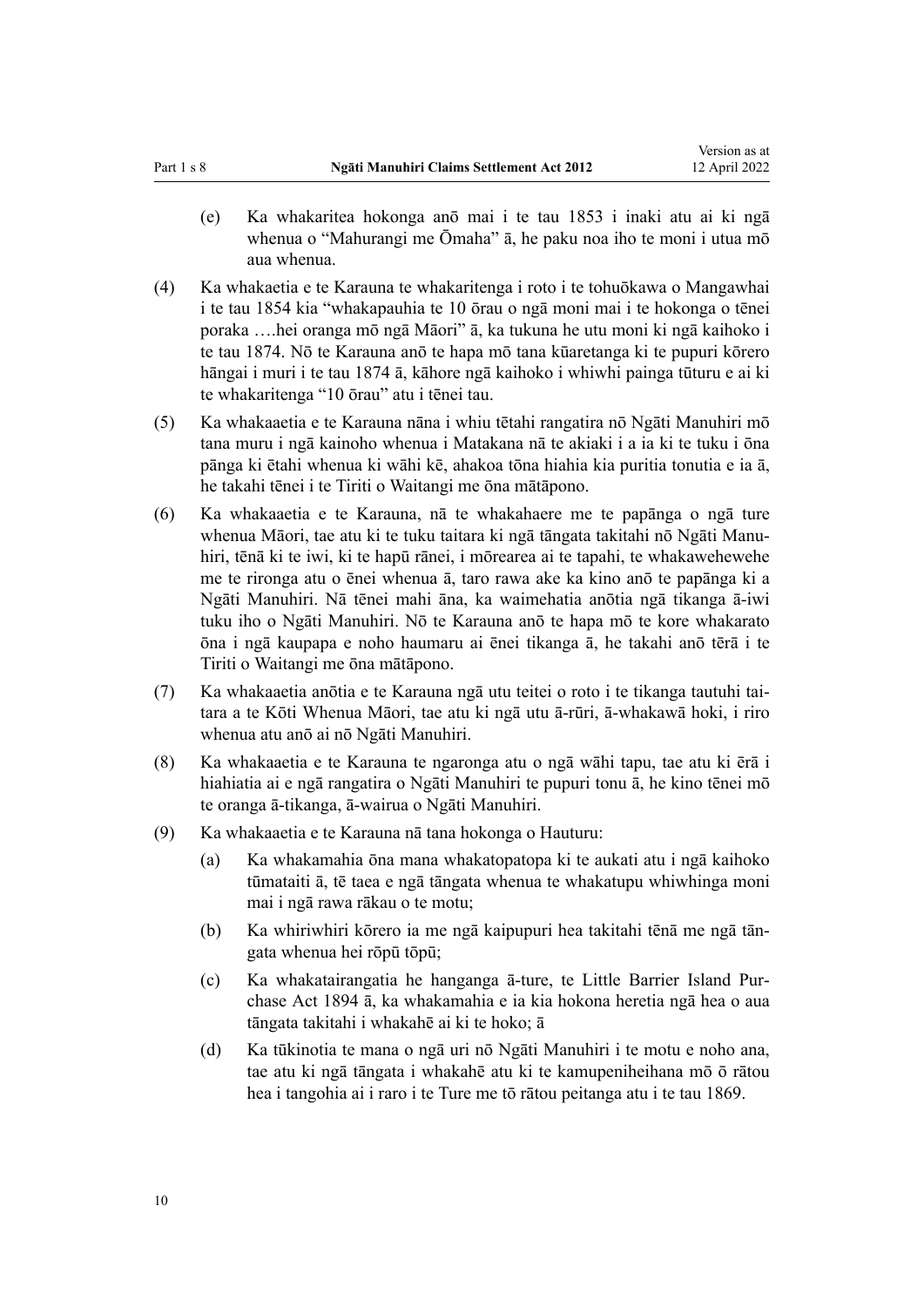Ka whakaaetia e te Karauna, kāhore i tika ngā āhuatanga i riro atu ai ki a ia te mana whakahaere o Hauturu ā, nā konā i takahi ai te [Tiriti o Waitangi](http://legislation.govt.nz/pdflink.aspx?id=DLM435834) me ōna mātāpono.

(10) Ka whakaetia anōtia e te Karauna:

Version as at

- (a) Nā te tikanga uiuitanga mō Hauturu i kino ai ngā whanaungatanga ki roto tonu i a Ngāti Manuhiri, ki waenganui rānei i a rātou me ō rātou kir‐ itata ā-iwi; ā
- (b) Nā te rironga atu o te mana tangata whenua, me te āheinga atu, ki Hau‐ turu, he nawe tonu, he mamae nui anō ki a Ngāti Manuhiri.
- (11) Ka whakaaetia e te Karauna te ngākaunui o Ngāti Manuhiri ki te whakaaetanga o te Karauna kia whakawhitia anōtia a Hauturu, mā tēnei whakaritenga, ki a Ngāti Manuhiri me te takoha atu o Ngāti Manuhiri i te motu ki te Karauna kia whakapūmautia ai a Hauturu hei Rāhui Tāiao mō te painga o ngā iwi o Aotea‐ roa.
- (12) Ka whakaaetia e te Karauna i haere tonu tōna hokonga o ngā whenua i whaka‐ wākia i te Kōti Whenua Māori, ko ērā i pupuri pānga ai a Ngāti Manuhiri tae atu ki ngā hokonga mai i te tamariki. Ka whakaaetia anōtia e te Karauna tōna hapa ki te aroturuki i te papānga o ōna hokonga ki runga i ngā pānga whenua o Ngāti Manuhiri ā, hāunga anō ngā whakaritenga mārama o ngā whakakitenga o te Kōmihana Stout-Ngata i te tau 1907, ka haere tonu tōna hokohoko whenua tae atu ki te poraka whakamutunga e toe ana ki a rātou, arā, ko Pākiri Nama 1 tērā.
- (13) Ka whakaaetia e te Karauna, neke atu i te 1900 ngā uri o Ngāti Manuhiri i mahue mai hei tangata whenua kore ā, nō te Karauna anō te hē ki te whakaū whenua e tika ana ki a Ngāti Manuhiri mō ō rātou hiahia o nāianei, ā ngā tau e heke mai ana ā, he takahi tērā i te [Tiriti o Waitangi](http://legislation.govt.nz/pdflink.aspx?id=DLM435834) me ōna mātāpono. Nā konā i raru ai te whakawhanaketanga ā-hapori, ā-ōhanga, ā-tikanga anō hoki o Ngāti Manuhiri hei iwi, i waimeha ai te āheinga o Ngāti Manuhiri ki te whakamaru‐ maru, ki te whakahaere hoki i ō rātou taonga tae atu ki te reo Māori, ki ō rātou wāhi tapu, ki te mau tonu i a rātou ō rātou hononga ki ō rātou whenua tuku iho. I tua atu, ka whakaaetia e te Karauna nā ēnei mahi āna ka kino rawa te papānga ki te oranga tonutanga o Ngāti Manuhiri i tēnei wā.
- (14) Ka whakaaetia e te Karauna, nā runga i ngā kaupapa whakawhanake whenua, i ngaro atu ai ngā huarahi e taea ai te noho ki runga me te whakamahi i ō rātou whenua ā, nā te whakawehewehenga o aua whenua ka puta he āhuatanga ōhanga kore ā, ka tautokona anōtia te rironga whenua atu anō.
- (15) Ka whakaaetia e te Karauna ngā taumahatanga haere tonu o Ngāti Manuhiri ki te whakahaere i ngā whenua ruarua e toe tonu ana, tae atu ki te tokomaha o ngā kaipupri pānga, ngā raruraru āheinga me ngā uaratanga teitei ki runga i ō rātou whenua i te takutai, hāunga anō ngā aukatinga mō te whakawhanaketanga.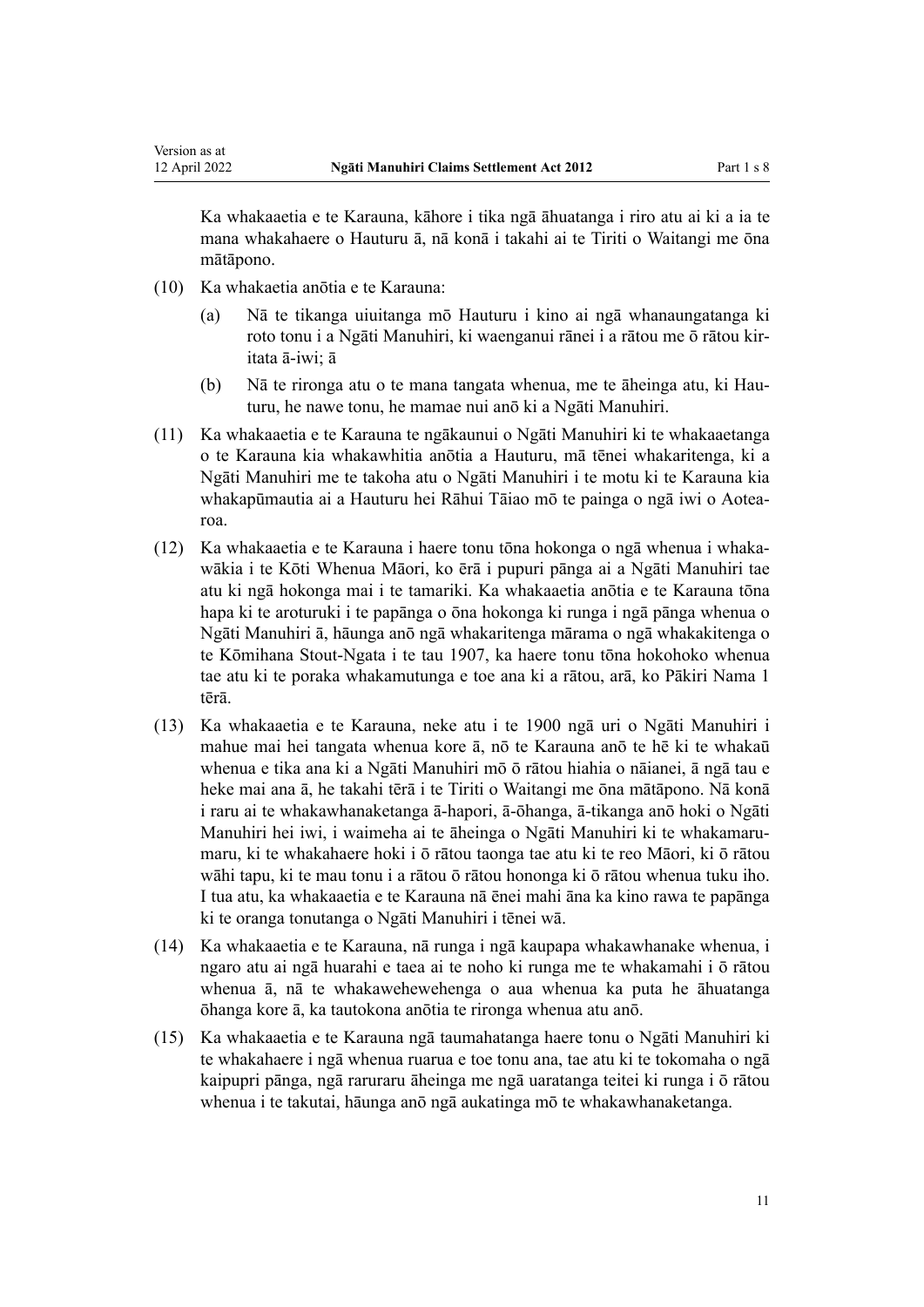#### *Acknowledgement*

- (1) The Crown acknowledges that it has failed to deal with the long-standing grievances of Ngāti Manuhiri in an appropriate way and that recognition, and provision of redress for these grievances is long overdue.
- (2) The Crown acknowledges that in purchasing the extensive area called "Mahur‐ angi and Ōmaha" in 1841 it breached the [Treaty of Waitangi](http://legislation.govt.nz/pdflink.aspx?id=DLM435834) and its principles  $by-$ 
	- (a) failing to conduct any investigation of customary rights when it pur‐ chased these lands; and
	- (b) acquiring these lands without the knowledge and consent of Ngāti Man‐ uhiri; and
	- (c) failing to provide adequate compensation and reserves for the future use and benefit of Ngāti Manuhiri when it later learned of their interests in the purchase area.
- (3) The Crown further acknowledges that—
	- (a) the "Mahurangi and Ōmaha" lands contained rich timber resources including kauri forests and easy coastal access; and
	- (b) the process whereby the Crown granted land to settlers within the purchase area, including "old land claims", compounded the prejudice aris‐ ing from the 1841 transaction; and
	- (c) it failed to properly survey and define the "Mahurangi and Ōmaha" pur‐ chase and that this, together with the Crown's subsequent timber licensing regime, caused confusion and uncertainty for Ngāti Manuhiri; and
	- (d) by the time the Crown recognised Ngāti Manuhiri interests in these lands settlers had begun to move into the area and Ngāti Manuhiri were left with no option other than to accept compensation and inadequate reserves; and
	- (e) it carried out further purchases from 1853 that overlapped with the "Mahurangi and Ōmaha" lands, and paid generally low prices for those lands.
- (4) The Crown acknowledges that the 1854 Mangawhai deed contained provision that "ten per cent of the proceeds of the sale of this block … is to be expended for the benefit of the Natives", and that a payment was made to the vendors in 1874. The Crown failed to keep adequate records after 1874 and the vendors received no identifiable benefit under the "ten per cent" provision from that date.
- (5) The Crown acknowledges that it punished a Ngāti Manuhiri chief for his role in a muru (ritualised plunder for compensation) of settlers at Matakana by pressuring him to cede his ancestral interests in land elsewhere that he wished to retain, and this was in breach of the [Treaty of Waitangi](http://legislation.govt.nz/pdflink.aspx?id=DLM435834) and its principles.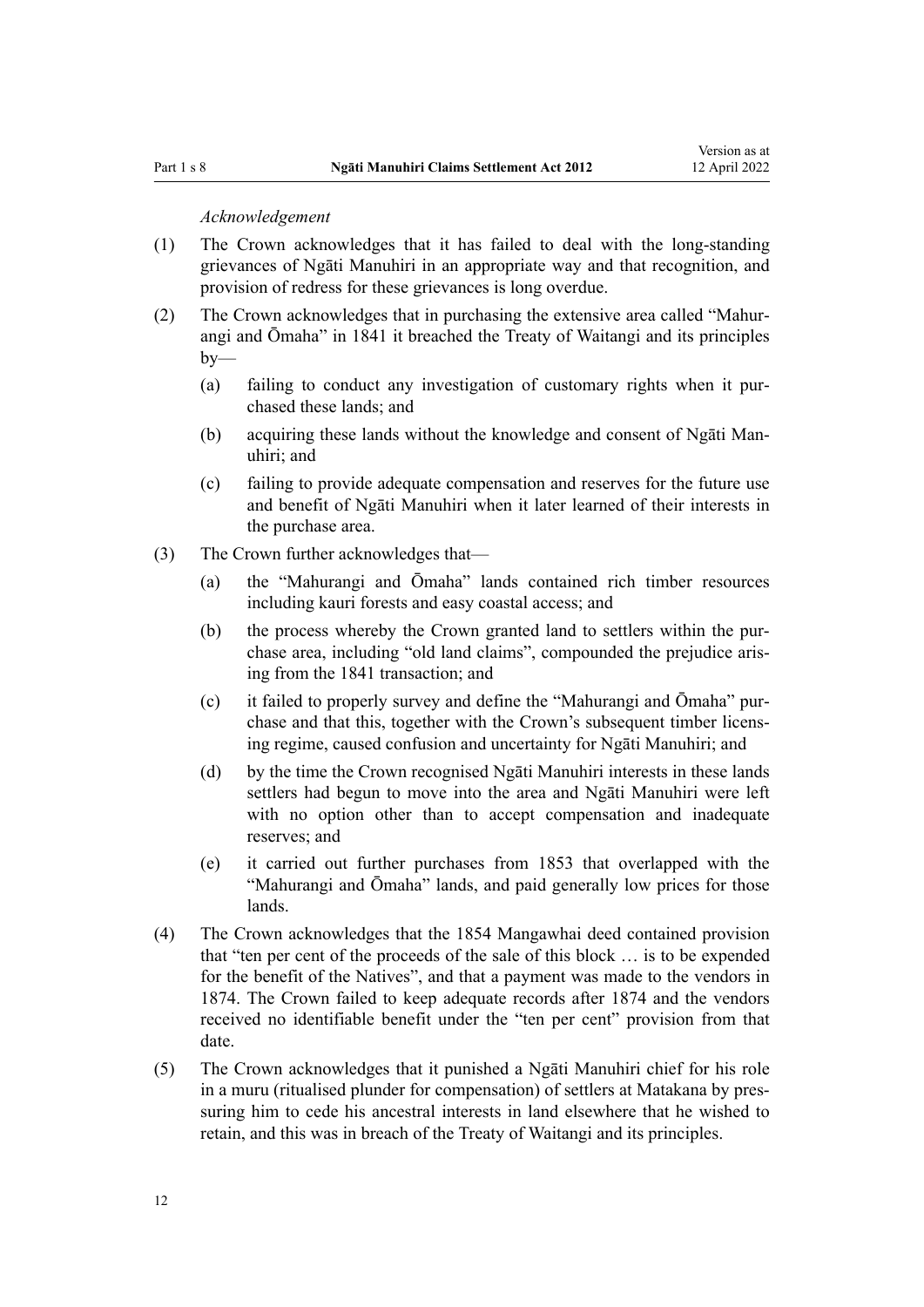- (6) The Crown acknowledges that the operation and impact of the native land laws, in particular the awarding of land title to individual Ngāti Manuhiri rather than to the iwi or hapū, made those lands more susceptible to partition, fragmentation, and alienation, and that this had a detrimental effect on Ngāti Manuhiri. This further contributed to the erosion of the traditional tribal structures of Ngāti Manuhiri. The Crown failed to take adequate steps to protect those struc‐ tures and this was in breach of the [Treaty of Waitangi](http://legislation.govt.nz/pdflink.aspx?id=DLM435834) and its principles.
- (7) The Crown further acknowledges that the Native Land Court title determin‐ ation process carried significant costs, including survey and hearing costs, which at times led to further alienations of Ngāti Manuhiri land.
- (8) The Crown acknowledges the loss of Ngāti Manuhiri wāhi tapu, including those that Ngāti Manuhiri rangatira wished to retain, and that this loss was prejudicial to Ngāti Manuhiri cultural and spiritual well-being.
- (9) The Crown acknowledges that in acquiring Te Hauturu-o-Toi / Little Barrier Island it—
	- (a) used monopoly powers to exclude private purchasers and prevent owners from generating revenue from the timber resources of the island; and
	- (b) negotiated with individual share-holders rather than with the owners as a whole; and
	- (c) promoted special legislation, the Little Barrier Island Purchase Act 1894, and used it to compulsorily acquire the shares of those individuals who refused to sell; and
	- (d) showed blatant disregard for those Ngāti Manuhiri resident on the island, including persons who had refused to accept compensation for their shares taken under the Act, by forcibly evicting them in 1896.

The Crown acknowledges that it acted in an unreasonable and unfair manner to secure the ownership of Te Hauturu-o-Toi / Little Barrier Island and this conduct was in breach of the [Treaty of Waitangi](http://legislation.govt.nz/pdflink.aspx?id=DLM435834) and its principles.

- (10) The Crown also acknowledges—
	- (a) the title investigation process for Te Hauturu-o-Toi / Little Barrier Island damaged relationships within Ngāti Manuhiri and between them and their tribal neighbours; and
	- (b) the loss of ownership of, and access to, Te Hauturu-o-Toi / Little Barrier Island has remained a source of ongoing grievance and sorrow for Ngāti Manuhiri.
- (11) The Crown acknowledges the generosity of spirit shown by Ngāti Manuhiri in agreeing that the Crown transfer Te Hauturu-o-Toi / Little Barrier Island, through this settlement, to Ngāti Manuhiri and that Ngāti Manuhiri gift it back to the Crown to ensure that Te Hauturu-o-Toi / Little Barrier Island remains a nature reserve for the benefit of the people of New Zealand.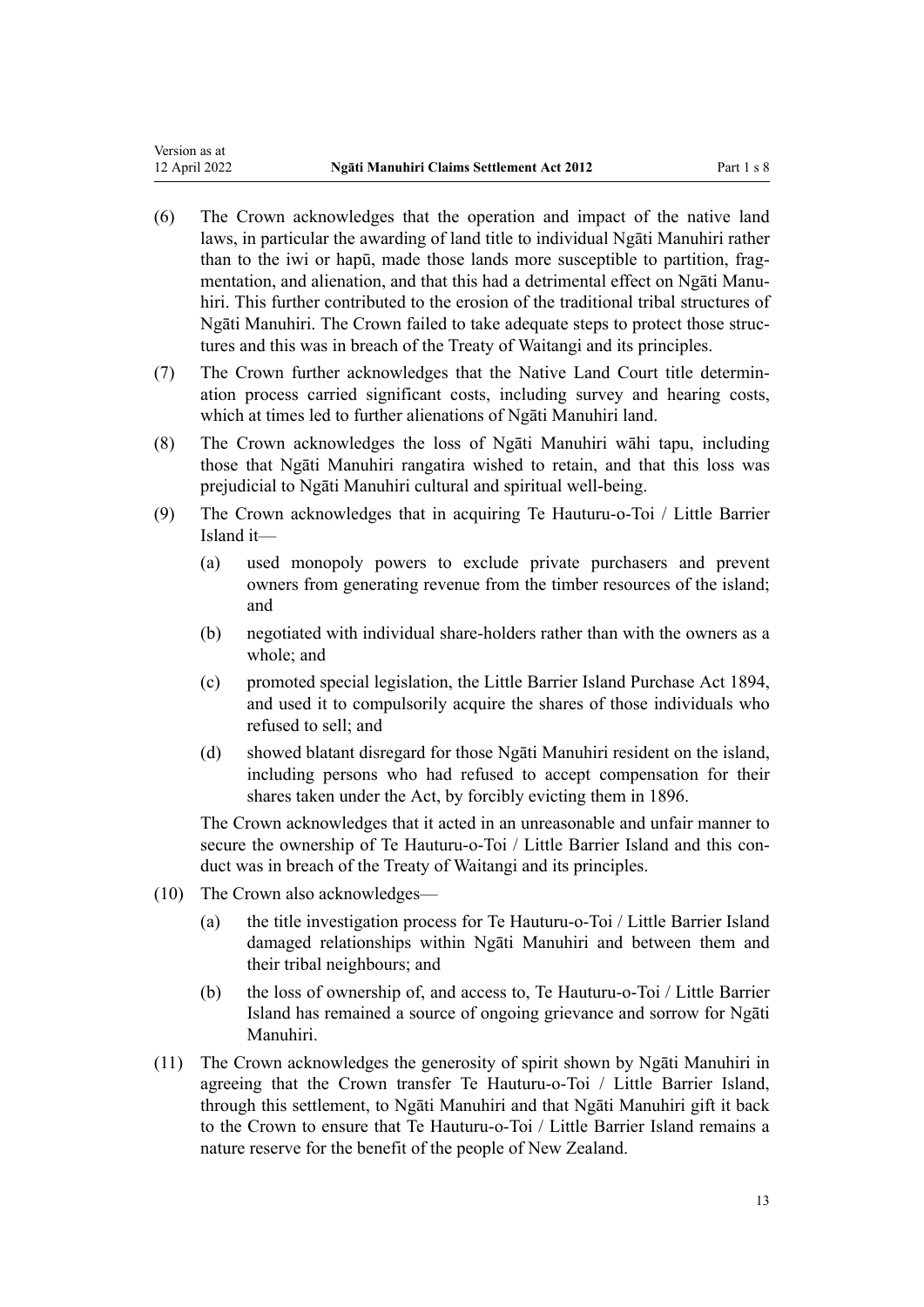- <span id="page-13-0"></span>(12) The Crown acknowledges that it continued to purchase lands that had passed through the Native Land Court in which Ngāti Manuhiri held interests, includ‐ ing purchases from minors. The Crown also acknowledges that it failed to monitor the impact of its purchases on Ngāti Manuhiri landholdings and, despite the clear implications of the Stout–Ngata Royal Commission's findings in 1907, continued to acquire land including within their last remaining block, Pākiri No. 1.
- (13) The Crown acknowledges that by around 1900 Ngāti Manuhiri were left virtu‐ ally landless and that the Crown's failure to ensure that Ngāti Manuhiri retained sufficient land for their present and future needs was a breach of the [Treaty of Waitangi](http://legislation.govt.nz/pdflink.aspx?id=DLM435834) and its principles. This hindered the social, economic, and cultural development of Ngāti Manuhiri as a tribe, undermined the ability of Ngāti Manuhiri to protect and manage their taonga, including te reo Māori, and their wāhi tapu, and to maintain spiritual connections to their ancestral lands. The Crown further acknowledges that this has severely impacted on the wellbeing of Ngāti Manuhiri today.
- (14) The Crown acknowledges that, under land development schemes, many Ngāti Manuhiri owners effectively lost the opportunity to live on and use their land and that partitioning of these lands created uneconomic units and contributed to further land alienation.
- (15) The Crown acknowledges the ongoing difficulties Ngāti Manuhiri have experi‐ enced managing their few residual lands, including high levels of multiple ownership, problems of access, and the high valuations placed on their coastal lands despite restrictions on their development.

### **9 Text of apology**

#### *Whakapāhatanga*

- (1) Ka whakaaetia e te Karauna te kaha me ngā pakanga o ngā tūpuna o Ngāti Manuhiri ki te whai i ō rātou kerēme mō te whakatikatika me te whakatau pono ā, ka tuku tēnei whakapāhatanga atu ki a Ngāti Manuhiri, ki ō rātou tūpuna me ō rātou uri.
- (2) Ka nui te pōuritanga o te Karauna mō ōna takahitanga i te [Tiriti o Waitangi](http://legislation.govt.nz/pdflink.aspx?id=DLM435834) me ōna mātāpono i ruarua ai ngā whenua o Ngāti Manuhiri tae rawa ake ki te tau 1865. Ka pōuri anō te Karauna mō tana whakamarumaru kore i ngā whenua e toe tonu ana ki a Ngāti Manuhiri, mō taua ngaronga i kino rawa ai ngā papānga mō te oranga tonutanga ā-tikanga, ā-ōhanga, ā-tinana o Ngāti Manuhiri e pā kaha ana i ēnei wā tonu.
- (3) He herenga kore te whakapāhatanga a te Karauna mō tōna kore aronga ki ōna herenga ki a Ngāti Manuhiri i raro i te [Tiriti o Waitangi.](http://legislation.govt.nz/pdflink.aspx?id=DLM435834) Mā tēnei whakataunga e hiahia ana te Karauna kia rīpenetā mō ōna hapa, kia tīmatahia hoki tētahi tikanga whakatikatika. Ko te kōingo o te Karauna, ki te hanga hononga hou ki a Ngāti Manuhiri e ai ki te Tiriti o Waitangi me ōna mātāpono, kia mahitahi ai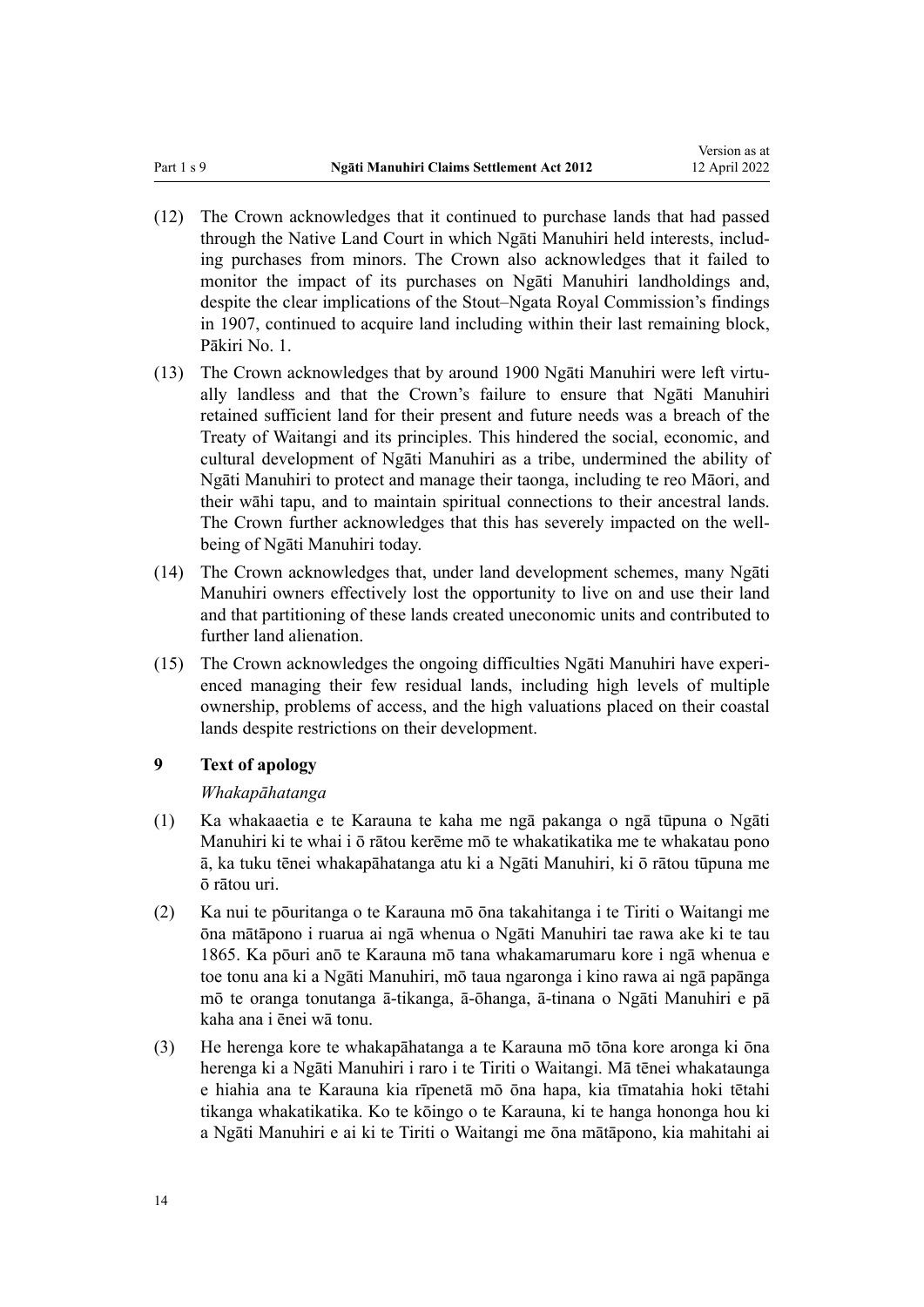<span id="page-14-0"></span>a Ngāti Manuhiri me te Karauna, ko te otinga iho, ko te whakaoranga anō o Ngāti Manuhiri.

*Apology*

- (1) The Crown recognises the efforts and struggles of the ancestors of Ngāti Manu‐ hiri in pursuit of their claims for redress and justice and makes this apology to Ngāti Manuhiri, to their ancestors, and to their descendants.
- (2) The Crown profoundly regrets its breaches of the [Treaty of Waitangi](http://legislation.govt.nz/pdflink.aspx?id=DLM435834) and its principles which left Ngāti Manuhiri with few landholdings by 1865. The Crown is deeply sorry for its failure to protect the remaining lands of Ngāti Manuhiri, the loss of which had devastating consequences for the cultural, spiritual, economic, and physical well-being of Ngāti Manuhiri that continue to be felt today.
- (3) The Crown unreservedly apologises for not having honoured its obligations to Ngāti Manuhiri under the [Treaty of Waitangi.](http://legislation.govt.nz/pdflink.aspx?id=DLM435834) Through this settlement the Crown seeks to atone for its wrongs and to begin the process of healing. It is the desire of the Crown to build a new relationship with Ngāti Manuhiri based on the Treaty of Waitangi and its principles, so that Ngāti Manuhiri and the Crown can work together to revitalise Ngāti Manuhiri.

### *Interpretation*

#### **10 Interpretation of Act generally**

It is the intention of Parliament that the provisions of this Act are interpreted in a manner that best furthers the agreements expressed in the deed of settlement.

#### **11 Interpretation**

In this Act, unless the context requires another meaning,—

**administering body** has the meaning given by [section 2\(1\)](http://legislation.govt.nz/pdflink.aspx?id=DLM444310) of the Reserves Act 1977

**affected person** has the meaning given by [section 2AA\(2\)](http://legislation.govt.nz/pdflink.aspx?id=DLM2408220) of the Resource Management Act 1991

#### **commercial redress property**—

- (a) means a property listed in part 3 of the property redress schedule; and
- (b) to avoid doubt, includes the licensed land

**Commissioner of Crown Lands** has the same meaning as Commissioner in [section 2](http://legislation.govt.nz/pdflink.aspx?id=DLM250592) of the Land Act 1948

**consent authority** has the meaning given by [section 2\(1\)](http://legislation.govt.nz/pdflink.aspx?id=DLM230272) of the Resource Management Act 1991

**Conservation Authority** means the New Zealand Conservation Authority established by [section 6A](http://legislation.govt.nz/pdflink.aspx?id=DLM104086) of the Conservation Act 1987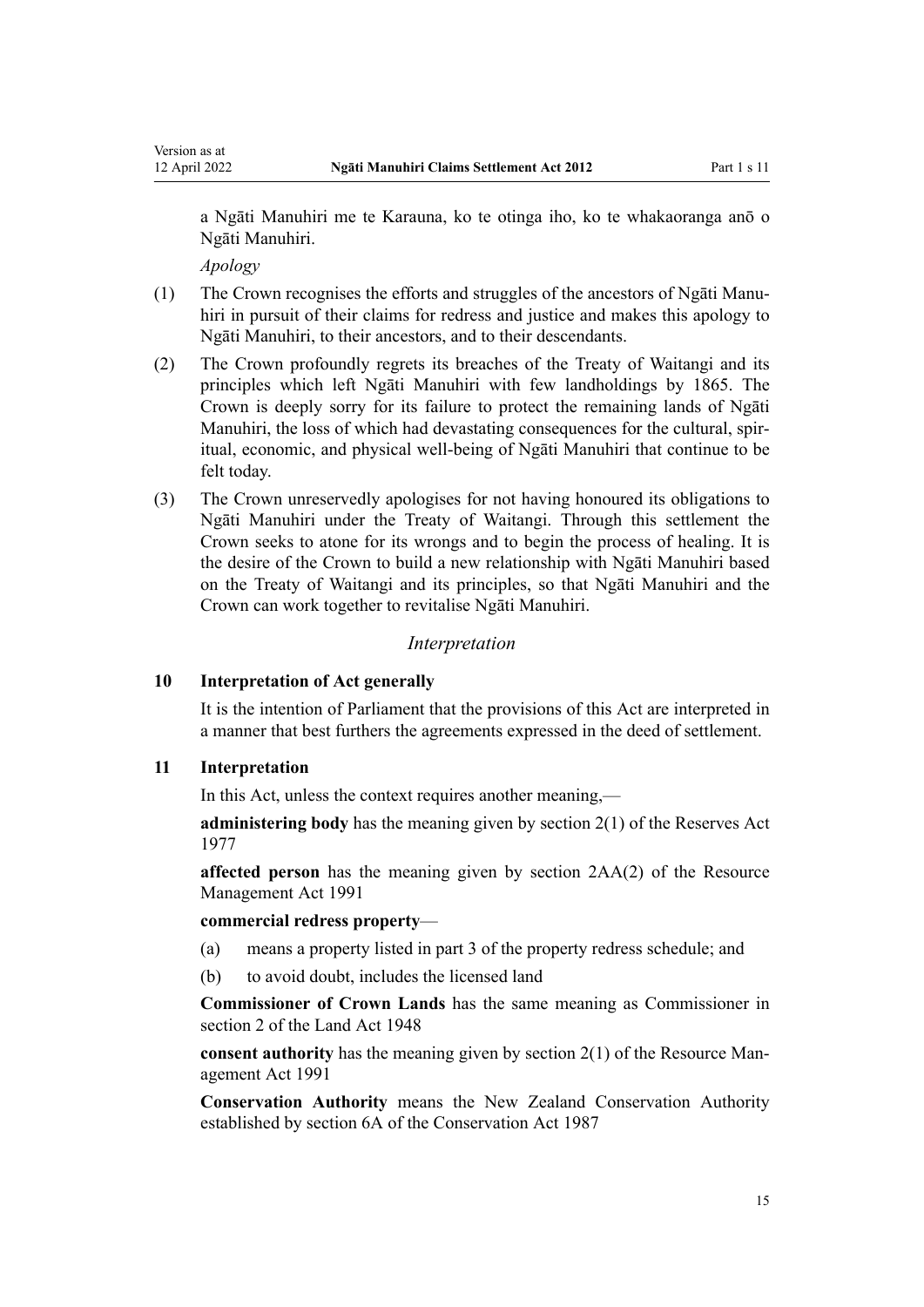**conservation document** means a conservation management strategy, conserva‐ tion management plan, or national park management plan

**conservation legislation** means—

- (a) the [Conservation Act 1987;](http://legislation.govt.nz/pdflink.aspx?id=DLM103609) and
- (b) the enactments listed in [Schedule 1](http://legislation.govt.nz/pdflink.aspx?id=DLM107200) of that Act

**conservation management plan** has the meaning given by [section 2\(1\)](http://legislation.govt.nz/pdflink.aspx?id=DLM103616) of the Conservation Act 1987

**conservation management strategy** has the meaning given by [section 2\(1\)](http://legislation.govt.nz/pdflink.aspx?id=DLM103616) of the Conservation Act 1987

#### **conservation protocol**—

- (a) means the protocol issued by the Minister of Conservation under [section](#page-23-0)  $20(1)(a)$ ; and
- (b) includes any amendments made to the protocol under section  $20(1)(b)$

**conservation protocol area** means the area shown on the map attached to the conservation protocol

**control**, for the purposes of paragraph (d) of the definition of Crown body, means,—

- (a) for a company, control of the composition of its board of directors; and
- (b) for another body, control of the composition of the group that would be its board of directors if the body were a company

**Crown** has the meaning given by [section 2\(1\)](http://legislation.govt.nz/pdflink.aspx?id=DLM160819) of the Public Finance Act 1989

**Crown body** means—

- (a) a Crown entity (as defined by [section 7\(1\)](http://legislation.govt.nz/pdflink.aspx?id=DLM329641) of the Crown Entities Act 2004); and
- (b) a State enterprise (as defined by [section 2](http://legislation.govt.nz/pdflink.aspx?id=DLM97382) of the State-Owned Enterpri‐ ses Act 1986); and
- (c) the New Zealand Railways Corporation; and
- (d) a company or body that is wholly owned or controlled by 1 or more of the following:
	- (i) the Crown:
	- (ii) a Crown entity:
	- (iii) a State enterprise:
	- (iv) the New Zealand Railways Corporation; and
- (e) a subsidiary, or related company, of a company or body referred to in paragraph (d)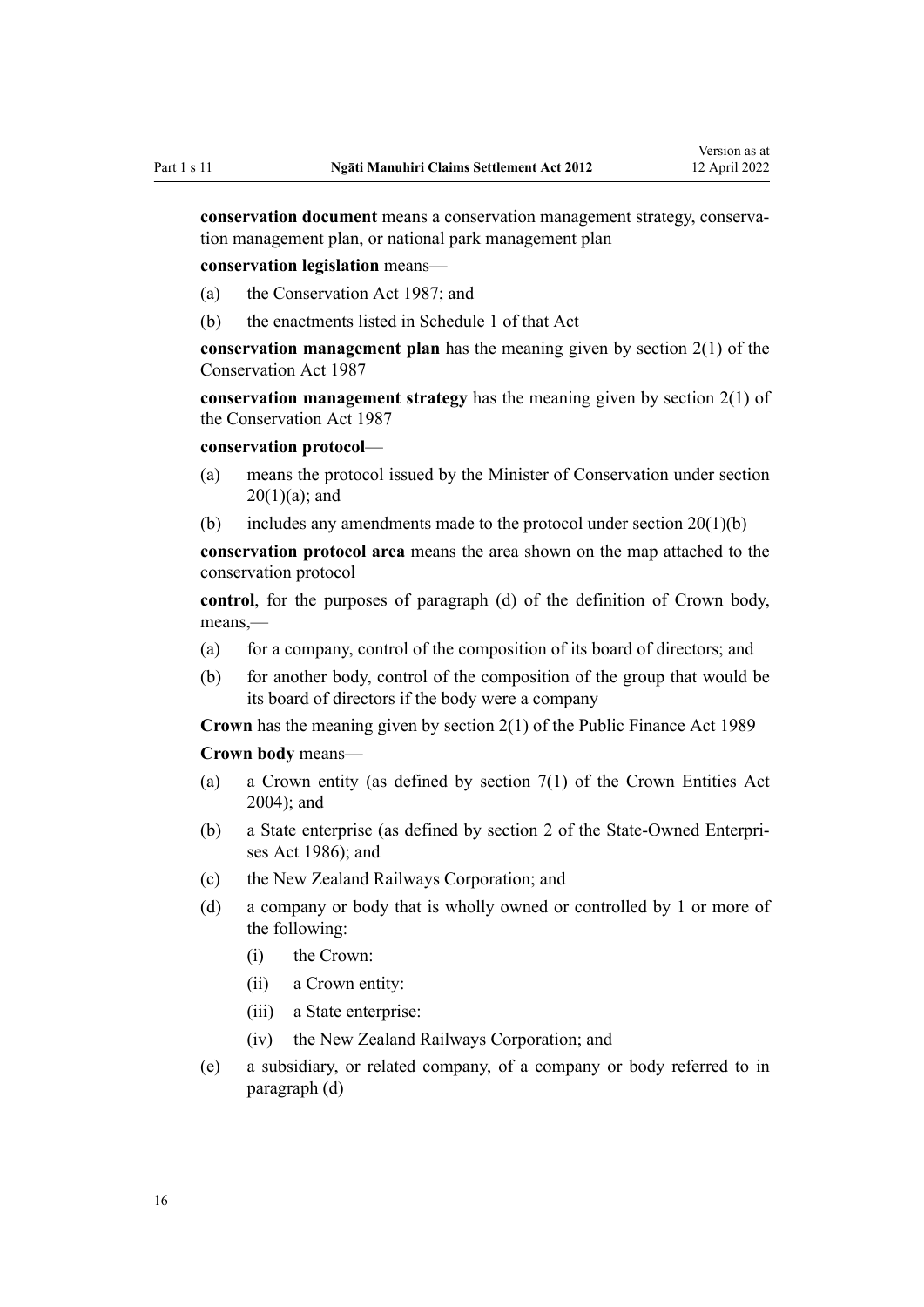Version as at

- (a) means a licence granted under [section 14](http://legislation.govt.nz/pdflink.aspx?id=DLM192328) of the Crown Forest Assets Act 1989; and
- (b) in relation to the licensed land, means the licence described in relation to that land in part 3 of the property redress schedule

**Crown forestry rental trust** means the trust established by the Crown forestry rental trust deed

**Crown forestry rental trust deed** means the trust deed made on 30 April 1990 establishing the Crown forestry rental trust under [section 34](http://legislation.govt.nz/pdflink.aspx?id=DLM192355) of the Crown Forest Assets Act 1989

#### **Crown minerals protocol**—

- (a) means the protocol issued by the Minister of Energy and Resources under section  $20(1)(a)$ ; and
- (b) includes any amendments made to the protocol under section  $20(1)(b)$

**Crown minerals protocol area** means the area shown on the map attached to the Crown minerals protocol, together with the adjacent waters

**cultural redress property** has the meaning given by [section 61](#page-37-0)

#### **deed of recognition**—

- (a) means a deed of recognition issued under [section 37](#page-30-0) by the Minister of Conservation and the Director-General to the trustees; and
- (b) includes any amendments to the deed made under [section 37](#page-30-0)

#### **deed of settlement**—

- (a) means the deed of settlement for Ngāti Manuhiri dated 21 May 2011, entered into by the Crown, Ngāti Manuhiri, and the Ngāti Manuhiri Settlement Trust; and
- (b) includes any schedules of or attachments to the deed; and
- (c) includes any amendments to the deed

**Director-General** means the Director-General of Conservation

**documents schedule** means the documents schedule of the deed of settlement

**effective date** means the date that is 6 months after the settlement date

**freshwater fisheries management plan** has the meaning given by [section 2\(1\)](http://legislation.govt.nz/pdflink.aspx?id=DLM103616) of the Conservation Act 1987

**Heritage New Zealand Pouhere Taonga** means the Crown entity established by [section 9](http://legislation.govt.nz/pdflink.aspx?id=DLM4005508) of the Heritage New Zealand Pouhere Taonga Act 2014

**historical claims** has the meaning given by [section 13](#page-20-0)

**interest** means a lease, tenancy, licence, licence to occupy, easement, covenant, or other right or obligation affecting land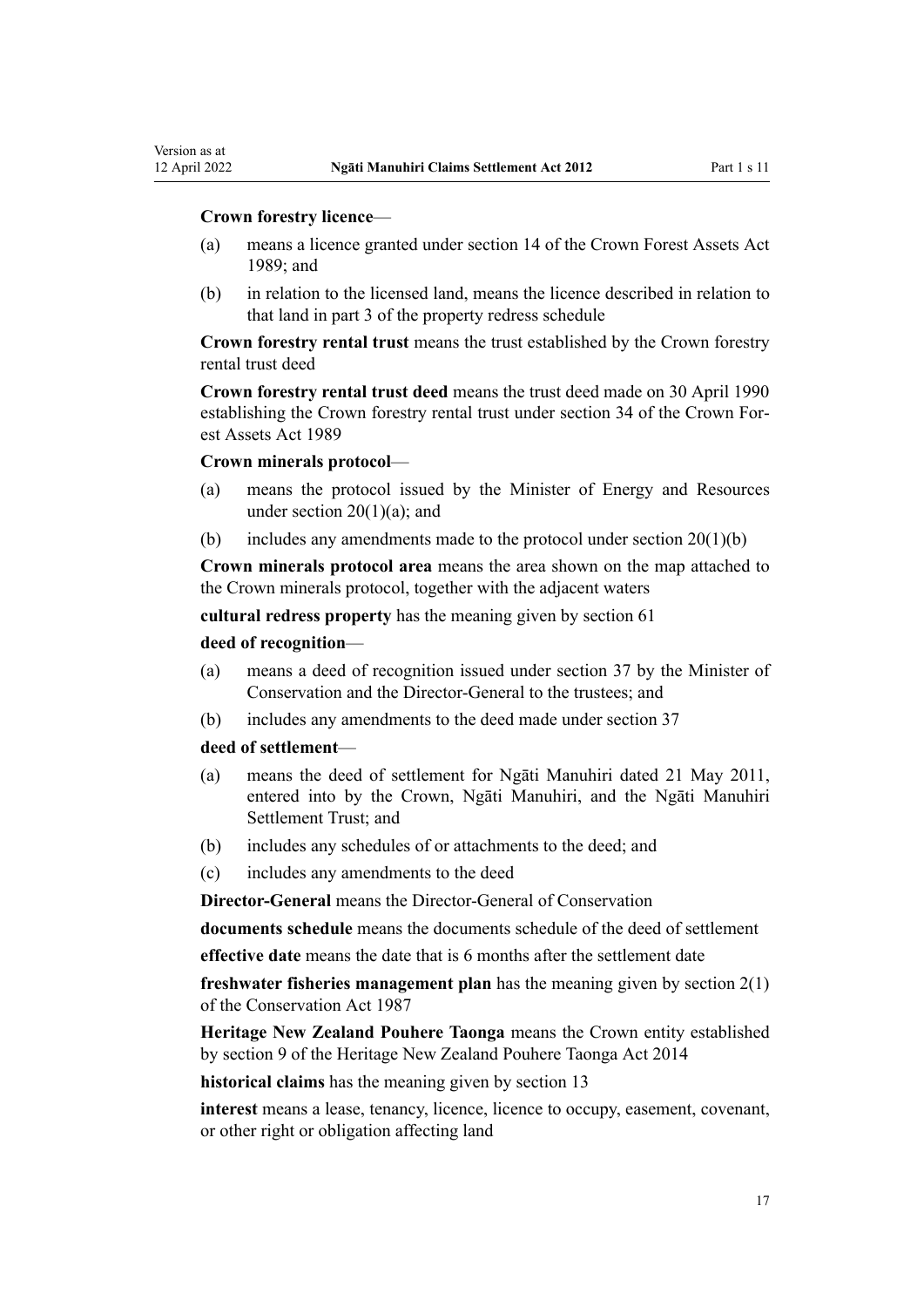**land holding agency** means the agency specified for a commercial redress property in part 3 of the property redress schedule

**licensed land**—

- (a) means the land described as licensed land in part 3 of the property redress schedule; but
- (b) excludes—
	- (i) all trees growing, standing, or lying on the land; and
	- (ii) all improvements acquired by a purchaser of the trees on the land; and
	- (iii) all improvements made by the purchaser or the licensee after the purchaser acquires the trees on the land

**LINZ** means Land Information New Zealand

**local authority** has the meaning given by [section 5\(1\)](http://legislation.govt.nz/pdflink.aspx?id=DLM170881) of the Local Government Act 2002

**member of Ngāti Manuhiri** means an individual referred to in [section](#page-19-0)  $12(1)(a)$ 

**national park management plan** has the same meaning as management plan in [section 2](http://legislation.govt.nz/pdflink.aspx?id=DLM36968) of the National Parks Act 1980

**Ngāti Manuhiri** has the meaning given by [section 12\(1\)](#page-19-0)

**Ngāti Manuhiri Settlement Trust** means the trust with that name established by a deed of trust dated 5 December 2011

**property redress schedule** means the property redress schedule of the deed of settlement

#### **protocol**—

(a) means a protocol issued under section  $20(1)(a)$ ; and

(b) includes any amendments made to the protocol under section  $20(1)(b)$ 

**public work** has the meaning given by [section 2](http://legislation.govt.nz/pdflink.aspx?id=DLM45433) of the Public Works Act 1981

**regional council** has the meaning given by [section 2\(1\)](http://legislation.govt.nz/pdflink.aspx?id=DLM230272) of the Resource Management Act 1991

**Registrar-General** means the Registrar-General of Land appointed under [sec‐](http://legislation.govt.nz/pdflink.aspx?id=DLM270019) [tion 4](http://legislation.govt.nz/pdflink.aspx?id=DLM270019) of the Land Transfer Act 1952

**related company** has the meaning given by [section 2\(3\)](http://legislation.govt.nz/pdflink.aspx?id=DLM319576) of the Companies Act 1993

**representative entity** means—

- (a) the trustees; and
- (b) a person (including a trustee) acting for, or on behalf of,—
	- (i) the collective group referred to in section  $12(1)(a)$ ; or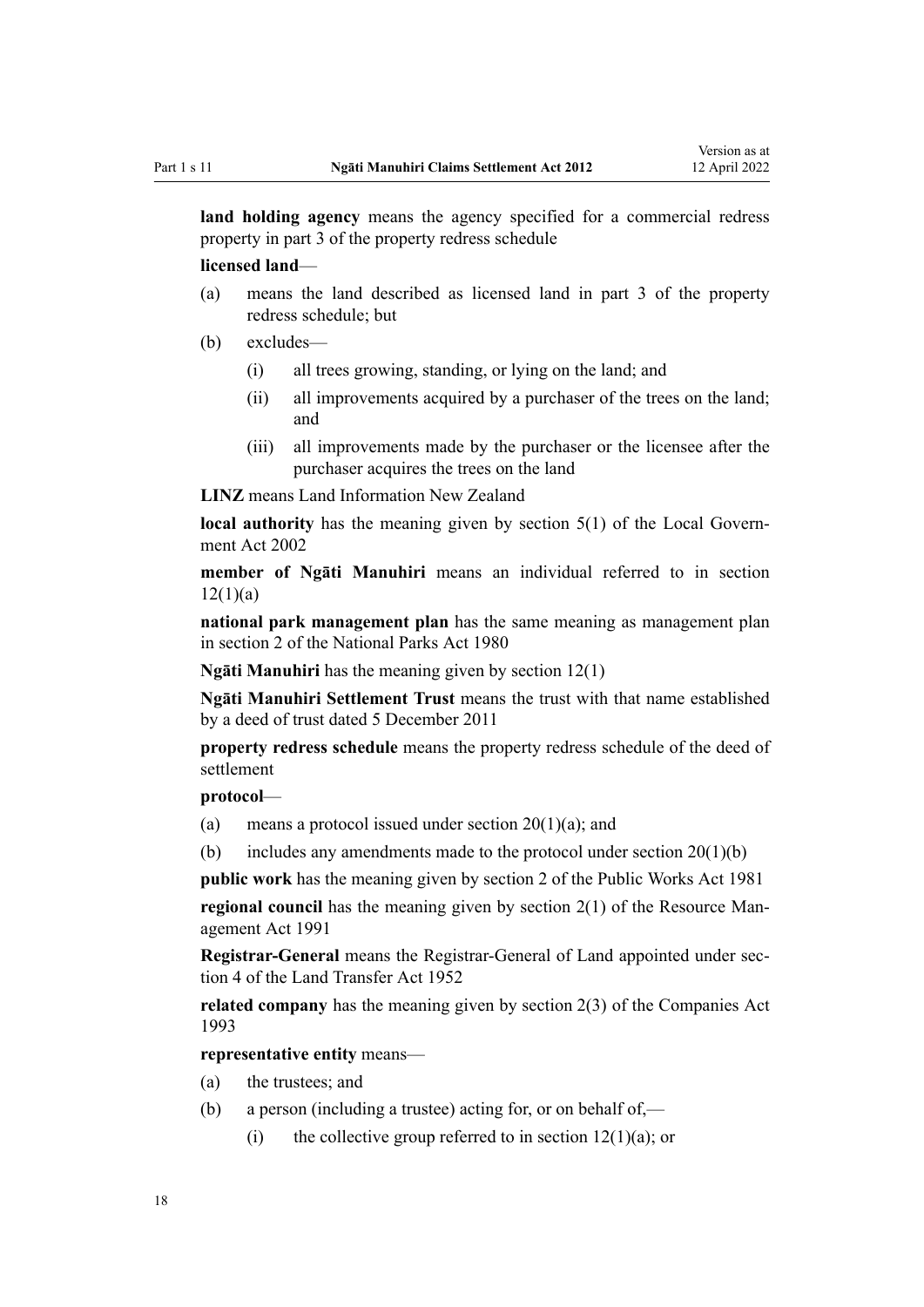- (ii) 1 or more members of Ngāti Manuhiri; or
- (iii) 1 or more of the whānau, hapū, or groups referred to in [section](#page-19-0)  $12(1)(c)$

**resource consent** has the meaning given by [section 2\(1\)](http://legislation.govt.nz/pdflink.aspx?id=DLM230272) of the Resource Management Act 1991

**responsible Minister** means,—

- (a) for the conservation protocol, the Minister of Conservation; or
- (b) for the Crown minerals protocol, the Minister of Energy and Resources; or
- (c) for the taonga tūturu protocol, the Minister for Arts, Culture and Herit‐ age; or
- (d) for any protocol, any other Minister of the Crown authorised by the Prime Minister to exercise powers, and perform functions and duties, in relation to the protocol

**RFR land** has the meaning given by [section 112](#page-58-0)

**settlement date** means the date that is 20 working days after the date on which this Act comes into force

**statutory acknowledgement** has the meaning given by [section 26](#page-26-0)

#### **statutory plan**—

- (a) means a district plan, regional plan, regional coastal plan, regional pol‐ icy statement, or proposed policy statement (as defined by [section 43AA](http://legislation.govt.nz/pdflink.aspx?id=DLM2412743) of the Resource Management Act 1991); and
- (b) includes a proposed plan (as defined by [section 43AAC](http://legislation.govt.nz/pdflink.aspx?id=DLM2412769) of that Act)

**subsidiary** has the meaning given by [section 5](http://legislation.govt.nz/pdflink.aspx?id=DLM319999) of the Companies Act 1993

## **taonga tūturu**—

- (a) has the meaning given by [section 2\(1\)](http://legislation.govt.nz/pdflink.aspx?id=DLM432125) of the Protected Objects Act 1975; and
- (b) includes ngā taonga tūturu (as defined by [section 2\(1\)](http://legislation.govt.nz/pdflink.aspx?id=DLM432125) of that Act)

#### **taonga tūturu protocol**—

- (a) means the protocol issued by the Minister for Arts, Culture and Heritage under section  $20(1)(a)$ ; and
- (b) includes any amendments made to the protocol under section  $20(1)(b)$

**Te Hauturu-o-Toi / Little Barrier Island gift area** means the area shown as A on deed plan OTS–125–02, comprising 2 815.7630 hectares, more or less, being Section 2 SO 440008 (balance of the land in *Gazette* notice 631196.1)

**tikanga** means customary values and practices

**transfer** means the transfer of a property's beneficial ownership upon settle‐ ment for the property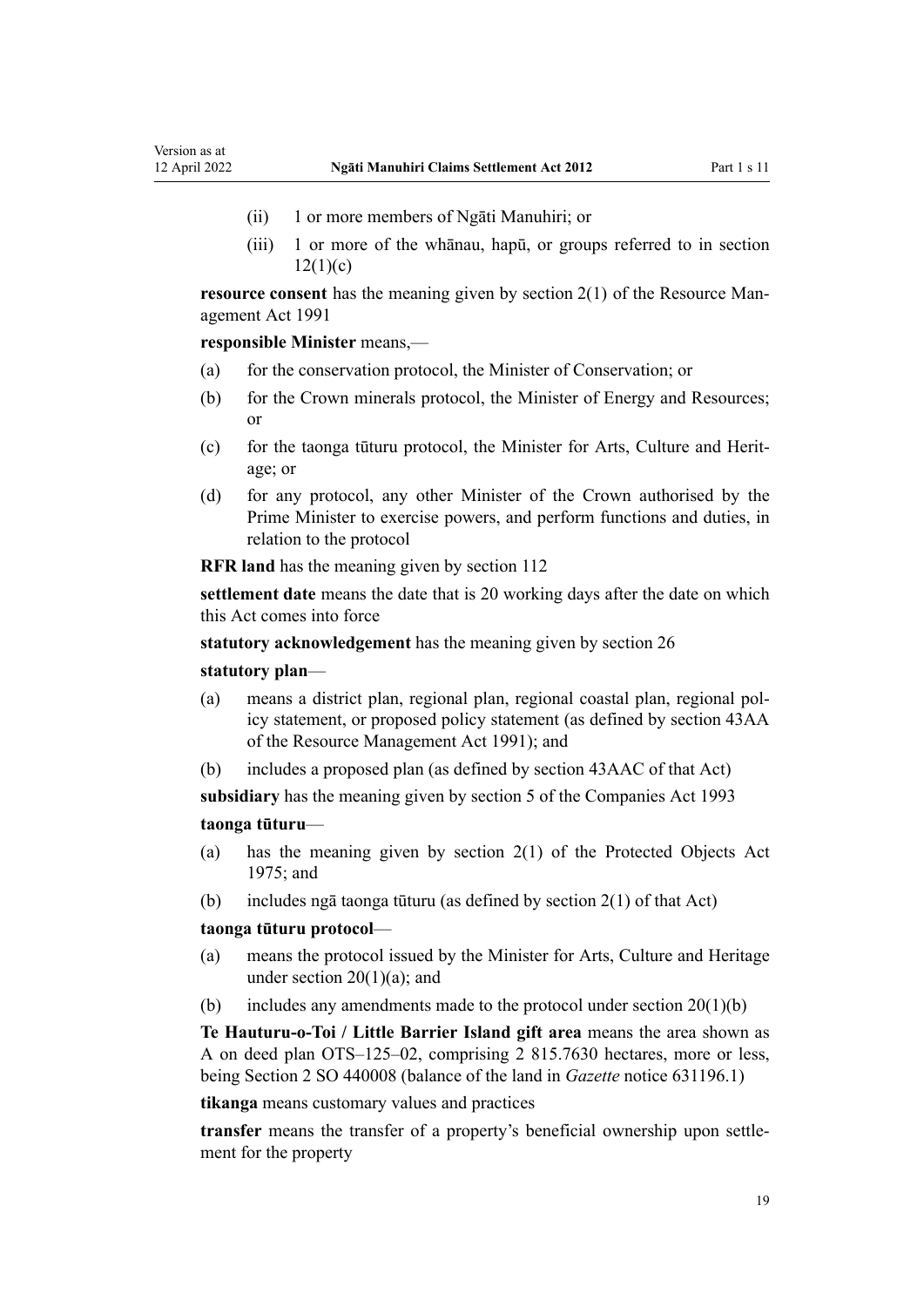<span id="page-19-0"></span>**trustees** means the trustees of the Ngāti Manuhiri Settlement Trust in their cap‐ acity as trustees

**whenua rāhui** has the meaning given by [section 42](#page-31-0)

**working day** means a day of the week other than—

- (a) a Saturday, a Sunday, Waitangi Day, Good Friday, Easter Monday, Anzac Day, the Sovereign's birthday, Te Rā Aro ki a Matariki/Matariki Observance Day, and Labour Day; and
- (b) a day in the period starting on 25 December in a year and ending on 15 January in the following year; and
- (ba) if Waitangi Day or Anzac Day falls on a Saturday or a Sunday, the fol‐ lowing Monday; and
- (c) the day observed as the anniversary of the province of Auckland or Wel‐ lington.

Section 11 **Heritage New Zealand Pouhere Taonga**: inserted, on 20 May 2014, by [section 107](http://legislation.govt.nz/pdflink.aspx?id=DLM4005646) of the Heritage New Zealand Pouhere Taonga Act 2014 (2014 No 26).

Section 11 **Historic Places Trust**: repealed, on 20 May 2014, by [section 107](http://legislation.govt.nz/pdflink.aspx?id=DLM4005646) of the Heritage New Zealand Pouhere Taonga Act 2014 (2014 No 26).

Section 11 **working day** paragraph (a): replaced, on 12 April 2022, by [wehenga 7](http://legislation.govt.nz/pdflink.aspx?id=LMS557838) o Te Ture mō te Hararei Tūmatanui o te Kāhui o Matariki 2022/[section 7](http://legislation.govt.nz/pdflink.aspx?id=LMS557848) of the Te Kāhui o Matariki Public Holiday Act 2022 (2022 No 14).

Section 11 **working day** paragraph (ba): inserted, on 1 January 2014, by [section 8](http://legislation.govt.nz/pdflink.aspx?id=DLM4929207) of the Holidays (Full Recognition of Waitangi Day and ANZAC Day) Amendment Act 2013 (2013 No 19).

#### **12 Meaning of Ngāti Manuhiri**

- (1) In this Act, **Ngāti Manuhiri**
	- (a) means the collective group composed of individuals who are descended from an ancestor of Ngāti Manuhiri; and
	- (b) includes those individuals; and
	- (c) includes any whānau, hapū, or group to the extent that it is composed of those individuals.
- (2) In this section,—

**ancestor of Ngāti Manuhiri** means an individual who—

- (a) exercised customary rights by virtue of being descended from Manuhiri; and
- (b) exercised the customary rights in the area of interest of Ngāti Manuhiri at any time after 6 February 1840

**area of interest of Ngāti Manuhiri** means the area of interest shown in the attachments to the deed of settlement

**customary rights** means rights according to tikanga Māori, including—

(a) rights to occupy land; and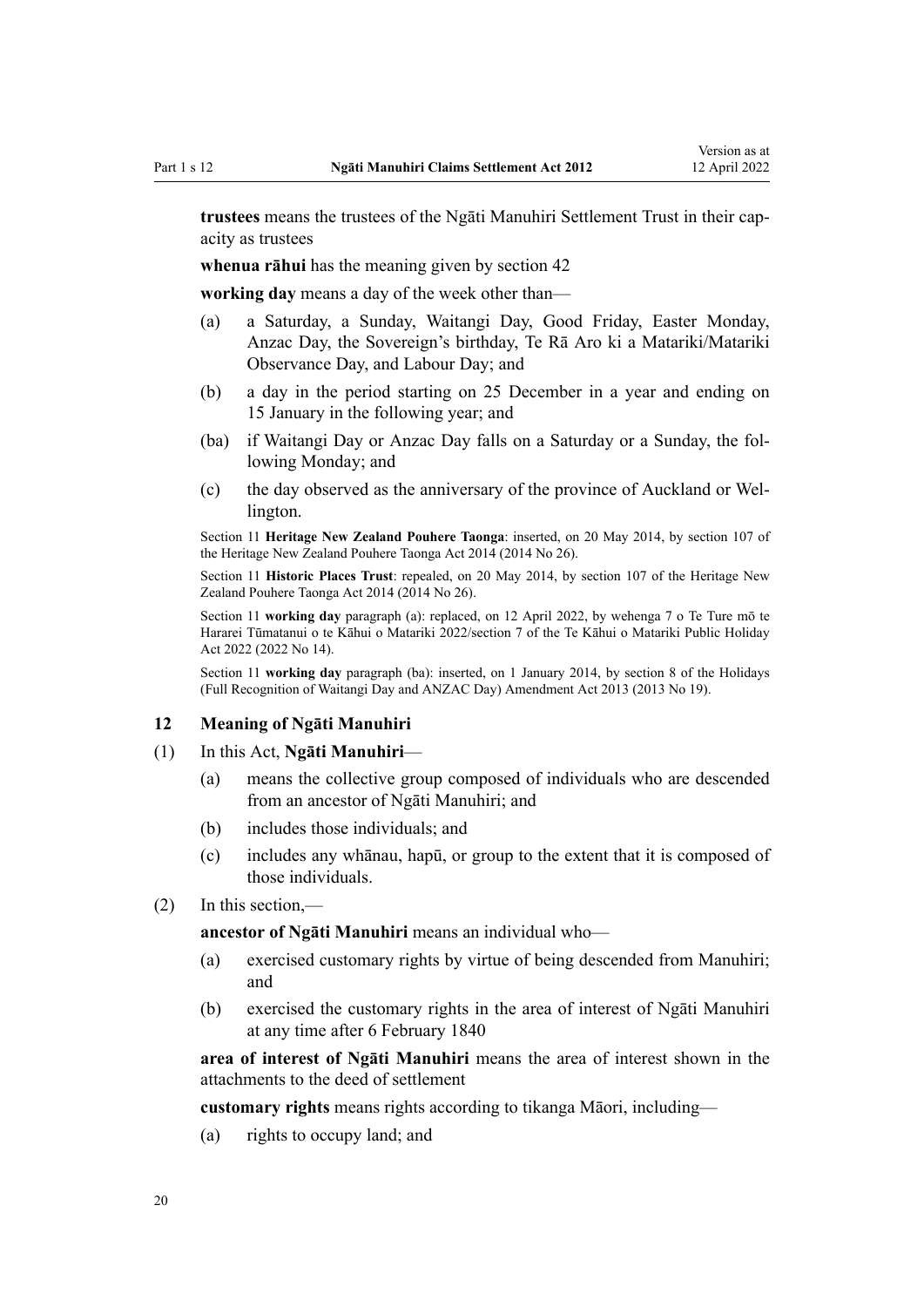<span id="page-20-0"></span>(b) rights in relation to the use of land or other natural or physical resources **descended** means that a person is descended from another person by—

- (a) birth; or
- (b) legal adoption; or
- (c) whāngai (Māori customary adoption) in accordance with Ngāti Manuhiri tikanga.

## **13 Meaning of historical claims**

#### (1) In this Act, **historical claims**—

- (a) means the claims described in subsection (2); and
- (b) includes the claims described in subsection (3); but
- (c) does not include the claims described in subsection (4).
- (2) The historical claims are every claim that Ngāti Manuhiri or a representative entity had on or before the settlement date, or may have after the settlement date, (whether or not the claim has arisen or been considered, researched, registered, notified, or made on or before the settlement date) and that—
	- (a) is, or is founded on, a right arising—
		- (i) from the [Treaty of Waitangi](http://legislation.govt.nz/pdflink.aspx?id=DLM435834) or its principles; or
		- (ii) under legislation; or
		- (iii) at common law (including aboriginal title or customary law); or
		- (iv) from fiduciary duty; or
		- (v) otherwise; and
	- (b) arises from, or relates to, acts or omissions before 21 September 1992—
		- (i) by, or on behalf of, the Crown; or
		- (ii) by or under legislation.
- (3) The historical claims include—
	- (a) a claim to the Waitangi Tribunal that relates exclusively to Ngāti Manu‐ hiri or a representative entity, including each of the following claims, to the extent that subsection (2) applies to the claim:
		- (i) Wai 280—Little Barrier Island claim:
		- (ii) Wai 487—Hauturu (Little Barrier Island) claim:
		- (iii) Wai 532—Mangawhai Lands and Hauraki Gulf claim:
		- (iv) Wai 567—Hauturu (Little Barrier Island)—Wi Taiawa Family claim; and
	- (b) any other claim to the Waitangi Tribunal, including each of the following claims, to the extent that subsection (2) applies to the claim and the claim relates to Ngāti Manuhiri or a representative entity: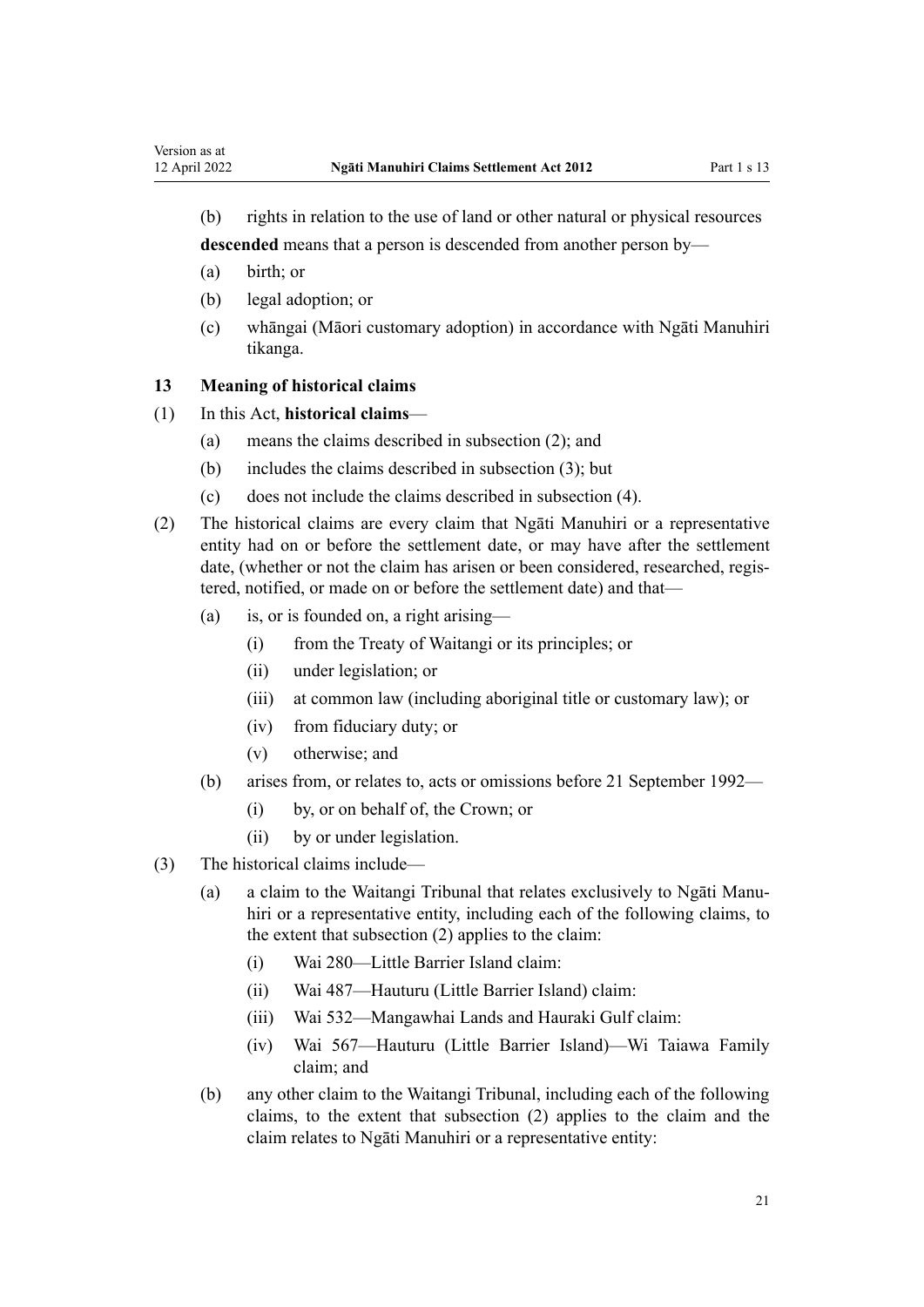- <span id="page-21-0"></span>(i) Wai 244—Ngāti Wai claim:
- (ii) Wai 1811—Māori Representation in Government claim:
- (iii) Wai 2181—Nga Uri o Maki lands and resources claims.
- (4) However, the historical claims do not include—
	- (a) a claim that a member of Ngāti Manuhiri, or a whānau, hapū, or group referred to in section  $12(1)(c)$ , had or may have that is, or is founded on, a right arising by virtue of being descended from a person other than an ancestor of Ngāti Manuhiri (as defined in section 12(2)); or
	- (b) a claim that a representative entity had or may have that is, or is founded on, a claim described in paragraph (a).

#### *Settlement of historical claims*

#### **14 Settlement of historical claims final**

- (1) The historical claims are settled.
- (2) The settlement of the historical claims is final and, on and from the settlement date, the Crown is released and discharged from all obligations and liabilities in respect of those claims.
- (3) Subsections (1) and (2) do not limit the deed of settlement.
- (4) Despite any other enactment or rule of law, on and from the settlement date, no court, tribunal, or other judicial body has jurisdiction (including the jurisdiction to inquire or further inquire or to make a finding or recommendation) in respect of—
	- (a) the historical claims; or
	- (b) the deed of settlement; or
	- (c) this Act; or
	- (d) the redress provided under the deed of settlement or this Act.
- (5) Subsection (4) does not exclude the jurisdiction of a court, tribunal, or other judicial body in respect of the interpretation or implementation of the deed of settlement or this Act.

#### **15 Amendment to Treaty of Waitangi Act 1975**

- (1) This section amends the [Treaty of Waitangi Act 1975](http://legislation.govt.nz/pdflink.aspx?id=DLM435367).
- (2) In Schedule 3, insert in its appropriate alphabetical order "Ngāti Manuhiri Claims Settlement Act 2012, section 14(4) and (5)."

#### *Protections no longer apply*

#### **16 Certain enactments do not apply**

(1) The enactments listed in subsection (2) do not apply—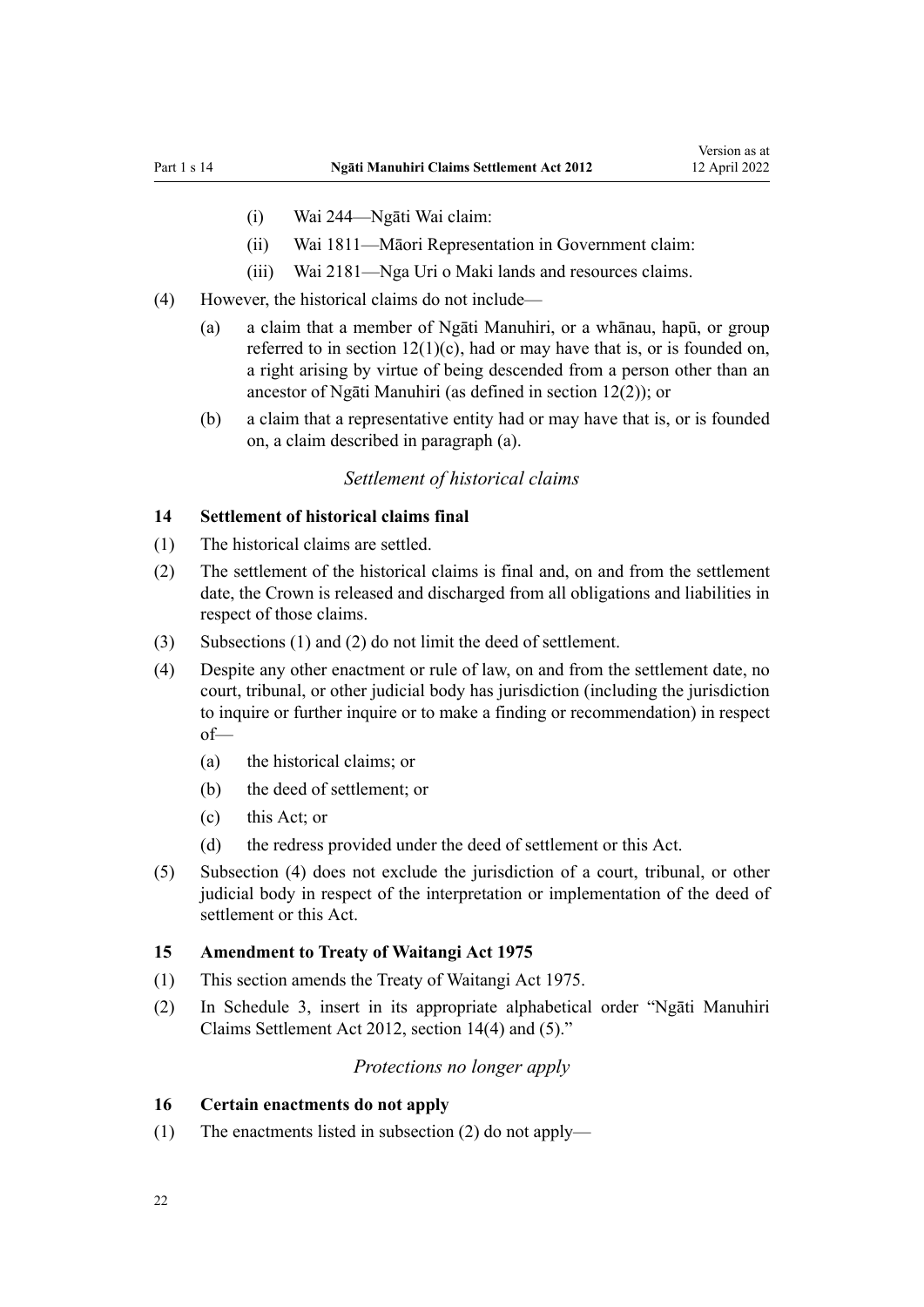- <span id="page-22-0"></span>(a) to a cultural redress property; or
- (b) to a commercial redress property; or
- (c) to RFR land; or
- (d) for the benefit of Ngāti Manuhiri or a representative entity.
- (2) The enactments are—
	- (a) [sections 8A to 8HJ](http://legislation.govt.nz/pdflink.aspx?id=DLM435544) of the Treaty of Waitangi Act 1975:
	- (b) [sections 27A to 27C](http://legislation.govt.nz/pdflink.aspx?id=DLM98097) of the State-Owned Enterprises Act 1986:
	- (c) [sections 568 to 570](http://legislation.govt.nz/pdflink.aspx?id=LMS172546) of the Education and Training Act 2020:
	- (d) [Part 3](http://legislation.govt.nz/pdflink.aspx?id=DLM192356) of the Crown Forest Assets Act 1989:
	- (e) [Part 3](http://legislation.govt.nz/pdflink.aspx?id=DLM223144) of the New Zealand Railways Corporation Restructuring Act 1990.

Section 16(2)(c): replaced, on 1 August 2020, by [section 668](http://legislation.govt.nz/pdflink.aspx?id=LMS367713) of the Education and Training Act 2020 (2020 No 38).

#### **17 Removal of memorials**

- (1) The chief executive of LINZ must issue to the Registrar-General 1 or more certificates that specify the legal description of, and identify the computer register that contains, each allotment—
	- $(a)$  that—
		- (i) is all or part of a cultural redress property; or
		- (ii) is all or part of a commercial redress property; or
		- (iii) is RFR land; and
	- (b) that is contained in a computer register that has a memorial recorded under any enactment listed in [section 16\(2\).](#page-21-0)
- (2) The chief executive of LINZ must issue a certificate under subsection (1) as soon as is reasonably practicable after the settlement date.
- (3) A certificate must state that it is issued under this section.
- (4) The Registrar-General must, as soon as is reasonably practicable after receiving a certificate issued under subsection (1),—
	- (a) register the certificate against each computer register identified in the certificate; and
	- (b) remove each memorial recorded under an enactment listed in [section](#page-21-0) [16\(2\)](#page-21-0) from each computer register identified in the certificate, but only in respect of each allotment described in the certificate.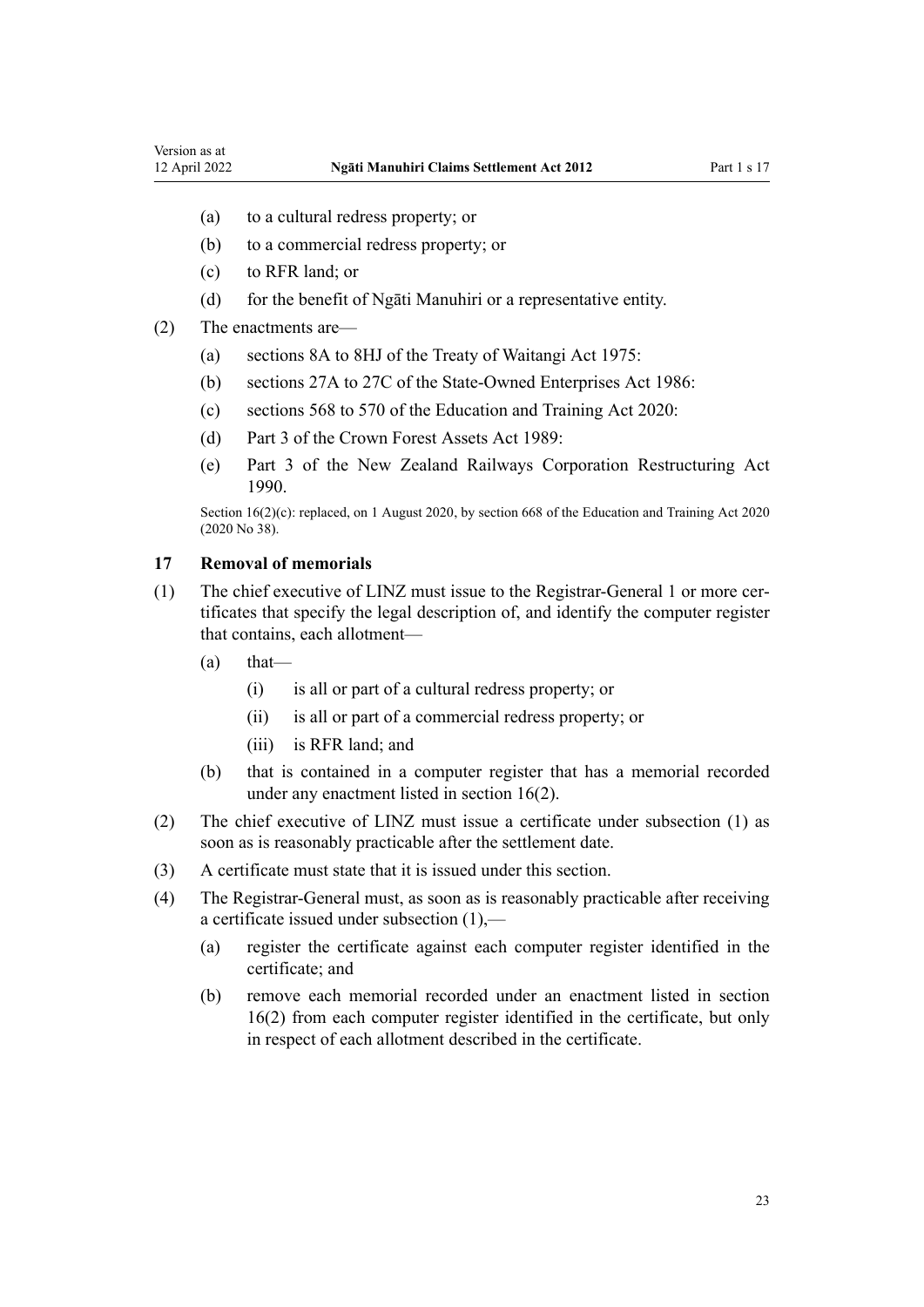#### *Other matters*

#### <span id="page-23-0"></span>**18 Limit on duration of trusts does not apply**

- (1) No rule of law or provisions of an Act limiting the duration of a trust, including [section 16](http://legislation.govt.nz/pdflink.aspx?id=DLM7382883) of the Trusts Act 2019,—
	- (a) prescribe or restrict the period during which—
		- (i) the Ngāti Manuhiri Settlement Trust may exist in law; or
		- (ii) the trustees may hold or deal with property (including income derived from property); or
	- (b) apply to a document entered into to give effect to the deed of settlement if the application of that rule or the provisions of that Act would other‐ wise make the document, or a right conferred by the document, invalid or ineffective.
- (2) However, if the Ngāti Manuhiri Settlement Trust is, or becomes, a charitable trust, the trust may continue indefinitely under [section 16\(6\)\(a\)](http://legislation.govt.nz/pdflink.aspx?id=DLM7382883) of the Trusts Act 2019.

Section 18 heading: replaced, on 30 January 2021, by [section 161](http://legislation.govt.nz/pdflink.aspx?id=DLM7383110) of the Trusts Act 2019 (2019 No 38).

Section 18(1): amended, on 30 January 2021, by [section 161](http://legislation.govt.nz/pdflink.aspx?id=DLM7383110) of the Trusts Act 2019 (2019 No 38). Section 18(2): amended, on 30 January 2021, by [section 161](http://legislation.govt.nz/pdflink.aspx?id=DLM7383110) of the Trusts Act 2019 (2019 No 38).

#### **19 Access to deed of settlement**

The chief executive of the Ministry of Justice must make copies of the deed of settlement available—

- (a) for inspection free of charge, and for purchase at a reasonable price, at the head office of the Ministry of Justice in Wellington between 9 am and 5 pm on any working day; and
- (b) free of charge on an Internet site maintained by or on behalf of the Min‐ istry of Justice.

## **Part 2**

### **Cultural redress**

### Subpart 1—Protocols

#### *General provisions*

### **20 Issue, amendment, and cancellation of protocols**

- (1) Each responsible Minister—
	- (a) must issue a protocol to the trustees in the form set out in part 4 of the documents schedule; and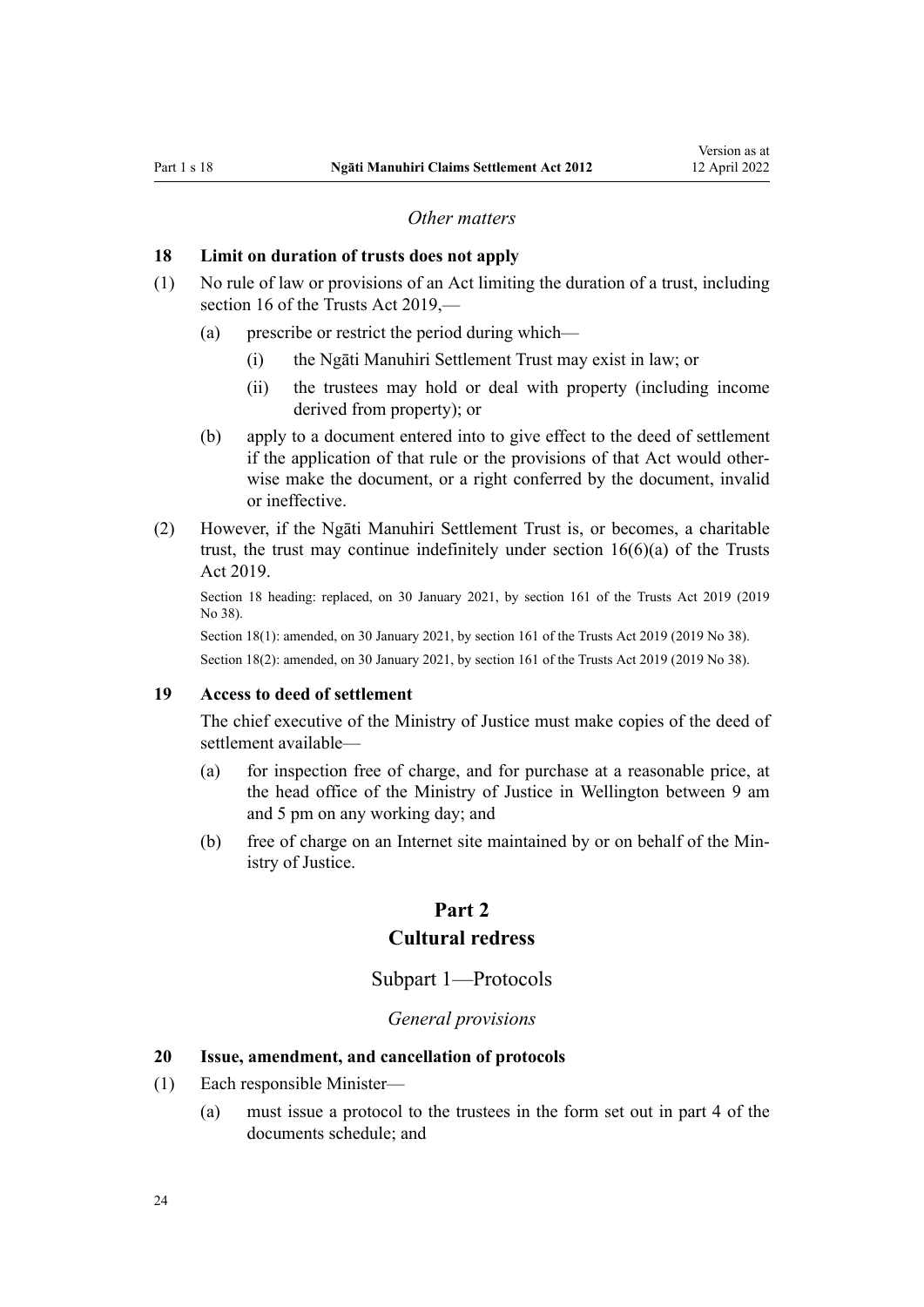- (b) may amend or cancel that protocol.
- <span id="page-24-0"></span>(2) The responsible Minister may amend or cancel a protocol at the initiative of either—
	- (a) the trustees; or
	- (b) the responsible Minister.
- (3) The responsible Minister may amend or cancel a protocol only after consulting, and having particular regard to the views of, the trustees.

#### **21 Protocols subject to rights, functions, and obligations**

Protocols do not restrict—

- (a) the ability of the Crown to exercise its powers and perform its functions and duties in accordance with the law and Government policy, which includes the ability to—
	- (i) introduce legislation and change Government policy; and
	- (ii) interact with or consult a person that the Crown considers appro‐ priate, including any iwi, hapū, marae, whānau, or other represen‐ tative of tangata whenua; or
- (b) the responsibilities of a responsible Minister or a department of State; or
- (c) the legal rights of Ngāti Manuhiri or a representative entity.

#### **22 Enforceability of protocols**

- (1) The Crown must comply with a protocol while it is in force.
- (2) If the Crown fails, without good cause, to comply with a protocol, the trustees may, subject to the [Crown Proceedings Act 1950,](http://legislation.govt.nz/pdflink.aspx?id=DLM261466) enforce the protocol.
- (3) Despite subsection (2), damages or any form of monetary compensation are not available as a remedy for a failure by the Crown to comply with a protocol.
- (4) To avoid doubt,—
	- (a) subsections (1) and (2) do not apply to guidelines developed for the implementation of a protocol; and
	- (b) subsection  $(3)$  does not affect the ability of a court to award costs incurred by the trustees in enforcing the protocol under subsection (2).

#### **23 Limitation of rights**

- (1) The conservation protocol does not have the effect of granting, creating, or pro‐ viding evidence of—
	- (a) rights relating to the common marine and coastal area (as defined by sec[tion 9\(1\)](http://legislation.govt.nz/pdflink.aspx?id=DLM3213146) of the Marine and Coastal Area (Takutai Moana) Act 2011); or
	- (b) an estate or interest in land held, managed, or administered under the conservation legislation; or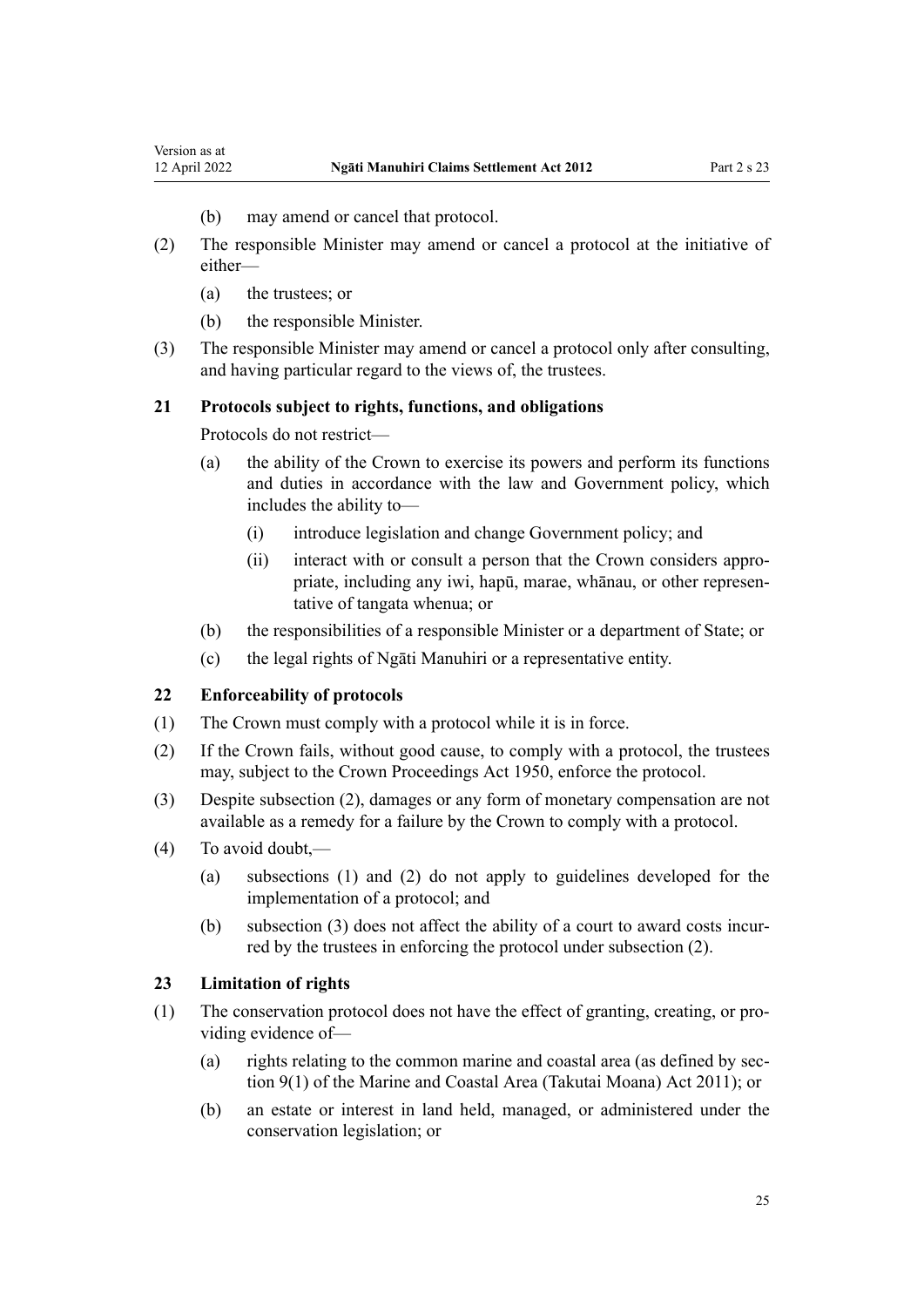- <span id="page-25-0"></span>(c) an interest in, or rights relating to, flora or fauna managed or adminis‐ tered under the conservation legislation.
- (2) The Crown minerals protocol does not have the effect of granting, creating, or providing evidence of an estate or interest in, or rights relating to, Crown min‐ erals.
- (3) The taonga tūturu protocol does not have the effect of granting, creating, or providing evidence of an estate or interest in, or rights relating to, taonga tūturu.
- (4) In this section, **Crown mineral** means a mineral (as defined by [section 2\(1\)](http://legislation.govt.nz/pdflink.aspx?id=DLM242543) of the Crown Minerals Act 1991)—
	- (a) that is the property of the Crown under [section 10](http://legislation.govt.nz/pdflink.aspx?id=DLM246310) or [11](http://legislation.govt.nz/pdflink.aspx?id=DLM246311) of that Act; or
	- (b) over which the Crown has jurisdiction under the [Continental Shelf Act](http://legislation.govt.nz/pdflink.aspx?id=DLM351638) [1964](http://legislation.govt.nz/pdflink.aspx?id=DLM351638).

#### *Noting of conservation and Crown minerals protocols*

#### **24 Noting of conservation protocol**

- (1) A summary of the terms of the conservation protocol must be noted in the con‐ servation documents and any freshwater fisheries management plan affecting the conservation protocol area.
- (2) The noting of the conservation protocol—
	- (a) is for the purpose of public notice only; and
	- (b) is not an amendment to the conservation documents for the purposes of [section 17I](http://legislation.govt.nz/pdflink.aspx?id=DLM104615) of the Conservation Act 1987 or [section 46](http://legislation.govt.nz/pdflink.aspx?id=DLM38204) of the National Parks Act 1980.

#### **25 Noting of Crown minerals protocol**

- (1) A summary of the terms of the Crown minerals protocol must be noted in—
	- (a) a register of protocols maintained by the chief executive of the Ministry of Business, Innovation, and Employment; and
	- (b) the minerals programmes affecting the Crown minerals protocol area when those programmes are replaced.
- (2) The noting of the Crown minerals protocol—
	- (a) is for the purpose of public notice only; and
	- (b) is not an amendment to the minerals programmes for the purposes of the [Crown Minerals Act 1991.](http://legislation.govt.nz/pdflink.aspx?id=DLM242535)
- (3) In this section, **minerals programme** has the meaning given by [section 2\(1\)](http://legislation.govt.nz/pdflink.aspx?id=DLM242543) of the Crown Minerals Act 1991.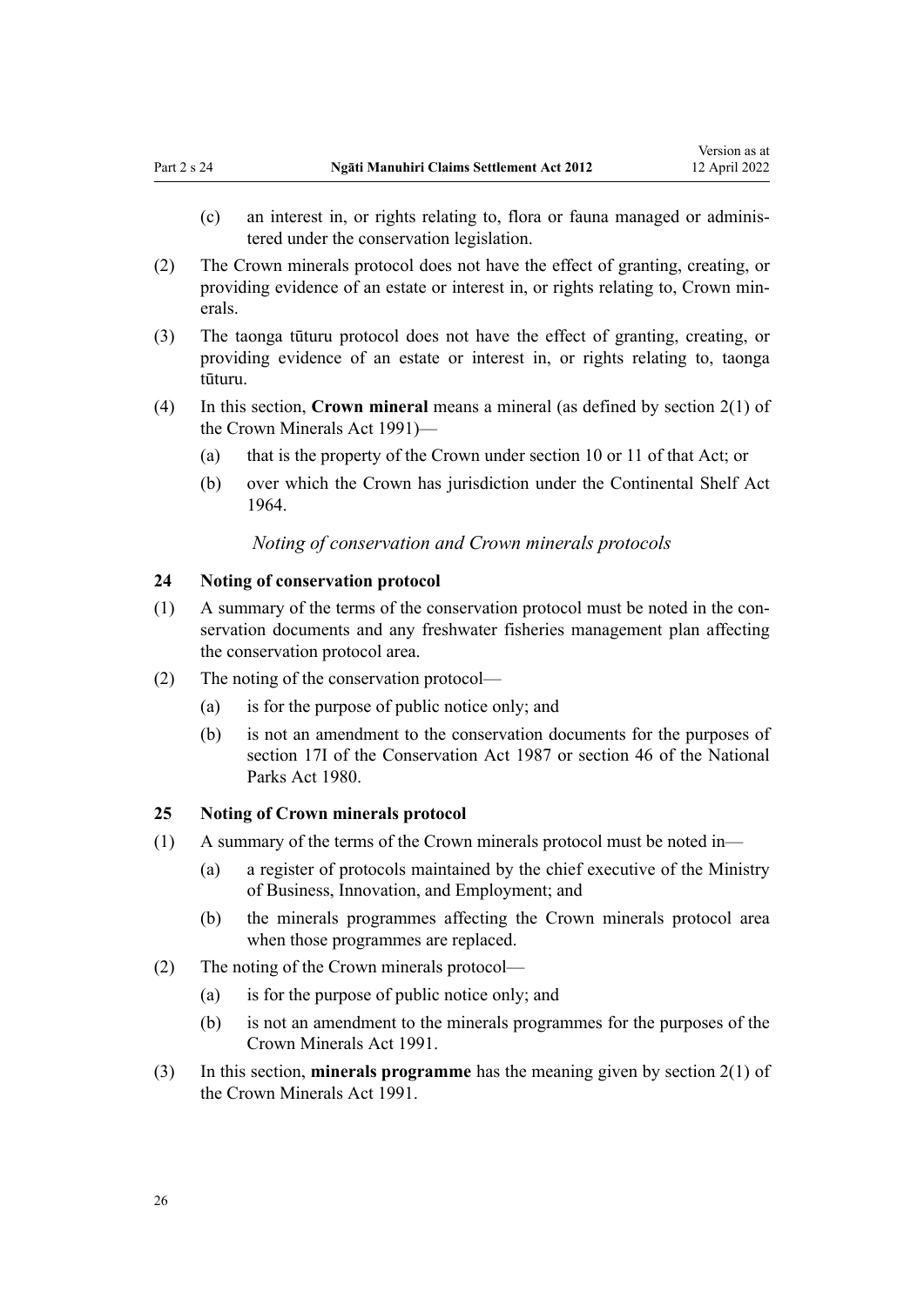## <span id="page-26-0"></span>Subpart 2—Statutory acknowledgement and deed of recognition

### *Statutory acknowledgement*

#### **26 Interpretation**

In this subpart,—

**relevant consent authority**, for a statutory area, means a consent authority of a region or district that contains, or is adjacent to, the statutory area

**statements of association** means the statements—

- (a) made by Ngāti Manuhiri of their particular cultural, spiritual, historical, and traditional association with the statutory areas; and
- (b) that are in the form set out in part 2 of the documents schedule

**statutory acknowledgement** means the acknowledgement made by the Crown in section 27 in respect of each statutory area, on the terms set out in this subpart

**statutory area** means an area described in [Schedule 1](#page-69-0), with the general location (but not the precise boundaries) indicated on the deed plan referred to in relation to the area.

#### **27 Statutory acknowledgement by the Crown**

The Crown acknowledges the statements of association.

#### **28 Purposes of statutory acknowledgement**

The only purposes of the statutory acknowledgement are—

- (a) to require relevant consent authorities, the Environment Court, and Heritage New Zealand Pouhere Taonga to have regard to the statutory acknowledgement, as provided for in sections 29 to 31; and
- (b) to require relevant consent authorities to forward summaries of resource consent applications, or copies of notices of resource consent applications, to the trustees, as provided for in [section 33](#page-28-0); and
- (c) to enable the trustees and members of Ngāti Manuhiri to cite the statutory acknowledgement as evidence of the association of Ngāti Manuhiri with a statutory area, as provided for in [section 34.](#page-29-0)

Section 28(a): amended, on 20 May 2014, by [section 107](http://legislation.govt.nz/pdflink.aspx?id=DLM4005646) of the Heritage New Zealand Pouhere Taonga Act 2014 (2014 No 26).

#### **29 Relevant consent authorities to have regard to statutory acknowledgement**

(1) On and from the effective date, a relevant consent authority must have regard to the statutory acknowledgement relating to a statutory area in deciding, under [section 95E](http://legislation.govt.nz/pdflink.aspx?id=DLM2416413) of the Resource Management Act 1991, whether the trustees are affected persons in relation to an activity within, adjacent to, or directly affect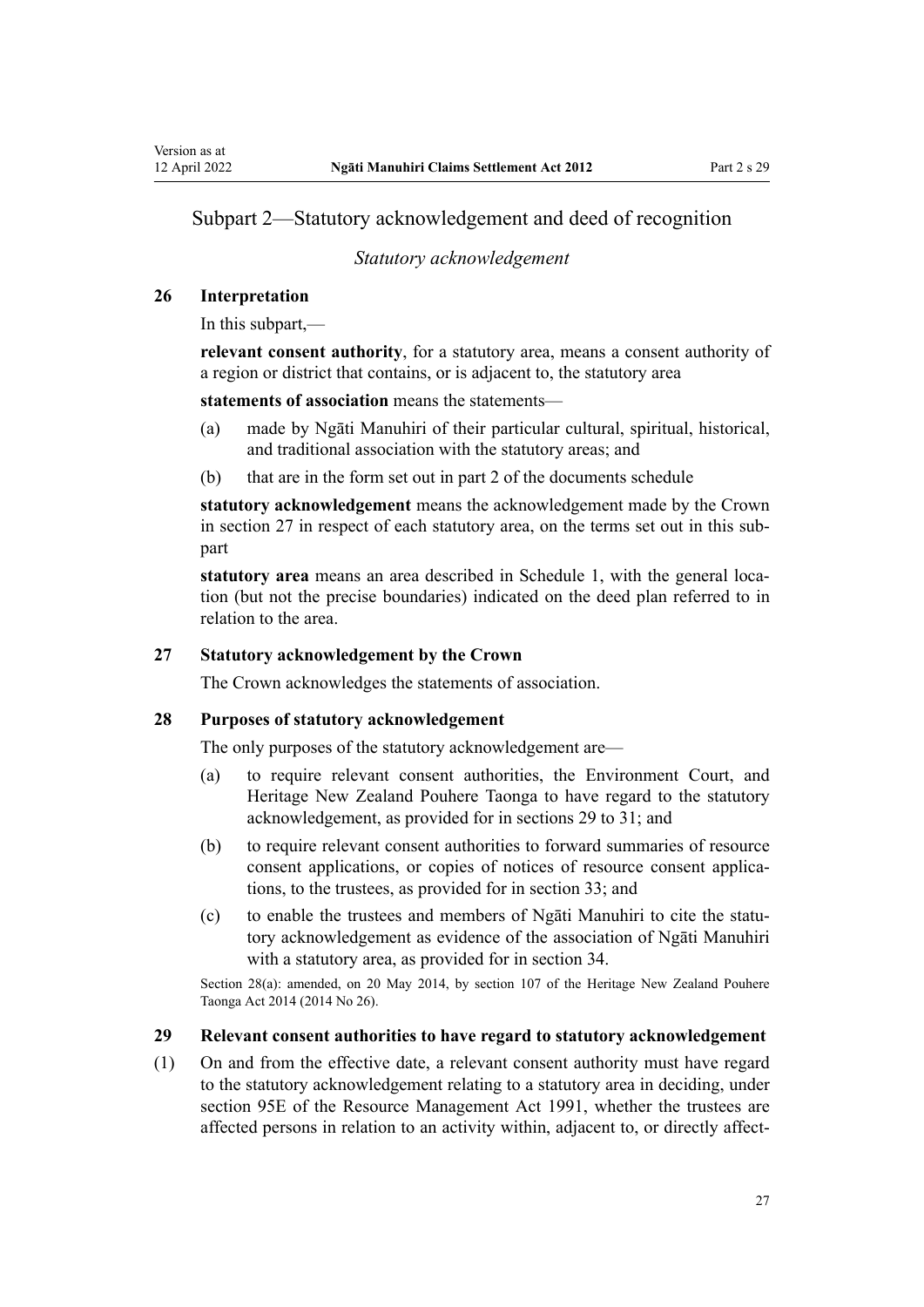<span id="page-27-0"></span>ing the statutory area and for which an application for a resource consent has been made.

(2) Subsection (1) does not limit the obligations of a relevant consent authority under the [Resource Management Act 1991](http://legislation.govt.nz/pdflink.aspx?id=DLM230264).

#### **30 Environment Court to have regard to statutory acknowledgement**

- (1) On and from the effective date, the Environment Court must have regard to the statutory acknowledgement relating to a statutory area in deciding, under sec[tion 274](http://legislation.govt.nz/pdflink.aspx?id=DLM237755) of the Resource Management Act 1991, whether the trustees are persons who have an interest in proceedings that is greater than the interest that the general public has in respect of an application for a resource consent for activities within, adjacent to, or directly affecting the statutory area.
- (2) Subsection (1) does not limit the obligations of the Environment Court under the [Resource Management Act 1991](http://legislation.govt.nz/pdflink.aspx?id=DLM230264).

## **31 Heritage New Zealand Pouhere Taonga and Environment Court to have regard to statutory acknowledgement**

- (1) If, on or after the effective date, an application is made under [section 44](http://legislation.govt.nz/pdflink.aspx?id=DLM4005562), [56,](http://legislation.govt.nz/pdflink.aspx?id=DLM4005580) or [61](http://legislation.govt.nz/pdflink.aspx?id=DLM4005587) of the Heritage New Zealand Pouhere Taonga Act 2014 for an authority to undertake an activity that will or may modify or destroy an archaeological site within a statutory area,—
	- (a) Heritage New Zealand Pouhere Taonga, in exercising its powers under [section 48,](http://legislation.govt.nz/pdflink.aspx?id=DLM4005568) [56](http://legislation.govt.nz/pdflink.aspx?id=DLM4005580), or [62](http://legislation.govt.nz/pdflink.aspx?id=DLM4005588) of that Act in relation to the application, must have regard to the statutory acknowledgement relating to the statutory area; and
	- (b) the Environment Court, in determining under [section 59\(1\)](http://legislation.govt.nz/pdflink.aspx?id=DLM4005584) or [64\(1\)](http://legislation.govt.nz/pdflink.aspx?id=DLM4005590) of that Act any appeal against a decision of Heritage New Zealand Pouhere Taonga in relation to the application, must have regard to the statutory acknowledgement relating to the statutory area, including in making a determination as to whether the trustees are persons directly affected by the decision.
- (2) In this section, **archaeological site** has the meaning given in [section 6](http://legislation.govt.nz/pdflink.aspx?id=DLM4005423) of the Heritage New Zealand Pouhere Taonga Act 2014.

Section 31: replaced, on 20 May 2014, by [section 107](http://legislation.govt.nz/pdflink.aspx?id=DLM4005646) of the Heritage New Zealand Pouhere Taonga Act 2014 (2014 No 26).

### **32 Recording statutory acknowledgement on statutory plans**

- (1) On and from the effective date, a relevant consent authority must attach infor‐ mation recording the statutory acknowledgement to all statutory plans that wholly or partly cover a statutory area.
- (2) The information attached to a statutory plan must include—
	- (a) the provisions of [sections 26 to 31](#page-26-0) and [33 to 36](#page-28-0) in full; and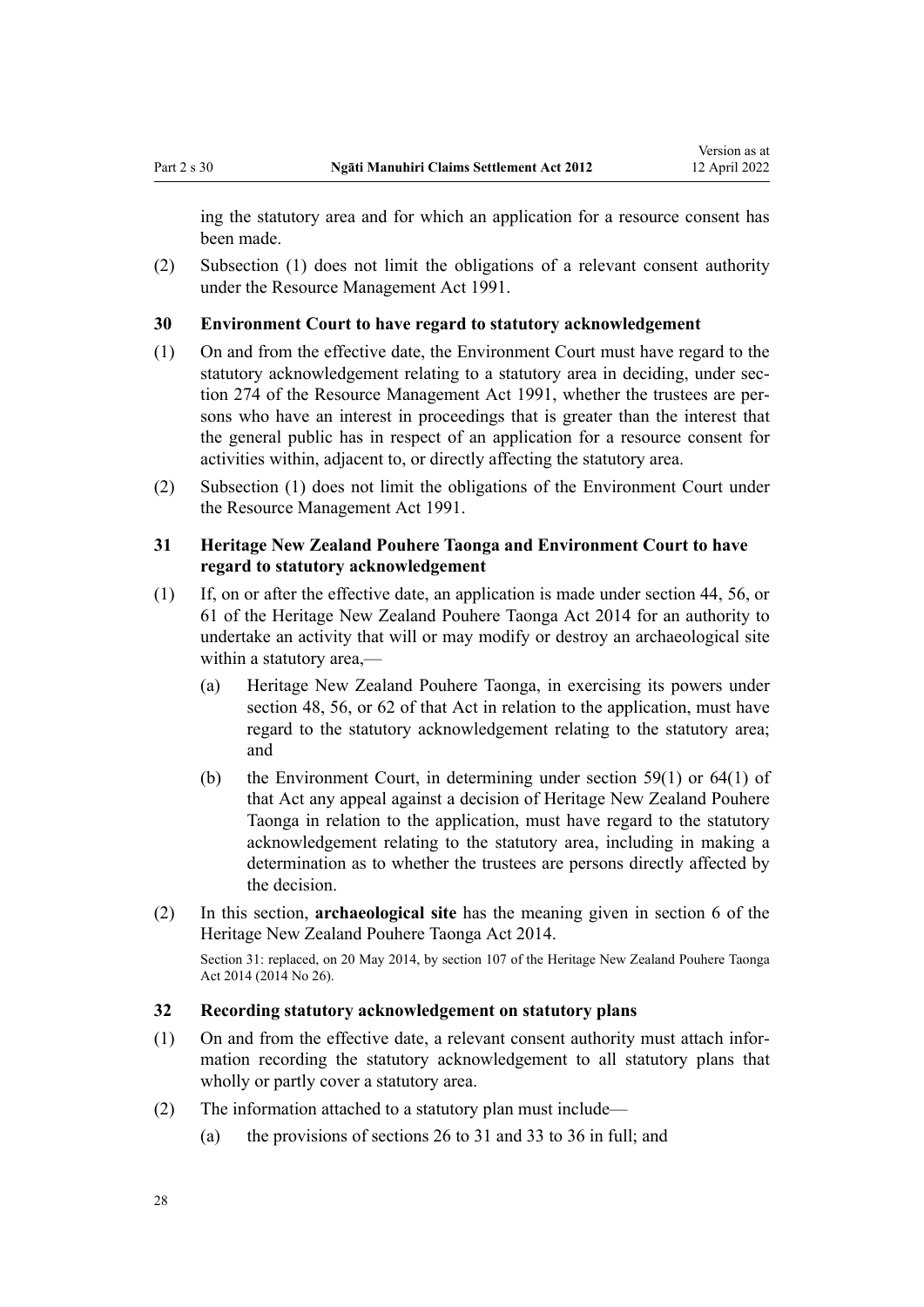- <span id="page-28-0"></span>(b) the descriptions of the statutory areas wholly or partly covered by the plan; and
- (c) any statements of association for the statutory areas.
- (3) The attachment of information to a statutory plan under this section is for the purpose of public information only and, unless adopted by the relevant consent authority as part of the statutory plan, the information is not—
	- (a) part of the statutory plan; or
	- (b) subject to the provisions of [Schedule 1](http://legislation.govt.nz/pdflink.aspx?id=DLM240686) of the Resource Management Act 1991.

### **33 Provision of summaries or notices of certain applications to trustees**

- (1) Each relevant consent authority must, for a period of 20 years starting on the effective date, provide the following to the trustees for each resource consent application for an activity within, adjacent to, or directly affecting a statutory area:
	- (a) if the application is received by the consent authority, a summary of the application; or
	- (b) if notice of the application is served on the consent authority under sec[tion 145\(10\)](http://legislation.govt.nz/pdflink.aspx?id=DLM235409) of the Resource Management Act 1991, a copy of the notice.
- (2) The information provided in a summary of an application must be the same as would be given to an affected person by limited notification under [section 95B](http://legislation.govt.nz/pdflink.aspx?id=DLM2416410) of the Resource Management Act 1991, or as may be agreed between the trustees and the relevant consent authority.
- (3) A summary of an application must be provided under subsection  $(1)(a)$ 
	- (a) as soon as is reasonably practicable after the consent authority receives the application; but
	- (b) before the consent authority decides under [section 95](http://legislation.govt.nz/pdflink.aspx?id=DLM234326) of the Resource Management Act 1991 whether to notify the application.
- (4) A copy of a notice of an application must be provided under subsection (1)(b) no later than 10 working days after the day on which the consent authority receives the notice.
- (5) This section does not affect a relevant consent authority's obligation,—
	- (a) under [section 95](http://legislation.govt.nz/pdflink.aspx?id=DLM234326) of the Resource Management Act 1991, to decide whether to notify an application, and to notify the application if it decides to do so; or
	- (b) under [section 95E](http://legislation.govt.nz/pdflink.aspx?id=DLM2416413) of that Act, to decide whether the trustees are affected persons in relation to an activity.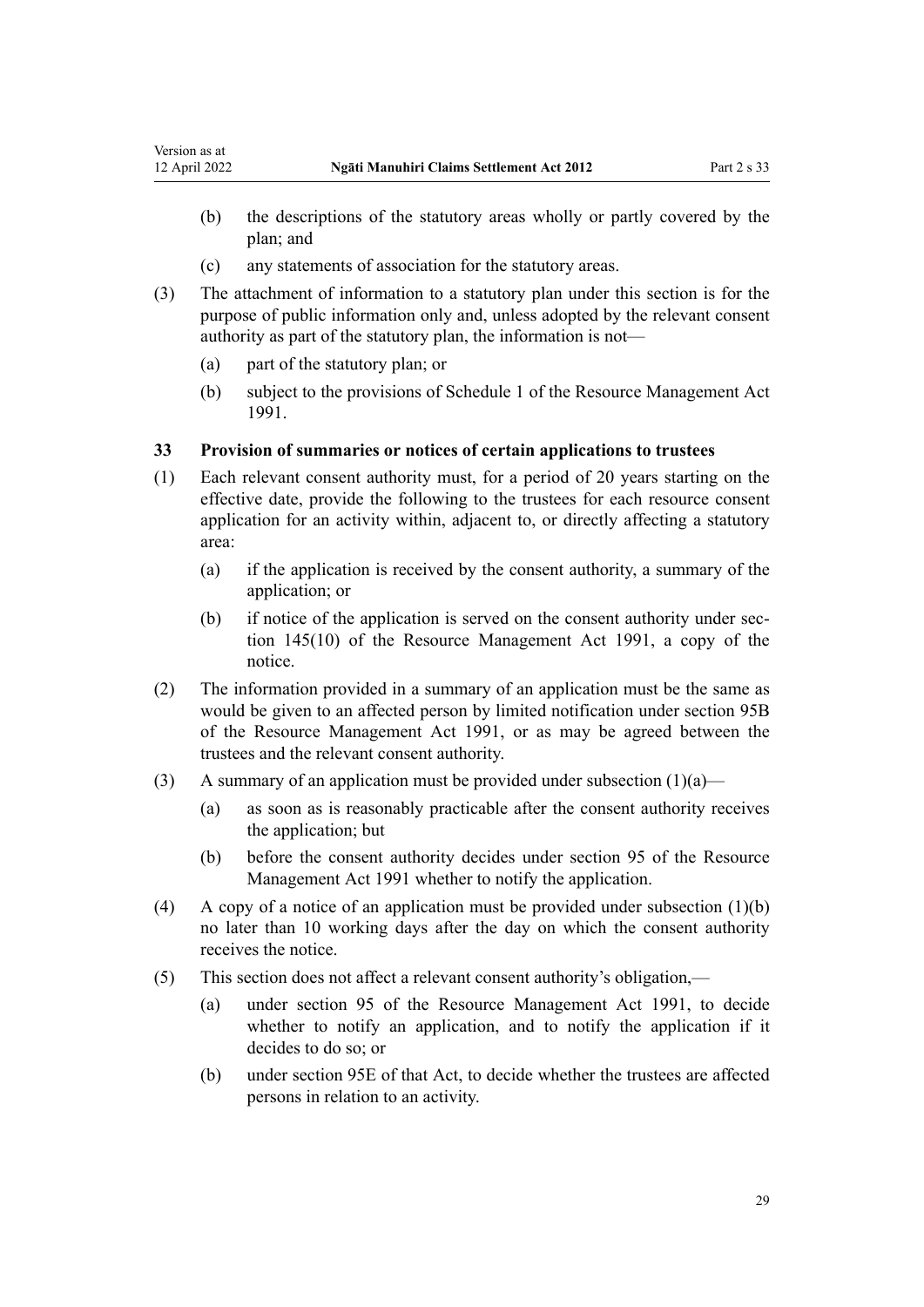#### <span id="page-29-0"></span>**34 Use of statutory acknowledgement**

- (1) The trustees and any member of Ngati Manuhiri may, as evidence of the association of Ngāti Manuhiri with a statutory area, cite the statutory acknowledge‐ ment that relates to that area in submissions to, and in proceedings before, a relevant consent authority, the Environmental Protection Authority or a board of inquiry under [Part 6AA](http://legislation.govt.nz/pdflink.aspx?id=DLM2418625) of the Resource Management Act 1991, the Envir‐ onment Court, or Heritage New Zealand Pouhere Taonga concerning activities within, adjacent to, or directly affecting the statutory area.
- (2) The content of a statement of association is not, by virtue of the statutory acknowledgement, binding as fact on—
	- (a) relevant consent authorities:
	- (b) the Environmental Protection Authority or a board of inquiry under [Part](http://legislation.govt.nz/pdflink.aspx?id=DLM2418625) [6AA](http://legislation.govt.nz/pdflink.aspx?id=DLM2418625) of the Resource Management Act 1991:
	- (c) the Environment Court:
	- (d) Heritage New Zealand Pouhere Taonga:
	- (e) parties to proceedings before those bodies:
	- (f) any other person who is entitled to participate in those proceedings.
- (3) However, the bodies and persons specified in subsection (2) may take the statutory acknowledgement into account.
- (4) To avoid doubt,—
	- (a) neither the trustees nor members of Ngāti Manuhiri are precluded from stating that Ngāti Manuhiri has an association with a statutory area that is not described in the statutory acknowledgement; and
	- (b) the content and existence of the statutory acknowledgement do not limit any statement made.

Section 34(1): amended, on 20 May 2014, by [section 107](http://legislation.govt.nz/pdflink.aspx?id=DLM4005646) of the Heritage New Zealand Pouhere Taonga Act 2014 (2014 No 26).

Section 34(2)(d): replaced, on 20 May 2014, by [section 107](http://legislation.govt.nz/pdflink.aspx?id=DLM4005646) of the Heritage New Zealand Pouhere Taonga Act 2014 (2014 No 26).

#### **35 Trustees may waive rights**

- (1) The trustees may waive the right to be forwarded summaries, and copies of notices, of resource consent applications under [section 33](#page-28-0) in relation to a statutory area.
- (2) Rights must be waived by written notice to the relevant consent authority stat‐ ing—
	- (a) the scope of the waiver; and
	- (b) the period for which it applies.
- (3) An obligation under this subpart does not apply to the extent that the corresponding right has been waived under this section.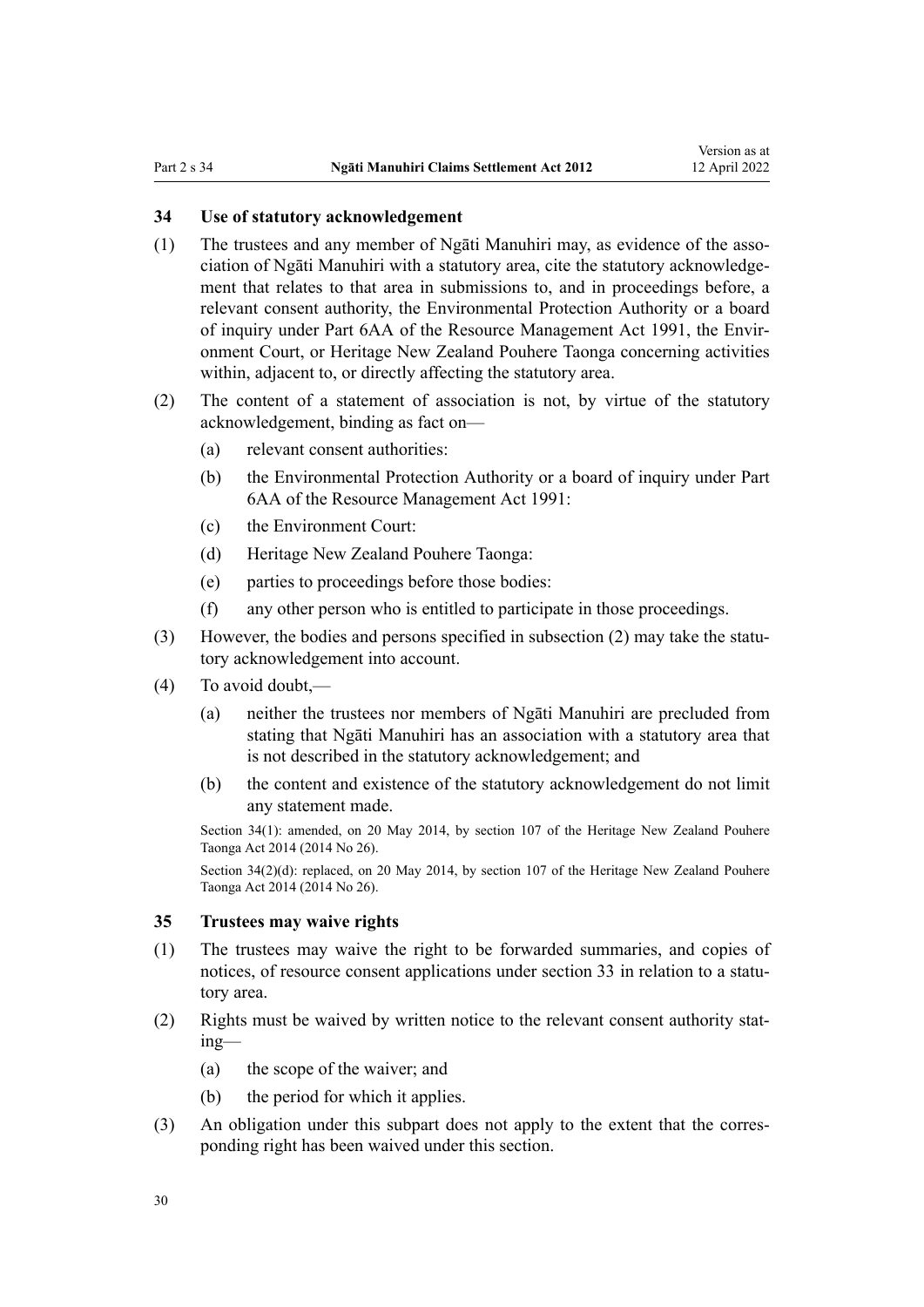### <span id="page-30-0"></span>**36 Application to river or stream**

- (1) If any part of the statutory acknowledgement applies to a harbour, that part of the acknowledgement also applies to the bed of the harbour and everything above the bed.
- (2) If any part of the statutory acknowledgement applies to a river or stream, that part of the acknowledgement—
	- (a) applies only to—
		- (i) the continuously or intermittently flowing body of fresh water, including a modified watercourse, that comprises the river or stream; and
		- (ii) the bed of the river or stream, meaning the land that the waters of the river or stream cover at its fullest flow without flowing over its banks; but
	- (b) does not apply to—
		- (i) a part of the bed of the river or stream that is not owned by the Crown; or
		- (ii) an artificial watercourse; or
		- (iii) a tributary flowing into the river or stream.

## *Deed of recognition*

### **37 Issue and amendment of deed of recognition**

- (1) The Minister of Conservation and the Director-General must issue to the trustees a deed of recognition in respect of the first statutory area described in [Schedule 1.](#page-69-0)
- (2) The deed of recognition must be issued in the form set out in part 3 of the documents schedule.
- (3) The Minister of Conservation and the Director-General may amend the deed of recognition, but only with the written consent of the trustees.

## *General provisions*

### **38 Exercise of powers and performance of functions and duties**

- (1) The statutory acknowledgement and the deed of recognition do not affect, and may not be taken into account by, a person exercising a power or performing a function or duty under legislation or a bylaw.
- (2) A person, in considering a matter or making a decision or recommendation under legislation or a bylaw, must not give greater or lesser weight to the association of Ngāti Manuhiri with a statutory area than that person would give if there were no statutory acknowledgement or deed of recognition for the statutory area.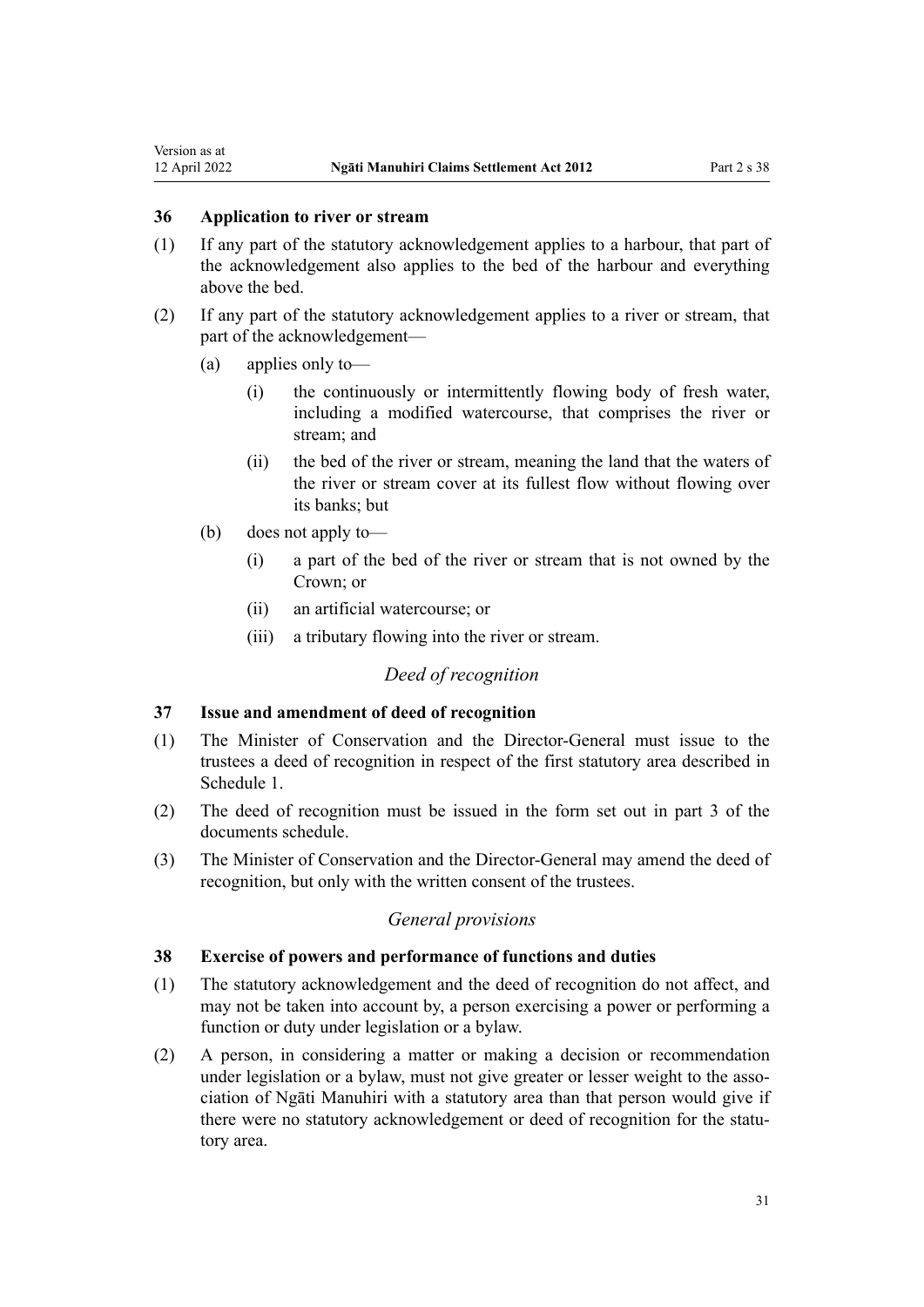- <span id="page-31-0"></span>(3) Subsection (2) does not limit subsection (1).
- (4) This section is subject to—
	- (a) the other provisions of this subpart; and
	- (b) any obligation imposed on the Minister of Conservation or the Director-General by the deed of recognition.

#### **39 Rights not affected**

- (1) The statutory acknowledgement and the deed of recognition do not affect the lawful rights or interests of a person who is not a party to the deed of settlement.
- (2) This section is subject to the other provisions of this subpart.

#### **40 Limitation of rights**

- (1) The statutory acknowledgement and the deed of recognition do not have the effect of granting, creating, or providing evidence of an estate or interest in, or rights relating to, a statutory area.
- (2) This section is subject to the other provisions of this subpart.

#### **41 Amendment to Resource Management Act 1991**

- (1) This section amends the [Resource Management Act 1991.](http://legislation.govt.nz/pdflink.aspx?id=DLM230264)
- (2) In [Schedule 11](http://legislation.govt.nz/pdflink.aspx?id=DLM242504), insert in its appropriate alphabetical order "Ngāti Manuhiri Claims Settlement Act 2012".

#### Subpart 3—Whenua rāhui

#### **42 Interpretation**

In this subpart,—

**Conservation Board** means a board established under [section 6L](http://legislation.govt.nz/pdflink.aspx?id=DLM104213) of the Con‐ servation Act 1987

**New Zealand Conservation Authority** means the authority established by [section 6A](http://legislation.govt.nz/pdflink.aspx?id=DLM104086) of the Conservation Act 1987

**Ngāti Manuhiri values**, for each whenua rāhui site, means the values stated by Ngāti Manuhiri in their statement of Ngāti Manuhiri values

**protection principles**, for a whenua rāhui site, means the protection principles set out for the site in part 1 of the documents schedule, including any amendments made to the principles under [section 46\(3\)](#page-32-0)

**specified actions**, for a whenua rāhui site, means the actions set out for the site in paragraph 3 of part 1 of the documents schedule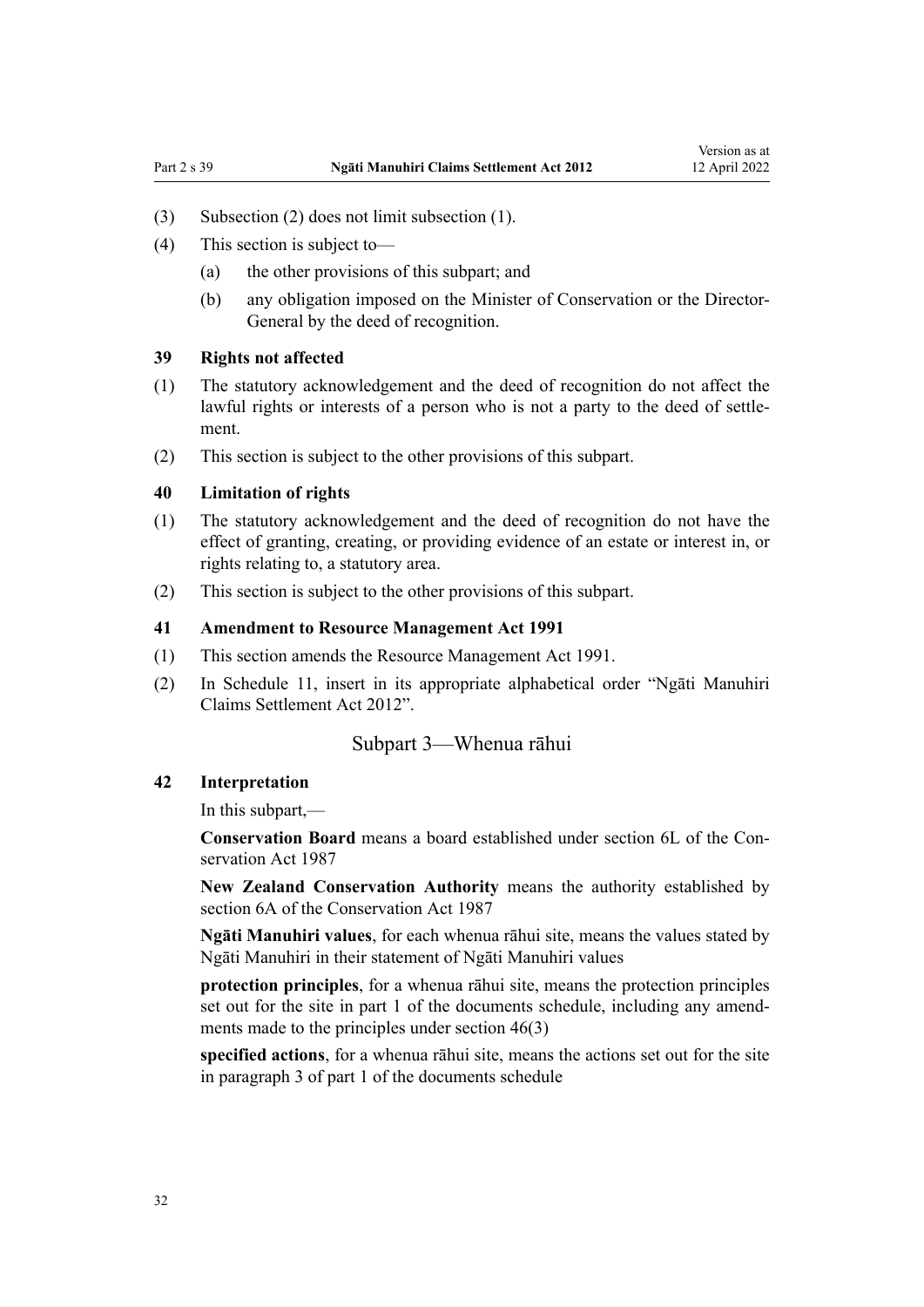<span id="page-32-0"></span>**statement of Ngāti Manuhiri values**, for each whenua rāhui site, means the statement—

- (a) made by Ngāti Manuhiri of their values relating to their cultural, spirit‐ ual, historical, and traditional association with the whenua rāhui site; and
- (b) that is in the form set out in part 1 of the documents schedule

**whenua rāhui** means the application of this subpart to each whenua rāhui site

#### **whenua rāhui site**—

- (a) means a site that is declared under section 43 to be subject to the whenua rāhui; but
- (b) does not include an area that is declared under [section 57\(1\)](#page-36-0) to no longer be subject to the whenua rāhui.

#### **43 Declaration of whenua rāhui**

Each site described in [Schedule 2](#page-70-0) is declared to be subject to the whenua rāhui.

#### **44 Acknowledgement by the Crown of statement of Ngāti Manuhiri values**

The Crown acknowledges the statements of Ngāti Manuhiri values in relation to the whenua rāhui sites.

### **45 Purposes of whenua rāhui**

The only purposes of the whenua rāhui are—

- (a) to require the New Zealand Conservation Authority and a Conservation Board to have particular regard to the statement of Ngāti Manuhiri values and the protection principles, as provided for in [section 47;](#page-33-0) and
- (b) to require the New Zealand Conservation Authority and a Conservation Board to consult the trustees and to have particular regard to their views, as provided for in section 48; and
- (c) to require the New Zealand Conservation Authority to give the trustees an opportunity to make submissions, as provided for in [section 49](#page-33-0); and
- (d) to enable the taking of action under [sections 51 to 55.](#page-33-0)

#### **46 Agreement on protection principles**

- (1) The trustees and the Minister of Conservation may agree on and publicise pro‐ tection principles that are intended to prevent—
	- (a) harm to the Ngāti Manuhiri values in relation to a whenua rāhui site; or
	- (b) the diminishing of the Ngāti Manuhiri values in relation to a whenua rāhui site.
- (2) The protection principles set out in the documents schedule are to be treated as having been agreed by the trustees and the Minister of Conservation.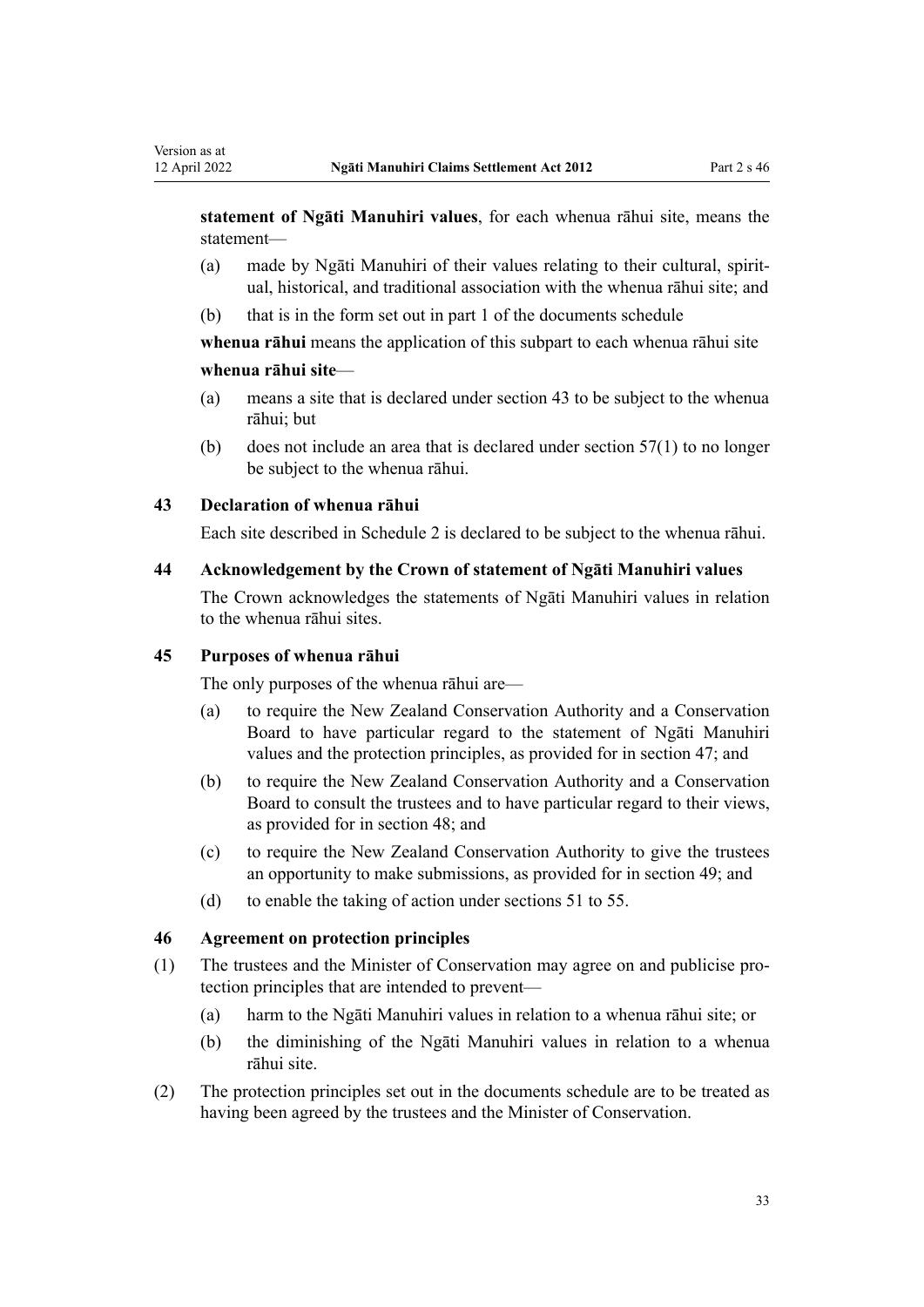<span id="page-33-0"></span>(3) The trustees and the Minister of Conservation may agree in writing to any amendments to the protection principles.

## **47 New Zealand Conservation Authority and Conservation Boards to have particular regard to certain matters**

When the New Zealand Conservation Authority or a Conservation Board considers a general policy or conservation document in relation to a whenua rāhui site, it must have particular regard to—

- (a) the statement of Ngāti Manuhiri values for the site; and
- (b) the protection principles for the site.

## **48 New Zealand Conservation Authority and Conservation Boards to consult trustees**

Before approving a general policy or conservation document in relation to a whenua rāhui site, the New Zealand Conservation Authority or a Conservation Board must—

- (a) consult the trustees; and
- (b) have particular regard to the views of the trustees as to the effect of the policy or document on—
	- (i) the Ngāti Manuhiri values for the site; and
	- (ii) the protection principles for the site.

### **49 Conservation management strategy**

If the trustees advise the New Zealand Conservation Authority in writing that they have significant concerns about a draft conservation management strategy in relation to a whenua rāhui site, the New Zealand Conservation Authority must, before approving the strategy, give the trustees an opportunity to make submissions in relation to those concerns.

#### **50 Noting of whenua rāhui**

- (1) The application of the whenua rāhui to a whenua rāhui site must be noted in any conservation document affecting the site.
- (2) The noting of the whenua rāhui under subsection  $(1)$ 
	- (a) is for the purpose of public notice only; and
	- (b) is not an amendment to the strategy or plan for the purposes of [section](http://legislation.govt.nz/pdflink.aspx?id=DLM104615) [17I](http://legislation.govt.nz/pdflink.aspx?id=DLM104615) of the Conservation Act 1987 or [section 46](http://legislation.govt.nz/pdflink.aspx?id=DLM38204) of the National Parks Act 1980.

### **51 Notification in** *Gazette*

- (1) The Minister of Conservation must notify the following in the *Gazette*:
	- (a) the application of the whenua rāhui to each whenua rāhui site, as soon as practicable after the settlement date; and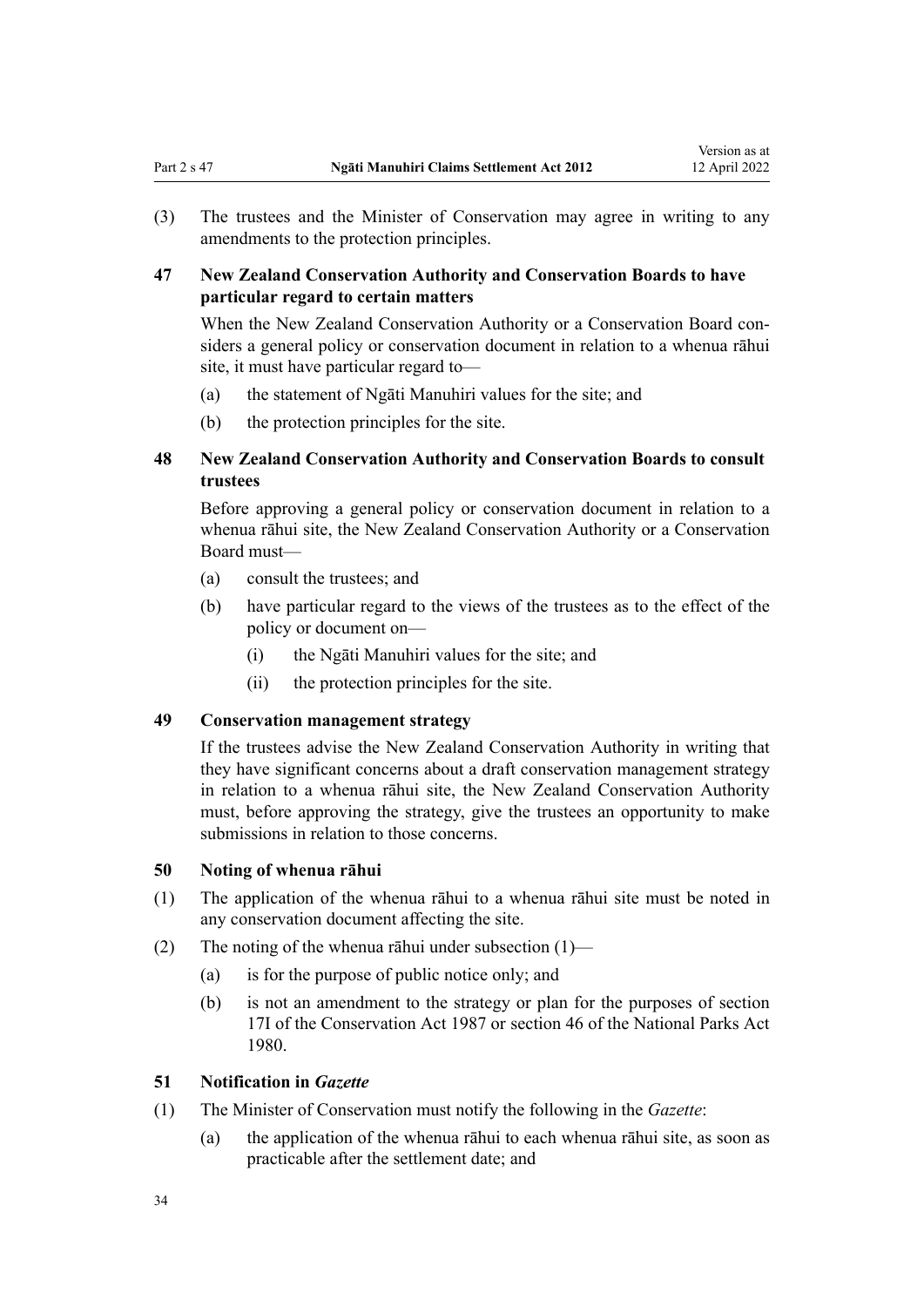- <span id="page-34-0"></span>(b) the protection principles for each whenua rāhui site, as soon as practicable after the settlement date; and
- (c) any amendment to the protection principles agreed under [section 46\(3\)](#page-32-0), as soon as practicable after the amendment has been agreed in writing.
- (2) The Director-General may notify in the *Gazette* any action (including any specified action) taken or intended to be taken under section 52 or 53.

#### **52 Actions by Director-General**

- (1) The Director-General must take action in relation to the protection principles that relate to a whenua rāhui site, including the specified actions.
- (2) The Director-General retains complete discretion to determine the method and extent of the action to be taken under subsection (1).
- (3) The Director-General must notify the trustees in writing of any intended action under subsection (1).
- (4) If requested in writing by the trustees, the Director-General must not take action in respect of the protection principles to which the request relates.

## **53 Amendment to strategy or plan**

- (1) The Director-General may initiate an amendment to a conservation document to incorporate objectives relating to the protection principles that relate to a whenua rāhui site.
- (2) The Director-General must consult any relevant Conservation Board before ini‐ tiating an amendment under subsection (1).
- (3) An amendment initiated under subsection (1) is an amendment for the purposes of [section 17I\(1\) to \(3\)](http://legislation.govt.nz/pdflink.aspx?id=DLM104615) of the Conservation Act 1987 or [section 46\(1\) to \(4\)](http://legislation.govt.nz/pdflink.aspx?id=DLM38204) of the National Parks Act 1980, as the case may be.

#### **54 Regulations**

- (1) The Governor-General may, by Order in Council made on the recommendation of the Minister of Conservation, make regulations for 1 or more of the follow‐ ing purposes:
	- (a) to provide for the implementation of objectives included in a strategy or plan under section 53(1):
	- (b) to regulate or prohibit activities or conduct by members of the public in relation to a whenua rāhui site:
	- (c) to create offences for breaching any regulations made under paragraph (b):
	- (d) to provide for the following fines to be imposed:
		- (i) for an offence referred to in paragraph (c), a fine not exceeding \$5,000; and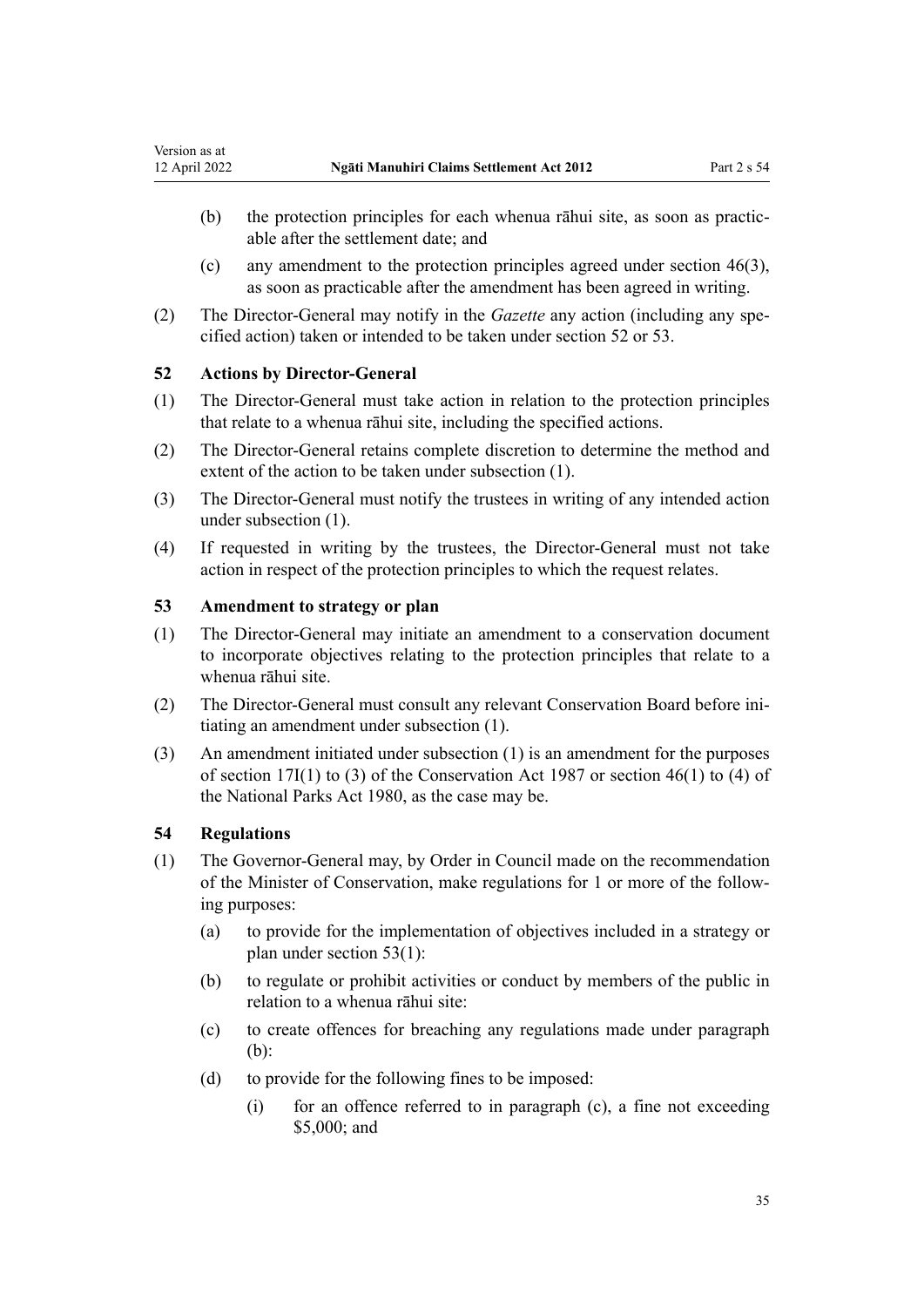- (ii) for a continuing offence, an additional amount not exceeding \$50 for every day during which the offence continues.
- <span id="page-35-0"></span>(2) Regulations under this section are secondary legislation (*see* [Part 3](http://legislation.govt.nz/pdflink.aspx?id=DLM7298343) of the Legislation Act 2019 for publication requirements).

| Legislation Act 2019 requirements for secondary legislation made under this section |                                                                                                         |                                    |  |
|-------------------------------------------------------------------------------------|---------------------------------------------------------------------------------------------------------|------------------------------------|--|
| <b>Publication</b>                                                                  | PCO must publish it on the legislation website and notify LA19 s $69(1)(c)$<br>it in the <i>Gazette</i> |                                    |  |
| <b>Presentation</b>                                                                 | The Minister must present it to the House of<br>Representatives                                         | LA19 s 114, Sch 1<br>cl $32(1)(a)$ |  |
| <b>Disallowance</b>                                                                 | It may be disallowed by the House of Representatives                                                    | LA19 ss 115, 116                   |  |
| This note is not part of the Act.                                                   |                                                                                                         |                                    |  |

Section 54(2): inserted, on 28 October 2021, by [section 3](http://legislation.govt.nz/pdflink.aspx?id=LMS268932) of the Secondary Legislation Act 2021 (2021 No 7).

### **55 Bylaws**

- (1) The Minister of Conservation may make bylaws for 1 or more of the following purposes:
	- (a) to provide for the implementation of objectives included in a strategy or plan under [section 53\(1\)](#page-34-0):
	- (b) to regulate or prohibit activities or conduct by members of the public in relation to a whenua rāhui site:
	- (c) to create offences for breaching any bylaws made under paragraph (b):
	- (d) to provide for the following fines to be imposed:
		- (i) for an offence referred to in paragraph (c), a fine not exceeding \$1,000; and
		- (ii) for a continuing offence, an additional amount not exceeding \$50 for every day during which the offence continues.
- (2) Bylaws under this section are secondary legislation (*see* [Part 3](http://legislation.govt.nz/pdflink.aspx?id=DLM7298343) of the Legis‐ lation Act 2019 for publication requirements).

| Legislation Act 2019 requirements for secondary legislation made under this section |                                                                                                                                                                            |                   |  |
|-------------------------------------------------------------------------------------|----------------------------------------------------------------------------------------------------------------------------------------------------------------------------|-------------------|--|
| <b>Publication</b>                                                                  | It is not required to be published                                                                                                                                         | LA19 s 73(2)      |  |
| Presentation                                                                        | It is not required to be presented to the House of<br>Representatives because a transitional exemption applies cl 32(1)(a)<br>under Schedule 1 of the Legislation Act 2019 | LA19 s 114, Sch 1 |  |
| <b>Disallowance</b>                                                                 | It may be disallowed by the House of Representatives                                                                                                                       | LA19 ss 115, 116  |  |
| This note is not part of the Act.                                                   |                                                                                                                                                                            |                   |  |

Section 55(2): inserted, on 28 October 2021, by [section 3](http://legislation.govt.nz/pdflink.aspx?id=LMS268932) of the Secondary Legislation Act 2021 (2021 No 7).

### **56 Existing classification of whenua rāhui sites**

- (1) This section applies if the whenua rāhui applies to any land in—
	- (a) a national park under the [National Parks Act 1980;](http://legislation.govt.nz/pdflink.aspx?id=DLM36962) or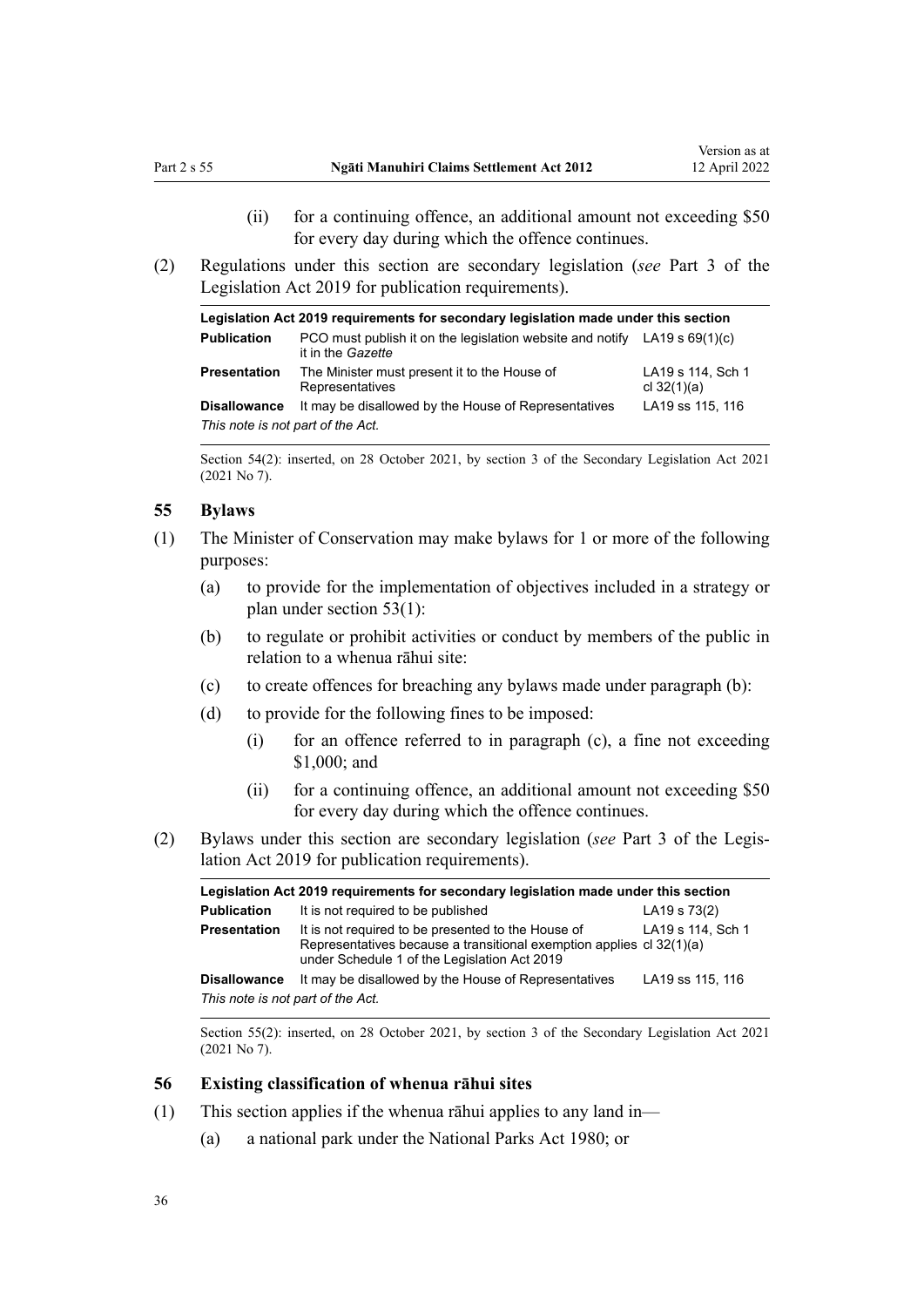- (b) a conservation area under the [Conservation Act 1987;](http://legislation.govt.nz/pdflink.aspx?id=DLM103609) or
- (c) a reserve under the [Reserves Act 1977](http://legislation.govt.nz/pdflink.aspx?id=DLM444304).
- (2) The whenua rāhui does not affect—
	- (a) the purpose of the national park, conservation area, or reserve; or
	- (b) the classification of the land as a national park, conservation area, or reserve.

#### **57 Termination of whenua rāhui**

- (1) The Governor-General may, by Order in Council made on the recommendation of the Minister of Conservation, declare that all or part of a whenua rāhui site is no longer subject to the whenua rāhui.
- (2) The Minister of Conservation must not make a recommendation for the pur‐ poses of subsection (1) unless—
	- (a) the trustees and the Minister of Conservation have agreed in writing that the whenua rāhui is no longer appropriate for the relevant area; or
	- (b) the relevant area is to be, or has been, disposed of by the Crown; or
	- (c) the responsibility for managing the relevant area is to be, or has been, transferred to another Minister of the Crown or to the Commissioner of Crown Lands.
- (3) Subsection (4) applies if—
	- (a) subsection  $(2)(c)$  applies; or
	- (b) there is a change in the statutory management regime that applies to all or part of the whenua rāhui site.
- (4) The Crown must take reasonable steps to try to ensure that the trustees con‐ tinue to have input into the management of the relevant area.
- (5) The Minister of Conservation must ensure that an order under this section is published in the *Gazette*.

Section 57(5): inserted, on 28 October 2021, by [section 3](http://legislation.govt.nz/pdflink.aspx?id=LMS268932) of the Secondary Legislation Act 2021 (2021 No 7).

## **58 Exercise of powers and performance of functions and duties**

- (1) The whenua rāhui does not affect, and may not be taken into account by, a per‐ son exercising a power or performing a function or duty under legislation or a bylaw.
- (2) A person, in considering a matter or making a decision or recommendation under legislation or a bylaw, must not give greater or lesser weight to the Ngāti Manuhiri values that relate to a whenua rāhui site than that person would give if the site were not subject to the whenua rāhui.
- (3) Subsection (2) does not limit subsection (1).
- (4) This section is subject to the other provisions of this subpart.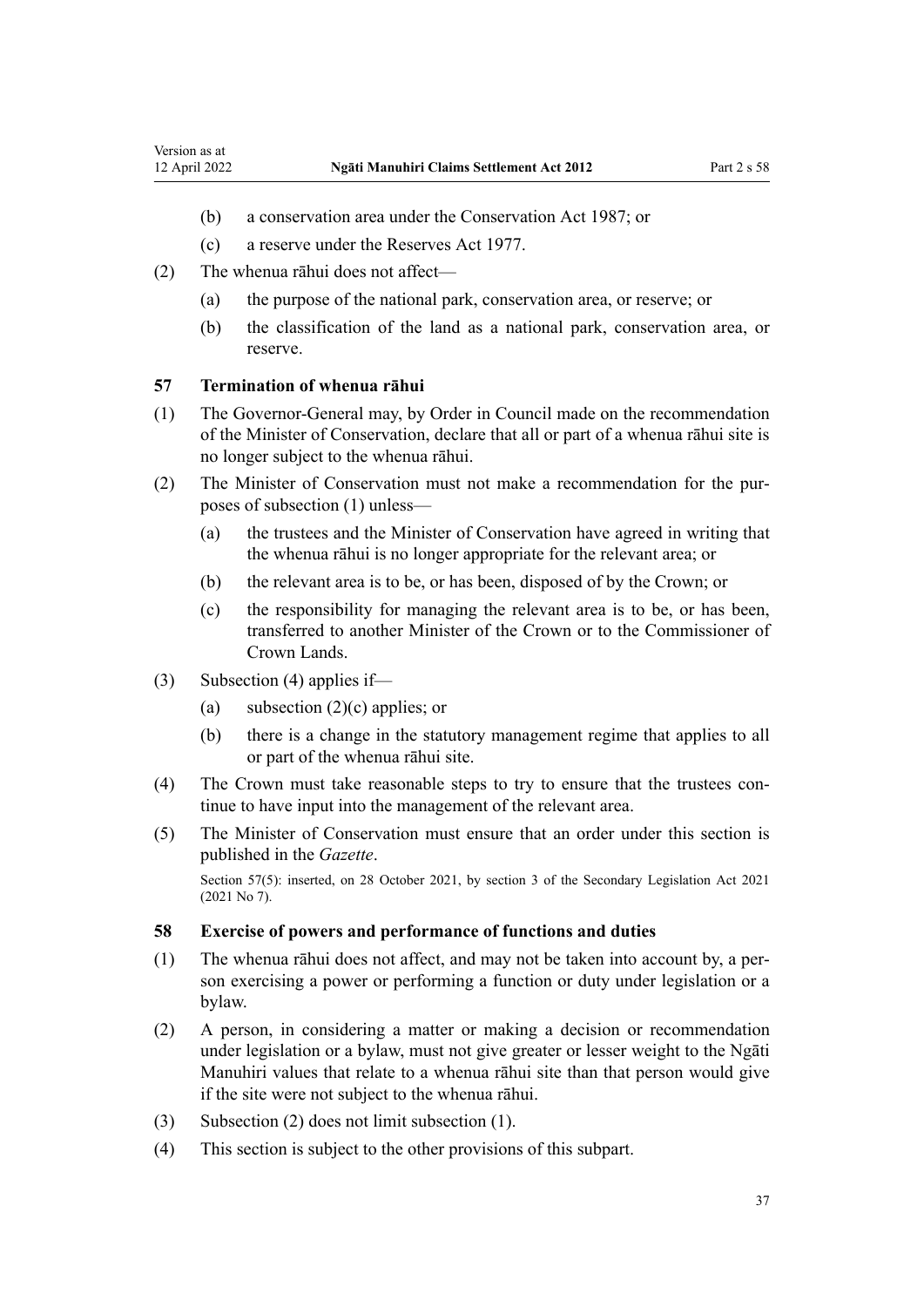## <span id="page-37-0"></span>**59 Rights not affected**

- (1) The whenua rāhui does not affect the lawful rights or interests of a person who is not a party to the deed of settlement.
- (2) This section is subject to the other provisions of this subpart.

#### **60 Limitation of rights**

- (1) The whenua rāhui does not have the effect of granting, creating, or providing evidence of an estate or interest in, or rights relating to, the site.
- (2) This section is subject to the other provisions of this subpart.

# Subpart 4—Vesting of cultural redress properties

# **61 Interpretation**

In this Act, unless the context requires another meaning,—

**cultural redress property** means each of the following sites, and each site means the land described by that name in [Schedule 3:](#page-71-0)

- (a) the Mount Tamahunga summit site:
- (b) the Leigh Recreation Reserve site:
- (c) the Pākiri Domain Recreation Reserve site:
- (d) the Pākiri Block conservation area:
- (e) the Pākiri riverbed site:
- (f) Te Maraeroa

**reserve site** means each of the sites in paragraphs (a) to (c) of the definition of cultural redress property.

## **62 Mount Tamahunga summit site**

- (1) The Mount Tamahunga summit site (being part of Omaha Ecological Area) ceases to be a conservation area or an ecological area under the [Conservation](http://legislation.govt.nz/pdflink.aspx?id=DLM103609) [Act 1987.](http://legislation.govt.nz/pdflink.aspx?id=DLM103609)
- (2) The fee simple estate in the Mount Tamahunga summit site then vests in the trustees.
- (3) The Mount Tamahunga summit site is then declared a reserve and classified as a scientific reserve subject to [section 21](http://legislation.govt.nz/pdflink.aspx?id=DLM444617) of the Reserves Act 1977.
- (4) The reserve is named Mount Tamahunga Scientific Reserve.
- (5) The sign that refers to Te Araroa walkway does not vest in the trustees, despite the vesting of the site in the trustees.
- (6) The Minister of Conservation may at any time make a written request to the trustees to provide the Minister with a registrable right of way easement in gross on the terms and conditions set out in part 6A of the documents schedule.
- (7) The trustees must promptly comply with the request.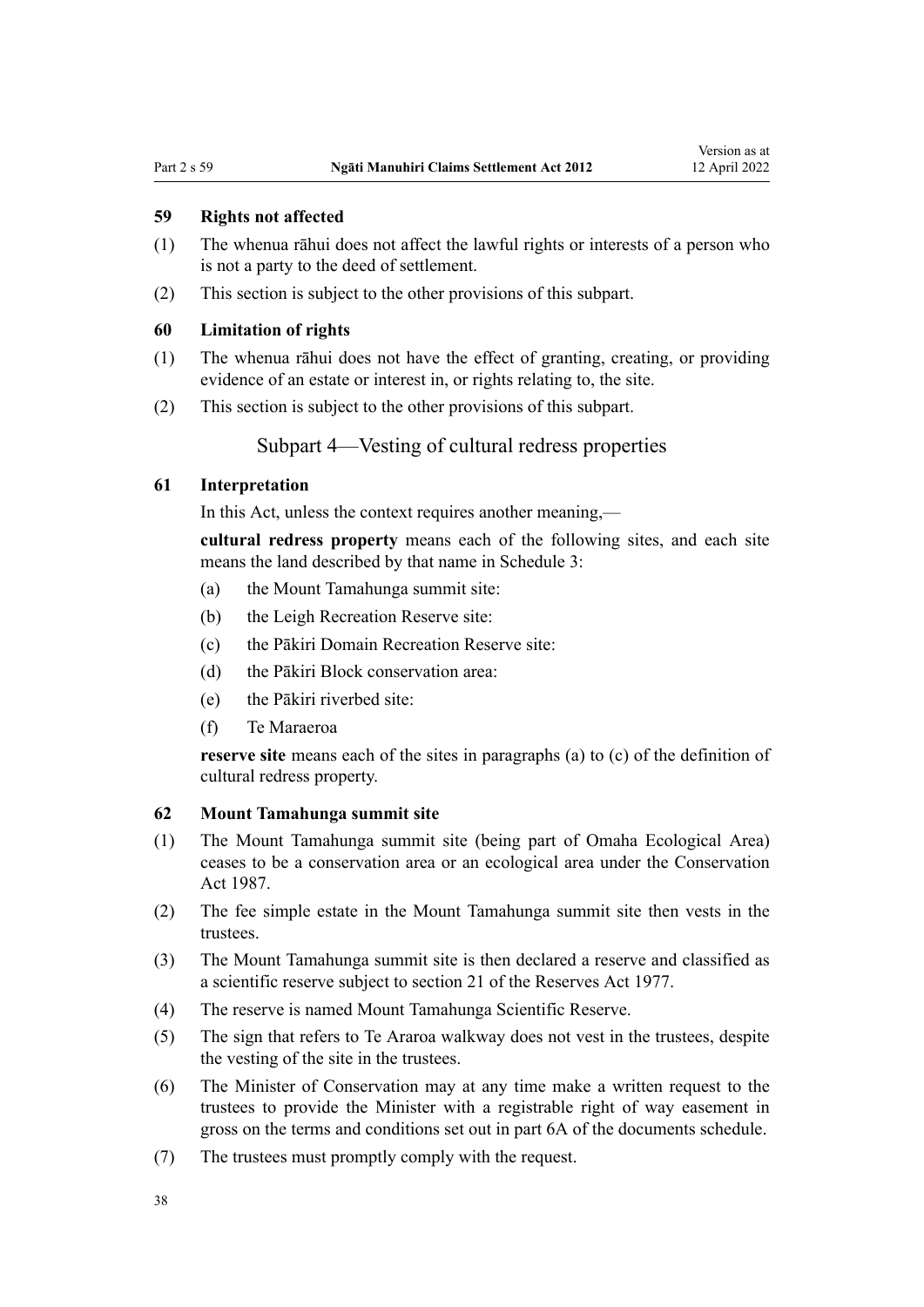<span id="page-38-0"></span>Version as at

- (a) is enforceable in accordance with its terms, despite the provisions of the [Reserves Act 1977](http://legislation.govt.nz/pdflink.aspx?id=DLM444304); and
- (b) is to be treated as having been granted in accordance with that Act.

## **63 Leigh Recreation Reserve site**

- (1) The reservation of the Leigh Recreation Reserve site (being part of Leigh Recreation Reserve) as a recreation reserve subject to the [Reserves Act 1977](http://legislation.govt.nz/pdflink.aspx?id=DLM444304) is revoked.
- (2) The fee simple estate in the Leigh Recreation Reserve site then vests in the trustees.
- (3) The Leigh Recreation Reserve site is then declared a reserve and classified as a recreation reserve subject to [section 17](http://legislation.govt.nz/pdflink.aspx?id=DLM444605) of the Reserves Act 1977.
- (4) The reserve is named Wakatūwhenua Recreation Reserve.
- (5) The signs that relate to compliance with conservation requirements do not vest in the trustees, despite the vesting of the site in the trustees.

#### **64 Pākiri Domain Recreation Reserve site**

- (1) The reservation of the Pākiri Domain Recreation Reserve site as a recreation reserve subject to the [Reserves Act 1977](http://legislation.govt.nz/pdflink.aspx?id=DLM444304) is revoked.
- (2) The fee simple estate in the Pākiri Domain Recreation Reserve site then vests in the trustees.
- (3) The Pākiri Domain Recreation Reserve site is then declared a reserve and clas‐ sified as a recreation reserve subject to [section 17](http://legislation.govt.nz/pdflink.aspx?id=DLM444605) of the Reserves Act 1977.
- (4) The reserve is named Pākiri Recreation Reserve.

## **65 Pākiri Block conservation area**

- (1) The Pākiri Block conservation area ceases to be a conservation area under the [Conservation Act 1987.](http://legislation.govt.nz/pdflink.aspx?id=DLM103609)
- (2) The fee simple estate in the Pākiri Block conservation area then vests in the trustees.
- (3) Subsections (1) and (2) do not take effect until the trustees have provided the Crown with a registrable covenant in relation to the Pākiri Block conservation area on the terms and conditions set out in part 5 of the documents schedule.
- (4) The covenant is to be treated as a conservation covenant for the purposes of—
	- (a) [section 77](http://legislation.govt.nz/pdflink.aspx?id=DLM444912) of the Reserves Act 1977; and
	- (b) [section 27](http://legislation.govt.nz/pdflink.aspx?id=DLM106603) of the Conservation Act 1987.

#### **66 Pākiri riverbed site**

(1) The fee simple estate in the Pākiri riverbed site vests in the trustees.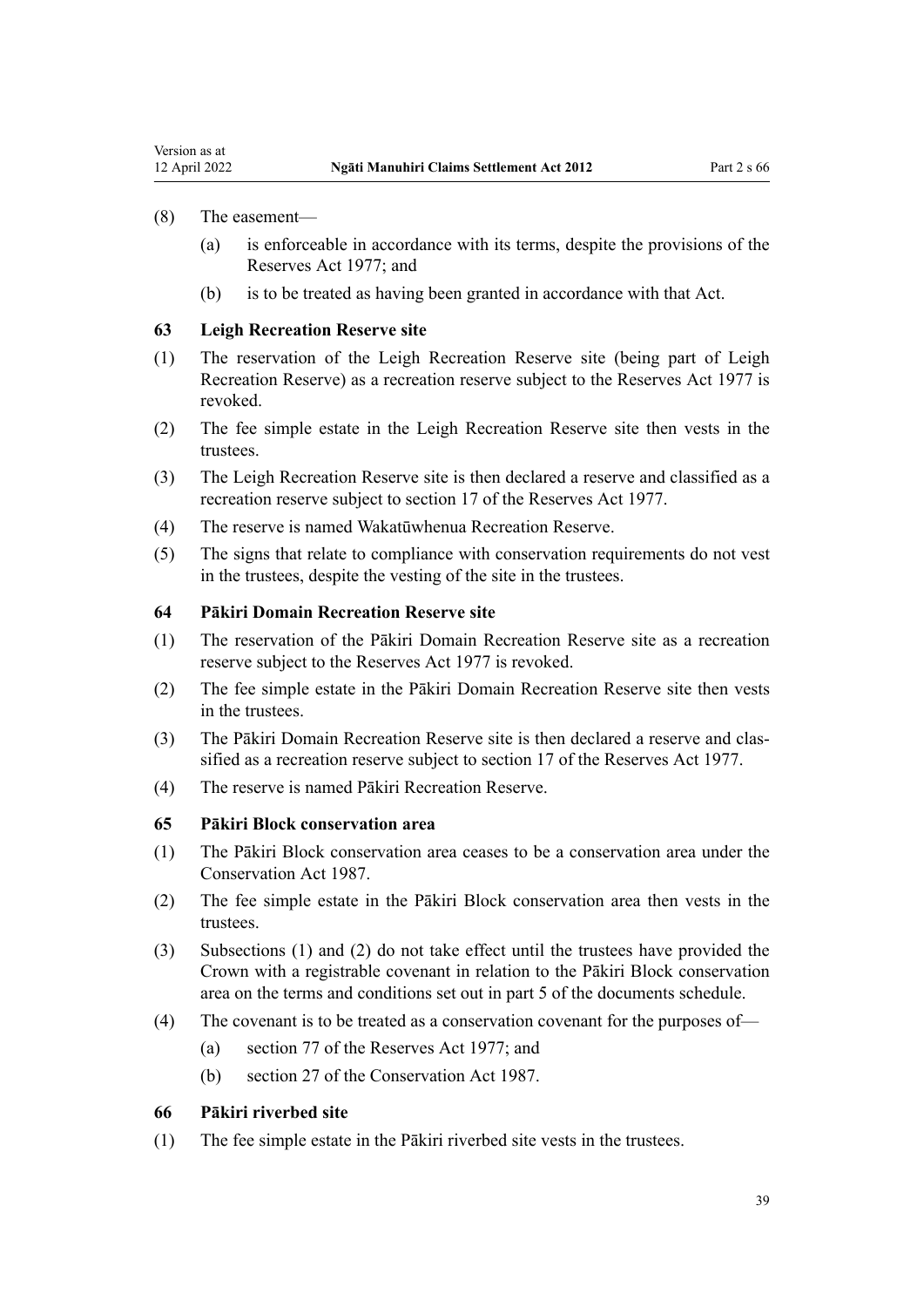- <span id="page-39-0"></span>(2) Subsection (1) does not take effect until the trustees have provided the Crown with a registrable covenant in relation to the Pākiri riverbed site on the terms and conditions set out in part 5 of the documents schedule.
- (3) The covenant is to be treated as a conservation covenant for the purposes of—
	- (a) [section 77](http://legislation.govt.nz/pdflink.aspx?id=DLM444912) of the Reserves Act 1977; and
	- (b) [section 27](http://legislation.govt.nz/pdflink.aspx?id=DLM106603) of the Conservation Act 1987.

#### **67 Te Maraeroa**

- (1) The reservation of Te Maraeroa (being part of Little Barrier Island Nature Reserve) as a nature reserve subject to the [Reserves Act 1977](http://legislation.govt.nz/pdflink.aspx?id=DLM444304) is revoked.
- (2) The fee simple estate in Te Maraeroa then vests in the tupuna, Rahui Te Kiri.
- (3) Subsections (1) and (2) do not take effect until the trustees have provided the Crown with the following in relation to Te Maraeroa:
	- (a) a registrable covenant on the terms and conditions set out in part 5 of the documents schedule:
	- (b) a registrable right of way easement on the terms and conditions set out in part 6 of the documents schedule:
	- (c) a registrable easement for a right to convey water, electricity, telecom‐ munications, and computer media, and to drain sewage and waste water, on the terms and conditions set out in part 6 of the documents schedule:
	- (d) a registrable easement for a right to drain sewage and waste water on the terms and conditions set out in part 6 of the documents schedule.
- (4) The covenant is to be treated as a conservation covenant for the purposes of—
	- (a) [section 77](http://legislation.govt.nz/pdflink.aspx?id=DLM444912) of the Reserves Act 1977; and
	- (b) [section 27](http://legislation.govt.nz/pdflink.aspx?id=DLM106603) of the Conservation Act 1987.
- (5) Subsections (6) and (7) apply despite—
	- (a) the vesting of Te Maraeroa in Rahui Te Kiri; or
	- (b) the registration of Rahui Te Kiri as the registered proprietor of Te Mar‐ aeroa.
- (6) The trustees—
	- (a) have all the powers, rights, and duties of the registered proprietor of Te Maraeroa; and
	- (b) must exercise the powers and rights, and perform the duties, in the names of the trustees.
- (7) The Registrar-General or any other person must have regard to subsection (6).
- (8) [Section 74](http://legislation.govt.nz/pdflink.aspx?id=DLM270486) of the Land Transfer Act 1952 does not apply in relation to Te Mar‐ aeroa.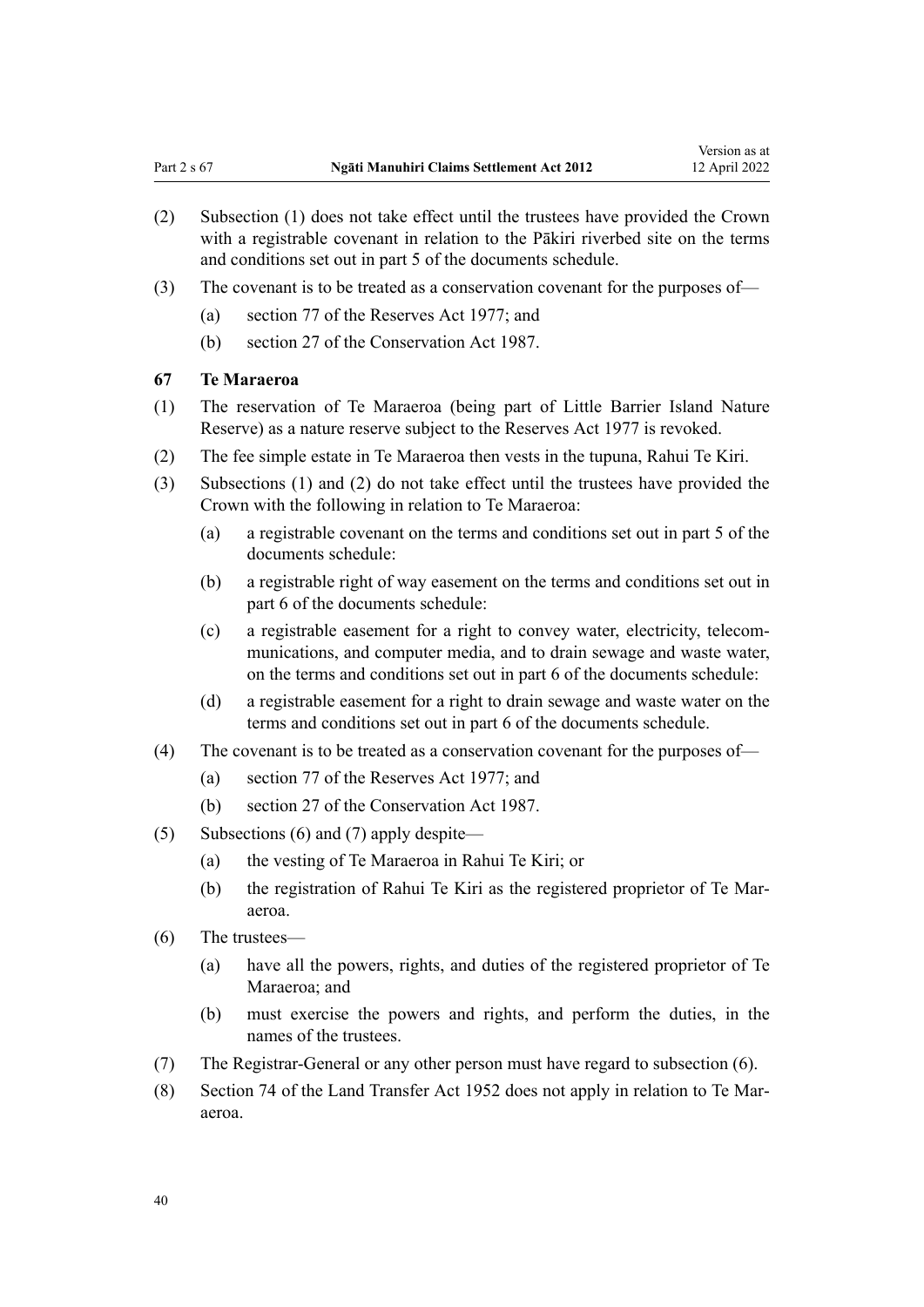<span id="page-40-0"></span>(9) Subpart 5 applies to Te Maraeroa as if the fee simple estate in Te Maraeroa were vested in the trustees under subsection (2).

# Subpart 5—General provisions relating to vesting of cultural redress properties

## *General provisions*

#### **68 Properties vest subject to, or together with, interests**

- (1) Each cultural redress property vests in the trustees under [subpart 4](#page-37-0) subject to, or together with, any interests listed for the property in [Schedule 3](#page-71-0) (whether as an existing interest that continues to affect the property after the vesting or as a new interest that first affects the property immediately after the vesting).
- (2) Subsection (3) applies if a cultural redress property vests subject to an interest that is not an interest in land, whether or not the interest also applies in respect of land outside the property.
- (3) The interest applies in respect of the cultural redress property—
	- (a) until the interest expires or is terminated, whether or not the property is subsequently transferred; and
	- (b) if the interest has a grantor, as if the owner of the property were the grantor; and
	- (c) with any other necessary modifications; and
	- (d) despite any change in status of the land in the property.

## **69 Registration of ownership**

- (1) This section applies in relation to the fee simple estate in a cultural redress property vested in the trustees under [subpart 4.](#page-37-0)
- (2) To the extent that a cultural redress property is all of the land contained in a computer freehold register, the Registrar-General must, on written application by an authorised person,—
	- (a) register the trustees as the proprietors of the fee simple estate in the land; and
	- (b) record anything in the register, and do anything else, that is necessary to give effect to this Part and to the deed of settlement.
- (3) To the extent that subsection (2) does not apply to a cultural redress property, the Registrar-General must, in accordance with a written application by an authorised person,—
	- (a) create 1 or more computer freehold registers for the fee simple estate in the property in the names of the trustees or, for Te Maraeroa, in the name of Rahui Te Kiri; and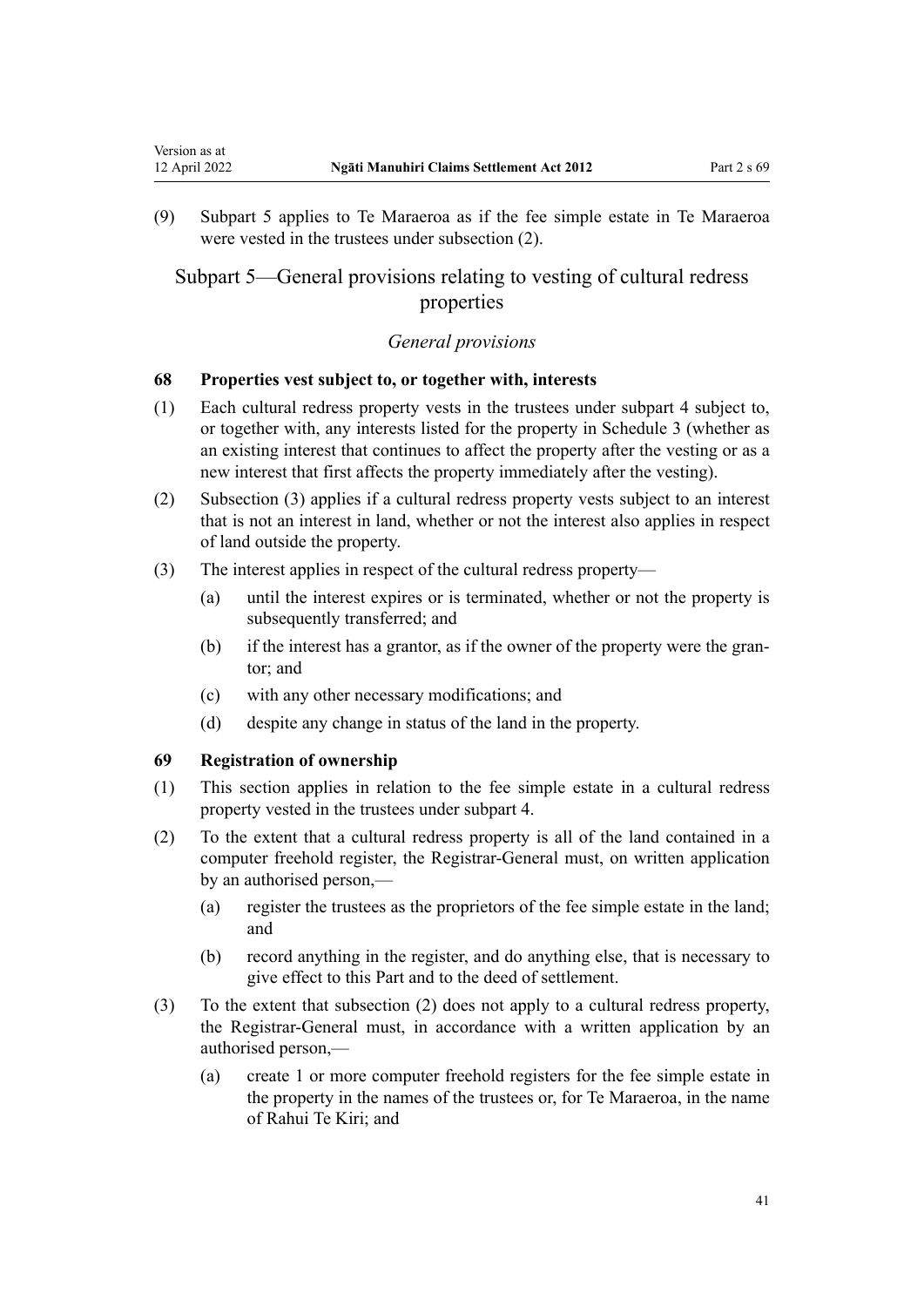- <span id="page-41-0"></span>(b) record on the relevant registers any interests that are registered, notified, or notifiable and that are described in the application.
- (4) Subsection (3) is subject to the completion of any survey necessary to create a computer freehold register.
- (5) A computer freehold register must be created under this section as soon as is reasonably practicable after the settlement date, but no later than—
	- (a) 24 months after the settlement date; or
	- (b) any later date that may be agreed in writing by the Crown and the trustees.
- (6) In this section, **authorised person** means a person authorised by—
	- (a) the Commissioner of Crown Lands, for the Pākiri riverbed site:
	- (b) the Director-General, for any other cultural redress property.

## **70 Application of Part 4A of Conservation Act 1987**

- (1) The vesting of the fee simple estate in a cultural redress property in the trustees under [subpart 4](#page-37-0) is a disposition for the purposes of [Part 4A](http://legislation.govt.nz/pdflink.aspx?id=DLM104697) of the Conservation Act 1987, but [sections 24\(2A\)](http://legislation.govt.nz/pdflink.aspx?id=DLM104699), [24A](http://legislation.govt.nz/pdflink.aspx?id=DLM104910), and [24AA](http://legislation.govt.nz/pdflink.aspx?id=DLM104914) of that Act do not apply to the disposition.
- (2) Despite subsection (1), the rest of [section 24](http://legislation.govt.nz/pdflink.aspx?id=DLM104699) of the Conservation Act 1987 does not apply to the vesting of a reserve site in the trustees under [subpart 4.](#page-37-0)
- (3) If the reservation, under [subpart 4](#page-37-0), of a reserve site is revoked in relation to all or part of the site, then the vesting of the site in the trustees under subpart 4 is no longer exempt from the rest of [section 24](http://legislation.govt.nz/pdflink.aspx?id=DLM104699) of the Conservation Act 1987 in relation to all or that part of the site (as the case may be).

## **71 Recording application of Part 4A of Conservation Act 1987 and sections of this Act**

- (1) The Registrar-General must record on any computer freehold register for a reserve site—
	- (a) that the land is subject to [Part 4A](http://legislation.govt.nz/pdflink.aspx?id=DLM104697) of the Conservation Act 1987, but that [section 24](http://legislation.govt.nz/pdflink.aspx?id=DLM104699) of that Act does not apply; and
	- (b) that the land is subject to sections 70(3) and [74](#page-43-0) of this Act.
- (2) The Registrar-General must record on any computer freehold register for any other cultural redress property that the land is subject to [Part 4A](http://legislation.govt.nz/pdflink.aspx?id=DLM104697) of the Conser‐ vation Act 1987.
- (3) A notification made under subsection (1) or (2) that land is subject to [Part 4A](http://legislation.govt.nz/pdflink.aspx?id=DLM104697) of the Conservation Act 1987 is to be treated as having been made in compli‐ ance with [section 24D\(1\)](http://legislation.govt.nz/pdflink.aspx?id=DLM104928) of that Act.
- (4) If the reservation, under [subpart 4](#page-37-0), of a reserve site is revoked in relation to—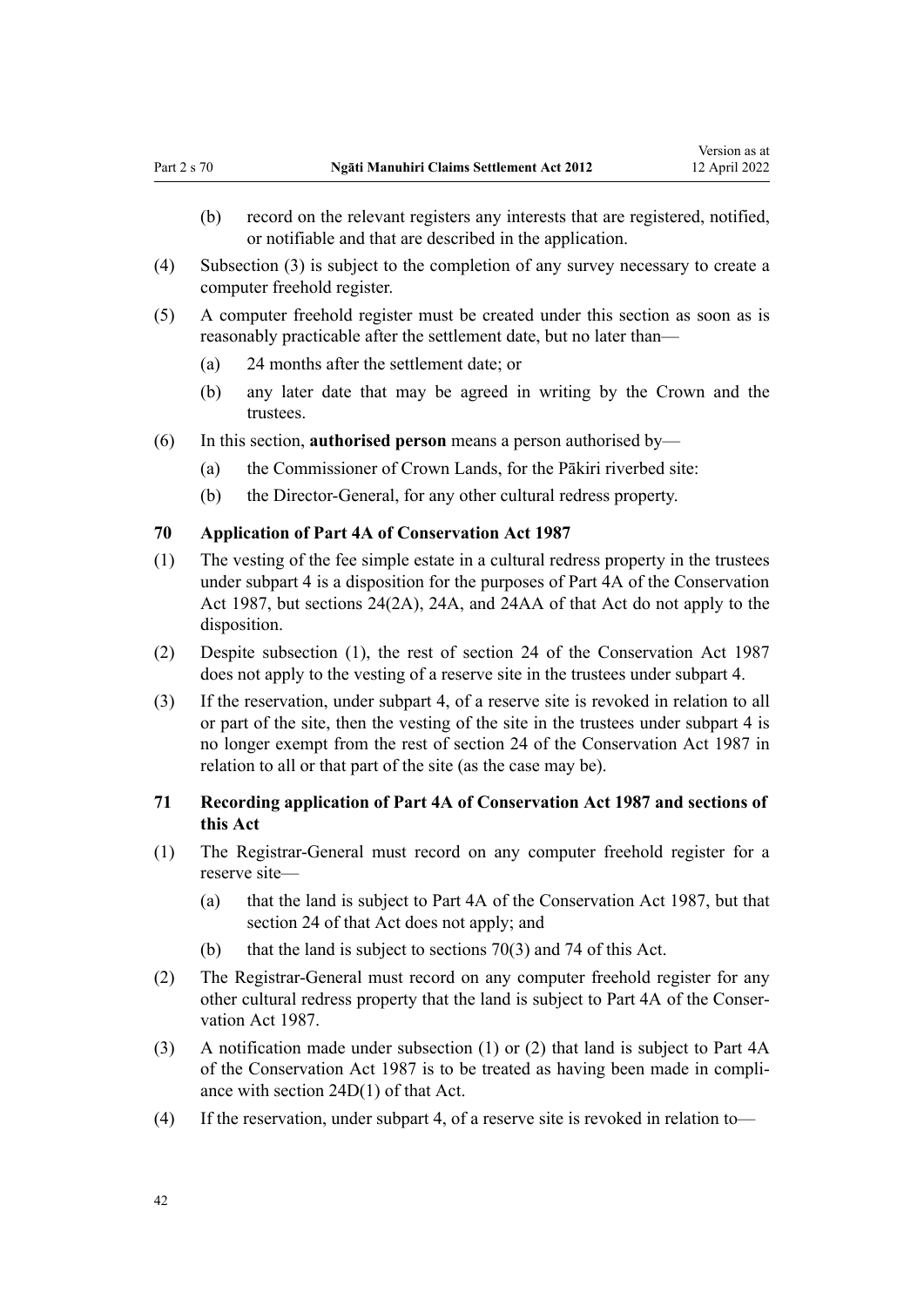- (a) all of the site, then the Director-General must apply in writing to the Registrar-General to remove from any computer freehold register for the site—
	- (i) the notification that [section 24](http://legislation.govt.nz/pdflink.aspx?id=DLM104699) of the Conservation Act 1987 does not apply to the site; and
	- (ii) the notifications that the site is subject to sections  $70(3)$  and [74](#page-43-0) of this Act; or
- (b) part of the site, then the Registrar-General must ensure that the notifications referred to in paragraph (a) remain only on any computer freehold register for the part of the site that remains a reserve.
- (5) The Registrar-General must comply with an application received in accordance with subsection  $(4)(a)$ .

# **72 Application of other enactments**

- (1) [Sections 24](http://legislation.govt.nz/pdflink.aspx?id=DLM444632) and [25](http://legislation.govt.nz/pdflink.aspx?id=DLM444648) of the Reserves Act 1977 do not apply to the revocation, under [subpart 4,](#page-37-0) of the reserve status of a cultural redress property.
- (2) [Section 11](http://legislation.govt.nz/pdflink.aspx?id=DLM231942) and [Part 10](http://legislation.govt.nz/pdflink.aspx?id=DLM236786) of the Resource Management Act 1991 do not apply to—
	- (a) the vesting of the fee simple estate in a cultural redress property under [subpart 4;](#page-37-0) or
	- (b) any matter incidental to, or required for the purpose of, the vesting.
- (3) The vesting of the fee simple estate in a cultural redress property under [subpart](#page-37-0) [4](#page-37-0) does not—
	- (a) limit [section 10](http://legislation.govt.nz/pdflink.aspx?id=DLM246310) or [11](http://legislation.govt.nz/pdflink.aspx?id=DLM246311) of the Crown Minerals Act 1991; or
	- (b) affect other rights to subsurface minerals.
- (4) The permission of a council under [section 348](http://legislation.govt.nz/pdflink.aspx?id=DLM420676) of the Local Government Act 1974 is not required for laying out, forming, granting, or reserving a private road, private way, or right of way required to fulfil the terms of the deed of settlement in relation to a cultural redress property.

# *Provisions relating to reserve sites*

## **73 Application of Reserves Act 1977 to reserve sites**

- (1) The trustees are the administering body of a reserve site for the purposes of the [Reserves Act 1977](http://legislation.govt.nz/pdflink.aspx?id=DLM444304).
- (2) [Sections 48A,](http://legislation.govt.nz/pdflink.aspx?id=DLM444702) [114,](http://legislation.govt.nz/pdflink.aspx?id=DLM445052) and [115](http://legislation.govt.nz/pdflink.aspx?id=DLM445059) of the Reserves Act 1977 apply to a reserve site, despite sections  $48A(6)$ ,  $114(5)$ , and  $115(6)$  of that Act.
- (3) [Sections 78\(1\)\(a\),](http://legislation.govt.nz/pdflink.aspx?id=DLM444920) [79 to 81](http://legislation.govt.nz/pdflink.aspx?id=DLM444929), and [88](http://legislation.govt.nz/pdflink.aspx?id=DLM444949) of the Reserves Act 1977 do not apply in relation to a reserve site.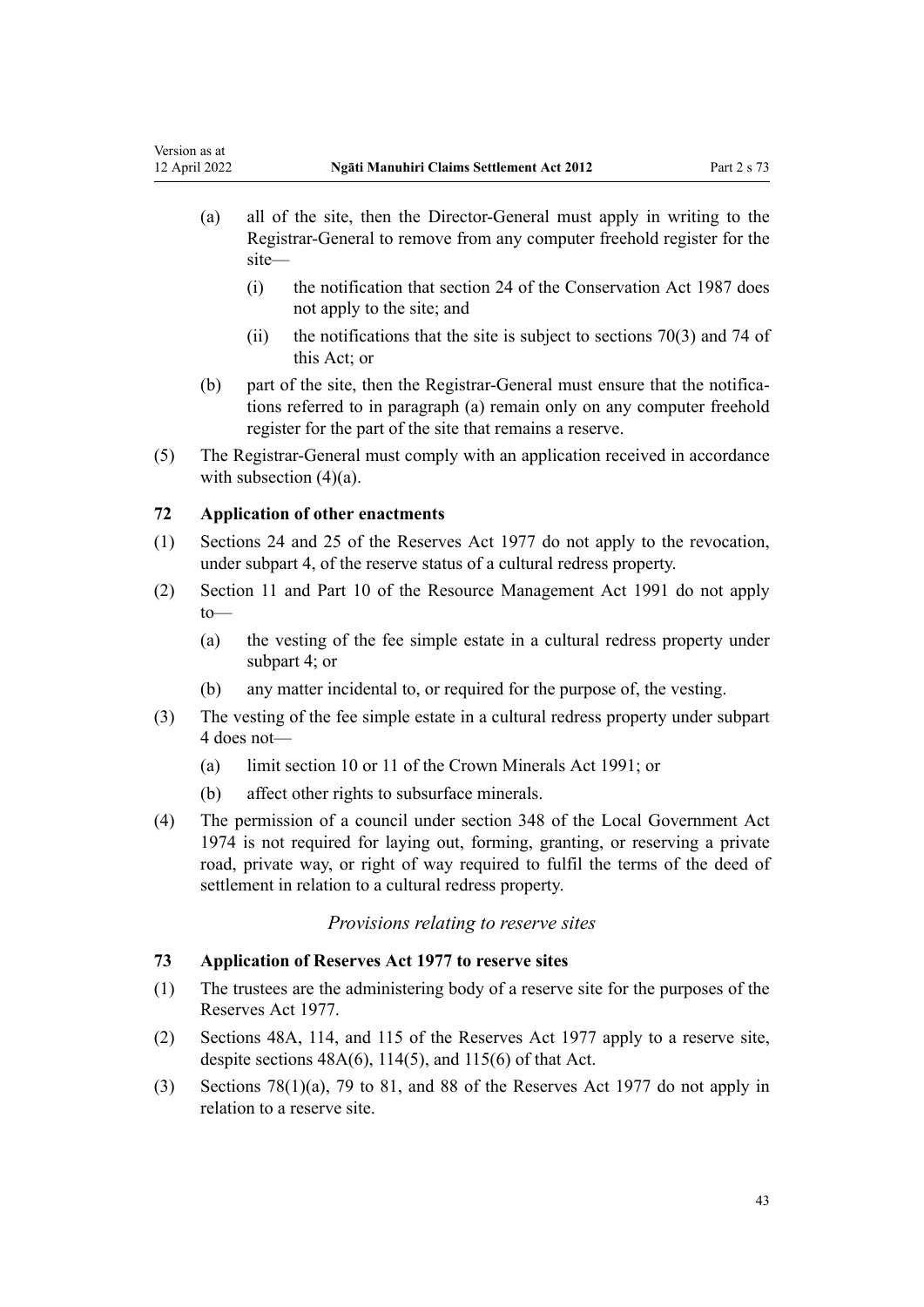Version as at

<span id="page-43-0"></span>(4) If the reservation, under [subpart 4](#page-37-0), of a reserve site is revoked under [section 24](http://legislation.govt.nz/pdflink.aspx?id=DLM444632) of the Reserves Act 1977 in relation to all or part of the site, [section 25](http://legislation.govt.nz/pdflink.aspx?id=DLM444648) (except subsection (2)) of that Act does not apply to the revocation.

#### **74 Subsequent transfer of reserve site**

- (1) This section applies to a reserve site as long as the land, or any part of the land, in the site remains a reserve under the [Reserves Act 1977](http://legislation.govt.nz/pdflink.aspx?id=DLM444304) after the site vests in the trustees under [subpart 4.](#page-37-0)
- (2) In this section, **reserve land** means the land, or the part of the land, in the site that remains a reserve.
- (3) The fee simple estate in the reserve land may be transferred to any other person only in accordance with this section, despite any other enactment or rule of law.
- (4) The Minister of Conservation must give written consent to the transfer of the fee simple estate in the reserve land to another person or persons (the **new owners**) if, upon written application, the registered proprietors of the reserve land satisfy the Minister that the new owners are able to—
	- (a) comply with the requirements of the [Reserves Act 1977;](http://legislation.govt.nz/pdflink.aspx?id=DLM444304) and
	- (b) perform the duties of an administering body under that Act.
- (5) The Registrar-General must, upon receiving the documents specified in subsec‐ tion (6), register the new owners as the proprietors of the fee simple estate in the reserve land.
- (6) The documents are—
	- (a) a transfer instrument to transfer the fee simple estate in the reserve land to the new owners, including a notification that the new owners are to hold the reserve land for the same reserve purposes as it was held by the administering body immediately before the transfer; and
	- (b) the written consent of the Minister of Conservation to the transfer of the reserve land; and
	- (c) any other document required for registration of the transfer instrument.
- (7) The new owners, from the time of registration under subsection  $(5)$ ,—
	- (a) are the administering body of the reserve land for the purposes of the [Reserves Act 1977](http://legislation.govt.nz/pdflink.aspx?id=DLM444304); and
	- (b) hold the reserve land for the same reserve purposes as it was held by the administering body immediately before the transfer.
- (8) Despite subsections (1) and (2), subsections (3) to (7) do not apply to the trans‐ fer of the fee simple estate in reserve land if—
	- (a) the transferors of the reserve land are or were the trustees of a trust; and
	- (b) the transferees are the trustees of the same trust, after any new trustee has been appointed to the trust or any transferor has ceased to be a trustee of the trust; and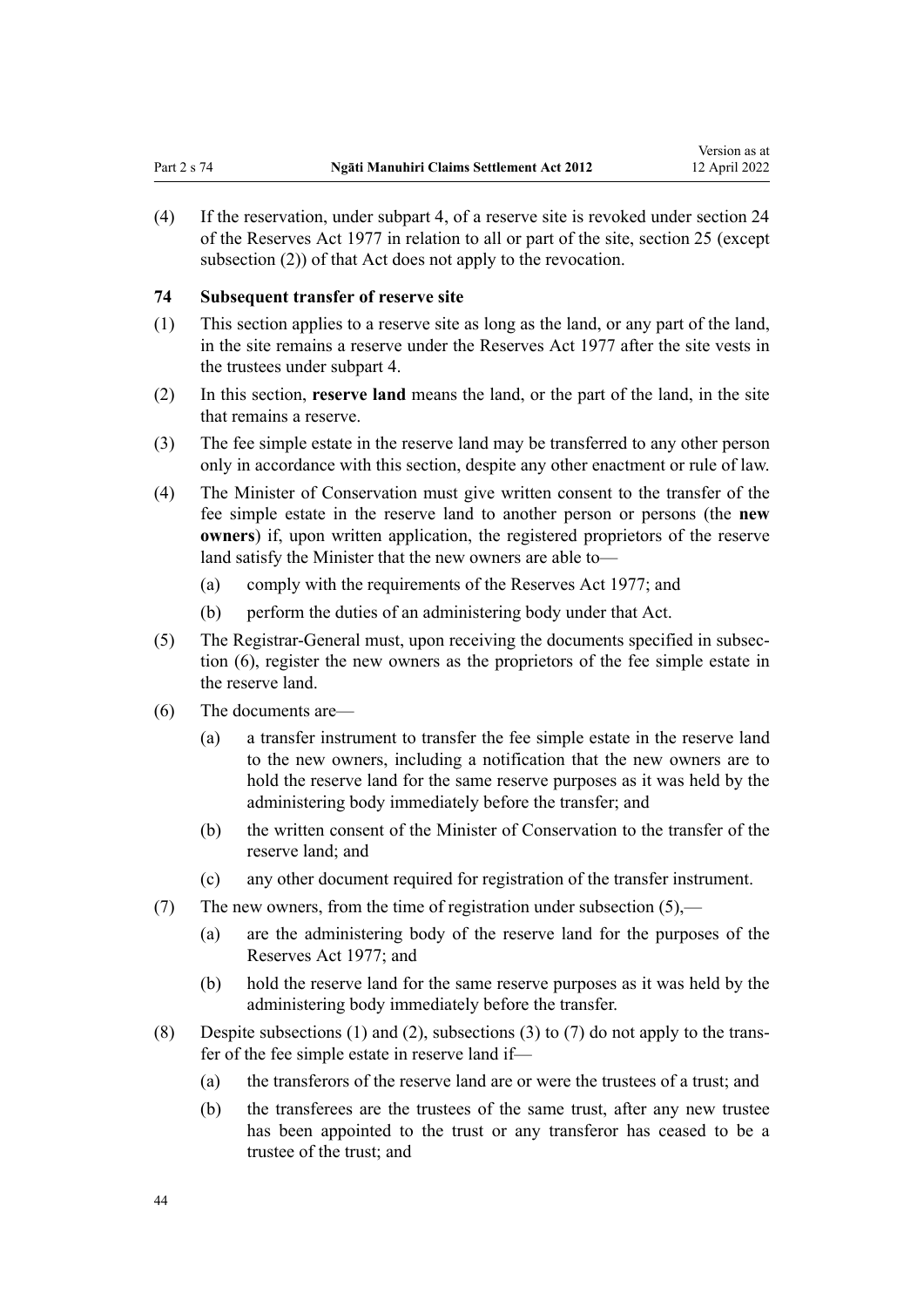(c) the instrument to transfer the reserve land is accompanied by a certifi‐ cate given by the transferees, or the transferees' solicitor, verifying that paragraphs (a) and (b) apply.

# **75 No mortgage of reserve land**

Version as at<br>12 April 2022

- (1) This section applies to a reserve site as long as the land, or any part of the land, in the site remains a reserve under the [Reserves Act 1977](http://legislation.govt.nz/pdflink.aspx?id=DLM444304) after the site vests in the trustees under [subpart 4.](#page-37-0)
- (2) In this section, **reserve land** means the land, or the part of the land, in the site that remains a reserve.
- (3) The registered proprietors of a reserve site must not mortgage, or give a security interest in, the reserve land or any part of the reserve land.

# **76 Saving of bylaws, etc, in relation to reserve sites**

- (1) This section applies to any bylaw or prohibition, or any restriction on use or access, that an administering body or the Minister of Conservation has made under the [Reserves Act 1977](http://legislation.govt.nz/pdflink.aspx?id=DLM444304) or the [Conservation Act 1987](http://legislation.govt.nz/pdflink.aspx?id=DLM103609) in relation to a reserve site before the site vests in the trustees under [subpart 4](#page-37-0).
- (2) The bylaw, prohibition, or restriction remains in force until it expires or is revoked under the [Reserves Act 1977](http://legislation.govt.nz/pdflink.aspx?id=DLM444304) or the [Conservation Act 1987.](http://legislation.govt.nz/pdflink.aspx?id=DLM103609)

# **77 Names of Crown protected areas and reserve sites**

- (1) Subsection (2) applies to the land, or the part of the land, in a cultural redress property that was all or part of a Crown protected area immediately before the settlement date.
- (2) The official geographic name of the Crown protected area is discontinued in respect of the land, or the part of the land, and the Board must amend the Gazetteer accordingly.
- (3) A reserve site is not a Crown protected area, despite anything in the [New Zea‐](http://legislation.govt.nz/pdflink.aspx?id=DLM1065400) [land Geographic Board \(Ngā Pou Taunaha o Aotearoa\) Act 2008.](http://legislation.govt.nz/pdflink.aspx?id=DLM1065400)
- (4) The Minister must not change the name of a reserve site under [section 16\(10\)](http://legislation.govt.nz/pdflink.aspx?id=DLM444492) of the Reserves Act 1977 without the written consent of the administering body of the site, and section 16(10A) of that Act does not apply to the proposed change.
- (5) In this section, **Board**, **Crown protected area**, **Gazetteer**, and **official geo‐ graphic name** have the meanings given by [section 4](http://legislation.govt.nz/pdflink.aspx?id=DLM1065420) of the New Zealand Geographic Board (Ngā Pou Taunaha o Aotearoa) Act 2008.

Subpart 6—Geographic names

## **78 Interpretation**

In this subpart,—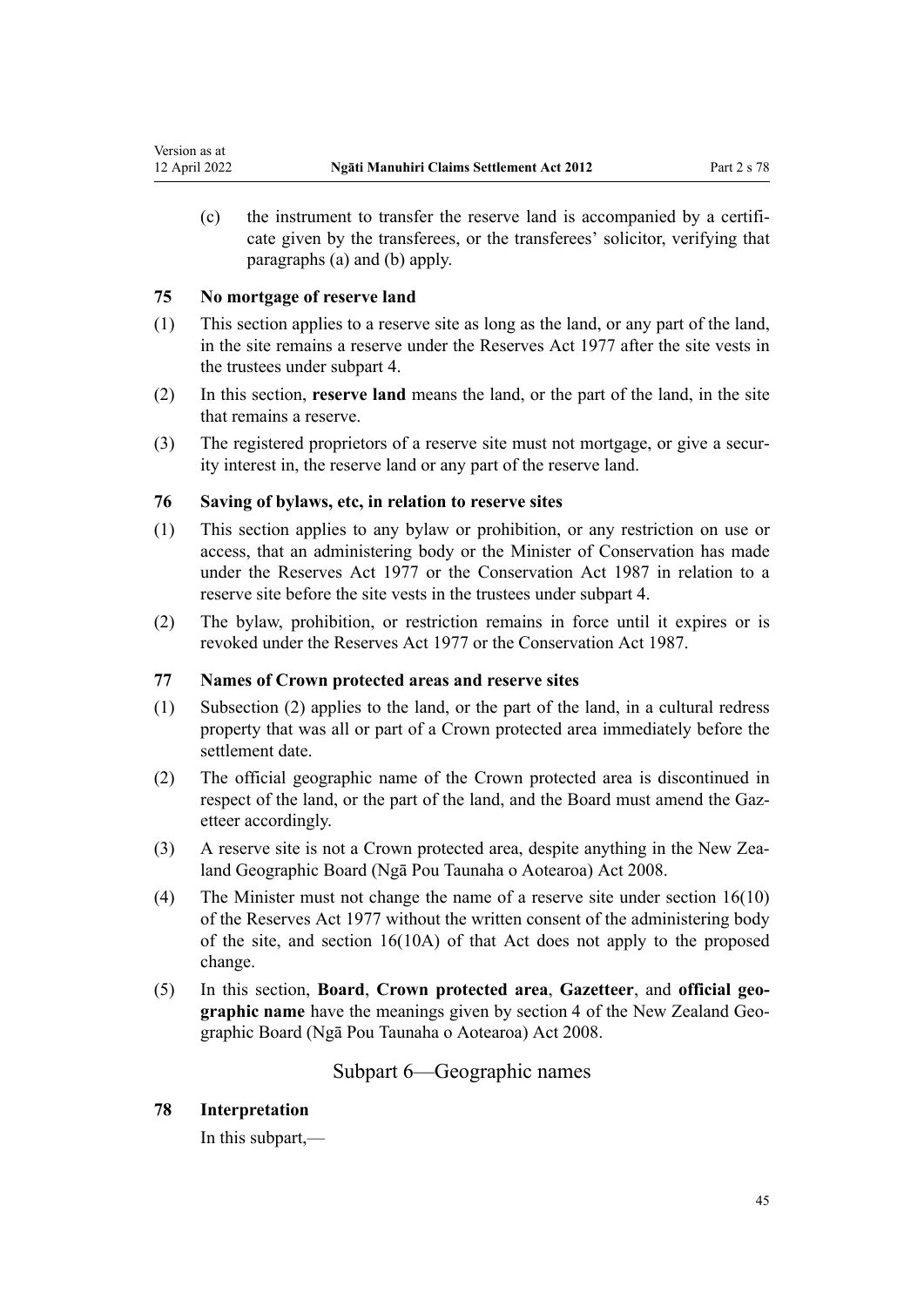**New Zealand Geographic Board** has the meaning given to Board by [section 4](http://legislation.govt.nz/pdflink.aspx?id=DLM1065420) of the NZGB Act

**NZGB Act** means the [New Zealand Geographic Board \(Ngā Pou Taunaha o](http://legislation.govt.nz/pdflink.aspx?id=DLM1065400) [Aotearoa\) Act 2008](http://legislation.govt.nz/pdflink.aspx?id=DLM1065400)

**official geographic name** has the meaning given by [section 4](http://legislation.govt.nz/pdflink.aspx?id=DLM1065420) of the NZGB Act.

# **79 New names of features**

- (1) The name specified in the first column of the table in clause 5.29.1 of the deed of settlement is assigned to the feature described in the second and third col‐ umns of the table.
- (2) A name specified in the first column of the table in clause 5.29.2 of the deed of settlement for the feature described in the third and fourth columns of the table is altered to the name specified in the second column of the table.
- (3) Each assignment or alteration is to be treated as if it were an assignment or alteration of the official geographic name by a determination of the New Zealand Geographic Board, under [section 19](http://legislation.govt.nz/pdflink.aspx?id=DLM1065495) of the NZGB Act, that takes effect on the settlement date.

#### **80 Publication of new names**

- (1) The New Zealand Geographic Board must, as soon as practicable after the settlement date, give public notice of each assignment or alteration of a name under section 79 in accordance with [section 21\(2\) and \(3\)](http://legislation.govt.nz/pdflink.aspx?id=DLM1065497) of the NZGB Act.
- (2) However, the notices must state that the assignments and alterations took effect on the settlement date.

#### **81 Alteration of new names**

- (1) The New Zealand Geographic Board need not comply with the requirements of [sections 16](http://legislation.govt.nz/pdflink.aspx?id=DLM1065492), [17,](http://legislation.govt.nz/pdflink.aspx?id=DLM1065493) [18,](http://legislation.govt.nz/pdflink.aspx?id=DLM1065494) [19\(1\),](http://legislation.govt.nz/pdflink.aspx?id=DLM1065495) and [20](http://legislation.govt.nz/pdflink.aspx?id=DLM1065496) of the NZGB Act in making a determination to alter the official geographic name of a feature named by this subpart.
- (2) Instead, the Board may make the determination as long as it has the written consent of the trustees.
- (3) To avoid doubt, the Board must give public notice of the determination in accordance with [section 21\(2\) and \(3\)](http://legislation.govt.nz/pdflink.aspx?id=DLM1065497) of the NZGB Act.

## **82 Name changes for Crown protected areas**

- (1) The name of Little Barrier Island Nature Reserve is changed to Te Hauturu-o-Toi / Little Barrier Island Nature Reserve.
- (2) The name of Goat Island Scientific Reserve is changed to Te Hāwere-a-Maki / Goat Island Scientific Reserve.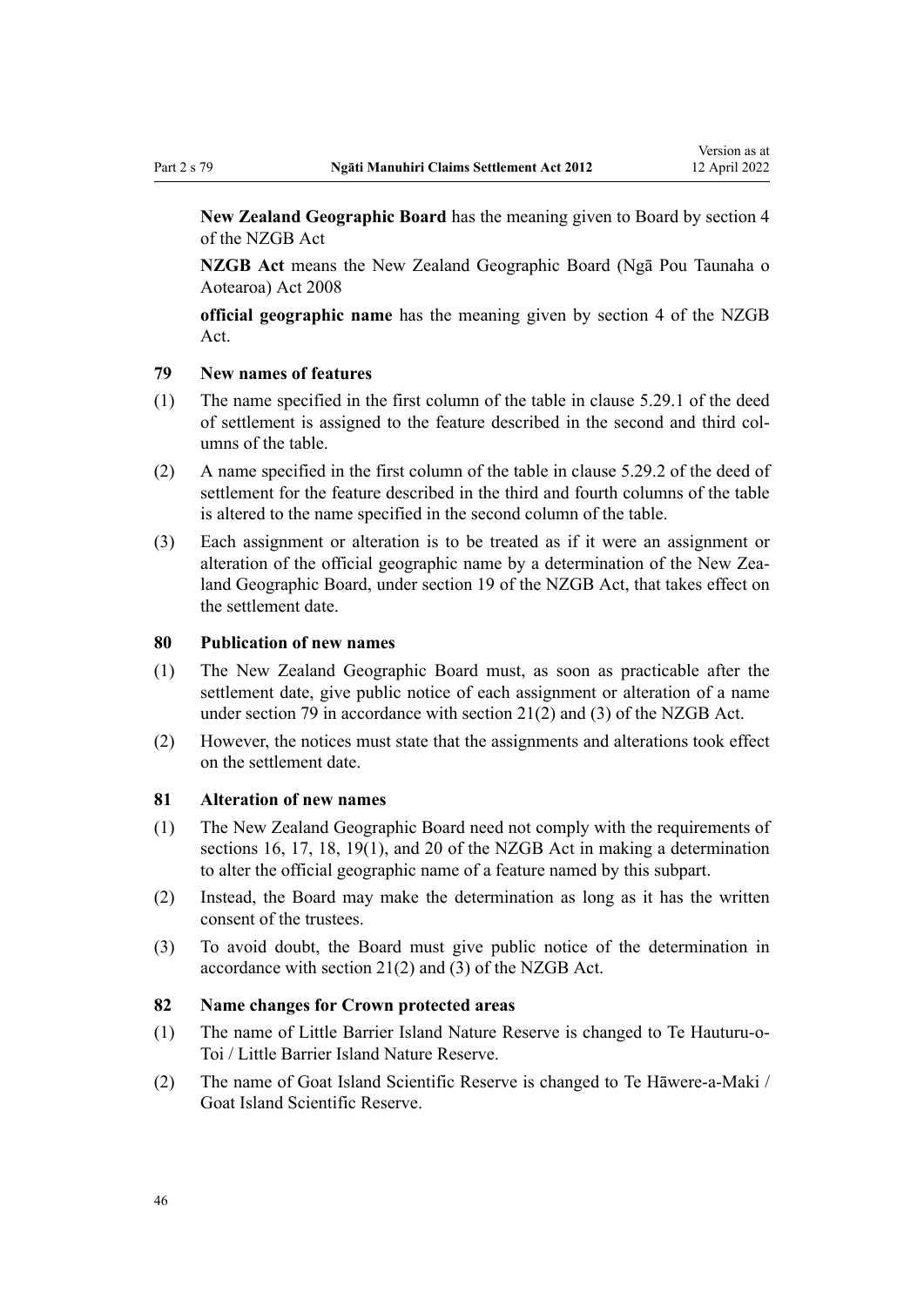## **83 Vesting and gifting back of area**

Version as at

- (1) The fee simple estate in the Te Hauturu-o-Toi / Little Barrier Island gift area vests in the trustees.
- (2) On the seventh day after the settlement date, the fee simple estate in the Te Hauturu-o-Toi / Little Barrier Island gift area vests in the Crown as a gift back to the Crown by the trustees for the people of New Zealand.
- (3) The gift under subsection (2) is made on behalf of Ngāti Manuhiri and in acknowledgement of the area's other former owners of Ngāti Rehua and Ngāti Wai descent.
- (4) Despite the vestings under subsections (1) and (2),—
	- (a) the Te Hauturu-o-Toi / Little Barrier Island gift area remains a nature reserve subject to [section 20](http://legislation.govt.nz/pdflink.aspx?id=DLM1065496) of the Reserves Act 1977, and that Act continues to apply to it, as if the vestings had not occurred; and
	- (b) any other enactment or any instrument that applied to the Te Hauturu-o-Toi / Little Barrier Island gift area immediately before the settlement date continues to apply to it as if the vestings had not occurred; and
	- (c) any interest that affected the Te Hauturu-o-Toi / Little Barrier Island gift area immediately before the settlement date continues to affect it as if the vestings had not occurred; and
	- (d) the Crown retains all liability for the Te Hauturu-o-Toi / Little Barrier Island gift area as if the vestings had not occurred; and
	- (e) the vestings are not affected by [Part 4A](http://legislation.govt.nz/pdflink.aspx?id=DLM104697) of the Conservation Act 1987, [section 11](http://legislation.govt.nz/pdflink.aspx?id=DLM231942) and [Part 10](http://legislation.govt.nz/pdflink.aspx?id=DLM236786) of the Resource Management Act 1991, or any other enactment.
- (5) The whenua rāhui applies to the Te Hauturu-o-Toi / Little Barrier Island gift area only after the area vests back in the Crown.

# Subpart 8—Co-governance of Te Hauturu-o-Toi / Little Barrier Island gift area

# **84 Interpretation**

In this subpart,—

**Conservation Board** means the board established under [section 6L](http://legislation.govt.nz/pdflink.aspx?id=DLM104213) of the Conservation Act 1987 that has jurisdiction over the Te Hauturu-o-Toi / Little Barrier Island gift area

**Hauturu plan** has the meaning given by [section 85\(1\)](#page-47-0)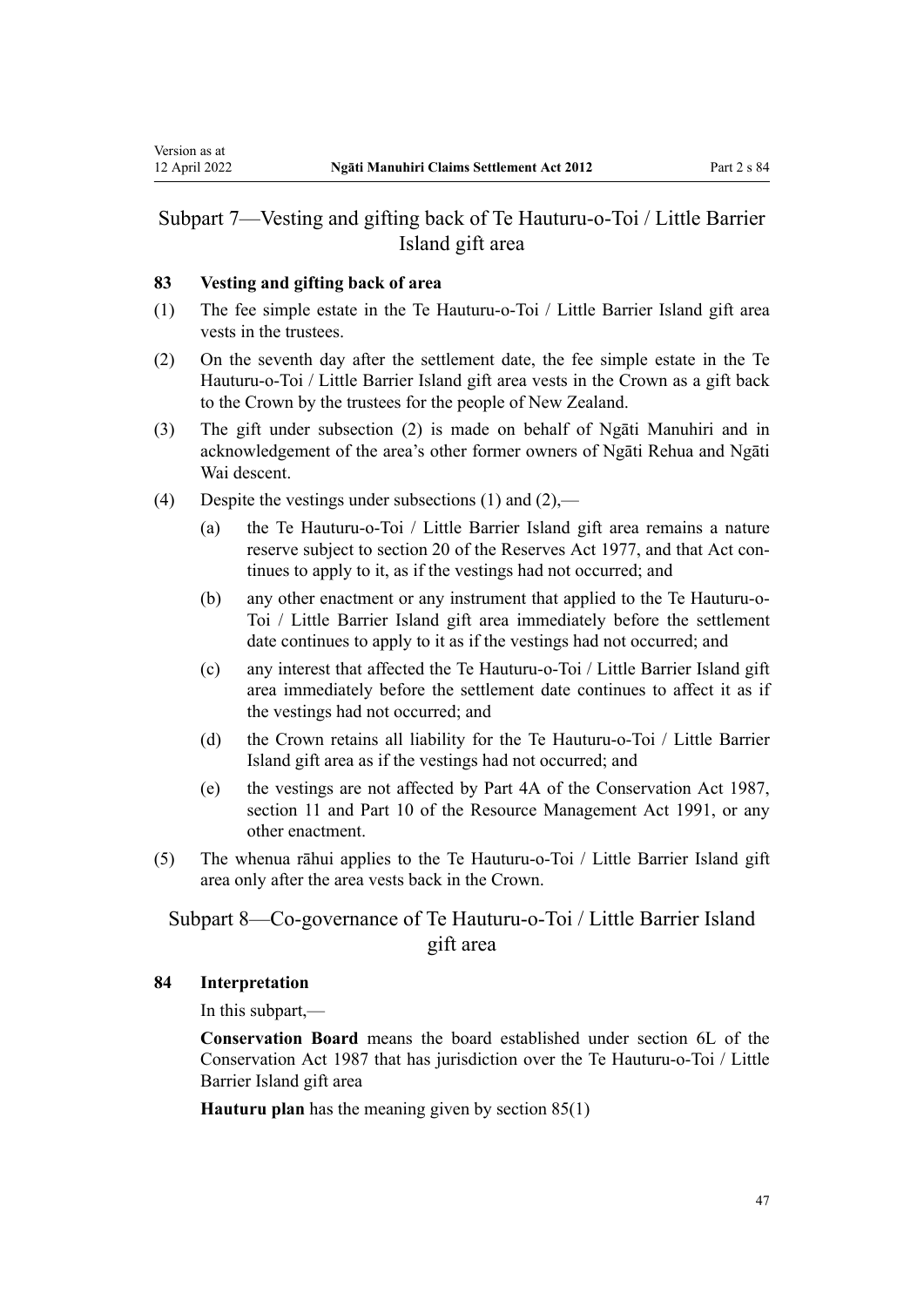<span id="page-47-0"></span>**summary of submissions** means a summary prepared under [section 89\(5\)\(a\)](#page-48-0) of the submissions received, and any public opinion obtained, on a draft Hauturu plan.

#### **85 Process for preparation and approval of Hauturu plan**

- (1) A conservation management plan for the Te Hauturu-o-Toi / Little Barrier Island gift area (the **Hauturu plan**) must be prepared and approved in accord‐ ance with this subpart.
- (2) The [Reserves Act 1977](http://legislation.govt.nz/pdflink.aspx?id=DLM444304) applies to the Hauturu plan as if the plan were a con‐ servation management plan prepared and approved under section 40B of that Act.
- (3) [Sections 17E](http://legislation.govt.nz/pdflink.aspx?id=DLM104603) (except subsection (9)), [17F](http://legislation.govt.nz/pdflink.aspx?id=DLM104608), [17G,](http://legislation.govt.nz/pdflink.aspx?id=DLM104611) [17H,](http://legislation.govt.nz/pdflink.aspx?id=DLM104613) [17I](http://legislation.govt.nz/pdflink.aspx?id=DLM104615), and [49\(2\) and \(3\)](http://legislation.govt.nz/pdflink.aspx?id=DLM106907) of the Conservation Act 1987 do not apply to the preparation, approval, review, or amendment of the Hauturu plan, despite [section 40B](http://legislation.govt.nz/pdflink.aspx?id=DLM444677) of the Reserves Act 1977.
- (4) The Director-General must start preparing the first Hauturu plan no later than 12 months after the settlement date.

## **86 Preparation of draft plan**

The Director-General must prepare a draft Hauturu plan in consultation with—

- (a) the trustees; and
- (b) the Conservation Board; and
- (c) any other persons or organisations that the Director-General considers it is practicable and appropriate to consult.

#### **87 Notification of draft plan**

- (1) The Director-General must give notice of the draft Hauturu plan as follows:
	- (a) by public notice under section  $49(1)$  of the Conservation Act 1987 as if he or she were the Minister of Conservation; and
	- (b) by written notice to the relevant regional councils, territorial authorities, and iwi authorities.
- (2) The notices must be given no later than 6 months after the start of the prepar‐ ation of the draft plan.
- (3) Each notice must—
	- (a) state that the draft plan is available for inspection at the places and times specified in the notice; and
	- (b) invite any person or organisation to make written submissions to the Director-General on the draft plan on or before the date specified in the notice, which must be no less than 2 months after the date the notice is given.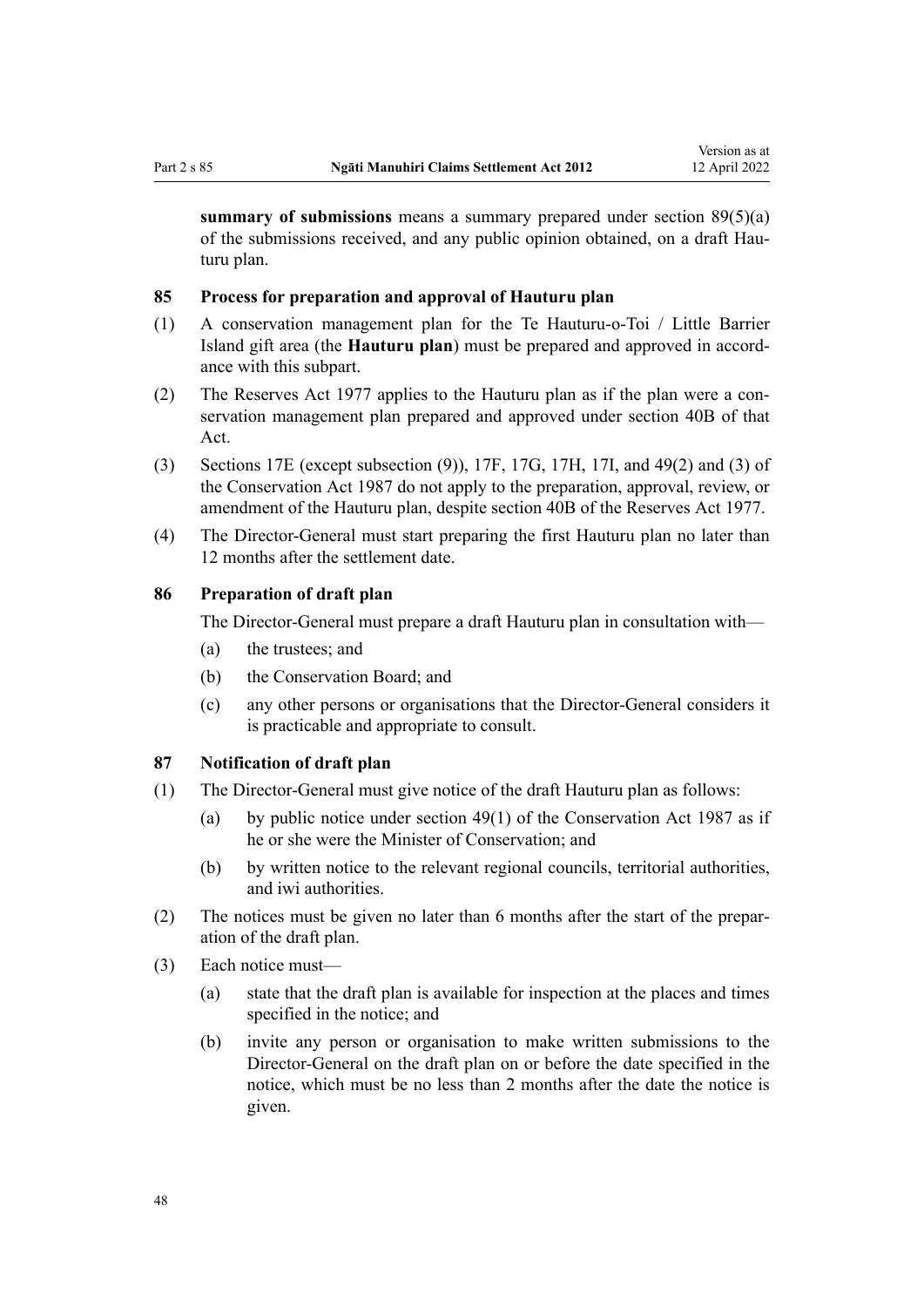#### **88 Submissions on draft plan**

<span id="page-48-0"></span>Version as at

- (1) Any person or organisation may make written submissions to the Director-General on the draft Hauturu plan at the place, and on or before the date, specified in a notice given for the draft plan under [section 87.](#page-47-0)
- (2) The Director-General may, after consulting the trustees and the Conservation Board, obtain public opinion of the draft plan from any person or organisation by any other means.
- (3) The Director-General must make the draft plan available for public inspection between 9 am and 5 pm on any working day—
	- (a) on and from the date the notice was given under section  $87(1)(a)$  until the last date for written submissions specified in the notice; and
	- (b) in places and quantities that are likely to encourage public participation in the development of the plan.

### **89 Hearing of submissions**

- (1) Submissions on the draft Hauturu plan must be heard by a meeting of represen‐ tatives of the Director-General, the trustees, and the Conservation Board.
- (2) A submitter who requested to be heard in support of the submission must be given a reasonable opportunity to be heard.
- (3) Any other person or organisation that was consulted on the draft plan may be heard at the discretion of the members of the meeting.
- (4) The hearing of submissions must end no later than 2 months after the last date for written submissions.
- (5) The Director-General must—
	- (a) prepare a summary of the submissions received, and any public opinion obtained, on the draft plan; and
	- (b) provide the summary to the trustees and the Conservation Board no later than 1 month after the end of the hearing of submissions.

## **90 Revision of draft plan**

- (1) The Director-General must consider the submissions received, and any public opinion obtained, on the draft Hauturu plan.
- (2) The Director-General then—
	- (a) may revise the draft plan in consultation with the trustees and the Conservation Board; and
	- (b) must provide the draft plan, including any revisions, to the trustees and the Conservation Board no later than 4 months after the end of the hearing of submissions.
- (3) The trustees and the Conservation Board,—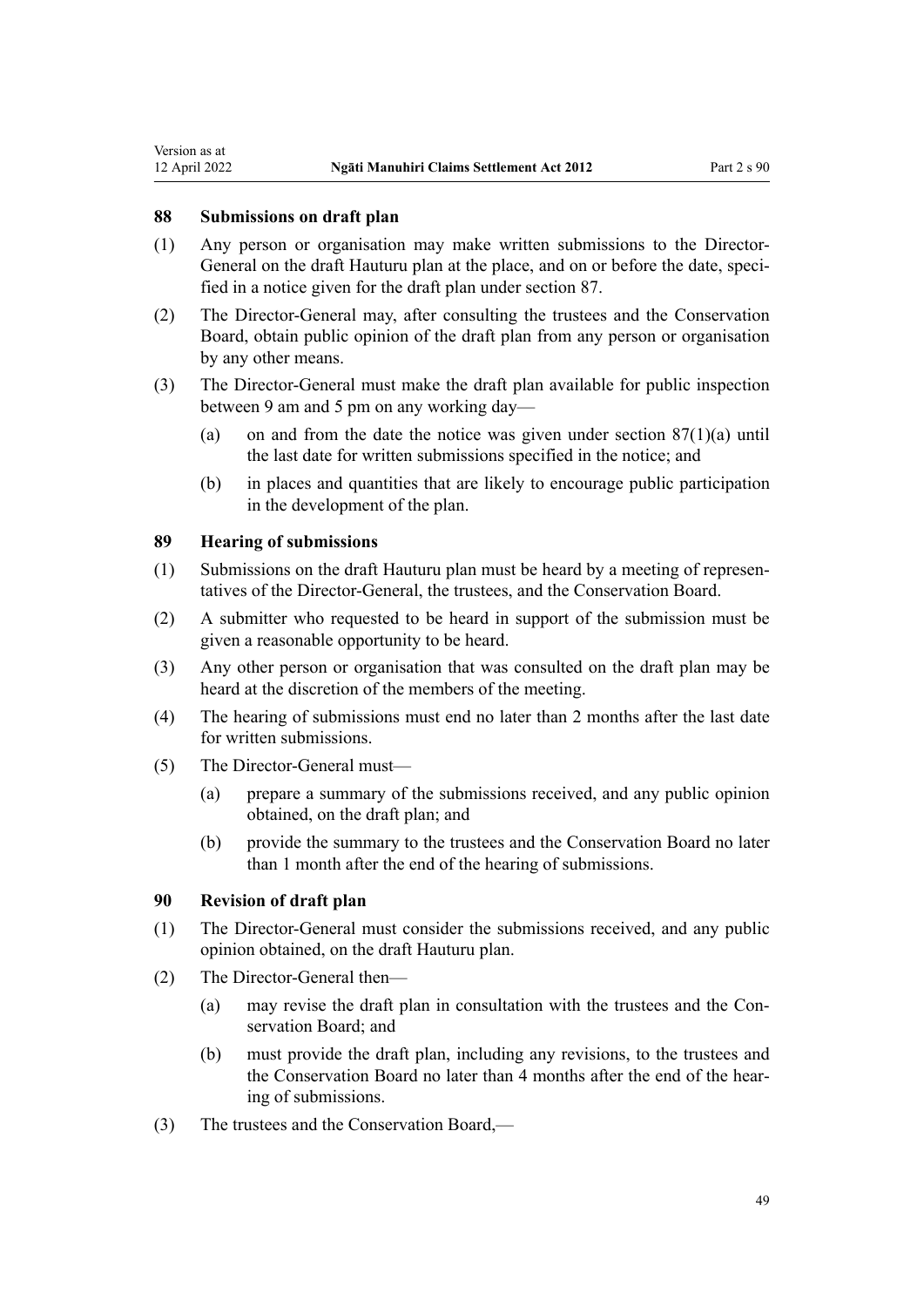- <span id="page-49-0"></span>(a) on receiving the draft plan, must together consider the draft plan and the summary of submissions; and
- (b) no later than 4 months after receiving the draft plan and the summary, may request the Director-General to revise the draft plan.
- (4) If the Director-General receives a request under subsection (3)(b), he or she must—
	- (a) revise the draft plan in accordance with the request; and
	- (b) provide the revised draft plan to the trustees and the Conservation Board no later than 2 months after receiving the request.

## **91 Referral of draft plan to Conservation Authority and Minister**

- (1) The trustees and the Conservation Board must provide the draft Hauturu plan and the summary of submissions to—
	- (a) the Conservation Authority for its comments on matters relating to the national public conservation interest in the Te Hauturu-o-Toi / Little Bar‐ rier Island gift area; and
	- (b) the Minister of Conservation for his or her comments.
- (2) The draft plan must be provided in the form of, and on receipt of,—
	- (a) the draft plan provided by the Director-General under section  $90(2)(b)$ , if a request is not made under section 90(3)(b); or
	- (b) the revised draft plan provided by the Director-General under [section](#page-48-0)  $90(4)(b)$ , if a request is made under section  $90(3)(b)$ .
- (3) The Conservation Authority and the Minister of Conservation must provide their comments on the draft plan to the trustees and the Conservation Board no later than 4 months after receiving the draft plan.

## **92 Approval of draft plan**

- (1) The trustees and the Conservation Board must—
	- (a) consider the comments received from the Conservation Authority and the Minister of Conservation under section 91(3); and
	- (b) make any changes to the draft Hauturu plan that the trustees and the Conservation Board consider are necessary.
- (2) The trustees and the Conservation Board must, no later than 2 months after receiving the comments,—
	- (a) approve the draft plan; or
	- (b) refer any disagreement about the draft plan to the Conservation Authority by providing a written statement of the matters of disagreement and the reasons for them.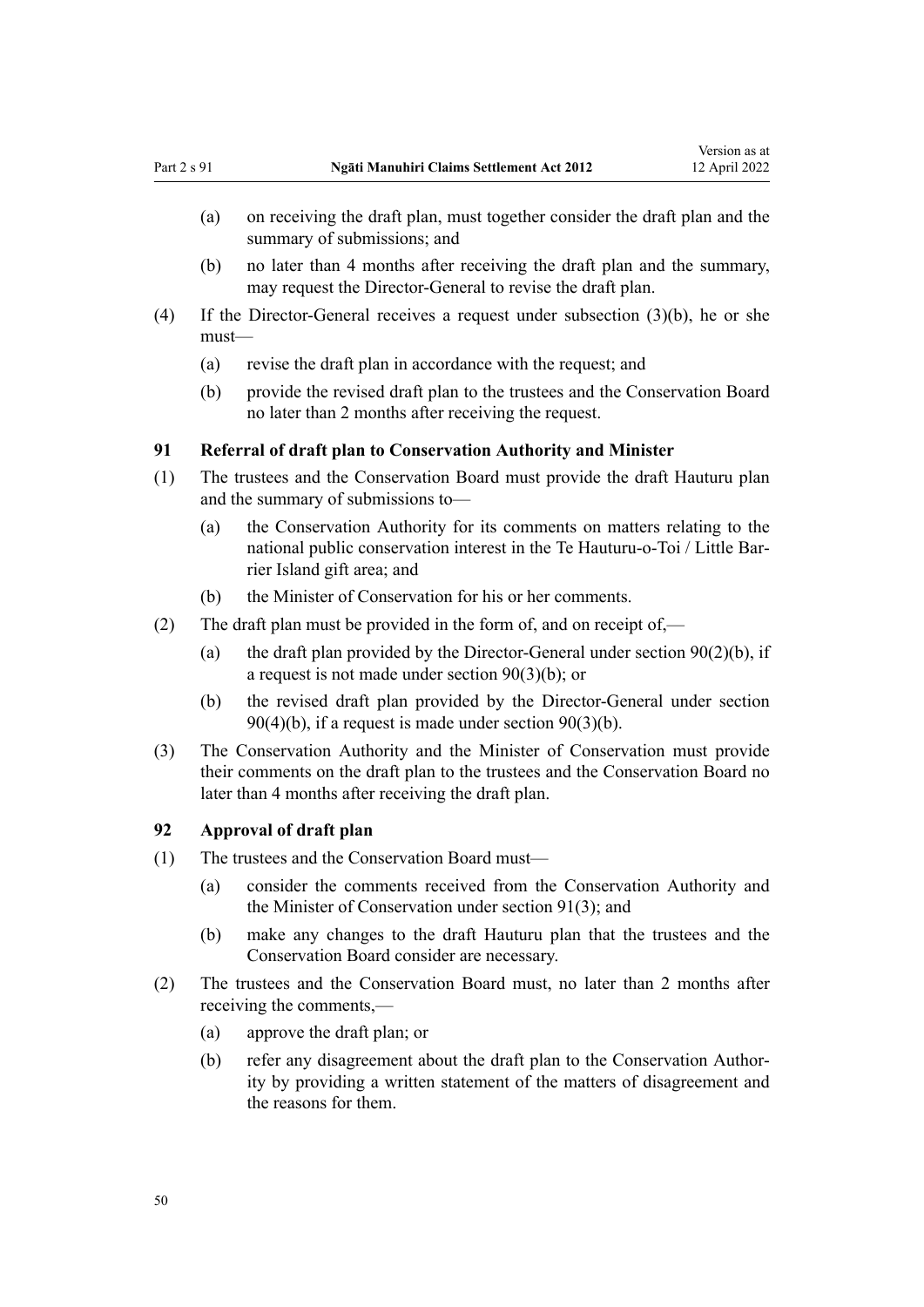## **93 Referral of disagreement to Conservation Authority**

Version as at

- (1) If a disagreement is referred to the Conservation Authority under [section](#page-49-0) [92\(2\)\(b\),](#page-49-0) the Conservation Authority must—
	- (a) make a recommendation on any matter of disagreement; and
	- (b) give written notice of the recommendation to the trustees and the Conservation Board.
- (2) The notice of recommendation must be given no later than 3 months after the disagreement is referred to the Conservation Authority.
- (3) The trustees and the Conservation Board must, after receiving and considering the notice of recommendation,—
	- (a) try to resolve any matters of disagreement; and
	- (b) make any changes to the draft Hauturu plan that they consider are necessary.
- (4) If any matter of disagreement has not been resolved within 2 months after receiving the notice of recommendation,—
	- (a) the recommendations in the notice become binding; and
	- (b) the trustees and the Conservation Board must make any changes to the draft plan that are necessary to implement the recommendations.
- (5) The trustees and the Conservation Board must approve the draft plan no later than 4 months after receiving the notice of recommendation.

## **94 Mediation of disagreement**

- (1) The trustees, the Conservation Board, and the Director-General—
	- (a) must all agree on a mediator no later than 3 months after the settlement date; and
	- (b) may all agree on a different mediator at any time.
- (2) If a disagreement arises between the persons referred to in subsection (1) at any time during the process under [sections 86 to 93](#page-47-0), the parties to the disagreement (the **parties**) must first try to resolve the matter in a co-operative, openminded, and timely manner.
- (3) If a party considers that it is necessary to resort to mediation, the party must refer the matter to mediation by giving written notice to the 1 or more other parties.
- (4) The mediation must be conducted by the mediator agreed on under subsection (1).
- (5) The parties must participate in the mediation—
	- (a) in a co-operative, open-minded, and timely manner; and
	- (b) having particular regard to the purpose of—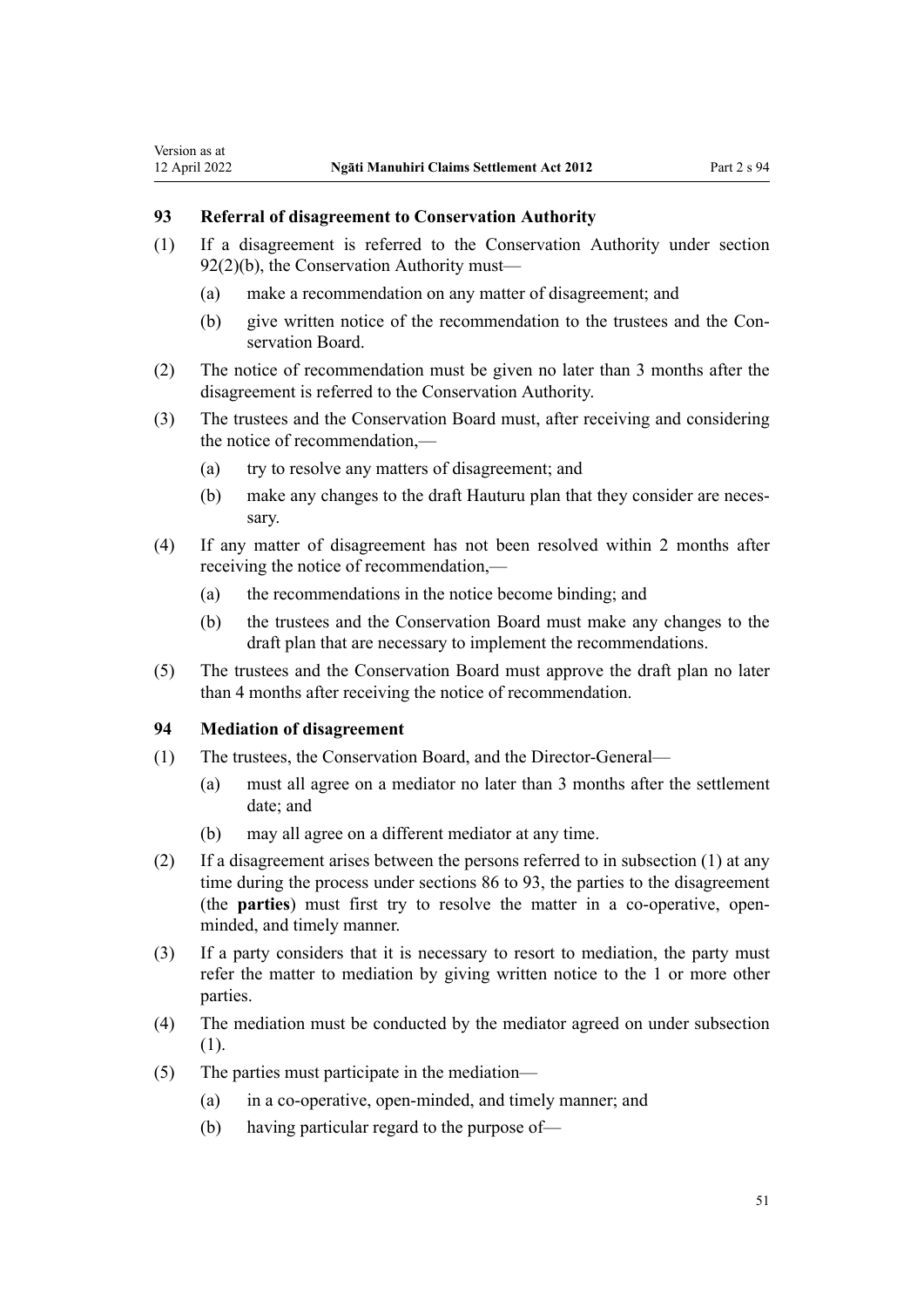- (i) having a conservation management plan for the Te Hauturu-o-Toi / Little Barrier Island gift area; and
- (ii) the reserve classification of the Te Hauturu-o-Toi / Little Barrier Island gift area.
- (6) The parties must try their best to continue with the preparation and approval of the Hauturu plan while the disagreement is mediated.
- (7) Each party must—
	- (a) pay its own costs of the mediation; and
	- (b) pay an equal share of the costs of the mediator and associated costs.
- (8) The mediation must end no later than 3 months after the day on which the matter was referred to mediation.
- (9) The period of time starting on the day on which the matter is referred to medi‐ ation and ending on the last day of the mediation must be excluded from any time limit specified in [sections 86 to 93.](#page-47-0)

#### **95 Review of Hauturu plan**

- (1) The Director-General may at any time initiate a review of all or part of the Hauturu plan, after first consulting the trustees and the Conservation Board.
- (2) The trustees or the Conservation Board may at any time request the Director-General to initiate a review of all or part of the Hauturu plan. The Director-General must consider the request.
- (3) Any review of the Hauturu plan must be carried out and approved in accord‐ ance with [sections 86 to 93](#page-47-0), which apply with any necessary modifications.
- (4) The Director-General must review all of the Hauturu plan no later than 10 years after the date it was last approved.
- (5) The Minister of Conservation may extend the time limit in subsection (4), but only after consulting the trustees and the Conservation Board.

## **96 Amendment of Hauturu plan**

- (1) The Director-General may at any time initiate the amendment of all or part of the Hauturu plan, after first consulting the trustees and the Conservation Board.
- (2) Any amendment of the Hauturu plan must be carried out and approved in accordance with [sections 86 to 93,](#page-47-0) which apply with any necessary modifications.
- (3) However, an amendment may instead be made under subsections (4) to (6) if the Director-General, the trustees, and the Conservation Board all consider that the amendment will not materially affect—
	- (a) the objectives or policies expressed in the Hauturu plan; or
	- (b) the public interest in the relevant area.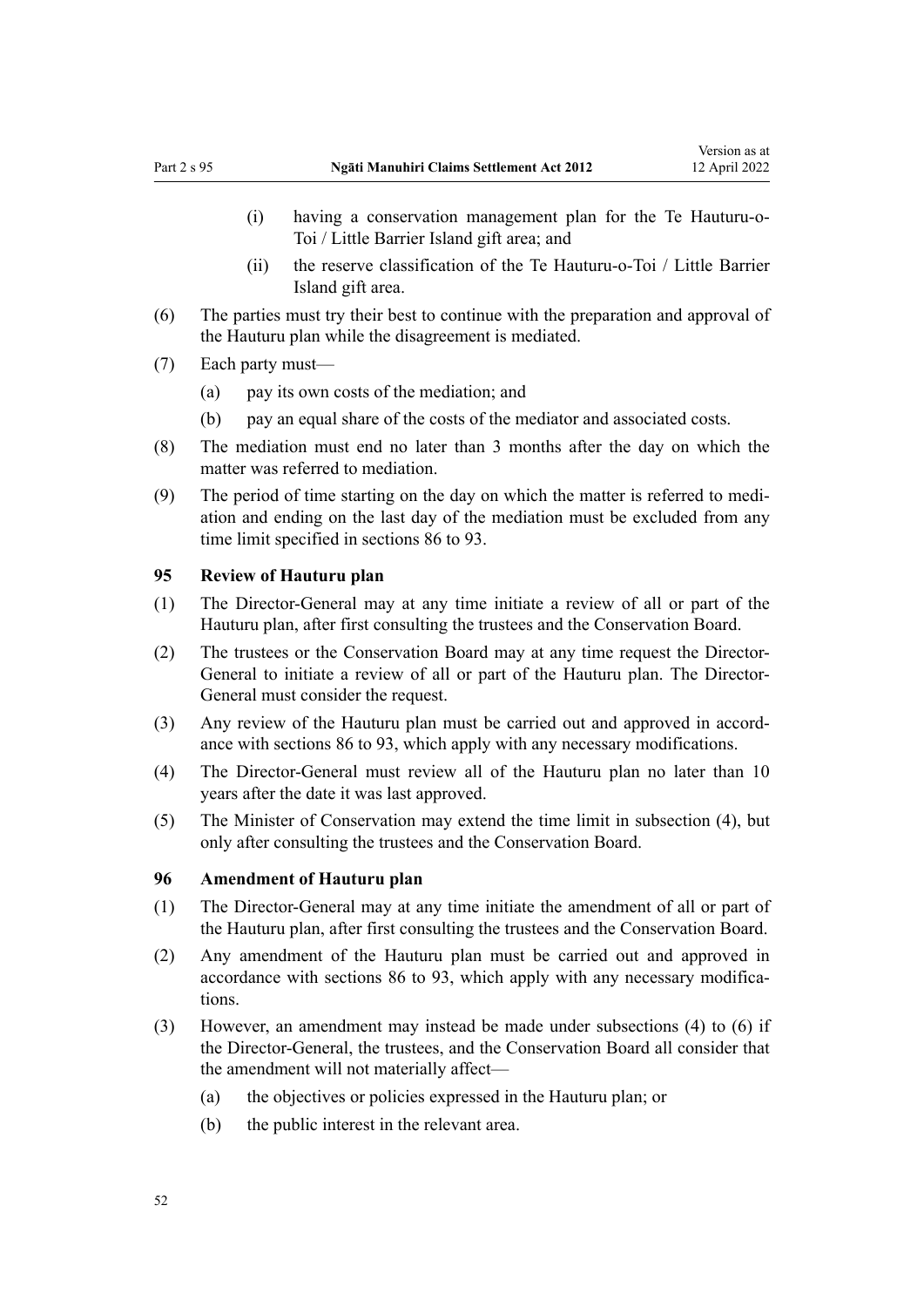- (4) The Director-General must provide the proposed amendment to the trustees and the Conservation Board.
- (5) The trustees and the Conservation Board—
	- (a) must consider the proposed amendment; and
	- (b) may amend the Hauturu plan as proposed and approve the amended plan.
- (6) Any approval under subsection (5)(b) must be given no later than 2 months after receiving the proposed amendment.

#### **97 Involvement of other iwi**

This subpart does not exclude representatives of other iwi from being involved with the Hauturu plan, if other enactments provide for that.

Subpart 9—Removal of stones from Te Hauturu-o-Toi / Little Barrier Island gift area for cultural purposes

## **98 Interpretation**

<span id="page-52-0"></span>Version as at<br>12 April 2022

In this subpart, **Commissioner** means an officer designated for the Te Hauturuo-Toi / Little Barrier Island gift area by the Director-General for the purposes of the [Reserves Act 1977](http://legislation.govt.nz/pdflink.aspx?id=DLM444304).

# **99 Stones may be removed with written authorisation**

- (1) A member of Ngāti Manuhiri may remove stones from the Te Hauturu-o-Toi / Little Barrier Island gift area if—
	- (a) the member holds a written authorisation issued under subsection (2); and
	- (b) the member complies with the conditions specified in the written authorisation.
- (2) The Commissioner and the trustees may jointly issue a written authorisation to remove stones from the Te Hauturu-o-Toi / Little Barrier Island gift area.
- (3) A written authorisation—
	- (a) must specify the cultural purposes for which the stones may be removed; and
	- (b) must specify the conditions in [section 100;](#page-53-0) and
	- (c) may specify any other conditions of removing the stones.
- (4) A member of Ngāti Manuhiri who removes stones under a written authorisa‐ tion must comply with all other lawful requirements, including the requirements of the following:
	- (a) provisions restricting entry to a nature reserve under the [Reserves Act](http://legislation.govt.nz/pdflink.aspx?id=DLM444304) [1977](http://legislation.govt.nz/pdflink.aspx?id=DLM444304):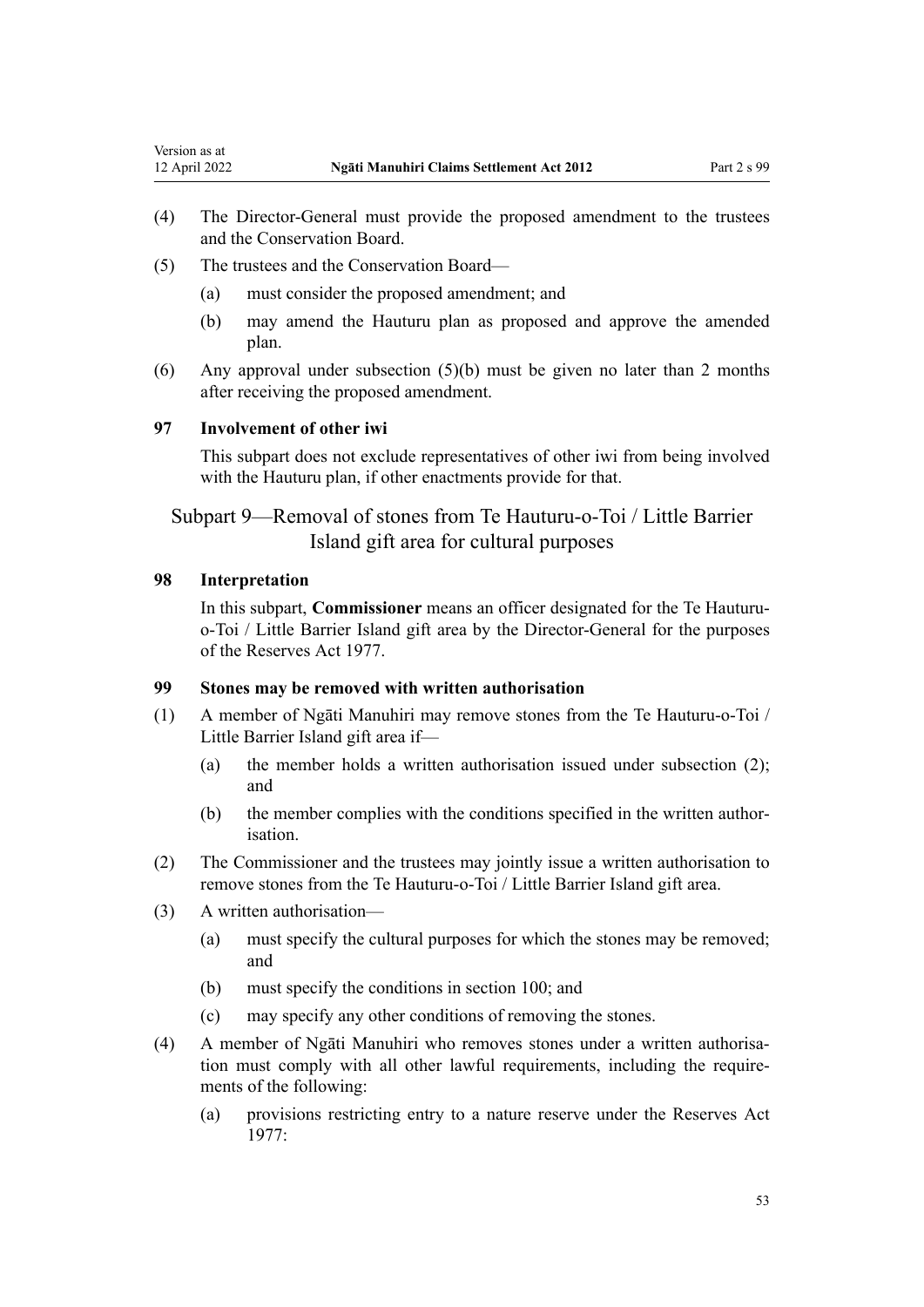- <span id="page-53-0"></span>(b) the [Biosecurity Act 1993:](http://legislation.govt.nz/pdflink.aspx?id=DLM314622)
- (c) the [Resource Management Act 1991](http://legislation.govt.nz/pdflink.aspx?id=DLM230264):
- (d) the [Crown Minerals Act 1991](http://legislation.govt.nz/pdflink.aspx?id=DLM242535) and any minerals programme under that Act.
- (5) However, the member may remove the stones despite not having any authorisa‐ tion for their removal required by the conservation legislation.

#### **100 Conditions of removing stones**

A member of Ngāti Manuhiri who removes stones under [section 99](#page-52-0) must com‐ ply with the following conditions:

- (a) the stones may be used only for the cultural purposes specified in the written authorisation to remove the stones; and
- (b) the stones must be loose and accessible and able to be removed without causing more than minor damage to vegetation or minor ground disturb‐ ance; and
- (c) the member may, each day, remove only the stones that he or she can carry by hand in 1 load without assistance; and
- (d) the stones must not be accessed or removed by using machinery or cutting equipment; and
- (e) the removal of the stones must not affect an archaeological site or a wahi tapu area (as defined by [section 6](http://legislation.govt.nz/pdflink.aspx?id=DLM4005423) of the Heritage New Zealand Pouhere Taonga Act 2014); and
- (f) the removal of the stones must not affect the conservation values of the Te Hauturu-o-Toi / Little Barrier Island gift area.

Section 100(e): amended, on 20 May 2014, by [section 107](http://legislation.govt.nz/pdflink.aspx?id=DLM4005646) of the Heritage New Zealand Pouhere Taonga Act 2014 (2014 No 26).

#### **101 Disputes**

Any dispute between the Commissioner and the trustees relating to the issuing, or conditions, of a written authorisation must be resolved in accordance with the dispute resolution procedure set out in the conservation protocol.

# **Part 3**

# **Commercial redress**

Subpart 1—Transfer of commercial redress properties

# **102 The Crown may transfer properties**

The Crown (acting by and through the chief executive of the land holding agency) is authorised to do the following to give effect to the deed of settlement: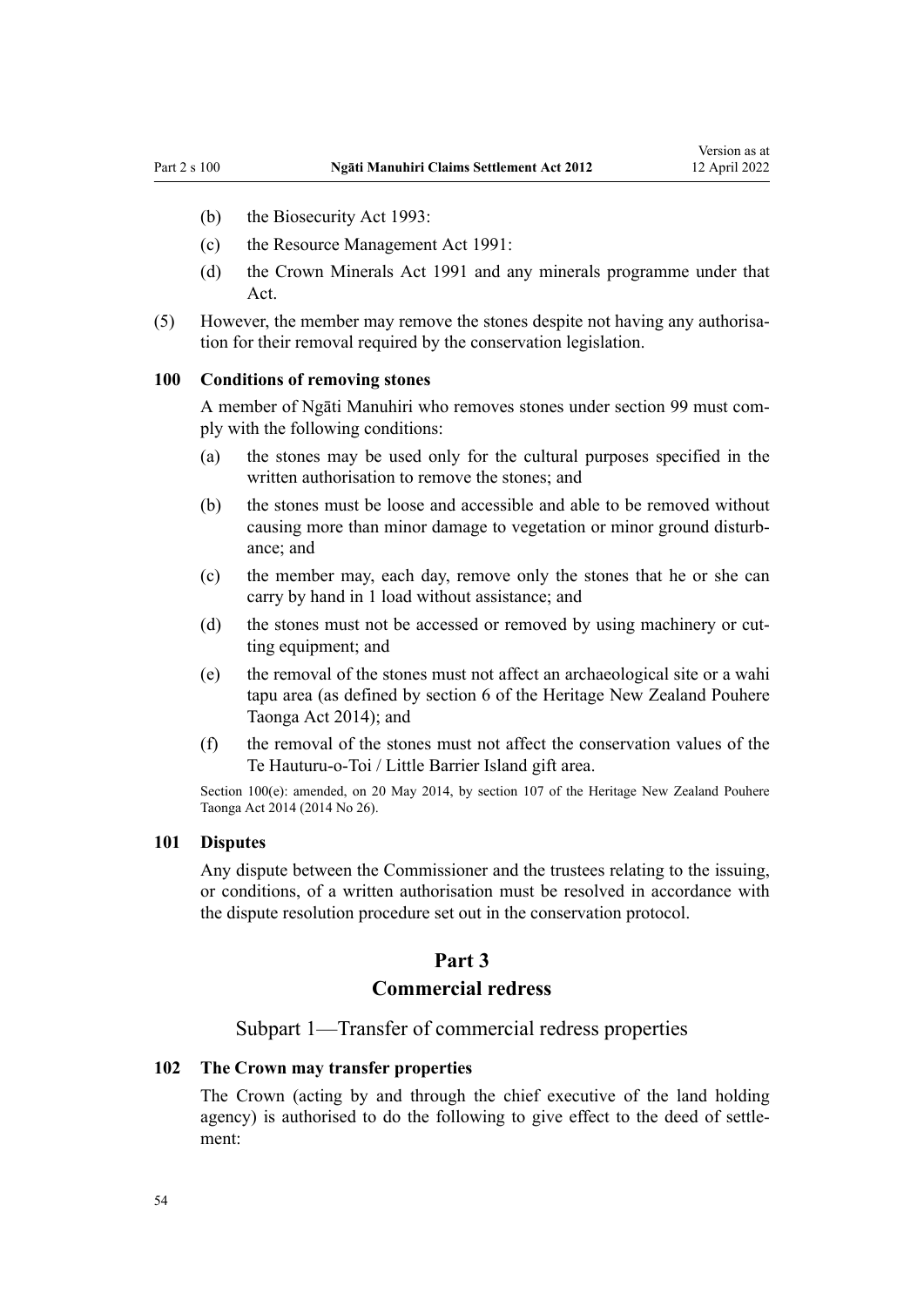- (a) transfer the fee simple estate in a commercial redress property to the trustees:
- (b) sign a transfer instrument or other document, or do anything else, to effect the transfer.

## **103 Registrar-General to create computer freehold register**

- (1) To the extent that a commercial redress property is not all of the land contained in a computer freehold register, or there is no computer freehold register for all or part of the property, the Registrar-General must, in accordance with a writ‐ ten application by an authorised person,—
	- (a) create a computer freehold register for the fee simple estate in the prop‐ erty in the name of the Crown; and
	- (b) record on the computer freehold register any interests that are registered, notified, or notifiable and that are described in the application; and
	- (c) omit any statement of purpose from the computer freehold register.
- (2) Subsection (1) is subject to the completion of any survey necessary to create a computer freehold register.
- (3) The authorised person may grant a covenant to arrange for the later creation of a computer freehold register for any land that is to be transferred to the trustees.
- (4) Despite the [Land Transfer Act 1952,](http://legislation.govt.nz/pdflink.aspx?id=DLM269031)
	- (a) the authorised person may request the Registrar-General to register a covenant (as referred to in subsection (3)) under the [Land Transfer Act](http://legislation.govt.nz/pdflink.aspx?id=DLM269031) [1952](http://legislation.govt.nz/pdflink.aspx?id=DLM269031) by creating a computer interest register; and
	- (b) the Registrar-General must register the covenant in accordance with paragraph (a).
- (5) In this section, **authorised person** means a person authorised by the chief executive of the land holding agency for the relevant property.

# **104 Application of other enactments**

- (1) [Section 11](http://legislation.govt.nz/pdflink.aspx?id=DLM231942) and [Part 10](http://legislation.govt.nz/pdflink.aspx?id=DLM236786) of the Resource Management Act 1991 do not apply to—
	- (a) the transfer of a commercial redress property to the trustees; or
	- (b) any matter incidental to, or required for the purpose of, the transfer.
- (2) The transfer of a commercial redress property to the trustees does not—
	- (a) limit [section 10](http://legislation.govt.nz/pdflink.aspx?id=DLM246310) or [11](http://legislation.govt.nz/pdflink.aspx?id=DLM246311) of the Crown Minerals Act 1991; or
	- (b) affect other rights to subsurface minerals.
- (3) The transfer of a commercial redress property to the trustees is a disposition for the purposes of [Part 4A](http://legislation.govt.nz/pdflink.aspx?id=DLM104697) of the Conservation Act 1987, but [sections 24\(2A\)](http://legislation.govt.nz/pdflink.aspx?id=DLM104699), [24A](http://legislation.govt.nz/pdflink.aspx?id=DLM104910), and [24AA](http://legislation.govt.nz/pdflink.aspx?id=DLM104914) of that Act do not apply to the disposition.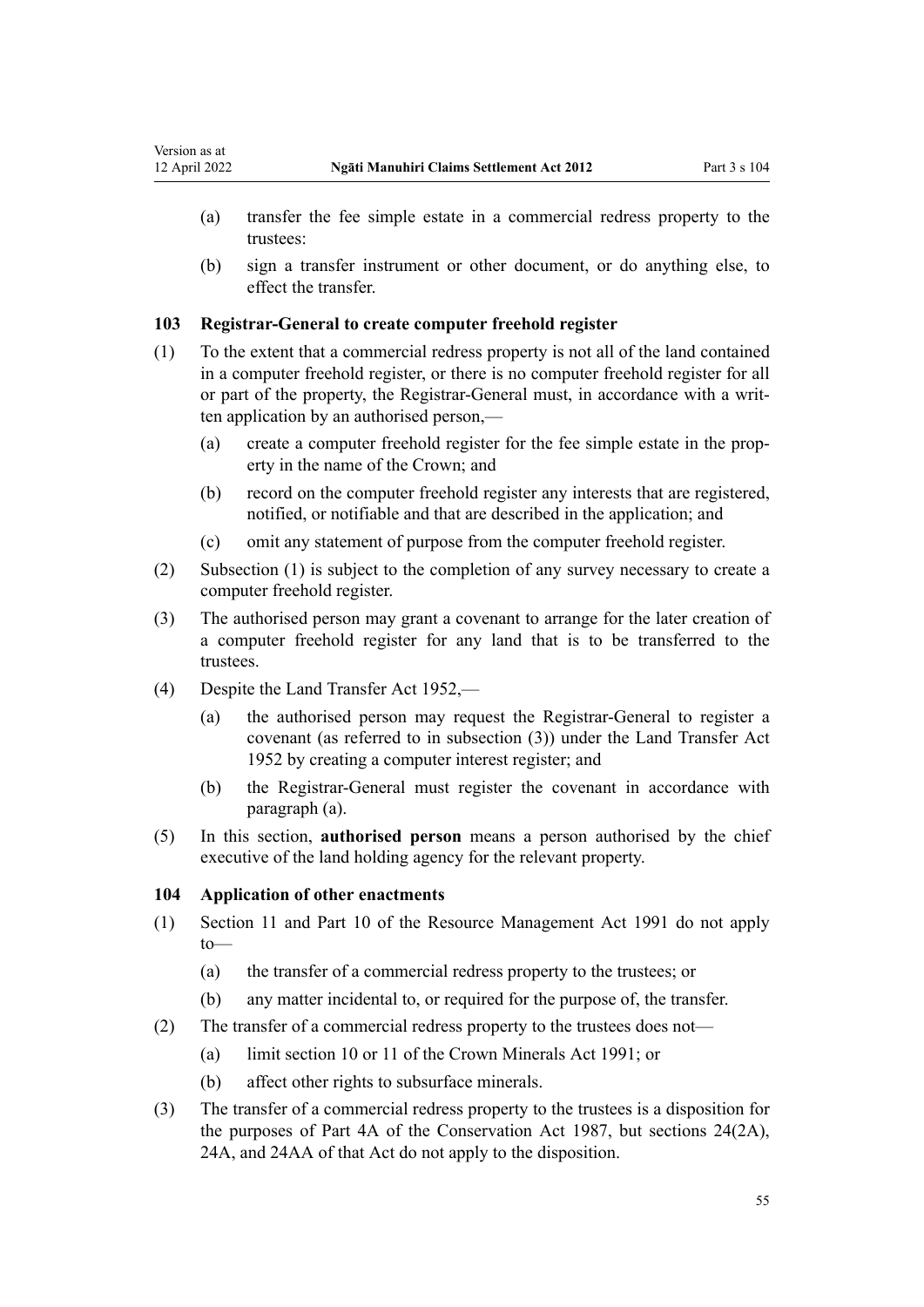- (4) In exercising the powers conferred by [section 102,](#page-53-0) the Crown is not required to comply with any other enactment that would otherwise regulate or apply to the transfer of a commercial redress property.
- (5) Subsection (4) is subject to subsections (2) and (3).
- (6) The permission of a council under [section 348](http://legislation.govt.nz/pdflink.aspx?id=DLM420676) of the Local Government Act 1974 is not required for laying out, forming, granting, or reserving a private road, private way, or right of way required to fulfil the terms of the deed of settlement in relation to a commercial redress property.

# Subpart 2—Licensed land

#### **105 Licensed land ceases to be Crown forest land**

- (1) The licensed land ceases to be Crown forest land under the [Crown Forest](http://legislation.govt.nz/pdflink.aspx?id=DLM191768) [Assets Act 1989](http://legislation.govt.nz/pdflink.aspx?id=DLM191768) upon the registration of the transfer of the fee simple estate in the land to the trustees.
- (2) However, although the licensed land does not cease to be Crown forest land until the transfer to the trustees is registered, neither the Crown nor any court or tribunal may do any thing or omit to do any thing if that act or omission would, between the settlement date and the date of registration,—
	- (a) be permitted by the [Crown Forest Assets Act 1989](http://legislation.govt.nz/pdflink.aspx?id=DLM191768); but
	- (b) be inconsistent with the deed of settlement.

#### **106 Trustees confirmed beneficiaries and licensors in relation to licensed land**

- (1) The trustees are, in relation to the licensed land, the confirmed beneficiaries under clause 11.1 of the Crown forestry rental trust deed.
- (2) The effect of subsection (1) is that—
	- (a) the trustees are entitled to the rental proceeds paid for the licensed land to the trustees of the Crown forestry rental trust under the Crown for‐ estry licence since the commencement of the licence; and
	- (b) all the provisions of the Crown forestry rental trust deed apply on the basis that the trustees are the confirmed beneficiaries in relation to the licensed land.
- (3) The Crown must give notice under [section 17\(4\)\(b\)](http://legislation.govt.nz/pdflink.aspx?id=DLM192331) of the Crown Forest Assets Act 1989 in respect of the Crown forestry licence, even though the Waitangi Tribunal has not made a recommendation under section  $8HB(1)(a)$  of the Treaty of Waitangi Act 1975 for the return of the licensed land.
- (4) Notice given by the Crown under subsection (3) has effect as if—
	- (a) the Waitangi Tribunal had made a recommendation under [section](http://legislation.govt.nz/pdflink.aspx?id=DLM435597)  $8HB(1)(a)$  of the Treaty of Waitangi Act 1975 for the return of the licensed land; and
	- (b) the recommendation had become final on the settlement date.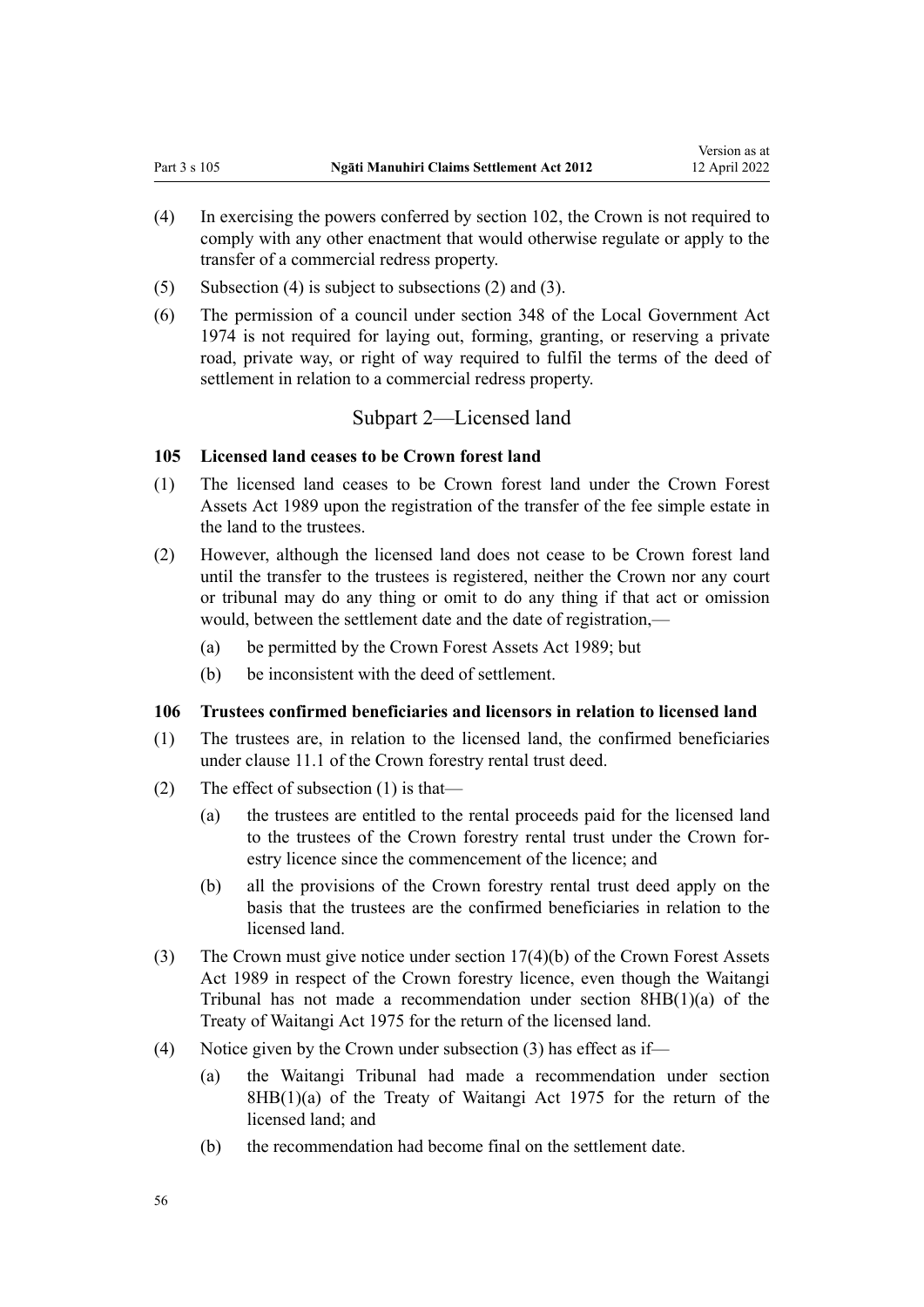- (a) on the settlement date; and
- (b) under section 36 of the [Crown Forest Assets Act 1989.](http://legislation.govt.nz/pdflink.aspx?id=DLM191768)
- (6) However, [section 36\(1\)\(b\)](http://legislation.govt.nz/pdflink.aspx?id=DLM192358) of the Crown Forest Assets Act 1989 does not apply to the licensed land.
- (7) This section applies whether or not the transfer of the fee simple estate in the licensed land has been registered.

# Subpart 3—Right of access to protected sites

#### **107 Interpretation**

<span id="page-56-0"></span>Version as at

- (1) In this subpart, **protected site** means any area of land situated in the licensed land that is, at any time,—
	- (a) a wāhi tapu or wāhi tapu area; and
	- (b) a place that is entered on the New Zealand Heritage List/Rārangi Kōrero.
- (2) In subsection (1), **wāhi tapu** and **wāhi tapu area** have the meanings given in [section 6](http://legislation.govt.nz/pdflink.aspx?id=DLM4005423) of the Heritage New Zealand Pouhere Taonga Act 2014.

Section 107(1)(a): replaced, on 20 May 2014, by [section 107](http://legislation.govt.nz/pdflink.aspx?id=DLM4005646) of the Heritage New Zealand Pouhere Taonga Act 2014 (2014 No 26).

Section 107(1)(b): replaced, on 20 May 2014, by [section 107](http://legislation.govt.nz/pdflink.aspx?id=DLM4005646) of the Heritage New Zealand Pouhere Taonga Act 2014 (2014 No 26).

Section 107(2): replaced, on 20 May 2014, by [section 107](http://legislation.govt.nz/pdflink.aspx?id=DLM4005646) of the Heritage New Zealand Pouhere Taonga Act 2014 (2014 No 26).

#### **108 Right of access to protected site**

- (1) The owner of land on which a protected site is situated and any person holding an interest in, or a right of occupancy to, the land must allow the people referred to in subsection (2) to have access across the land to each protected site.
- (2) The people are Māori for whom the protected site is of special cultural, spirit‐ ual, or historical significance.
- (3) The right of access may be exercised by vehicle or by foot over any reasonably convenient routes specified by the owner, and is subject to the following conditions:
	- (a) a person intending to exercise the right of access must give the owner reasonable notice, in writing, of his or her intention to exercise that right; and
	- (b) the right of access may be exercised only at reasonable times and during daylight hours; and
	- (c) a person exercising the right must observe any reasonable conditions imposed by the owner that—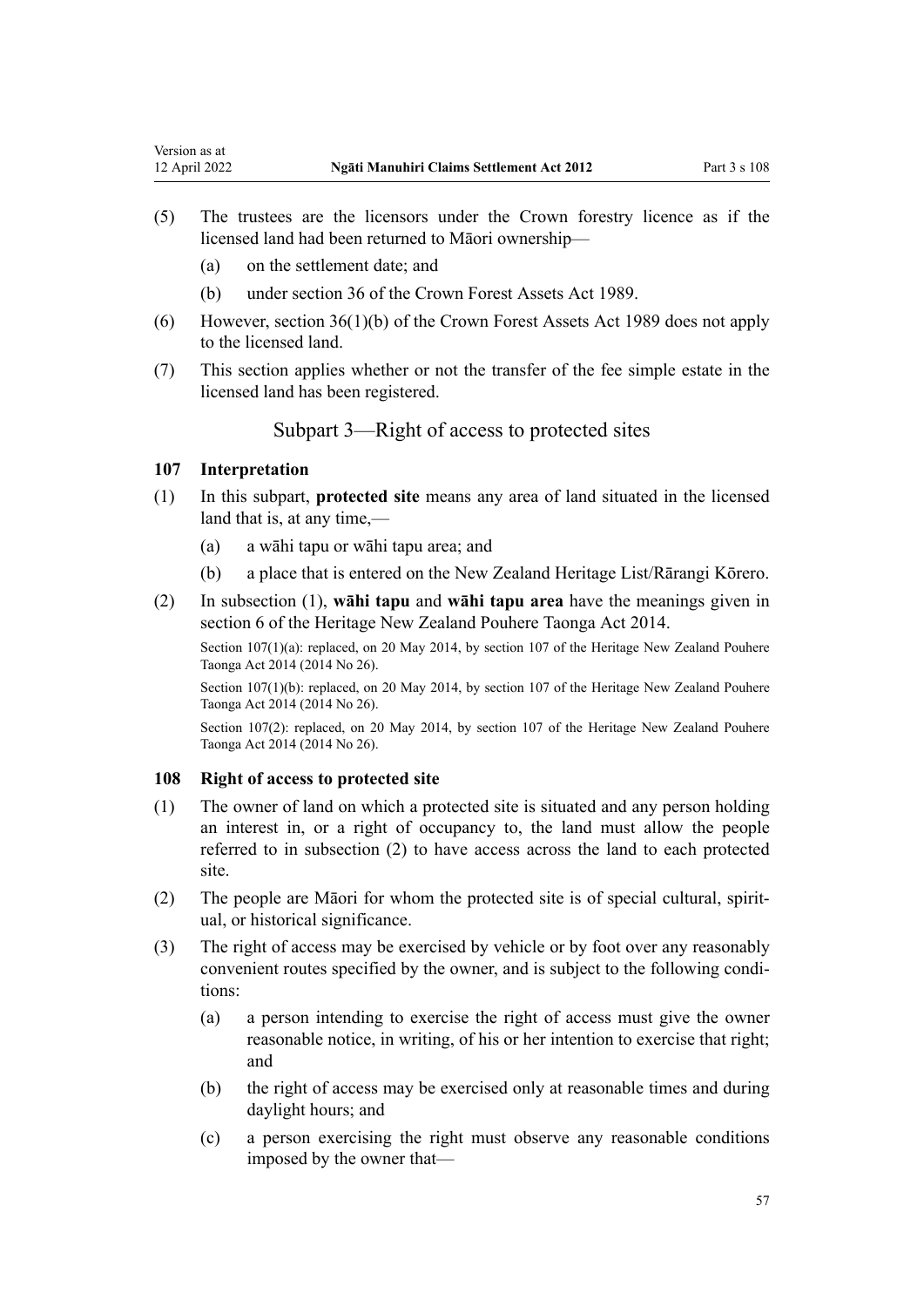- (i) relate to the time, location, or manner of access; and
- (ii) are reasonably required for the safety of people, for the protection of land, improvements, flora, fauna, plant, equipment, or livestock, or for operational reasons.

#### **109 Right of access subject to Crown forestry licence**

- (1) The right of access under [section 108](#page-56-0) is subject to the terms of any Crown for‐ estry licence.
- (2) However, subsection (1) does not apply if the licensee has agreed to an exercise of the right.
- (3) An amendment to a Crown forestry licence is of no effect to the extent that it would—
	- (a) delay the date from which a person may exercise a right of access under [section 108;](#page-56-0) or
	- (b) adversely affect the right of access in any other way.

### **110 Notation on computer freehold register**

- (1) The Registrar-General must, in accordance with a written application by an authorised person, record on the computer freehold register for the licensed land that the land is subject to this subpart of this Act.
- (2) An application must be made as soon as is reasonably practicable after—
	- (a) the settlement date; or
	- (b) a computer freehold register has been created for the land, if the computer freehold register has not been created by the settlement date.
- (3) In this section, **authorised person** means a person authorised by the chief executive of the land holding agency for the licensed land.

## Subpart 4—Right of first refusal in relation to RFR land

#### *Interpretation*

### **111 Interpretation**

In this subpart and [Schedule 4](#page-73-0), unless the context requires another meaning,—

## **dispose of**, for RFR land,—

- (a) means to—
	- (i) transfer or vest the fee simple estate in the land; or
	- (ii) grant a lease of the land for a term that is, or will be (if any rights of renewal or extension are exercised under the lease), for 50 years or longer; but
- (b) to avoid doubt, does not include to—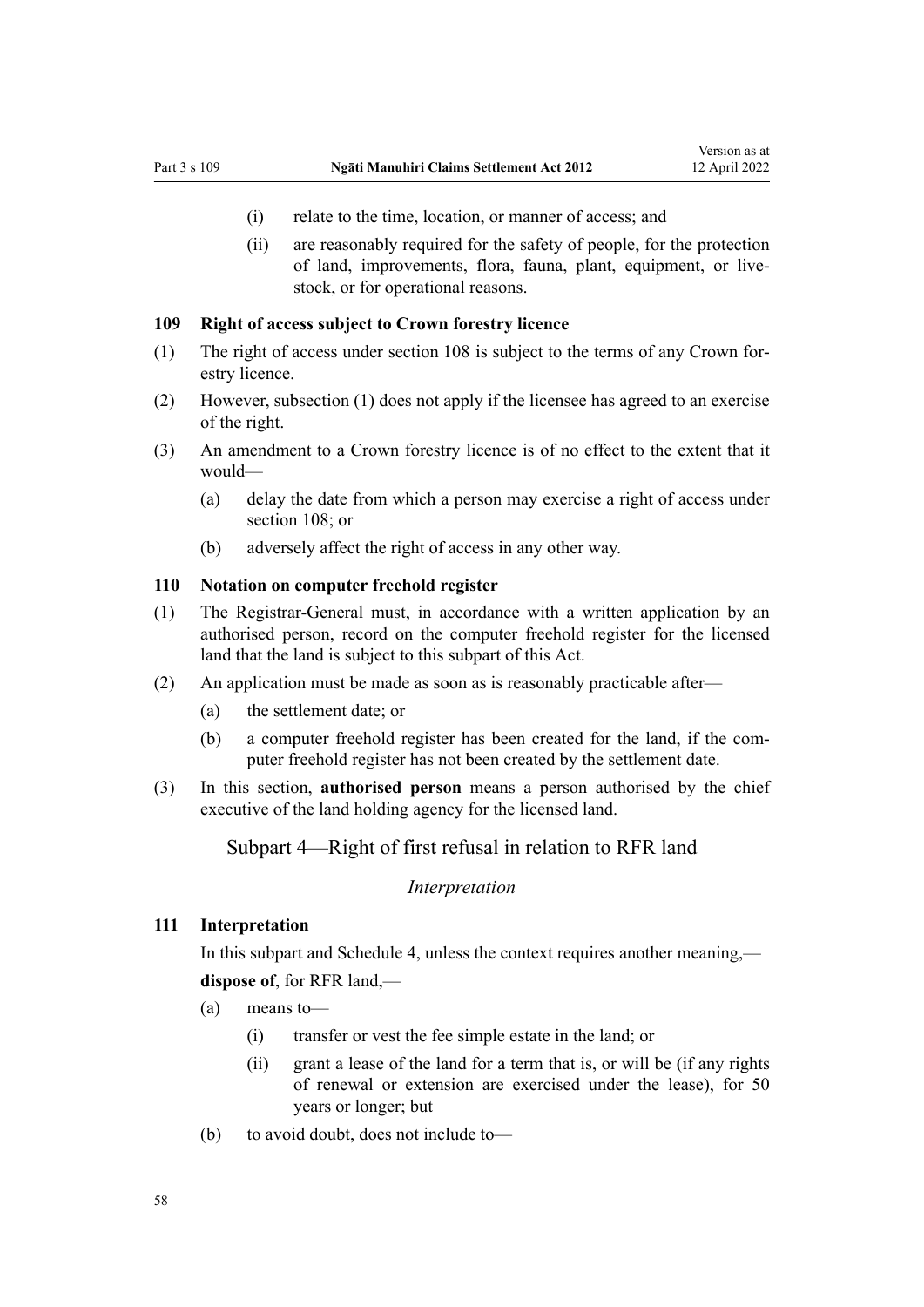- <span id="page-58-0"></span>(i) mortgage, or give a security interest in, the land; or
- (ii) grant an easement over the land; or
- (iii) consent to an assignment of a lease, or to a sublease, of the land; or
- (iv) remove an improvement, fixture, or fitting from the land

**expiry date**, for an offer, means its expiry date under [sections 115\(a\)](#page-60-0) and [116](#page-60-0) **notice** means a notice under this subpart

**offer** means an offer by an RFR landowner to dispose of RFR land to the trustees

**RFR landowner**, for RFR land,—

- (a) means the Crown, if the land is vested in the Crown or the Crown holds the fee simple estate in the land; and
- (b) means a Crown body, if the body holds the fee simple estate in the land; and
- (c) includes a local authority to which RFR land has been disposed of under section  $121(1)$ ; but
- (d) to avoid doubt, does not include an administering body in which RFR land is vested on the settlement date or (under [section 122\(1\)](#page-61-0)) after the settlement date

**RFR period** means the period of 169 years starting on the settlement date

**specified RFR property** means each property listed as a specified property in the appendix of the legislative matters schedule of the deed of settlement.

#### **112 Meaning of RFR land**

- (1) In this Act, **RFR land**
	- (a) means land within the area shown on the RFR plan in the attachments to the deed of settlement if, on the settlement date, the land—
		- (i) is vested in the Crown; or
		- (ii) is held in fee simple by the Crown; or
		- (iii) is a reserve vested in an administering body that derived title to the reserve from the Crown; and
	- (b) includes land obtained in exchange for a disposal of RFR land under sec[tion 126\(1\)\(c\)](#page-62-0) or [127;](#page-63-0) but
	- (c) does not include a commercial redress property.
- (2) However, land ceases to be RFR land if—
	- (a) the fee simple estate in the land transfers from the RFR landowner to—
		- (i) the trustees or their nominee (for example, under a contract formed under [section 119\)](#page-60-0); or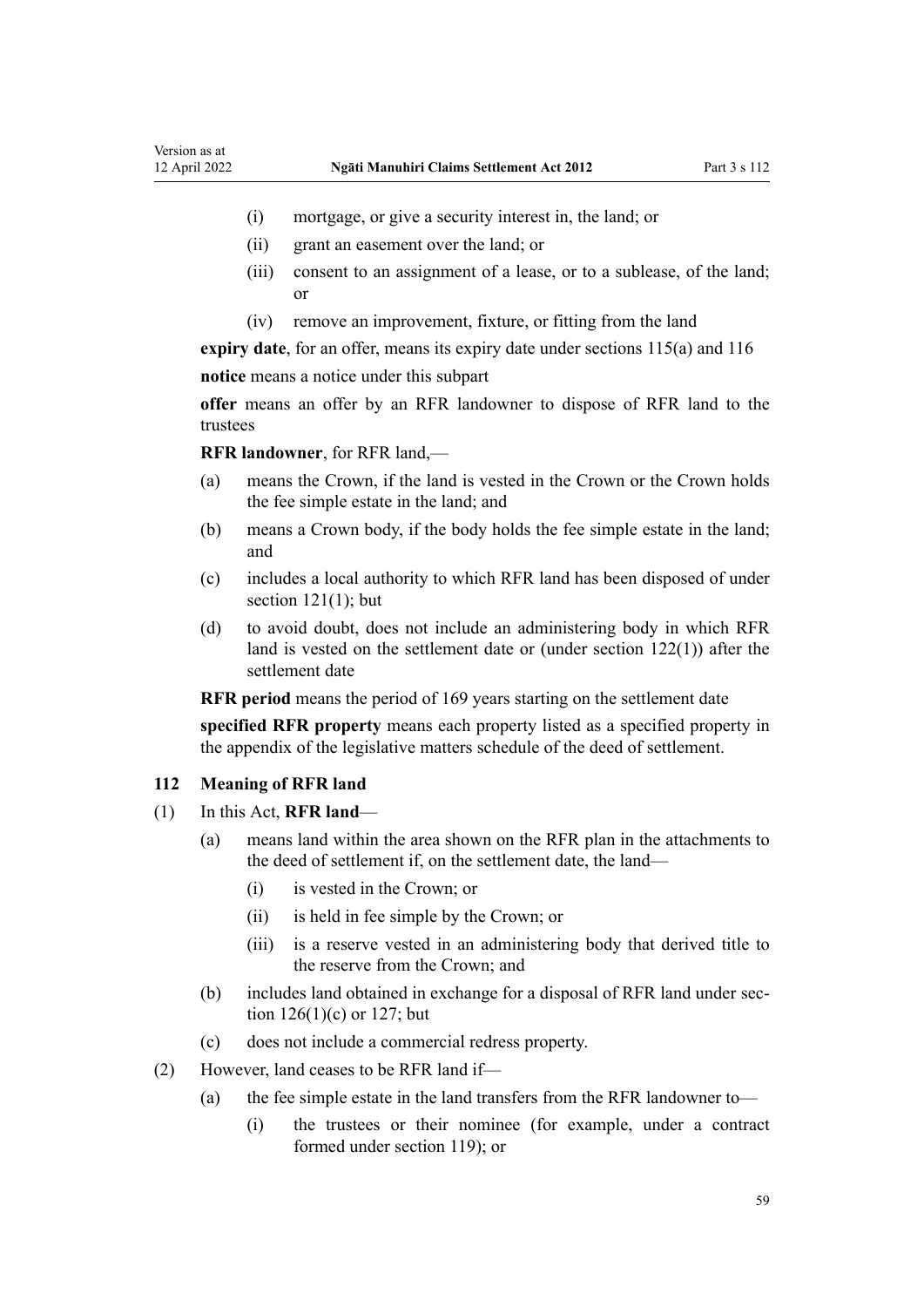- <span id="page-59-0"></span>(ii) any other person (including the Crown or a Crown body) under section 114(3); or
- (b) the fee simple estate in the land transfers or vests from the RFR land‐ owner to or in a person other than the Crown or a Crown body under—
	- (i) any of [sections 123 to 129](#page-62-0); or
	- (ii) anything referred to in [section 130\(1\)](#page-63-0); or
- (c) the land's RFR period ends; or
- (d) for a specified RFR property, notice is given for the property under section 113.

Section 112(1)(a)(ii): amended, on 26 March 2015, by [section 4](http://legislation.govt.nz/pdflink.aspx?id=DLM6404308) of the Ngāti Manuhiri Claims Settlement Amendment Act 2015 (2015 No 28).

#### **113 Specified RFR property may cease to be RFR land**

- (1) The Minister for Treaty of Waitangi Negotiations may, for a specified RFR property, give notice to both the RFR landowner and the trustees that the prop‐ erty ceases to be RFR land.
- (2) The notice may be given at any time before a contract is formed under [section](#page-60-0) [119](#page-60-0) for the disposal of the property.
- (3) The property ceases to be RFR land on the day on which the notice is given.

#### *Restrictions on disposal of RFR land*

#### **114 Restrictions on disposal of RFR land**

- (1) An RFR landowner must not dispose of RFR land to any person other than the trustees or their nominee unless the land is disposed of under subsection (2) or (3).
- (2) The RFR land may be disposed of under any of [sections 120 to 129](#page-61-0) or under anything referred to in [section 130\(1\)](#page-63-0).
- (3) The RFR land may be disposed of within 2 years after the expiry date of an offer by the RFR landowner to dispose of the land to the trustees, if the offer to the trustees was—
	- (a) made in accordance with [section 115;](#page-60-0) and
	- (b) on terms that were the same as, or more favourable to the trustees than, the terms of the disposal to the person referred to in subsection (1); and
	- (c) not withdrawn under [section 117](#page-60-0); and
	- (d) not accepted under [section 118](#page-60-0).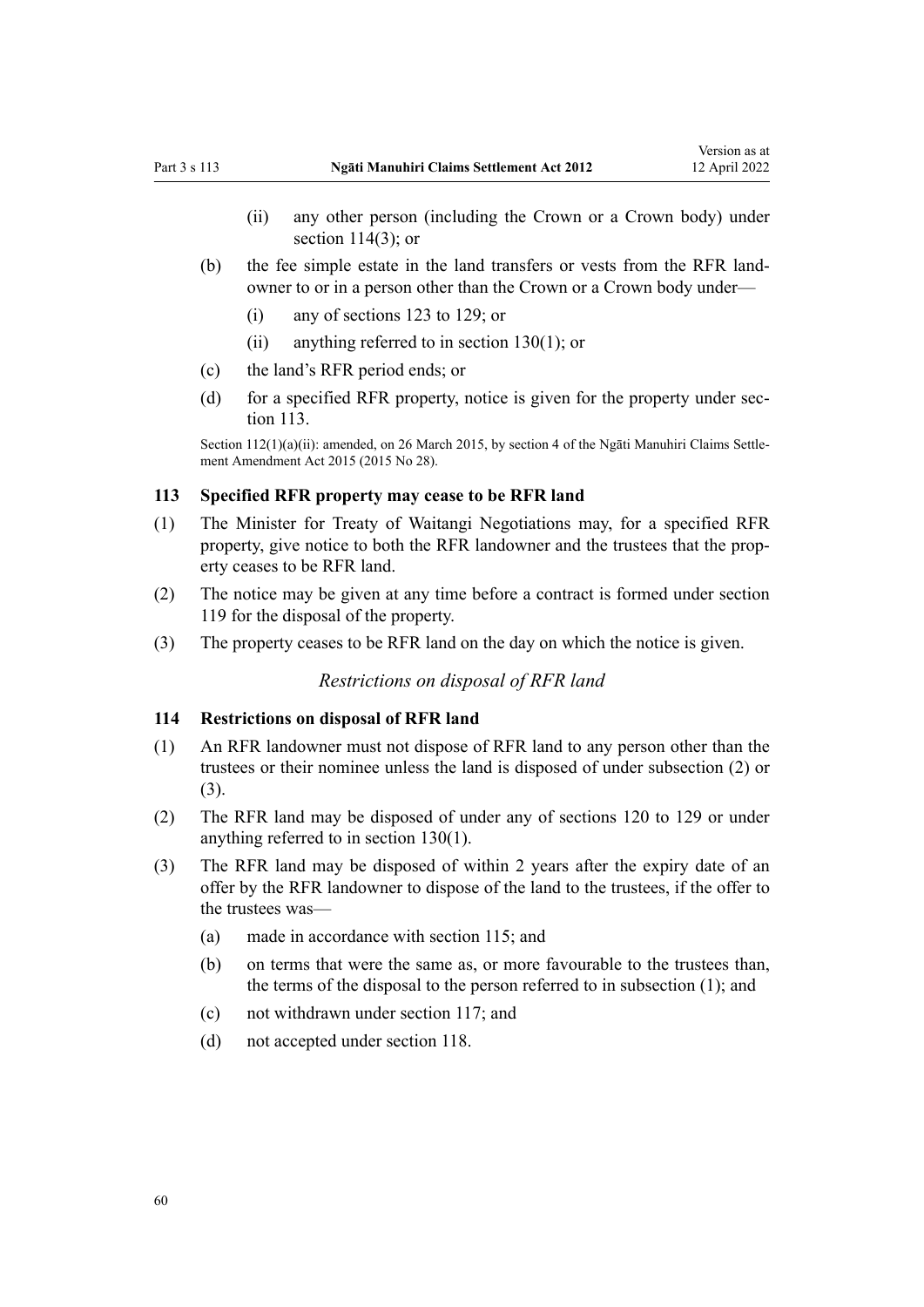# *Trustees' right of first refusal*

## <span id="page-60-0"></span>**115 Requirements for offer**

An offer by an RFR landowner to dispose of RFR land to the trustees must be by notice to the trustees incorporating—

- (a) the terms of the offer, including its expiry date; and
- (b) a legal description of the land (including any interests affecting it) and the reference for any computer register that contains the land; and
- (c) a street address for the land (if applicable); and
- (d) a street address, postal address, and fax number for the trustees to give notices to the RFR landowner in relation to the offer.

#### **116 Expiry date of offer**

- (1) The expiry date of an offer must be on or after the 20th working day after the day on which the trustees receive notice of the offer.
- (2) However, the expiry date of an offer may be on or after the 10th working day after the day on which the trustees receive notice of the offer if—
	- (a) the trustees received an earlier offer to dispose of the land; and
	- (b) the expiry date of the earlier offer was no earlier than 6 months before the expiry date of the later offer; and
	- (c) the earlier offer was not withdrawn.

#### **117 Withdrawal of offer**

The RFR landowner may, by notice to the trustees, withdraw an offer at any time before it is accepted.

#### **118 Acceptance of offer**

- (1) The trustees may, by notice to the RFR landowner who made an offer, accept the offer if—
	- (a) it has not been withdrawn; and
	- (b) its expiry date has not passed.
- (2) The trustees must accept all the RFR land offered, unless the offer permits them to accept less.

#### **119 Formation of contract**

- (1) If the trustees accept, under section 118, an offer by an RFR landowner to dis‐ pose of RFR land, a contract for the disposal of the land is formed between the landowner and the trustees on the terms in the offer, including the terms set out in subsections (3) to (6).
- (2) The terms of the contract may be varied by written agreement between the landowner and the trustees.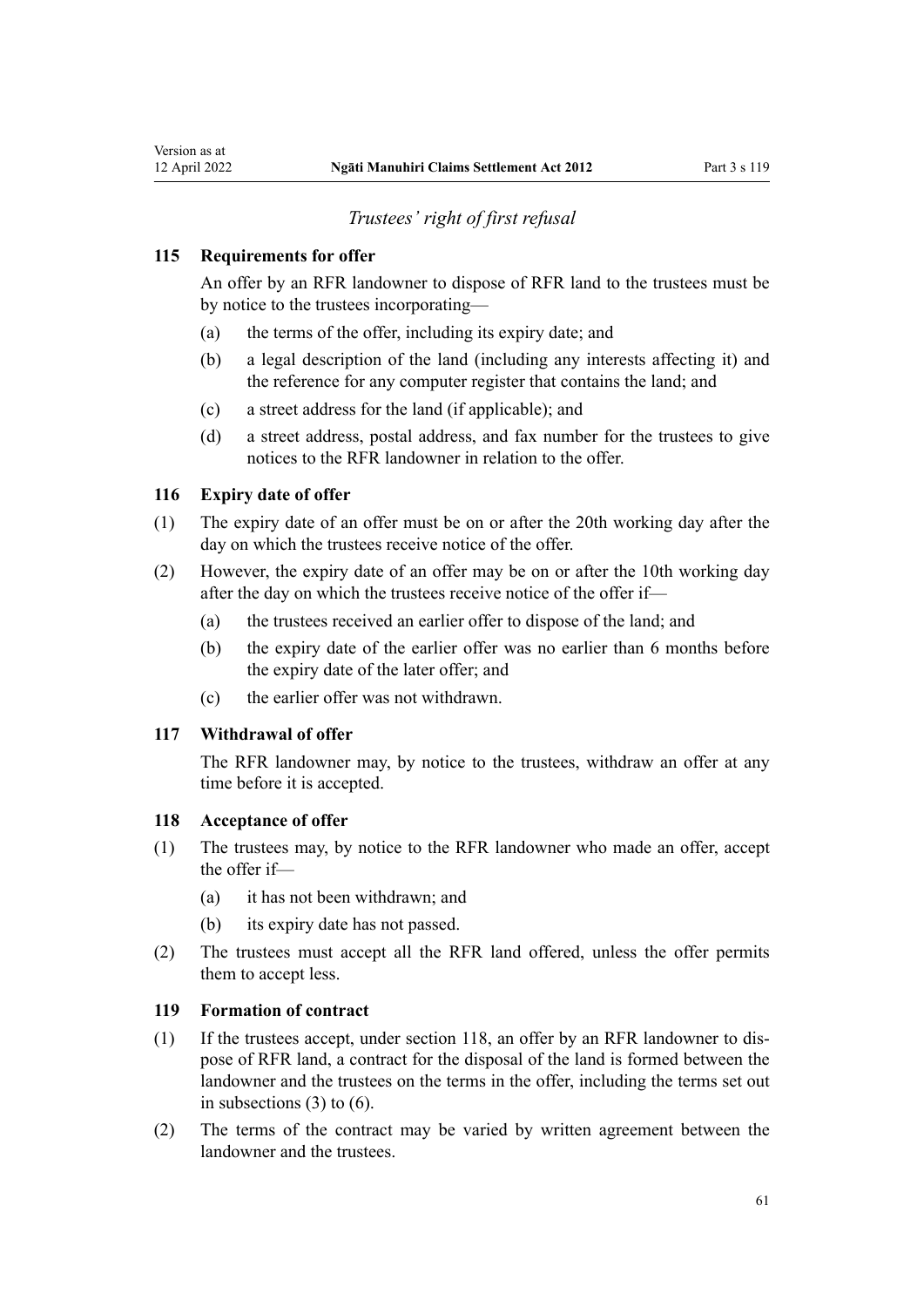- <span id="page-61-0"></span>(3) Under the contract, the trustees may nominate any person other than the trustees who is lawfully able to hold the RFR land (the **nominee**) to receive the transfer of the land.
- (4) The trustees may nominate a nominee only by giving notice to the landowner on or before the day that is 10 working days before the day on which the trans‐ fer is to settle.
- (5) The notice must specify—
	- (a) the full name of the nominee; and
	- (b) any other details about the nominee that the landowner needs in order to transfer the RFR land to the nominee.
- (6) If the trustees nominate a nominee, the trustees remain liable for the obliga‐ tions of the transferee under the contract.

*Disposals to others where land remains RFR land*

#### **120 Disposals to the Crown or Crown bodies**

- (1) An RFR landowner may dispose of RFR land to—
	- (a) the Crown; or
	- (b) a Crown body.
- (2) To avoid doubt, the Crown may dispose of RFR land to a Crown body in accordance with [section 563](http://legislation.govt.nz/pdflink.aspx?id=LMS172541) of the Education and Training Act 2020.

Section 120(2): amended, on 1 August 2020, by [section 668](http://legislation.govt.nz/pdflink.aspx?id=LMS367713) of the Education and Training Act 2020 (2020 No 38).

## **121 Disposals of existing public works to local authorities**

- (1) An RFR landowner may dispose of RFR land that is a public work, or part of a public work, in accordance with [section 50](http://legislation.govt.nz/pdflink.aspx?id=DLM46305) of the Public Works Act 1981 to a local authority (as defined by [section 2](http://legislation.govt.nz/pdflink.aspx?id=DLM45433) of that Act).
- (2) To avoid doubt, if RFR land is disposed of to a local authority under subsection (1), the local authority becomes—
	- (a) the RFR landowner of the land; and
	- (b) subject to the obligations of an RFR landowner under this subpart.

#### **122 Disposals of reserves to administering bodies**

- (1) An RFR landowner may dispose of RFR land in accordance with [section 26](http://legislation.govt.nz/pdflink.aspx?id=DLM444650) or [26A](http://legislation.govt.nz/pdflink.aspx?id=DLM444652) of the Reserves Act 1977.
- (2) To avoid doubt, if RFR land that is a reserve is vested in an administering body under subsection (1), the administering body does not become—
	- (a) the RFR landowner of the land; or
	- (b) subject to the obligations of an RFR landowner under this subpart.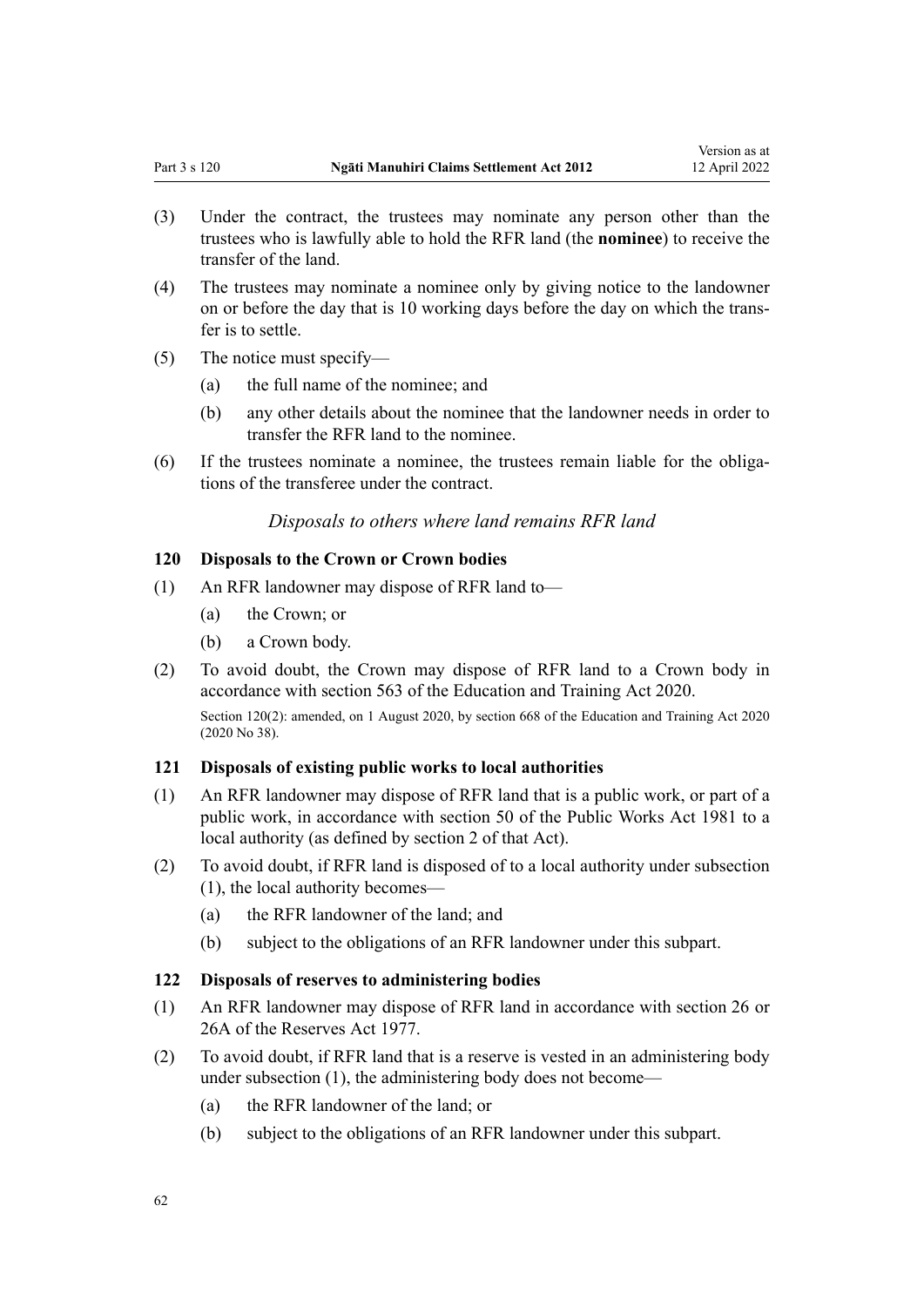- (3) However, if RFR land vests back in the Crown under [section 25](http://legislation.govt.nz/pdflink.aspx?id=DLM444648) or [27](http://legislation.govt.nz/pdflink.aspx?id=DLM444654) of the Reserves Act 1977, the Crown becomes—
	- (a) the RFR landowner of the land; and

<span id="page-62-0"></span>Version as at<br>12 April 2022

(b) subject to the obligations of an RFR landowner under this subpart.

*Disposals to others where land may cease to be RFR land*

#### **123 Disposals in accordance with enactment or rule of law**

An RFR landowner may dispose of RFR land in accordance with an obligation under any enactment or rule of law.

## **124 Disposals in accordance with legal or equitable obligation**

An RFR landowner may dispose of RFR land in accordance with—

- (a) a legal or equitable obligation that—
	- (i) was unconditional before the settlement date; or
	- (ii) was conditional before the settlement date but became uncondi‐ tional on or after the settlement date; or
	- (iii) arose after the exercise (whether before, on, or after the settlement date) of an option existing before the settlement date; or
- (b) the requirements, existing before the settlement date, of a gift, an endowment, or a trust relating to the land.

## **125 Disposals by the Crown under certain legislation**

The Crown may dispose of RFR land in accordance with—

- (a) section  $54(1)(d)$  of the Land Act 1948; or
- (b) [section 355\(3\)](http://legislation.govt.nz/pdflink.aspx?id=DLM239322) of the Resource Management Act 1991; or
- (c) [subpart 3](http://legislation.govt.nz/pdflink.aspx?id=DLM3213310) of Part 2 of the Marine and Coastal Area (Takutai Moana) Act 2011.

#### **126 Disposals of land held for public works**

- (1) An RFR landowner may dispose of RFR land in accordance with
	- (a) [section 40\(2\) or \(4\)](http://legislation.govt.nz/pdflink.aspx?id=DLM46055) or [41](http://legislation.govt.nz/pdflink.aspx?id=DLM46068) of the Public Works Act 1981 (including as applied by another enactment); or
	- (b) [section 52,](http://legislation.govt.nz/pdflink.aspx?id=DLM46307) [105\(1\)](http://legislation.govt.nz/pdflink.aspx?id=DLM46966), [106](http://legislation.govt.nz/pdflink.aspx?id=DLM46968), [114\(3\),](http://legislation.govt.nz/pdflink.aspx?id=DLM47315) [117\(7\),](http://legislation.govt.nz/pdflink.aspx?id=DLM47324) or [119](http://legislation.govt.nz/pdflink.aspx?id=DLM47332) of the Public Works Act 1981; or
	- (c) [section 117\(3\)\(a\)](http://legislation.govt.nz/pdflink.aspx?id=DLM47324) of the Public Works Act 1981; or
	- (d) [section 117\(3\)\(b\)](http://legislation.govt.nz/pdflink.aspx?id=DLM47324) of the Public Works Act 1981 if the land is disposed of to the owner of adjoining land; or
	- (e) [section 23\(1\) or \(4\)](http://legislation.govt.nz/pdflink.aspx?id=DLM223118), [24\(4\),](http://legislation.govt.nz/pdflink.aspx?id=DLM223119) or [26](http://legislation.govt.nz/pdflink.aspx?id=DLM223131) of the New Zealand Railways Corporation Restructuring Act 1990.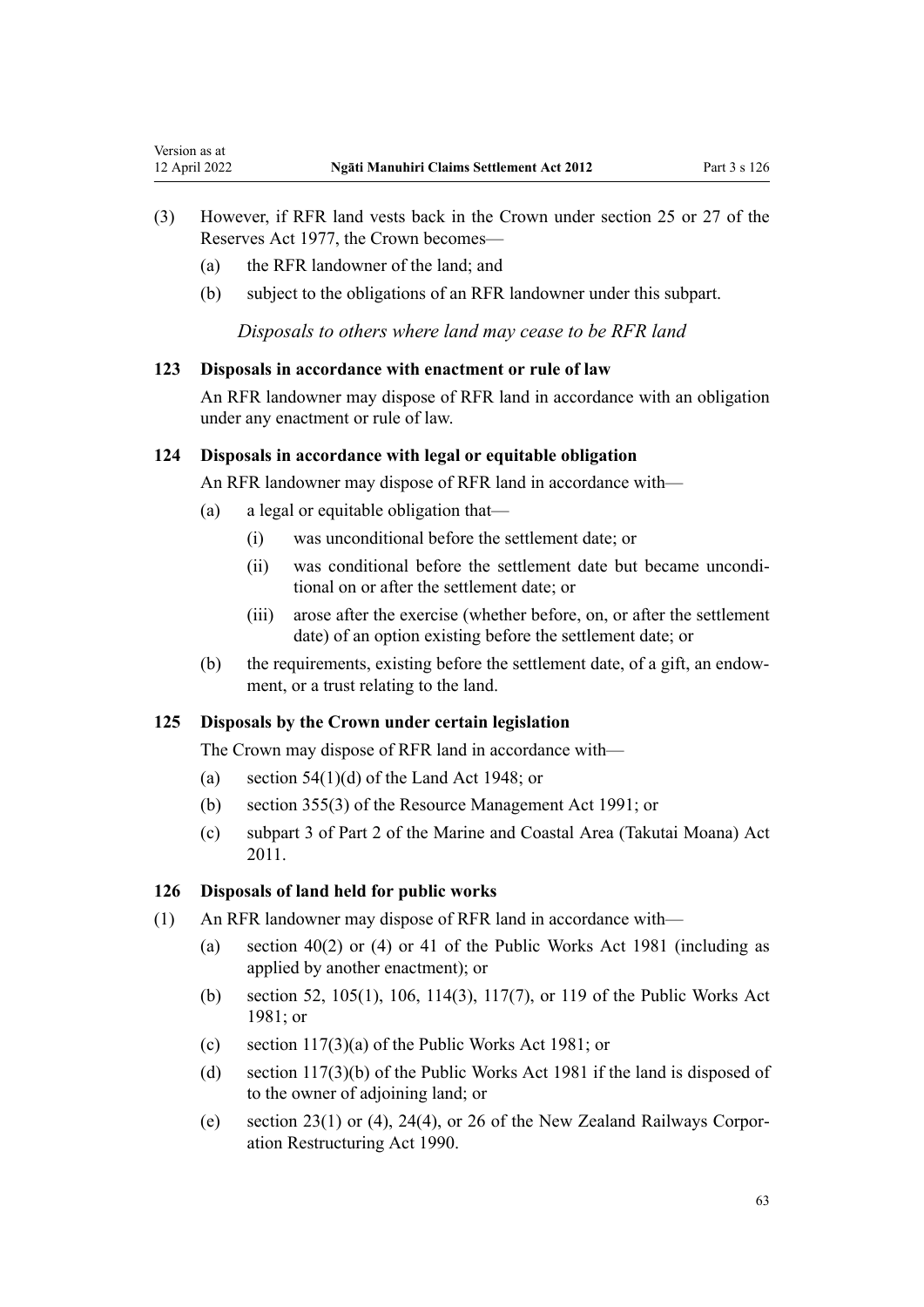<span id="page-63-0"></span>(2) To avoid doubt, RFR land may be disposed of by an order of the Maori Land Court under [section 134](http://legislation.govt.nz/pdflink.aspx?id=DLM291297) of Te Ture Whenua Maori Act 1993 after an applica‐ tion by an RFR landowner under [section 41\(1\)\(e\)](http://legislation.govt.nz/pdflink.aspx?id=DLM46068) of the Public Works Act 1981.

## **127 Disposals for reserve or conservation purposes**

An RFR landowner may dispose of RFR land in accordance with—

- (a) [section 15](http://legislation.govt.nz/pdflink.aspx?id=DLM444484) of the Reserves Act 1977; or
- (b) [section 16A](http://legislation.govt.nz/pdflink.aspx?id=DLM104281) or [24E](http://legislation.govt.nz/pdflink.aspx?id=DLM104933) of the Conservation Act 1987.

## **128 Disposals for charitable purposes**

An RFR landowner may dispose of RFR land as a gift for charitable purposes.

## **129 Disposals to tenants**

The Crown may dispose of RFR land—

- (a) that was held for education purposes on the settlement date to a person who, immediately before the disposal, is a tenant of the land or of all or part of a building on the land; or
- (b) under [section 67](http://legislation.govt.nz/pdflink.aspx?id=DLM251778) of the Land Act 1948, if the disposal is to a lessee under a lease of the land—
	- (i) granted before the settlement date; or
	- (ii) granted on or after the settlement date under a right of renewal contained in a lease granted before the settlement date; or
- (c) under [section 93\(4\)](http://legislation.govt.nz/pdflink.aspx?id=DLM252152) of the Land Act 1948.

## **130 RFR landowner's obligations subject to other things**

- (1) An RFR landowner's obligations under this subpart in relation to RFR land are subject to—
	- (a) any other enactment or rule of law but, for a Crown body, the obligations apply despite the purpose, functions, or objectives of the Crown body; and
	- (b) any interest, or legal or equitable obligation,—
		- (i) that prevents or limits an RFR landowner's disposal of RFR land to the trustees; and
		- (ii) that the RFR landowner cannot satisfy by taking reasonable steps; and
	- (c) the terms of a mortgage over, or security interest in, RFR land.
- (2) Reasonable steps, for the purposes of subsection  $(1)(b)(ii)$ , do not include steps to promote the passing of an enactment.
- (3) This subpart does not limit anything referred to in subsection (1).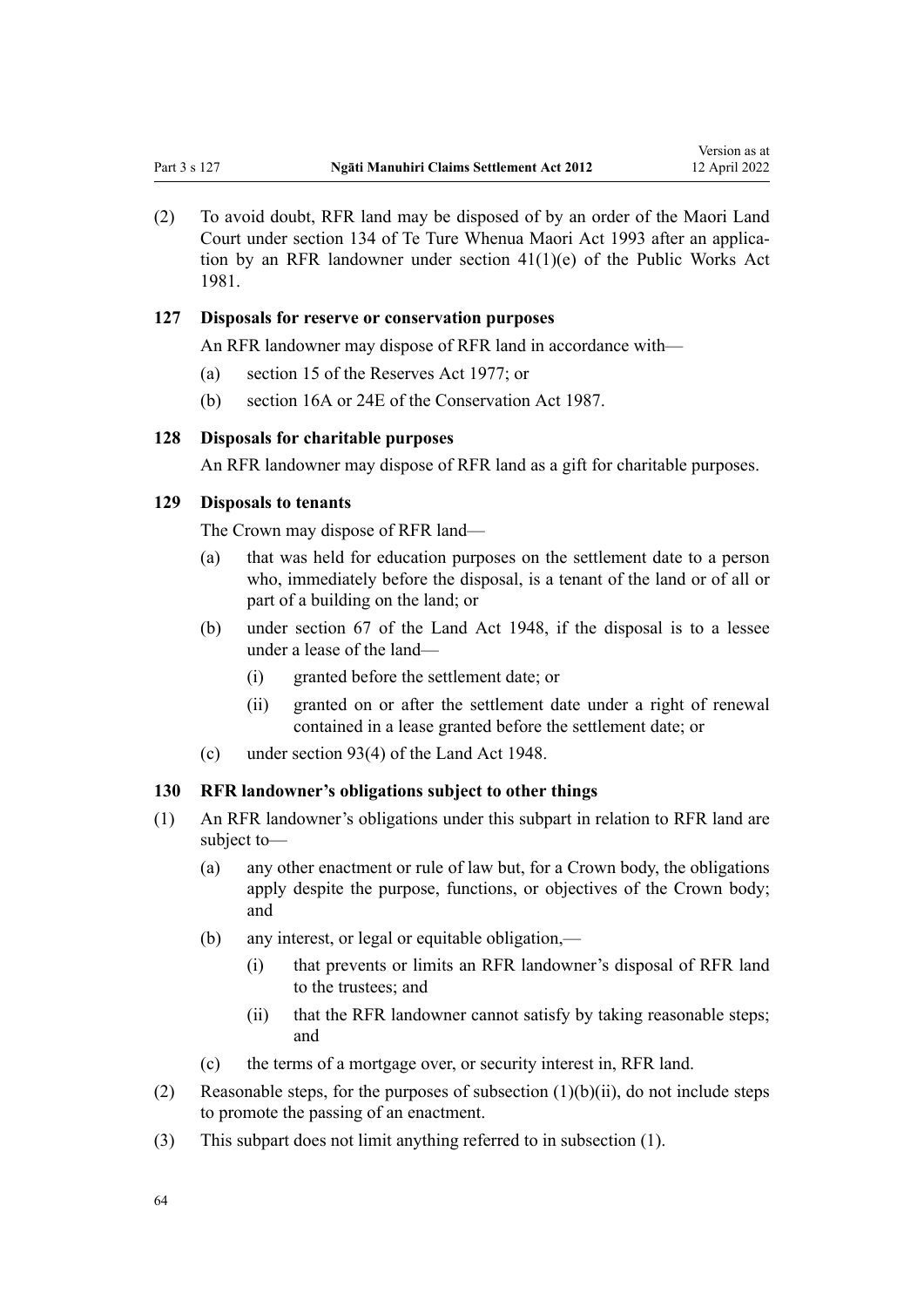#### *Notices*

#### <span id="page-64-0"></span>**131 Notice of RFR land with computer register after settlement date**

- (1) If a computer register is first created for RFR land after the settlement date, the RFR landowner must give the chief executive of LINZ notice that the register has been created.
- (2) If land for which there is a computer register becomes RFR land after the settlement date, the RFR landowner must give the chief executive of LINZ notice that the land has become RFR land.
- (3) The notice must be given as soon as is reasonably practicable after a computer register is first created for the RFR land or after the land becomes RFR land.
- (4) The notice must specify the legal description of the land and identify the com‐ puter register that contains the land.

#### **132 Notice to trustees of disposals of RFR land to others**

- (1) An RFR landowner must give the trustees notice of the disposal of RFR land by the landowner to a person other than the trustees or their nominee.
- (2) The notice must be given on or before the day that is 20 working days before the day of the disposal.
- (3) The notice must—
	- (a) specify the legal description of the land (including any interests affecting it) and identify any computer register that contains the land; and
	- (b) specify a street address for the land (if applicable); and
	- (c) identify the person to whom the land is being disposed of; and
	- (d) explain how the disposal complies with [section 114](#page-59-0); and
	- (e) if the disposal is being made under [section 114\(3\),](#page-59-0) include a copy of the written contract for the disposal.

## **133 Notice of land ceasing to be RFR land**

- (1) Subsections (2) and (3) apply if land contained in a computer register is to cease being RFR land because—
	- (a) the fee simple estate in the land is to transfer from the RFR landowner  $t$ <sup> $\sim$ </sup>
		- (i) the trustees or their nominee (for example, under a contract formed under [section 119\)](#page-60-0); or
		- (ii) any other person (including the Crown or a Crown body) under section  $114(3)$ ; or
	- (b) the fee simple estate in the land is to transfer or vest from the RFR land‐ owner to or in a person other than the Crown or a Crown body under—
		- (i) any of [sections 123 to 129](#page-62-0); or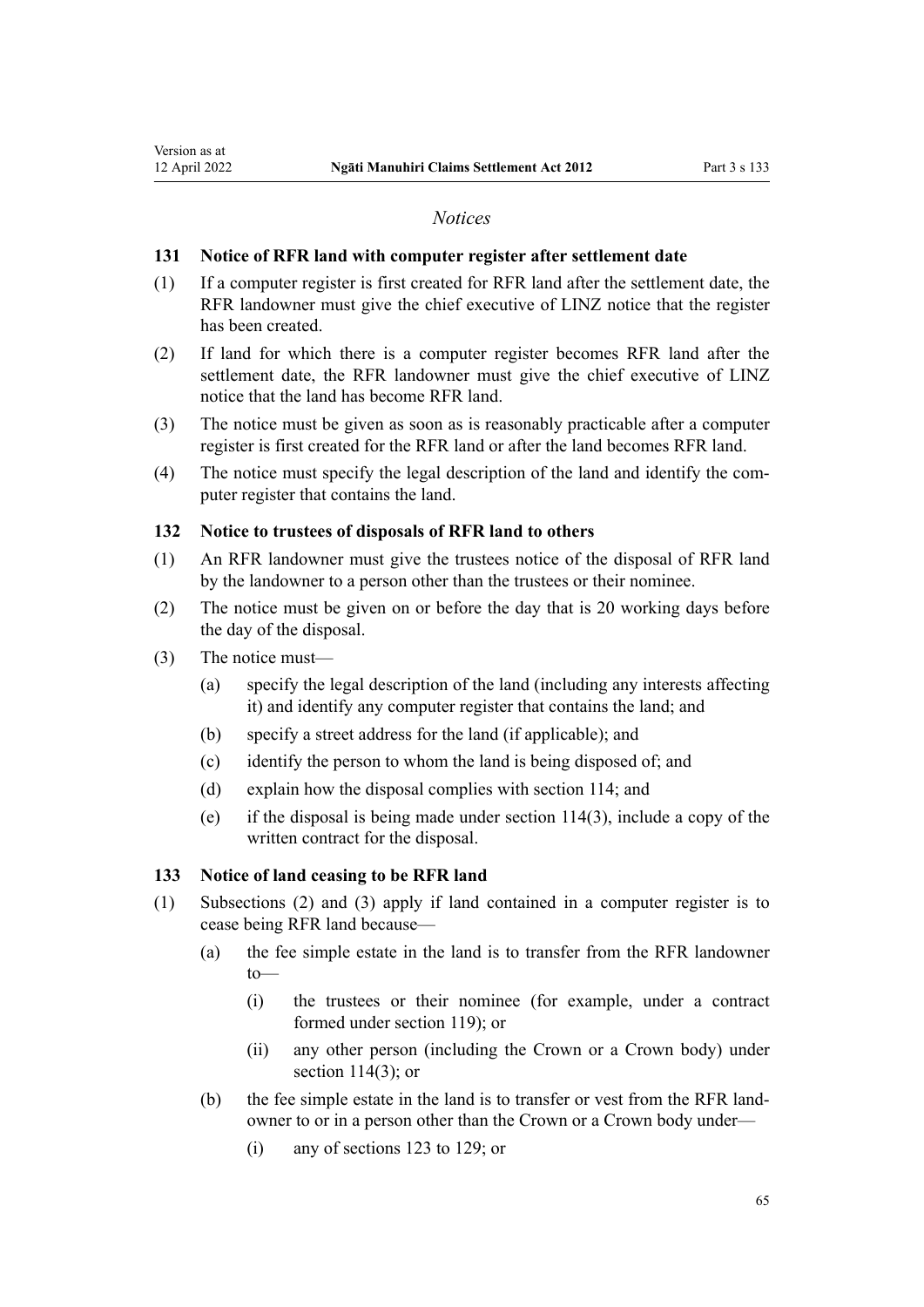(ii) anything referred to in [section 130\(1\)](#page-63-0).

- <span id="page-65-0"></span>(2) The RFR landowner must, as early as practicable before the transfer or vesting, give the chief executive of LINZ notice that the land is to cease being RFR land.
- (3) The notice must—
	- (a) specify the legal description of the land and identify the computer regis‐ ter that contains the land; and
	- (b) specify the details of the transfer or vesting of the land.
- (4) Subsections (5) and (6) apply if land contained in a computer register ceases to be RFR land because the land is all or part of a specified RFR property and notice is given for the property under [section 113.](#page-59-0)
- (5) The RFR landowner must, as soon as practicable after receiving the notice under [section 113,](#page-59-0) give the chief executive of LINZ notice that the land has ceased to be RFR land.
- (6) The notice must—
	- (a) specify the legal description of the land and identify the computer regis‐ ter that contains the land; and
	- (b) include a copy of the notice given under [section 113](#page-59-0).

#### **134 Notice requirements**

[Schedule 4](#page-73-0) applies to notices given under this subpart by or to—

- (a) an RFR landowner; or
- (b) the trustees.

## *Memorials for RFR land*

#### **135 Recording memorials on computer registers for RFR land**

- (1) The chief executive of LINZ must issue to the Registrar-General 1 or more cer‐ tificates that specify the legal descriptions of, and identify the computer regis‐ ters that contain,—
	- (a) the RFR land for which there is a computer register on the settlement date; and
	- (b) the RFR land for which a computer register is first created after the settlement date; and
	- (c) land for which there is a computer register that becomes RFR land after the settlement date.
- (2) The chief executive must issue a certificate as soon as is reasonably practicable after—
	- (a) the settlement date, for RFR land for which there is a computer register on the settlement date; or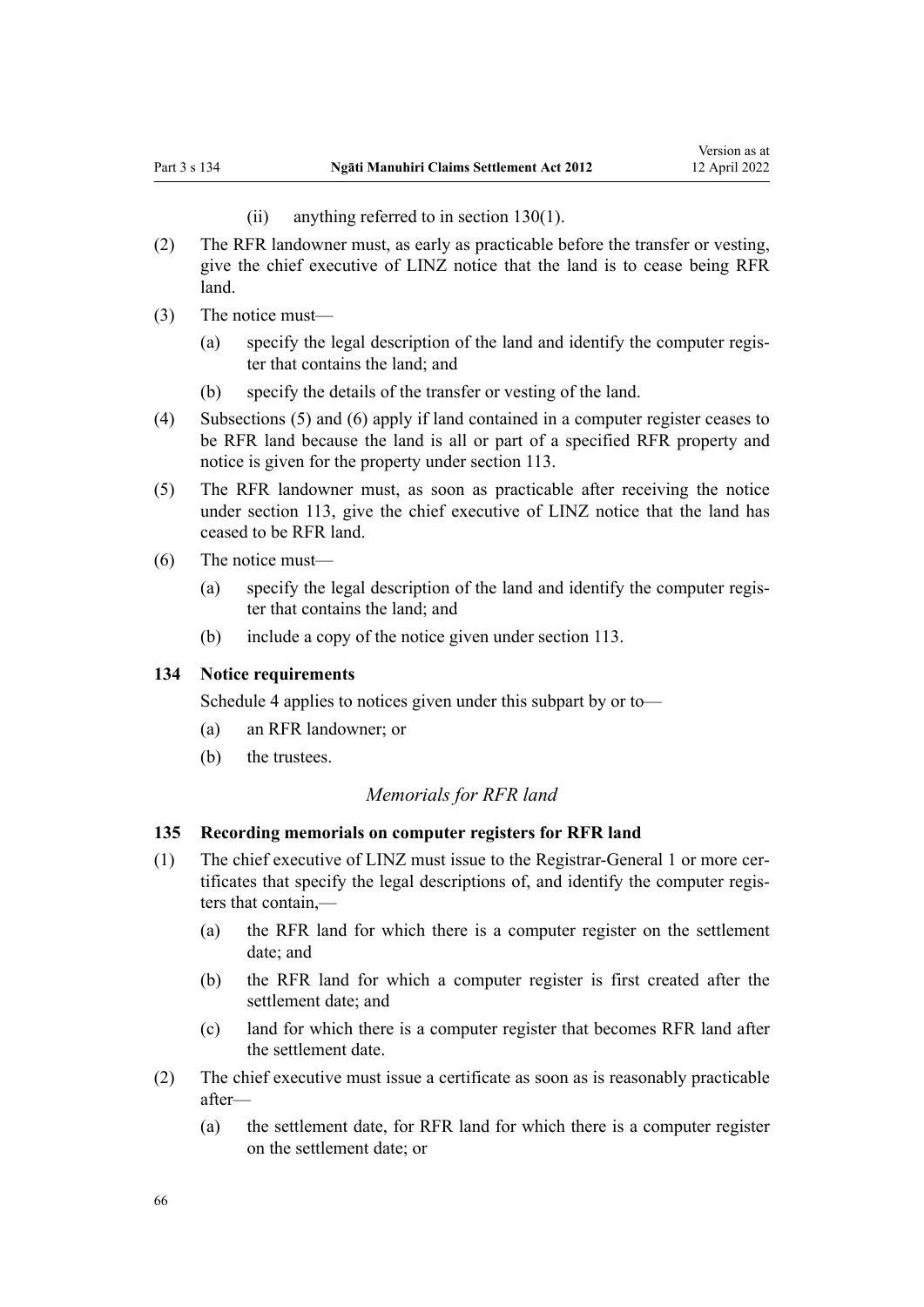- (b) receiving a notice under [section 131](#page-64-0) that a computer register has been created for the RFR land or that the land has become RFR land, for any other land.
- (3) Each certificate must state that it is issued under this section.
- (4) The chief executive must provide a copy of each certificate to the trustees as soon as is reasonably practicable after issuing the certificate.
- (5) The Registrar-General must, as soon as is reasonably practicable after receiving a certificate issued under this section, record on each computer register identified in the certificate that the land described in the certificate (and contained in the computer register) is—
	- (a) RFR land as defined by [section 112](#page-58-0) of this Act; and
	- (b) subject to this subpart of this Act (which restricts disposal, including leasing, of the land).

## **136 Removal of memorials when land ceases to be RFR land**

- (1) The chief executive of LINZ must, before registration of the transfer or vesting of land described in a notice received under [section 133\(2\),](#page-64-0) issue to the Registrar-General a certificate that—
	- (a) specifies the legal description of the land and identifies the computer register that contains the land; and
	- (b) specifies the details of the transfer or vesting of the land; and
	- (c) states that it is issued under this subsection.
- (2) The chief executive of LINZ must, as soon as is reasonably practicable after receiving a notice under [section 133\(5\)](#page-64-0), issue to the Registrar-General a certificate that—
	- (a) specifies the legal description of the land, and identifies the computer register that contains the land, described in the notice; and
	- (b) includes a copy of the notice given under [section 113;](#page-59-0) and
	- (c) states that it is issued under this subsection.
- (3) The chief executive must provide a copy of each certificate to the trustees as soon as is reasonably practicable after issuing the certificate.
- (4) If the Registrar-General receives a certificate issued under subsection (1), he or she must remove any memorial recorded under [section 135](#page-65-0) from the computer register identified in the certificate, immediately before registering the transfer or vesting described in the certificate.
- (5) If the Registrar-General receives a certificate issued under subsection (2), he or she must remove any memorial recorded under [section 135](#page-65-0) from the computer register identified in the certificate, as soon as is reasonably practicable.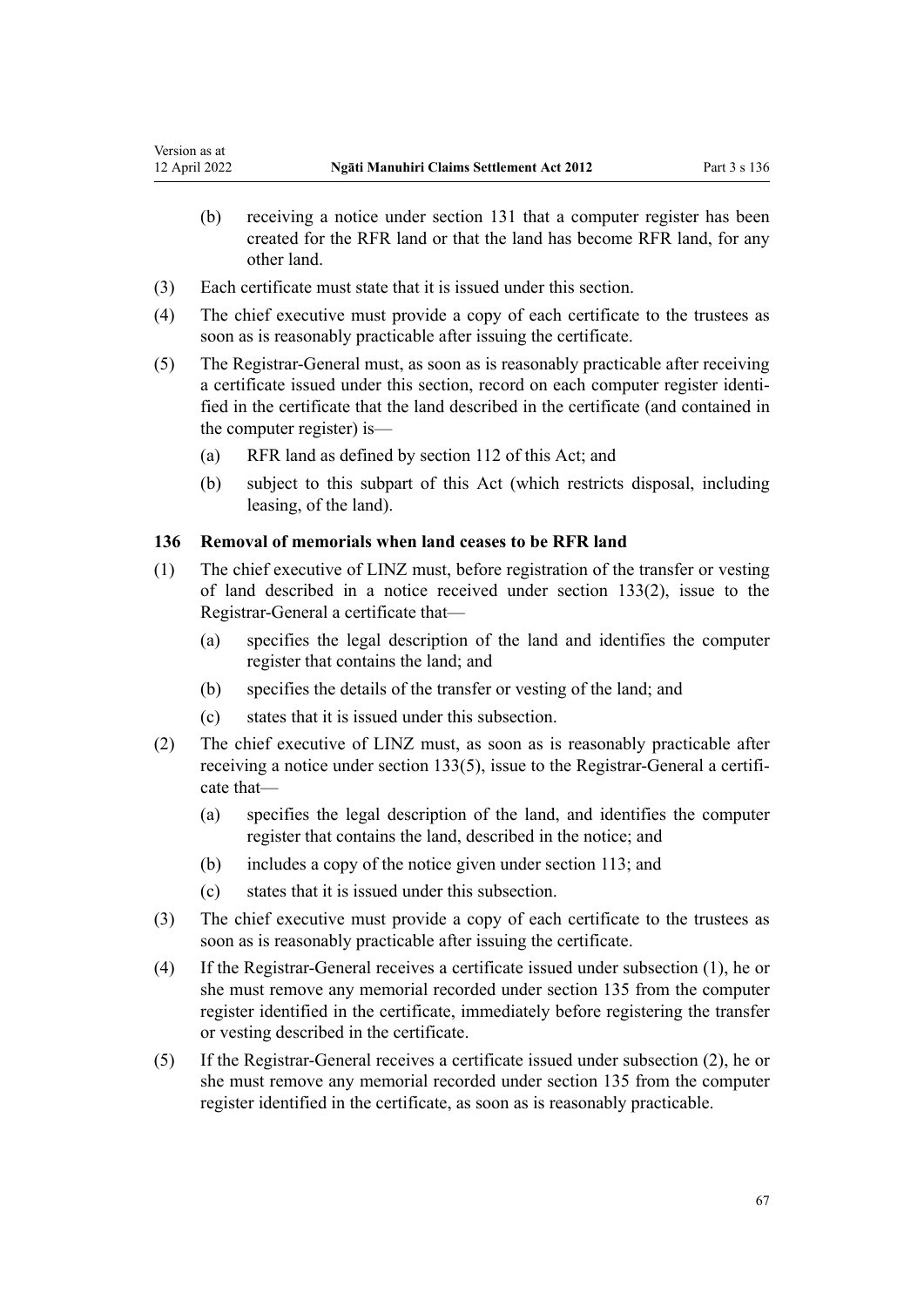#### **137 Removal of memorials when RFR period ends**

- (1) The chief executive of LINZ must, as soon as is reasonably practicable after the RFR period ends for any RFR land, issue to the Registrar-General a certifi‐ cate that—
	- (a) identifies each computer register for the RFR land for which the RFR period has ended that still has a memorial recorded on it under [section](#page-65-0) [135](#page-65-0); and
	- (b) states that it is issued under this section.
- (2) The chief executive must provide a copy of each certificate to the trustees as soon as is reasonably practicable after issuing the certificate.
- (3) The Registrar-General must, as soon as is reasonably practicable after receiving a certificate issued under this section, remove a memorial recorded under sec[tion 135](#page-65-0) from any computer register identified in the certificate.

## *General provisions*

## **138 Waiver and variation**

- (1) The trustees may, by notice to an RFR landowner, waive any of the rights the trustees have in relation to the landowner under this subpart.
- (2) The trustees and an RFR landowner may agree in writing to vary or waive any of the rights each has in relation to the other under this subpart.
- (3) A waiver or agreement under this section is on the terms, and applies for the period, specified in it.

#### **139 Disposal of Crown bodies not affected**

This subpart does not limit the ability of the Crown, or a Crown body, to sell or dispose of a Crown body.

#### **140 Assignment of rights and obligations under this subpart**

- (1) Subsection (3) applies if an RFR holder—
	- (a) assigns the RFR holder's rights and obligations under this subpart to 1 or more persons in accordance with the RFR holder's constitutional documents; and
	- (b) has given the notices required by subsection (2).
- (2) Notices must be given to each RFR landowner—
	- (a) stating that the RFR holder's rights and obligations under this subpart are being assigned under this section; and
	- (b) specifying the date of the assignment; and
	- (c) specifying the names of the assignees and, if they are the trustees of a trust, the name of the trust; and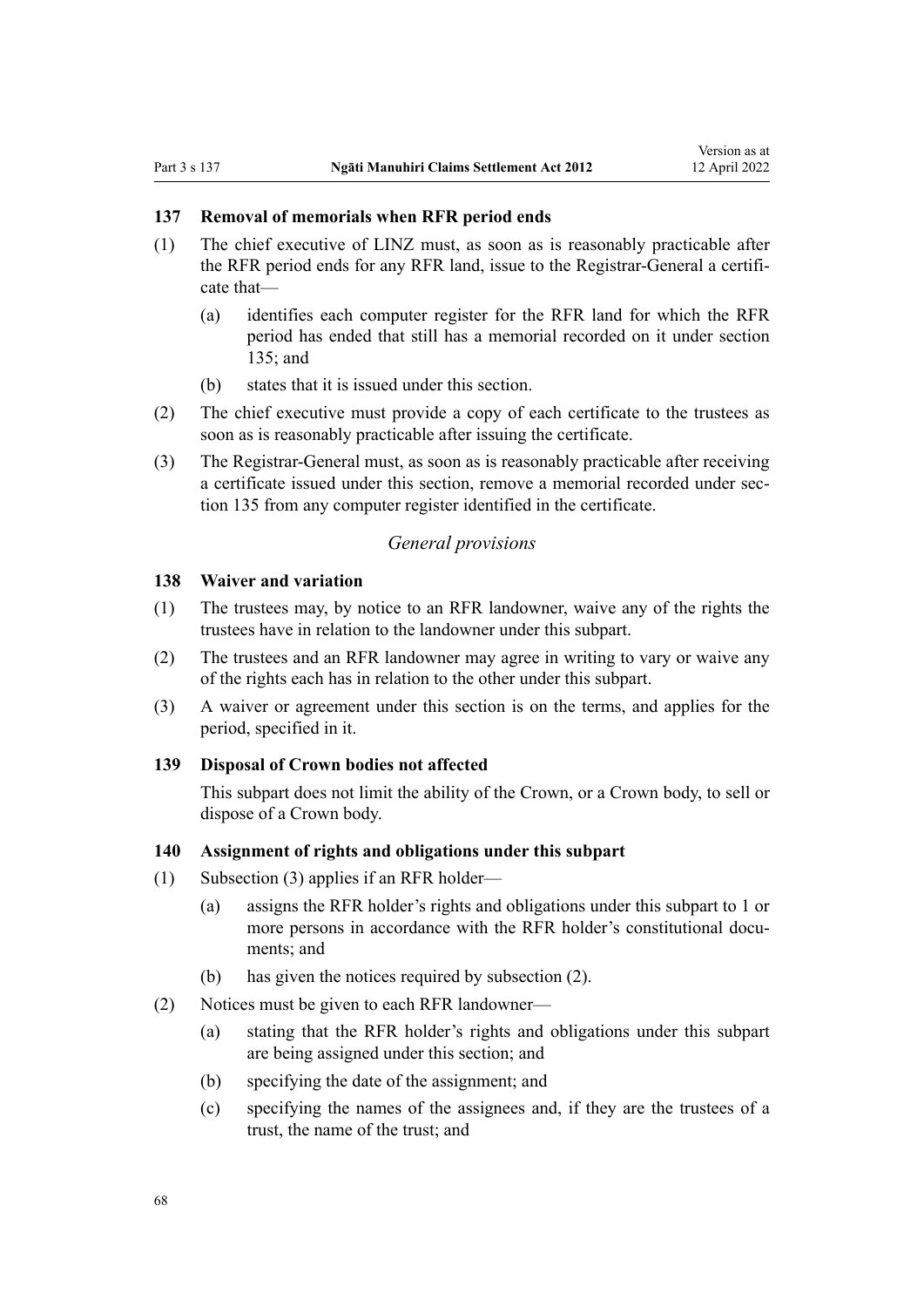- (d) specifying the street address, postal address, or fax number for notices to the assignees.
- (3) This subpart and [Schedule 4](#page-73-0) apply to the assignees (instead of to the RFR holder) as if the assignees were the trustees, with all necessary modifications.
- (4) In this section, **RFR holder** means the 1 or more persons who have the rights and obligations of the trustees under this subpart, either because—
	- (a) they are the trustees; or
	- (b) they have previously been assigned those rights and obligations under this section.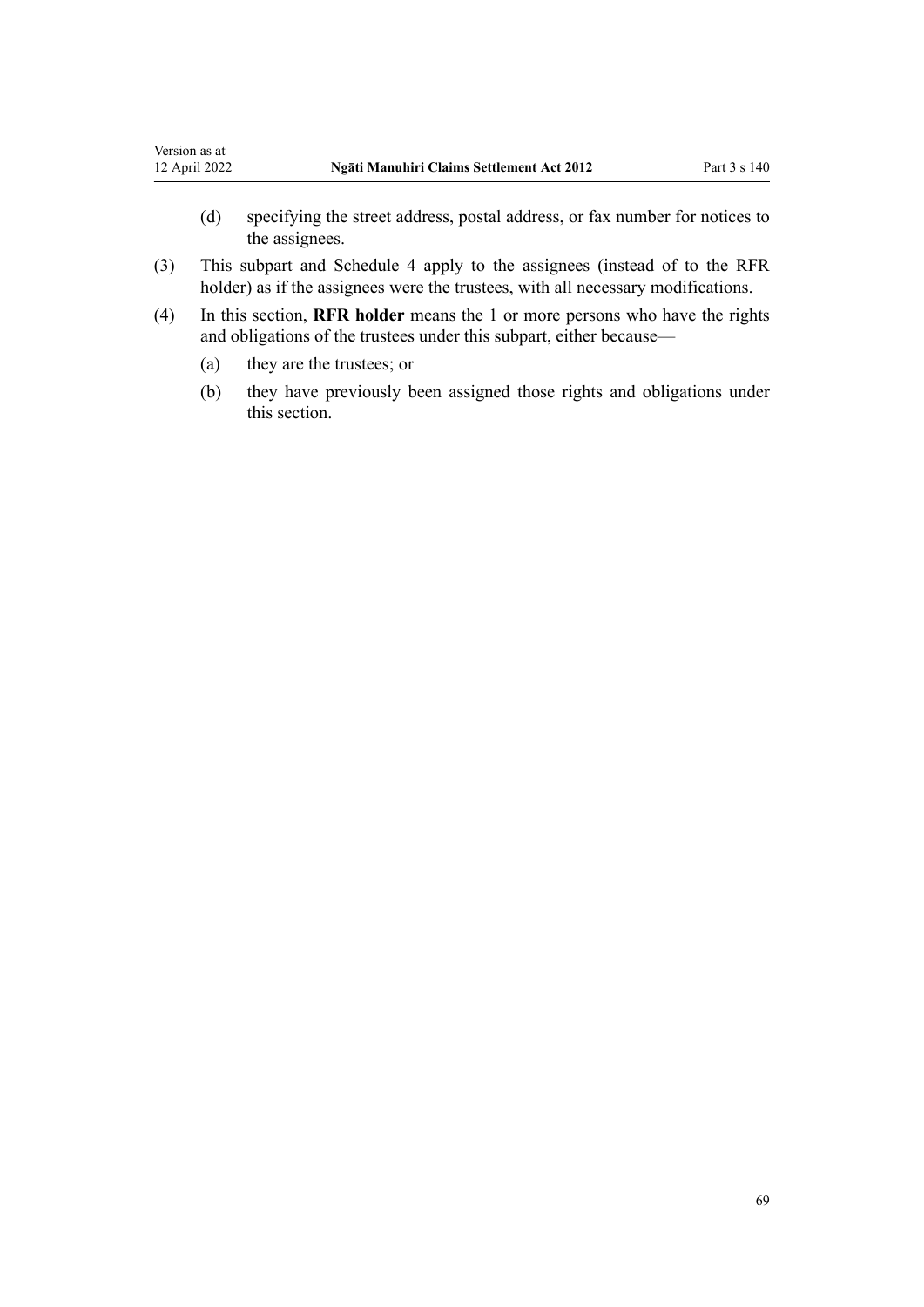# **Schedule 1 Statutory areas**

[ss 26](#page-26-0), [37\(1\)](#page-30-0)

|                                        | <b>Statutory area</b>                                                                                                    | Location<br>As shown on OTS-125-11 |  |
|----------------------------------------|--------------------------------------------------------------------------------------------------------------------------|------------------------------------|--|
|                                        | Mount Tamahunga, comprising the remainder of<br>Omaha Ecological Area after excluding the<br>Mount Tamahunga summit site |                                    |  |
|                                        | Motu Hāwere, comprising—                                                                                                 | As shown on $OTS-125-12$           |  |
| (a)                                    | the remainder of Leigh Recreation<br>Reserve after excluding the Leigh<br>Recreation Reserve site; and                   |                                    |  |
| (b)                                    | Goat Island Scientific Reserve                                                                                           |                                    |  |
| Ngāroto Lakes, comprising—             |                                                                                                                          | As shown on $OTS-125-19$           |  |
| (a)                                    | Slipper Lake; and                                                                                                        |                                    |  |
| (b)                                    | Spectacle Lake; and                                                                                                      |                                    |  |
| (c)                                    | Tomarata Lake                                                                                                            |                                    |  |
| Tohitohi o Reipae                      |                                                                                                                          | As shown on $OTS-125-20$           |  |
| Pohuehue Scenic Reserve                |                                                                                                                          | As shown on $OTS-125-22$           |  |
| Kawau Island Historic Reserve          |                                                                                                                          | As shown on $OTS-125-23$           |  |
| Coastal statutory acknowledgement area |                                                                                                                          | As shown on $OTS-125-06$           |  |
| Hōteo River                            |                                                                                                                          | As shown on $OTS-125-15$           |  |
| Pūhoi River                            |                                                                                                                          | As shown on $OTS-125-14$           |  |
| Pākiri River                           |                                                                                                                          | As shown on $OTS-125-16$           |  |
| Poutawa Stream                         |                                                                                                                          | As shown on $OTS-125-17$           |  |
| Matakana River                         |                                                                                                                          | As shown on $OTS-125-18$           |  |
| Waiwerawera                            |                                                                                                                          | As shown on $OTS-125-21$           |  |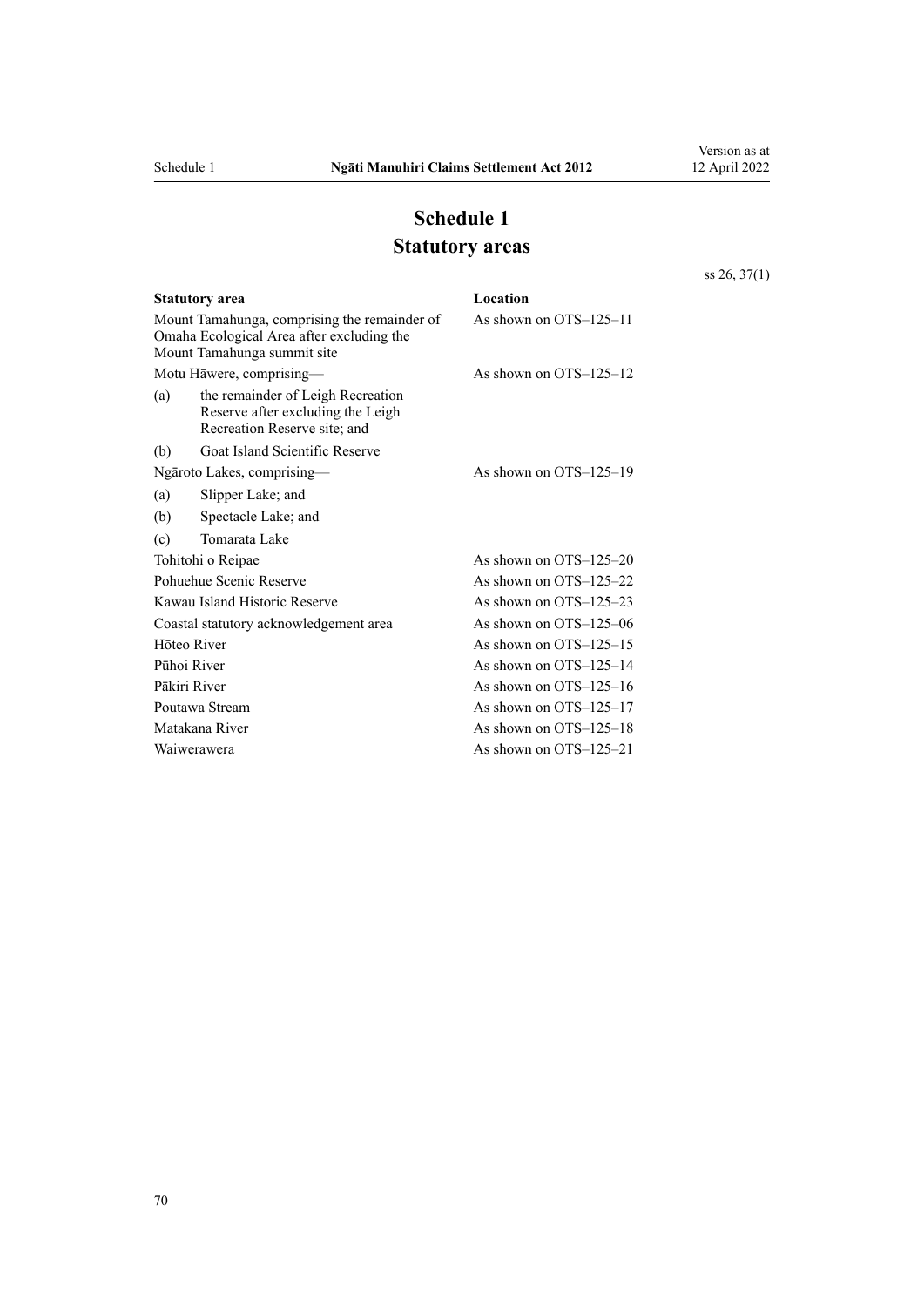Marine Reserve

[s 43](#page-32-0)

# **Schedule 2 Whenua rāhui sites**

|                                                       | Whenua rāhui site                                                                                                   | Location                 | <b>Description</b>                                                                                                                                                                                                      |
|-------------------------------------------------------|---------------------------------------------------------------------------------------------------------------------|--------------------------|-------------------------------------------------------------------------------------------------------------------------------------------------------------------------------------------------------------------------|
| Te Hauturu-o-Toi / Little<br>Barrier Island gift area |                                                                                                                     | As shown on $OTS-125-10$ | North Auckland Land District-<br>Auckland Council<br>2 815.7630 hectares, more or<br>less, being Section 2 SO 440008<br>(balance of the land in <i>Gazette</i> )<br>notice 631196.1).                                   |
| Wakatūwhenua, comprising-                             |                                                                                                                     | As shown on $OTS-125-13$ | North Auckland Land District-                                                                                                                                                                                           |
| (a)                                                   | the remainder of Leigh<br><b>Recreation Reserve</b><br>after excluding the<br>Leigh Recreation<br>Reserve site; and |                          | <b>Auckland Council</b><br>530.5877 hectares, more or less,<br>being Lot 1 DP 117547, Lot 2<br>DP $101905$ , Section $3$ SO<br>440975, Allotment 195 Parish of<br>Omaha, and Part sea bed SO<br>58865 (marine reserve). |
| (b)                                                   | Goat Island Scientific<br>Reserve; and                                                                              |                          |                                                                                                                                                                                                                         |
| (c)                                                   | Cape Rodney–Okakari                                                                                                 |                          |                                                                                                                                                                                                                         |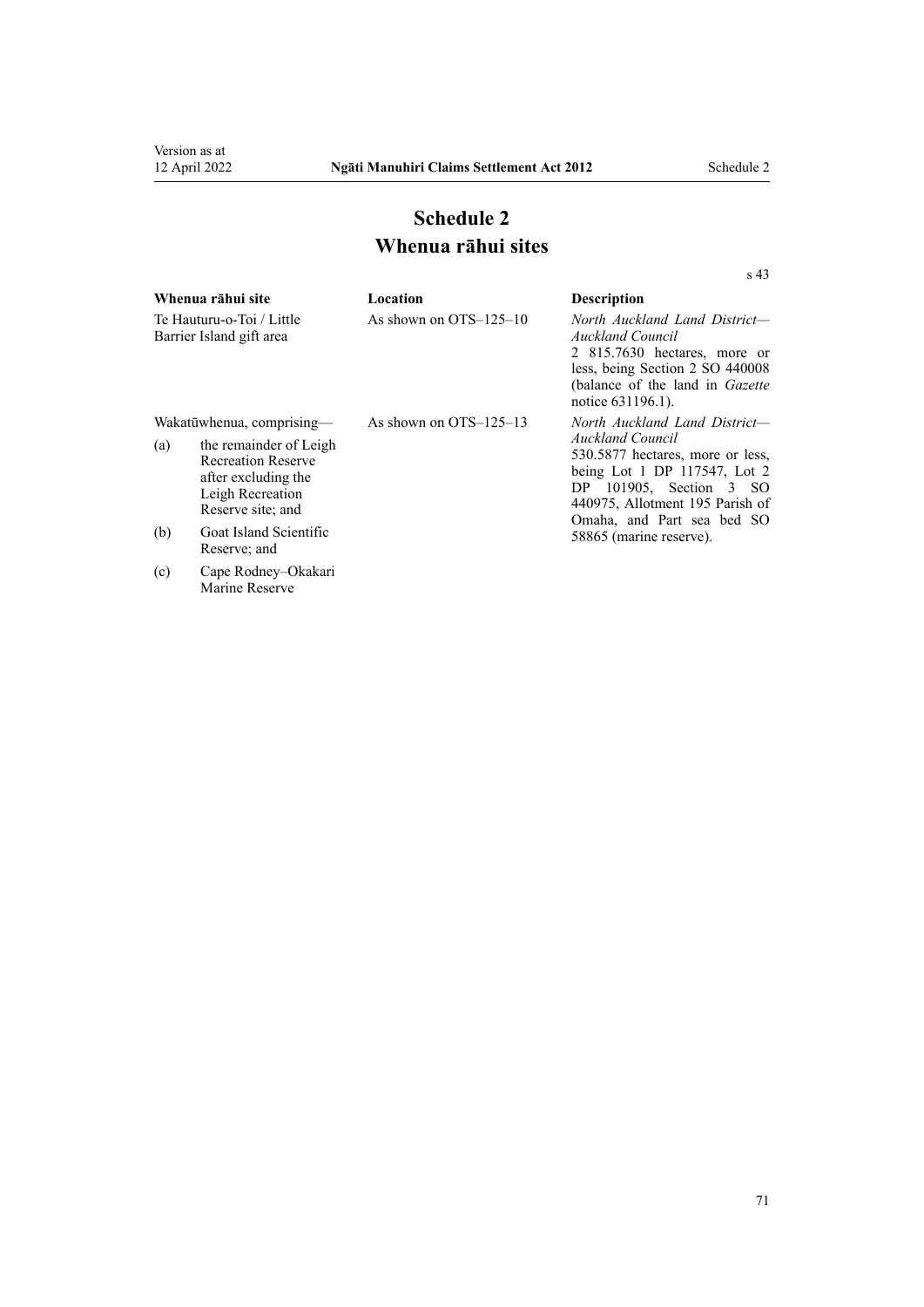# **Schedule 3 Cultural redress properties**

<span id="page-71-0"></span>

| Name of site                             | <b>Description</b>                                                                                                                                                                                                                                                                                                                                                                                                                                                                     | <b>Interests</b>                                                                                                                                                                                                                                                          |
|------------------------------------------|----------------------------------------------------------------------------------------------------------------------------------------------------------------------------------------------------------------------------------------------------------------------------------------------------------------------------------------------------------------------------------------------------------------------------------------------------------------------------------------|---------------------------------------------------------------------------------------------------------------------------------------------------------------------------------------------------------------------------------------------------------------------------|
| Mount Tamahunga summit site              | North Auckland Land District-<br>Auckland Council<br>10.1590 hectares, more or less,<br>being Section 1 SO 440010.<br>Part Gazette 1982, p 4108.                                                                                                                                                                                                                                                                                                                                       | Scientific reserve subject to sec-<br>tion 21 of the Reserves Act<br>1977.<br>Subject to a determination made<br>under section $16(1)$ of the New<br>Zealand Walkways Act 1990<br>(which is unregistrable).                                                               |
| Leigh Recreation Reserve site            | North Auckland Land District-<br><b>Auckland Council</b><br>5.4670 hectares, more or less,<br>being Section 1 SO 440975.<br>Part computer freehold register<br>NA57B/517.<br>Excluding<br>an<br>undivided one-half share in all<br>shell, sand, and shingle lying on<br>the land within, upon, or along<br>the northern boundary, con-<br>deed<br>veyed<br>by<br>333272<br>$(R431/603)$ .<br>0.1354 hectares, more or less,<br>being Section 2 SO 440975. All<br>Gazette 1998, p 1049. | Recreation reserve subject to<br>section 17 of the Reserves Act<br>1977.<br>Subject to the easement created<br>by deed 333272 (R431/603),<br>which affects Section 1 SO<br>440975.                                                                                        |
| Pākiri Domain Recreation<br>Reserve site | North Auckland Land District-<br><b>Auckland Council</b><br>2.0148 hectares, more or less,<br>being Section 1 SO 440006. All<br>Gazette 1979, p 1393.                                                                                                                                                                                                                                                                                                                                  | Recreation reserve subject to<br>section 17 of the Reserves Act<br>1977.<br>Subject to an unregistered graz-<br>ing licence to Pākiri Hall<br>Advisory Committee.                                                                                                         |
| Pākiri Block conservation area           | North Auckland Land District-<br><b>Auckland Council</b><br>47.3836 hectares, more or less,<br>being Section 43 Block VI Pāk-<br>iri Survey District.                                                                                                                                                                                                                                                                                                                                  | Subject to the conservation cov-<br>enant referred to in section<br>$65(3)$ .                                                                                                                                                                                             |
| Pākiri riverbed site                     | North Auckland Land District-<br><b>Auckland Council</b><br>4.8700 hectares, more or less,<br>being Sections 1, 2, and 3 SO<br>442817.                                                                                                                                                                                                                                                                                                                                                 | Subject to the conservation cov-<br>enant referred to in section<br>$66(2)$ .<br>Subject to a deed of lease to<br>Ngati Wai Trust Board dated 1<br>August 1996 as renewed by an<br>unregistered deed of renewal of<br>lease dated 2006.                                   |
| Te Maraeroa                              | North Auckland Land District-<br><b>Auckland Council</b><br>1.2370 hectares, more or less,<br>being Section 1 SO 440008.<br>Part Gazette notice 631196.1.                                                                                                                                                                                                                                                                                                                              | Subject to the conservation cov-<br>enant referred to in section<br>$67(3)(a)$ .<br>Subject to the right of way ease-<br>ment referred to in section<br>$67(3)(b)$ .<br>Subject to the easement for a<br>right to convey water, electri-<br>city, telecommunications, and |

Version as at 12 April 2022

[ss 61](#page-37-0), [68\(1\)](#page-40-0)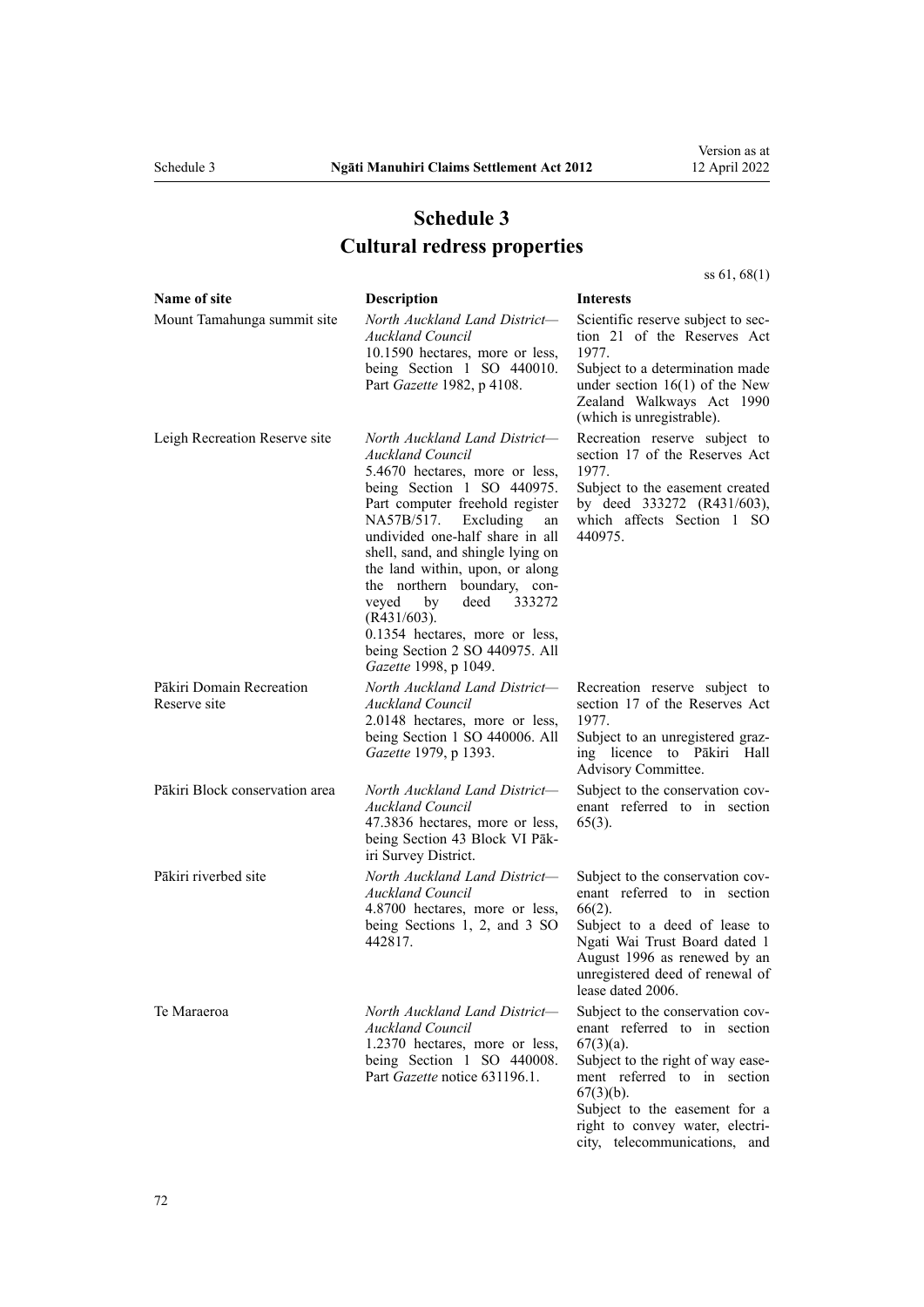Version as at<br>12 April 2022

#### **Name of site Description Interests**

2 August 2010.

computer media, and to drain sewage and waste water, referred to in section  $67(3)(c)$ . Subject to the easement for a right to drain sewage and waste water referred to in [section](#page-39-0)  $67(3)(d)$ . Subject to an unregistered guiding concession to the Manuhiri Omaha Kaitiakitanga Ora Char‐ itable Trust with concession number AK–17145–GUI and dated 22 July 2009. Subject to an unregistered guid-<br>ing concession to Tom ing concession to McMurdo with concession num‐ ber AK–27618–GUI and dated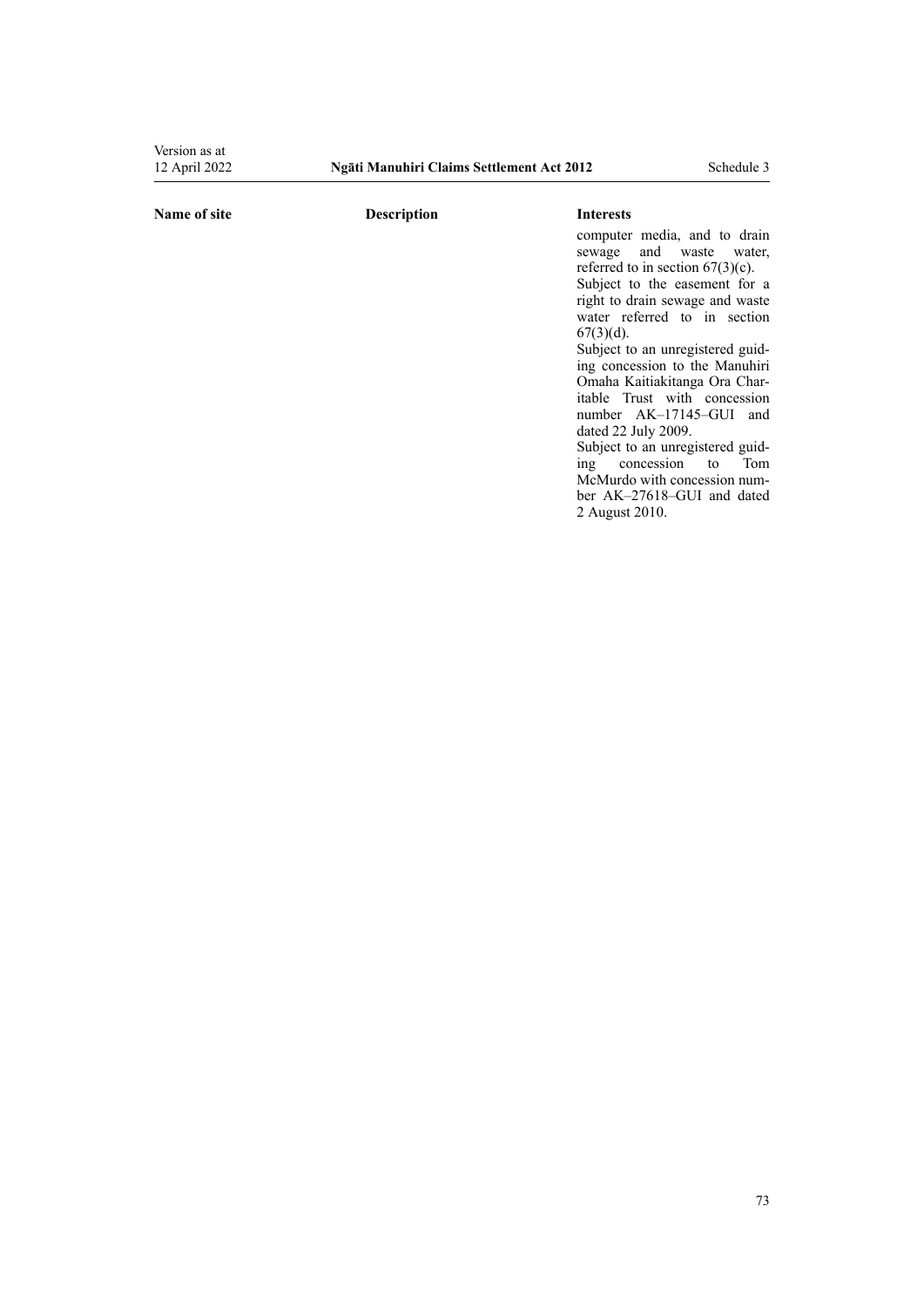# **Schedule 4 Notices in relation to RFR land**

[ss 134,](#page-65-0) [140\(3\)](#page-67-0)

#### **1 Requirements for giving notice**

A notice by or to an RFR landowner or the trustees under [subpart 4](#page-57-0) of Part 3 must be—

- (a) in writing and signed by—
	- (i) the person giving it; or
	- (ii) at least 2 of the trustees of the trust, for a notice given by the trustees; and
- (b) addressed to the recipient at the street address, postal address, or fax number—
	- (i) specified for the trustees in accordance with the deed of settle‐ ment, for a notice to the trustees; or
	- (ii) specified by the RFR landowner in an offer made under [section](#page-60-0) [115](#page-60-0), specified in a later notice given to the trustees, or identified by the trustees as the current address or fax number of the RFR landowner, for a notice to an RFR landowner; or
	- (iii) of the national office of LINZ, for a notice to the chief executive of LINZ under [section 131](#page-64-0) or [133](#page-64-0); and
- (c) given by—
	- (i) delivering it by hand to the recipient's street address; or
	- (ii) posting it to the recipient's postal address; or
	- (iii) faxing it to the recipient's fax number.

### **2 Time when notice received**

- (1) A notice is to be treated as having been received—
	- (a) at the time of delivery, if delivered by hand; or
	- (b) on the second day after posting, if posted; or
	- (c) at the time of transmission, if faxed.
- (2) However, a notice is to be treated as having been received on the next working day if, under subclause (1), it would be treated as having been received—
	- (a) after 5 pm on a working day; or
	- (b) on a day that is not a working day.